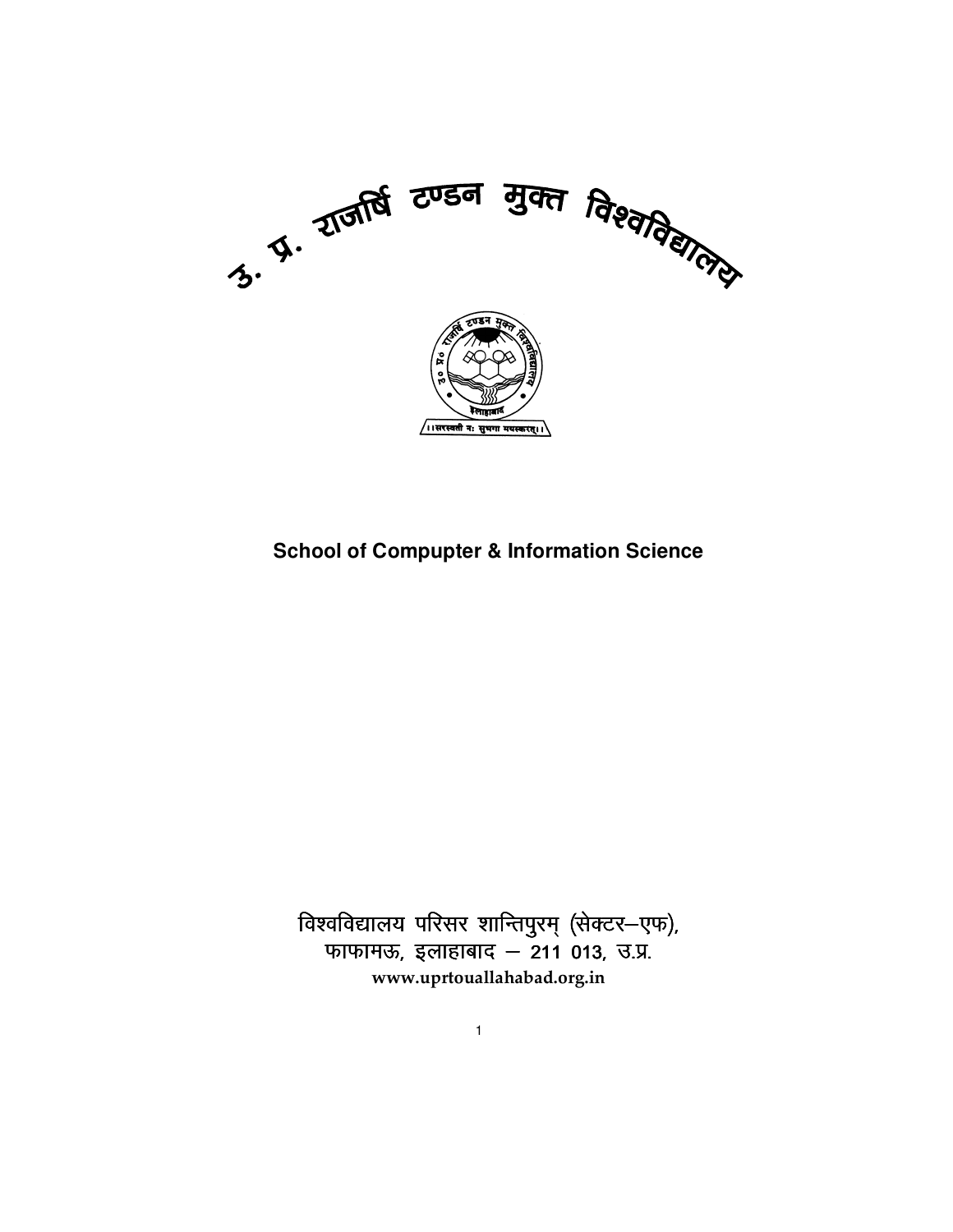# **Computer and Information Science**

The School of Computer and Information Science was established with a view of Computer Educaion and make skilled professional in Computer world.

 To achieve this objective the following programme are running in School of Computer and Information Science, U.P. Rajarshi Tandon Open University, Allahabad.

- (1) M.C.A. (Master in Computer Application)
- (2) M.Sc. (Master in Computer Science)
- (3) BCA (Bachelor in Computer Application)
- (4) PGDCA (Post Graduate Diploma in Computer Application)
- (5) DIC (Diploma in Computer)
- (6) D.COM (Diploma in Computer and Office Management)
- (7) DIHT (Diploma in Hardware Technology)
- (8) CCC (Computer Course Certificate)

 **Dr. Nagendra Yadav**  Incharge Computer & Information Science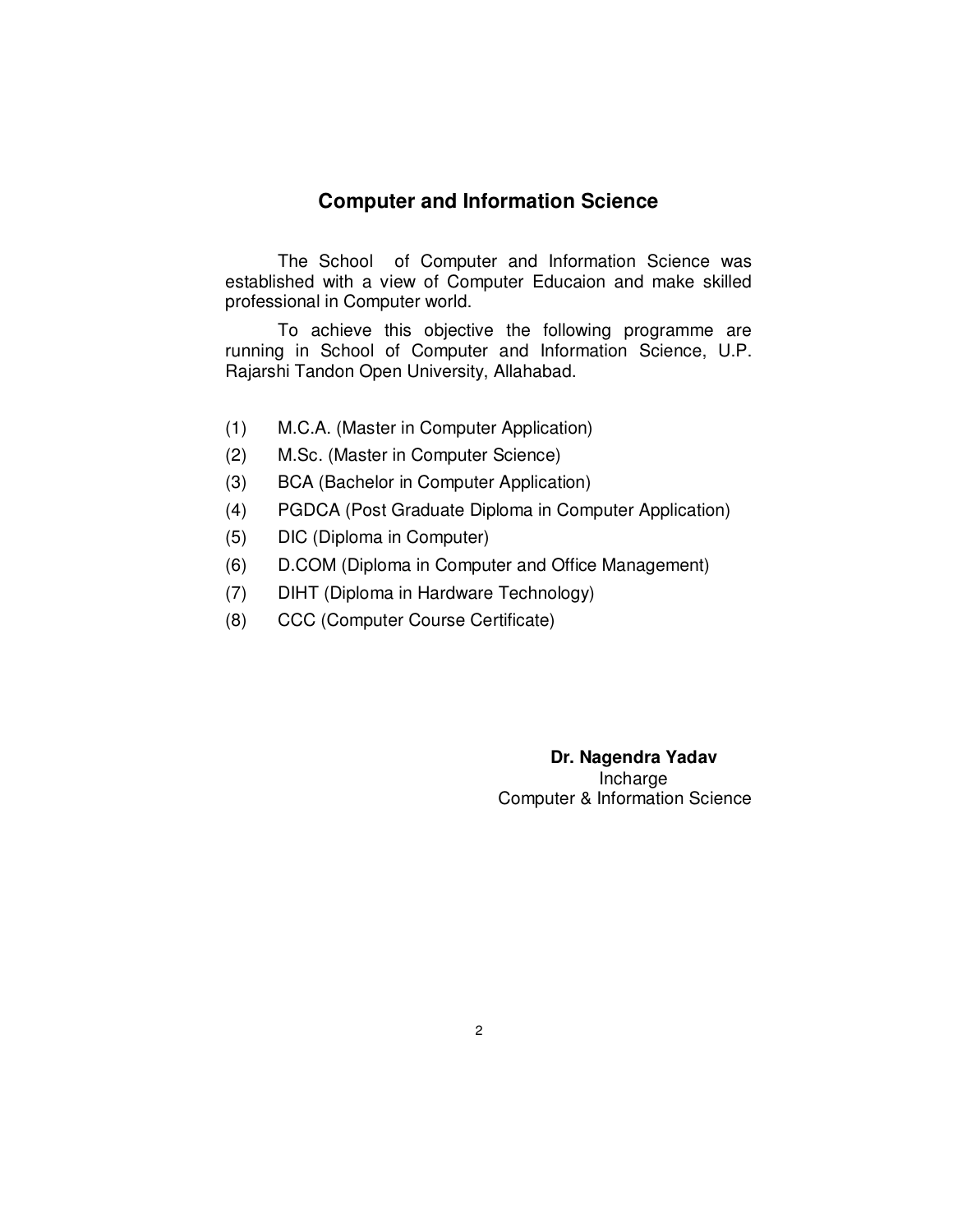# **Syllabus Publication Committee**

| Dr. H.C. Jaiswal       | (Senior Consultant)                                | Co-ordinator |
|------------------------|----------------------------------------------------|--------------|
| Sri Achchhe Lal        | (Lecturer- Sanskrit)                               | Member       |
| Dr. Gyan Prakash Yadav | (Lecturer- School of<br><b>Management Studies)</b> | Member       |
| Dr. Ram Pravesh Rai    | (Lecturer- Journalism<br>& Mass Communication)     | Member       |
| Dr. Deep Shikha        | (Consultant-Sociology)                             | Member       |
| Dr. Smita Agarwal      | (Consultant-Sanskrit)                              | Member       |
| Sri Rajit Ram Yadav    | (Lecturer-Computer<br>Science)                     | Member       |
| Sri Jitendra Yadav     | (Consultant-Philosophy)                            | Member       |

Presentation:

| Chandra Kant Kumar Singh | Lecturer, School of Computer &<br>Information Science |
|--------------------------|-------------------------------------------------------|
| Rajit Ram Yadav          | Lecturer, School of Computer &<br>Information Science |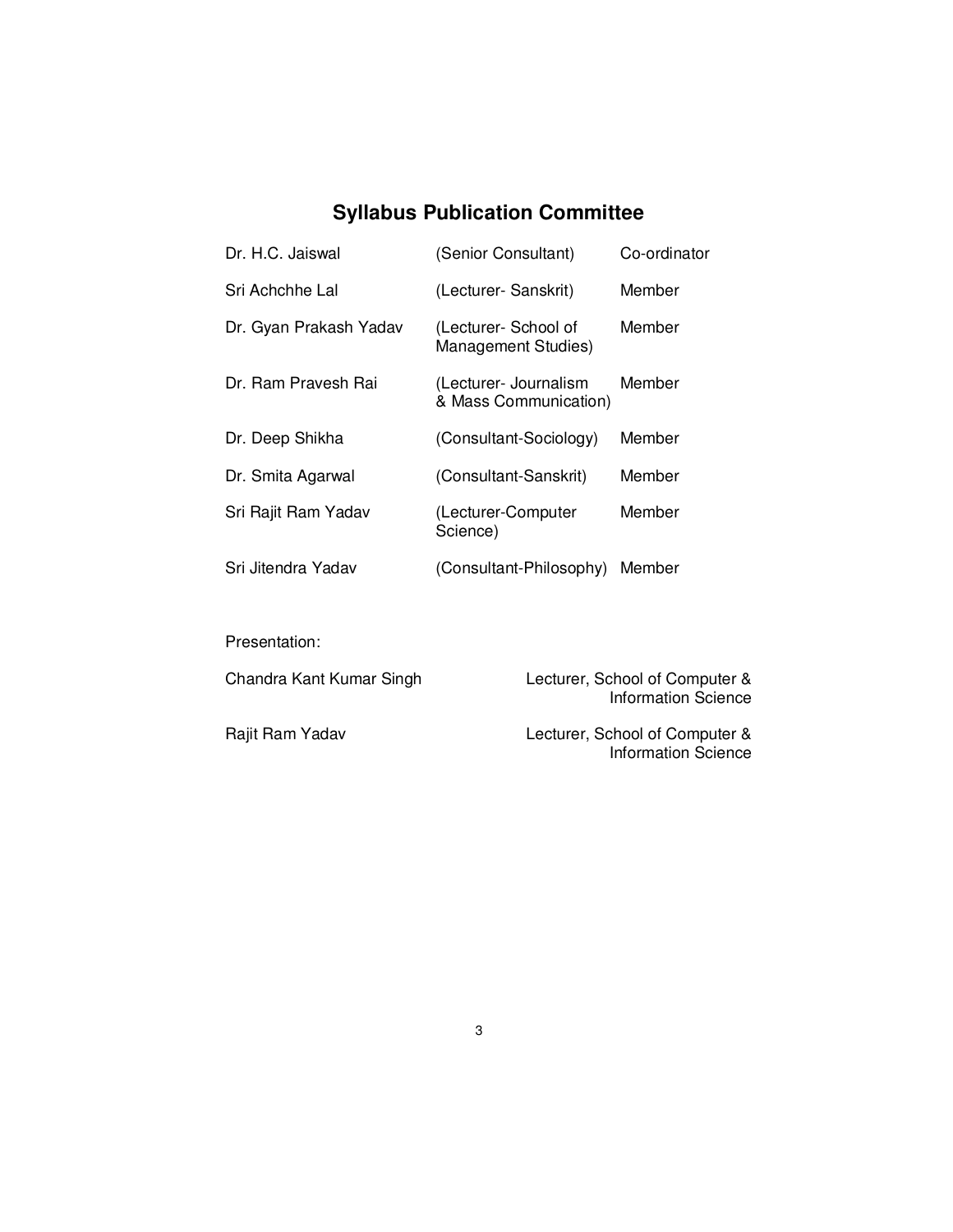# **CONTENTS**

|    |                                                                | Page No.    |
|----|----------------------------------------------------------------|-------------|
| 1. | M.C.A. (Master in Computer Application)                        | 1 - 38      |
| 2. | M.Sc. (Master in Computer Science)                             | $39 - 58$   |
| 3. | BCA (Bachelor in Computer Application)                         | $59 - 95$   |
| 4. | PGDCA (Post Graduate Diploma in Computer Application) 96 - 102 |             |
| 5. | DIC (Diploma in Computer)                                      | $103 - 108$ |
| 6. | D.COM (Diploma in Computer and Office Management)              | $109 - 117$ |
| 7. | DIHT (Diploma in Hardware Technology)                          | $118 - 126$ |
| 8. | CCC (Computer Course Certificate)                              | $127 - 131$ |
|    |                                                                |             |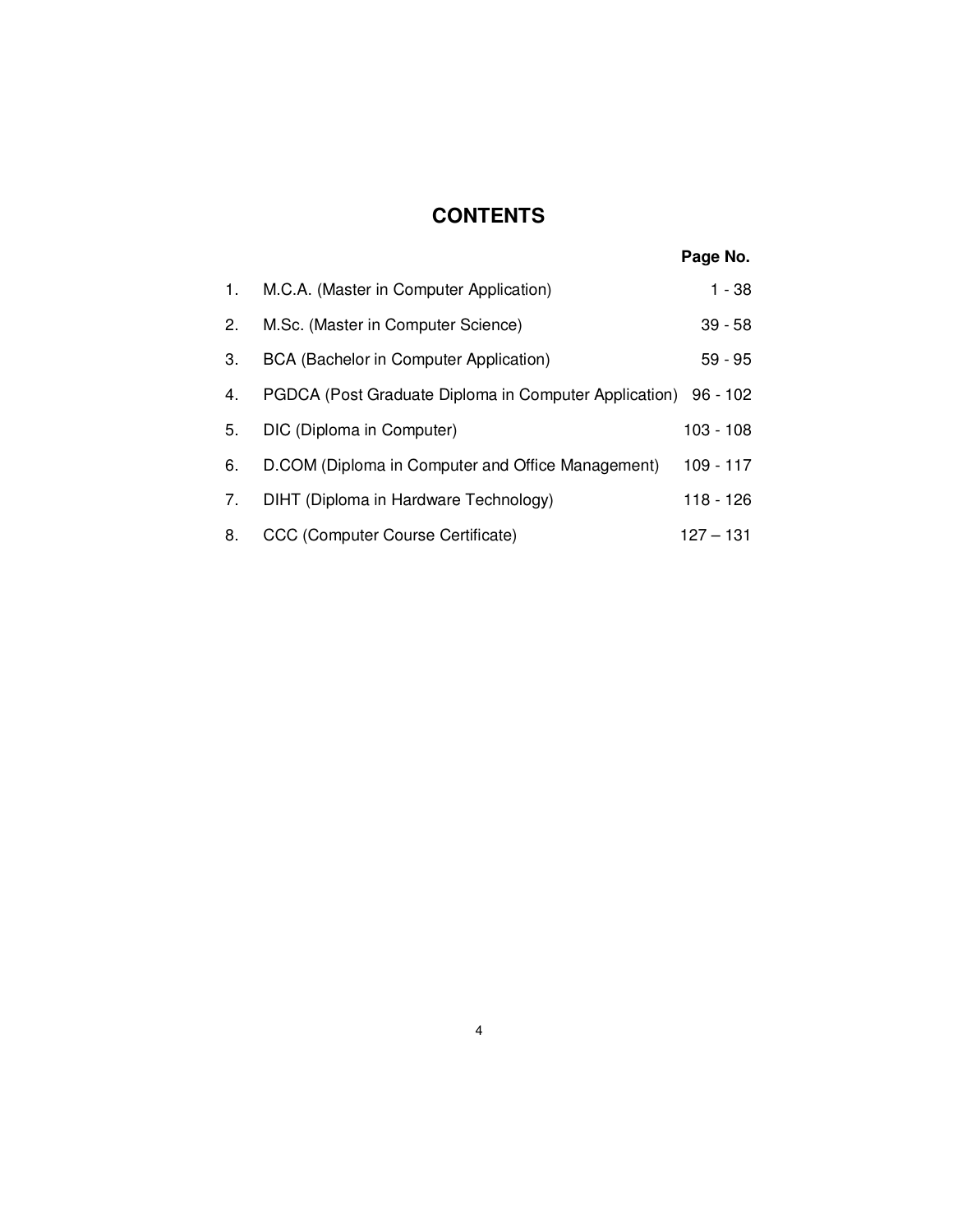# **MCA- 1.1**

#### **DISCRETE MATHEMATICS/ PGDCA -1.1**

# **Elementary Logic**

# **Propositional Calculus:** :

 Propositions, Logical Connectives, Logical Equivalence, Logical Quantifiers.

#### **Methods of Proof:**

 What is a proof? Different Methods of proof and Direct proof, Indirect proofs), Principle of induction.

# **Boolean Algebra and Circuits**

Boolean Algebras, Logic circuits, Boolean Functions.

# **Basic Combinatories**

# **Sets, Relations and Functions**

 Introducing Sets, Operations on sets, Relations, Functions.

# **Combinatorics – An Introduction:**

 Multiplication and addition Principles, Permutations (Permutation of objects Not Necessarily distinct, circular permutation), Combinations, Binomial Coefficients, Combinatorial probability.

#### **Some More Counting Principles**

 Pigeonhole principle, Inclusion – Exclusion Principle, Applications of inclusion exclusion.

# **Partitions and Distributions**

 Integer partitions, Distributions, distinguishable objects into Distinguishable Containers, Distinguishable objects into Indistinguishable containers, Indistinguishable objects into Distinguishable Containers, Indistinguishabe objects into Indistinguishable Containers.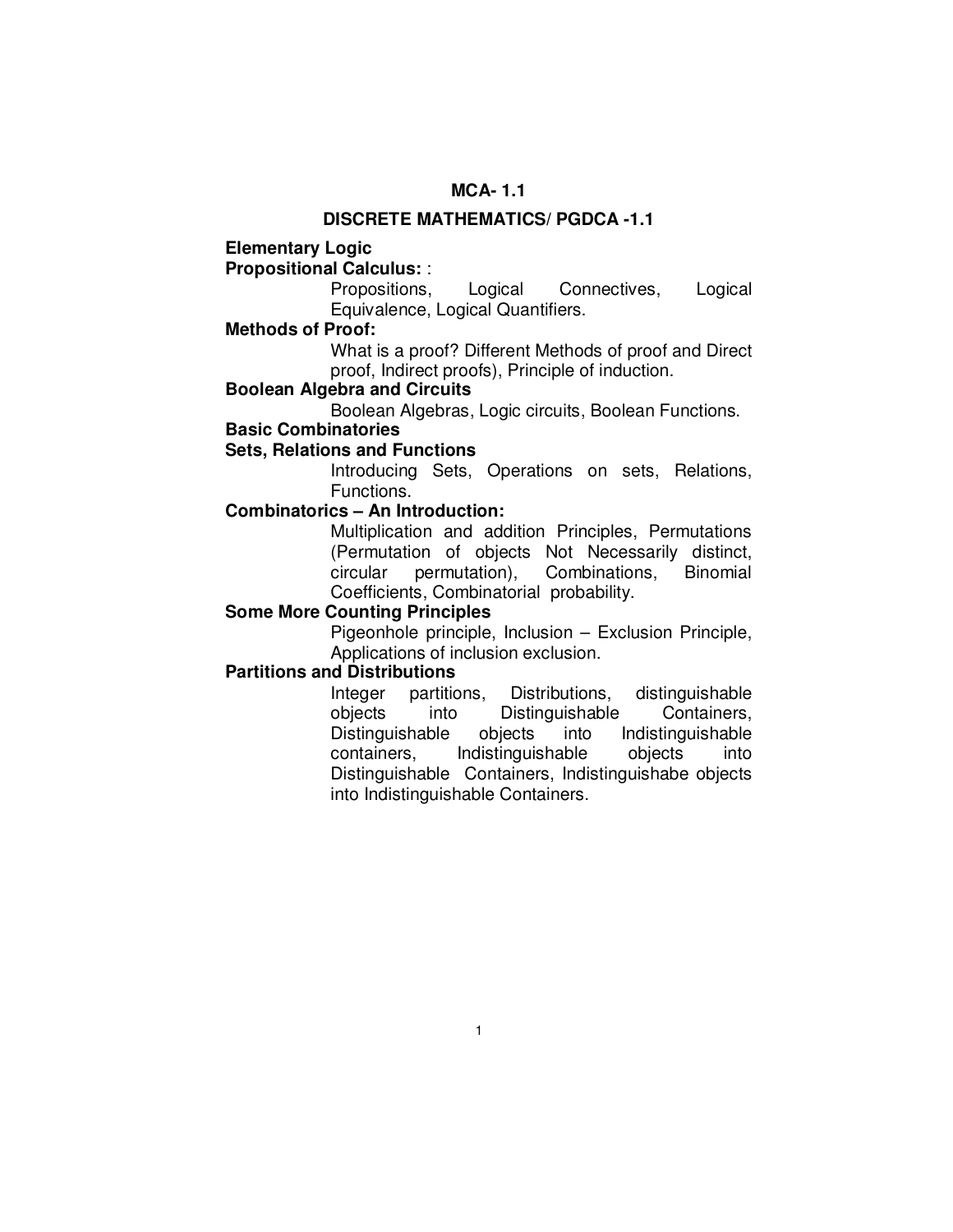# **MCA- 1.2**

#### **Problem Solving and Programming**

# **An Introduction to C**

# **Problem solving** :

 Problem solving Techniques, Design of Algorithms, Analysis of Algorithm efficiency, Analysis of Algorithm Complexity, Flow charts,

# **Basics of C**

 History of C, Salient features of C, Structure of a C Program, Compiling a C Program, Link and Run the C Program, Diagrammatic Representation of Program execution process.

#### **Variables and Constants**

 Character set, Identifiers of Keywords, Data types and storage, Data type Qualifiers, Variables, Declaring variables, Constants, Symbolic Constants.

# **Expressions and Operators**

 Assignment Statement, Arithmetic operators, Relational Operators, Logical operators, Comma and Conditional Operators, Type Cast operator, Size of Operator, C shorthand, priority of operators,

# **Control Statements, Arrays and Functions:**

#### **Decision and Loop Control Statements**

 The if statement, the switch statement, the while loop, The do… while Loop, The for loop, The Nested Loops, The goto statement, The break statement, The continue statement.

#### **Arrays**

 Array Declaration, Initialization, Subscript, Multidimensional Arrays.

#### **Strings**

 Declaration and Initialization of Strings, Display of Strings, using different formatting Techniques, Arrays of Strings, Buit in String functions and Applications

# **Functions**

 Definition of a function, Declaration of a function, Function prototypes, The return statement, Types of variables and storage classes, Types of function invoking, Call by value, Recursion.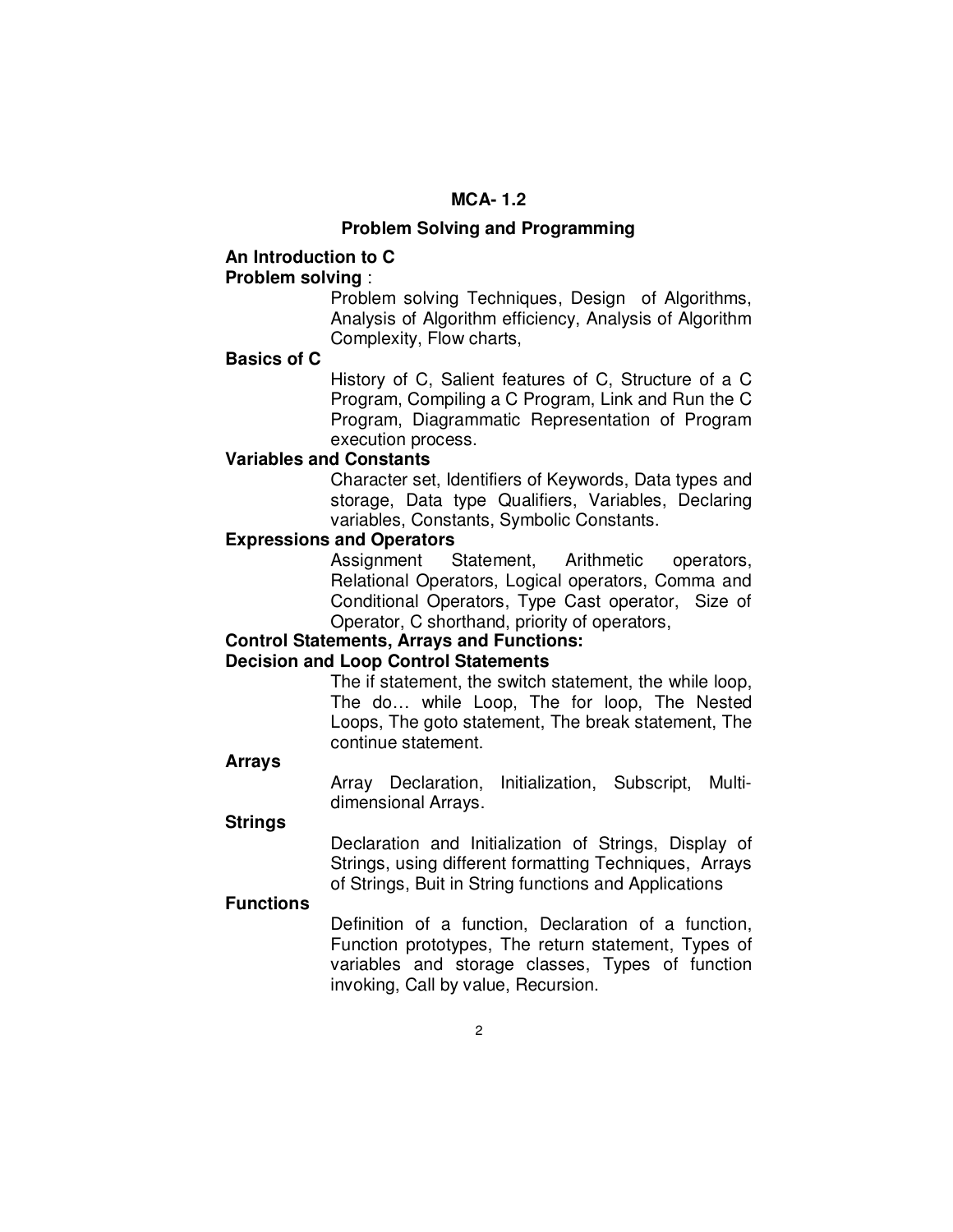# **Structures, Pointers and File Handling Structures and Unions**

 Declaration of Structures, Accessing the Members of a structure, Initializing structures, Structures as function Arguments, Structures and Arrays, unions.

#### **Pointers:**

 Pointers and their characteristics, the address and Indirection operators, Pointer type Declaration and Assignment, Pointer Arithmetic, Passing Pointers to functions, Arrays and pointers, Arrays of Pointers, Pointers and strings.

#### **The C Preprocessor**

 # define to implement Constants # define to create, functional Macros, conditional selection of Code using # if def. Predefined Names Defined by preprocessors, Macros vs. Functions.

**Files** 

 File Handling in C using File pointers, Input and output using file pointers, string Input/Outpur Functions, Formatted Input/ Output Functions, Block Input/ Output Functions, Sequential Vs. Random Access Files, Positioning the file Pointer, the buffered I/O – The UNIX like file routines.

# **MCA- 1.3**

#### **COMPUTER ORGANIZATION AND ASSEMBLY LANGUAGE PROGRAMMING**

# **Introduction to Digital Circuits The Basic Computer:**

 The Von Neumann Architecture, Instruction Execution, Instruction Cycle,Computers: Then and Now.

# **Data Representation**

 Number Systems, Decimal Representation in Computers, Alphanumeric Representation, Data Representation for Computation.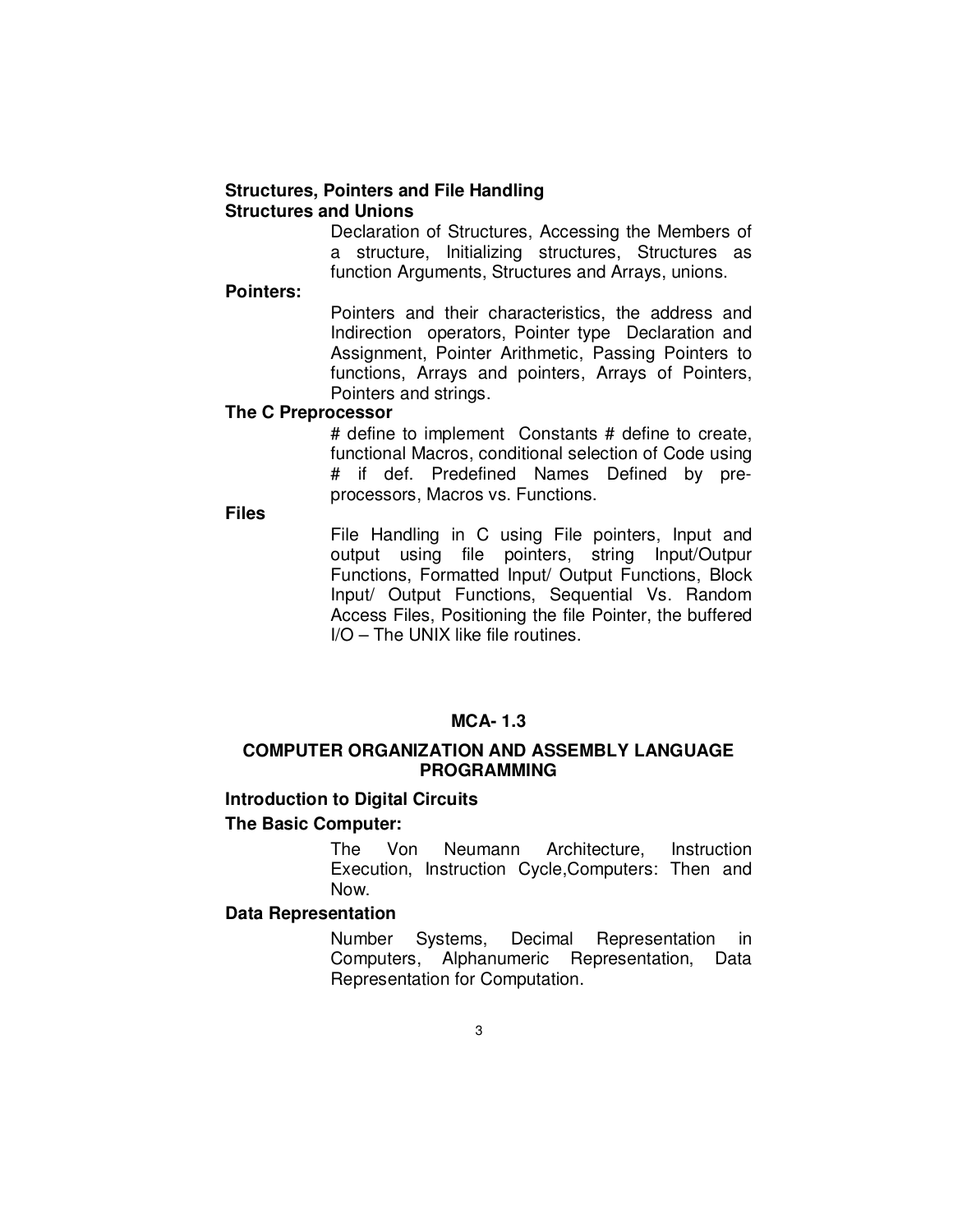# **Principles of Logic Circuits I**

 Logic Gates, Logic Circuits, Combinational circuit (Address, Decoders, Encoders, ROM)

# **Principles of Logic Circuits – II**

 Sequential Circuits (Definition) Flip Flops (Basic Flip-Flops, Excitation Tables, Master slave Flip-Flop, Edge-Triggered Flip-Flops), Sequential circuit Design (Registers, Counters Asynchronous Counters, synchronous counters, RAM) Design of a sample counter.

# **Basic Computer Organisation**

# **The Memory System:**

 The Memory Hierarchy RAM, ROM, DRAM, FLASH Memory Secondary Memory and characteristics, Raid and its Levels, The concepts of High speed Memories, virtual memory, SIMM, DIMM.

# **The input /Output System**

 Input/output Devices , The Input/Output Interface, The Device Contrallers and its structure, Device Drivers, Input – Output Techniques, Input Output Processors, External Communication Interfaces.

# **Secondary Storage Techniques:**

 Secondary Storage Systems, Hard Drives, Removable Storage options.

#### **The I/O Technology:**

 Keyboard, Mouse, Video Cards, Monitors (Cathode Ray Tubes, DPI, Interlacing, Bandwidth, Liquid Crystal Displays, Digital Camera, Sound Cards, Printers, Modems, Scanners, Power Supply.

#### **The Central Processing Unit**

# **Instruction Set Architecture**

 Instruction set characteristics, Instruction set Design Considerations, Addressing Scheme (Immediate Addressing, Direct Addressing, Indirect Addressing, Register Addresing, Register Indirect Addressing, Indexed Addressing Scheme, Base Register Addressing, Relative Addressing Scheme, Stack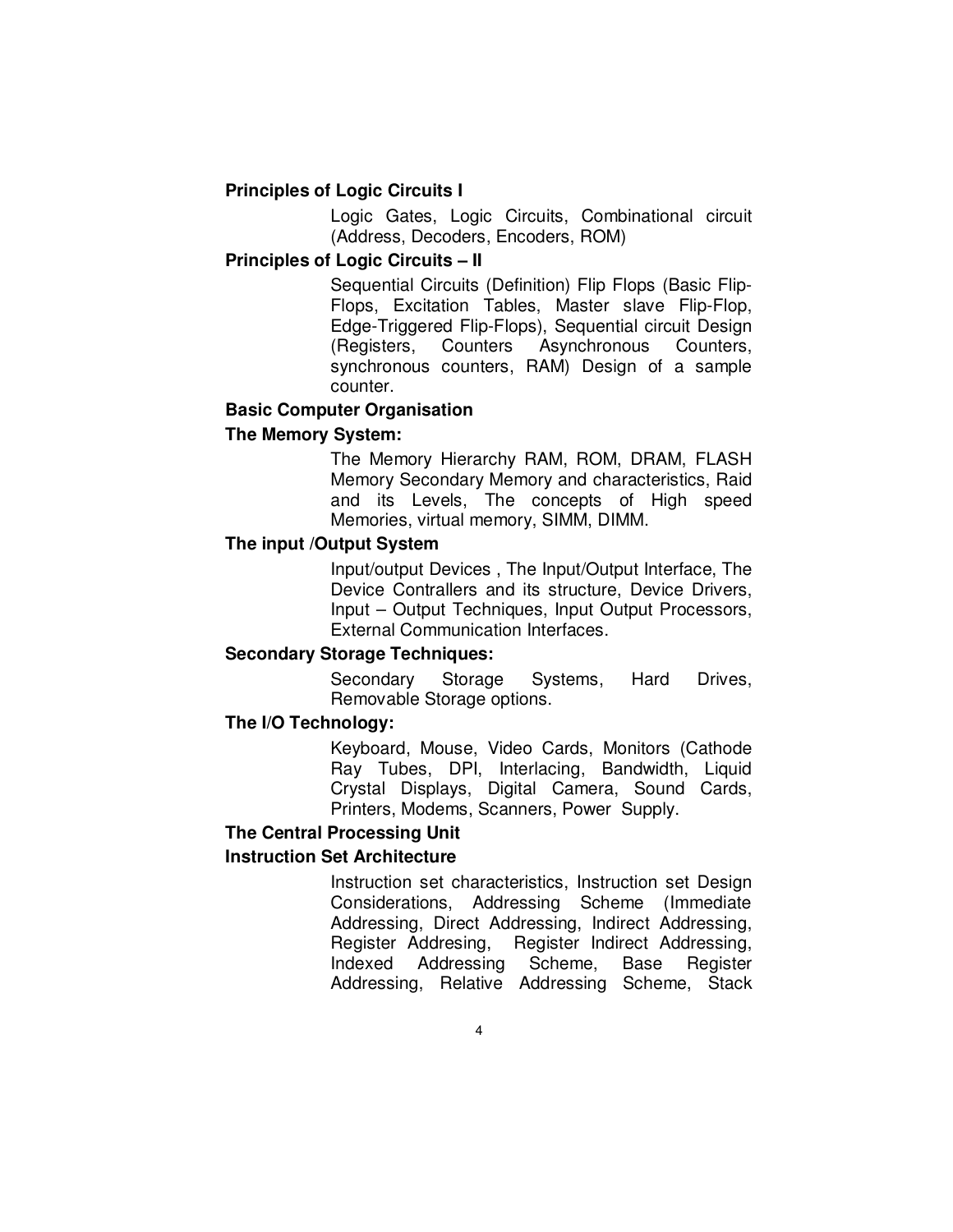Addressing), Instruction set and Format Design issues (MIPS 2000, Instruction Format).

# **Registers Micro-Operations and Instruction Execution**

 Basic CPU Structure, Register Organisation, General Registers in a processor, Micro-operation Concepts, Instruction Executions, Instruction Pipelining.

# **ALU Organisation:**

ALU Organisation, Arithmetic Processors,

#### **The Control Unit :**

 The Control unit, the Hardwired Control, Wilkes Control, The Micro- programmed Control, The Micro instructions , The Execution of Micro Program

#### **Reduced Instruction set Computer Architecture**

 Instruction to RISC, RISC Architecture, The use of Large register file, Comments on RISC, RISC pipelining.

# **Assembly Language Programming**

#### **Microprocessor Architecture**

 Microcomputer Architectures, Structure of 8086 CPU, Register set of 8086, Instruction set of 8086, Addressing modes.

#### **Introduction to Assembly Language Programming**

 The Need and use of the Assembly language, Assembly program , Execution, An Assembly program and its components, Input output in Assembly program, The types of Assembly programs.

# **Assembly Language Programming (Part-I)**

 Simple Assembly programs, Programming with Loops and Comparisons, programming for Arithmetic and String operations.

#### **Assembly language programming (Part-II)**

 Use of Arrays in Assembly, Modular Programming, Interfacing, Assembly language Routines to High level language programs, Interrupts, Device Drivers in Assembly.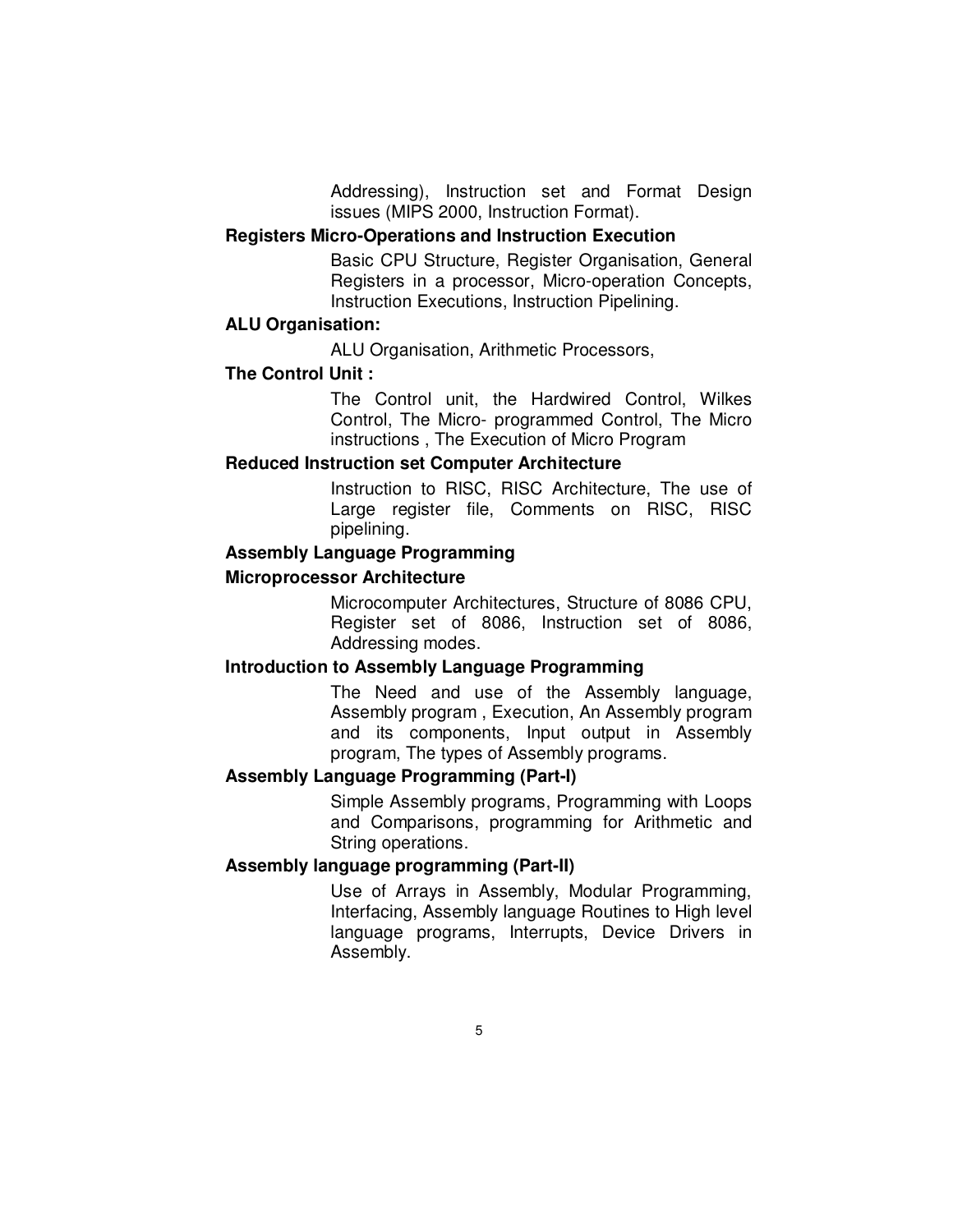# **MCA- 1.4**

#### **SYSTEMS ANALYSIS AND DESIGN**

# **Introduction to Systems Development**

# **Introduction to SAD** :

 Fundamentals of Systems, Real Time Systems, Distributed Systems, Development of a successful System, various Approaches for Development of information systems (Model Driven, Accelerated approach, Joint Application Development.

# **System Analyst – A profession**

 Needs Systems Analysts, users, Analysts in various functional Areas (Systems Analyst in Traditional Business, Systems Analyst in Modern Business), Role of a Systems Analyst, Duties of a Systems Analysts, Qualification of a Systems Analyst.

#### **Process of System Development**

 Systems Development Life Cycle, Phases of SDLC, Products of SDLC Phrases, Approaches to Development (Prototyping, Joint Application Design, Participatory Design ), Case Study (College Library).

# **Introduction to documentation of Systems**

 Concepts and process of Documentation, Types of Documentation, Different Standards for Documentation, Documentation and Quality of Software.

# **Planning and Designing Systems:**

# **Process of Systems Planning**

 Fact Finding Techniques, Need for fact finding, Issues involved in Feasibility Study, Cost Benefit Analysis, Preparing Schedule, Gathering Requirements of System.

#### **Modular and Structured Design**

 Design principles (Top Down Design, Bottom up Design), Structure Charts, Modularity (Goals of Design, Coupling, Cohesion).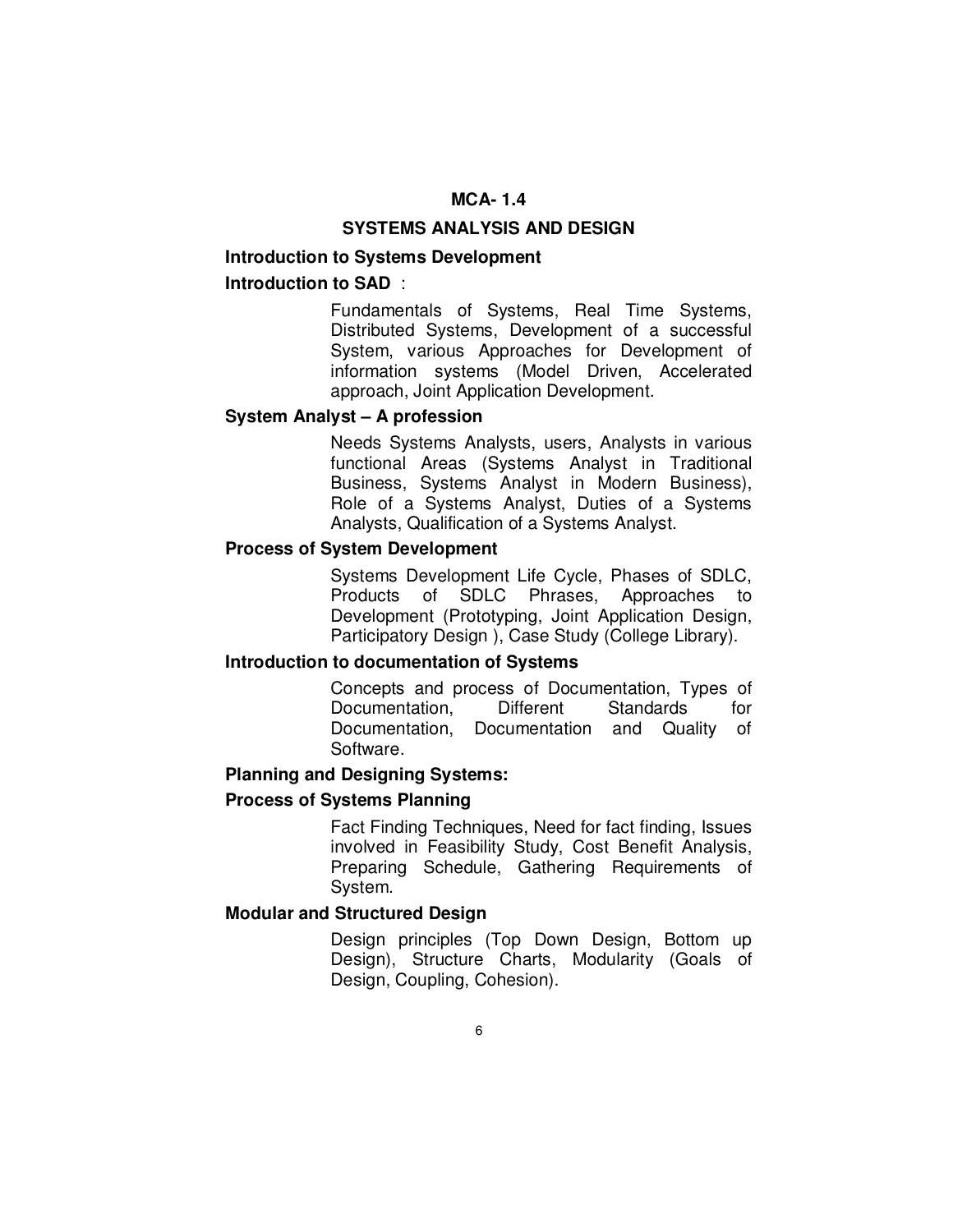# **System Design and Modeling**

 Logical and Physical Design, Process Modelling, Data Modeling (ER Diagram), Process specification Tools (Decision Tables, Decision Trees, Structured English Notation), Data Dictionary.

#### **More Design Issues and Case Tools**

#### **Forms and Reports Design**

 Forms, Reports, Differences between forms and Reports, Process of Designing Forms and Reports, Deliverables and outcomes, Design specifications, Types of Information, General formatting Guidelines, Guidelines for Displaying Contents, Criteria for form Design, Criteria for Report Design.

# **Physical file Design and Database Design**

 Introduction to Database Design, Design of Database fields, Design of Physical Records, Design of Physical Files, Design of Database, Case Study (Employee database),

# **Case Tools for Systems Development**

 Use of Case Tools by Organisations, Advantages and Disadvantages of CASE Tools, Components of CASE, Types of CASE tools, classification of CASE Tools, Reverse and Forward Engineering, Visual and Emerging Case tools.

# **Implementation and Security of Systems & MIS**

# **Implementation and Maintenance of Systems:**

Implementation of Systems, Maintenance of Systems.

# **Audit and Security of Computer Systems:**

 Definition of Audit, Audit of Transactions on computer, Computer Assisted Audit Techniques, Computer System and Security Issues, Concurrent Audit Techniques.

# **Management Information Systems:**

 Role of MIS in an organization, Different kinds of information systems, Expert Systems.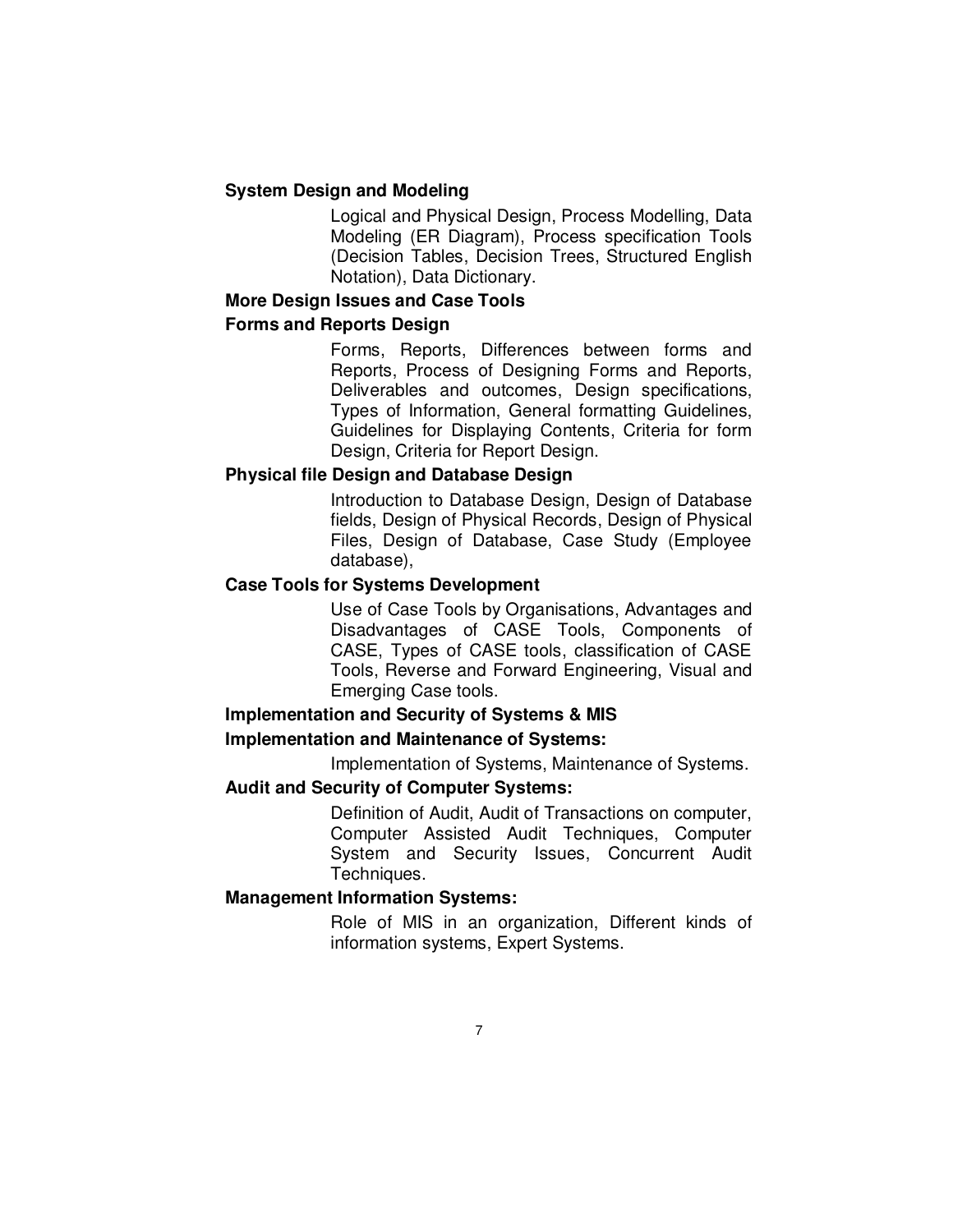# **MCA-1.5**

#### **Data Communication Networks**

# **Introduction to data Communication and computer network concepts.**

- **Introduction to computer Networks** Network Goals and Motivations, classification of Networks, Network topology, Application of Network, Networking model, Network Architecture, ARPANET, Types of Networks, Advantages of Networks.
- **Data Transmission –** Data communication Terminology, Models of Data Transmission, Analog and Digital data transmission, Transmission Impairments, Transmission Media and its Characteristics, wireless transmission, wireless LAN.
- **Data Encoding and Communication Technique-** Encoding, Analog-to-Analog Modulation, Analog to Digital Modulation, Digital to Analog Modulation, Digital to Digital Encoding.
- **Multiplexing and Switching** Multiplexing, Digital Subscriber lines, ADSL Vs. CABLE, Switching.

#### **Media Access Central and Data Link Layer**

- **Data Link Layer Fundamentals** Farming, Basics of Error Detection, Forward error Correction, cyclic redundancy check Codes for error detection, Flow Control.
- **Retransmission Strategies-** Stop & wait ARQ, GO-BACK ARQ, Selective Repeat ARQ pipelining, piggybacking.
- **Contention Based Media Access Protocols** Advantages of Multiple Access sharing of channel Resources, Pure Aloha, Slotted Aloha, CSMA, CSMA/CD, Ethernet frame format (IEEE 802.3).
- **Wireless LAN and Datalink layer switching** Introduction to wireless LAN, wireless LAN architecture (IEEE 802.11), Hidden station and Exposed Station problems, wireless LAN protocols : MACA and MACAW, IEEE 802.11 protocol stack, switching at Data link layer.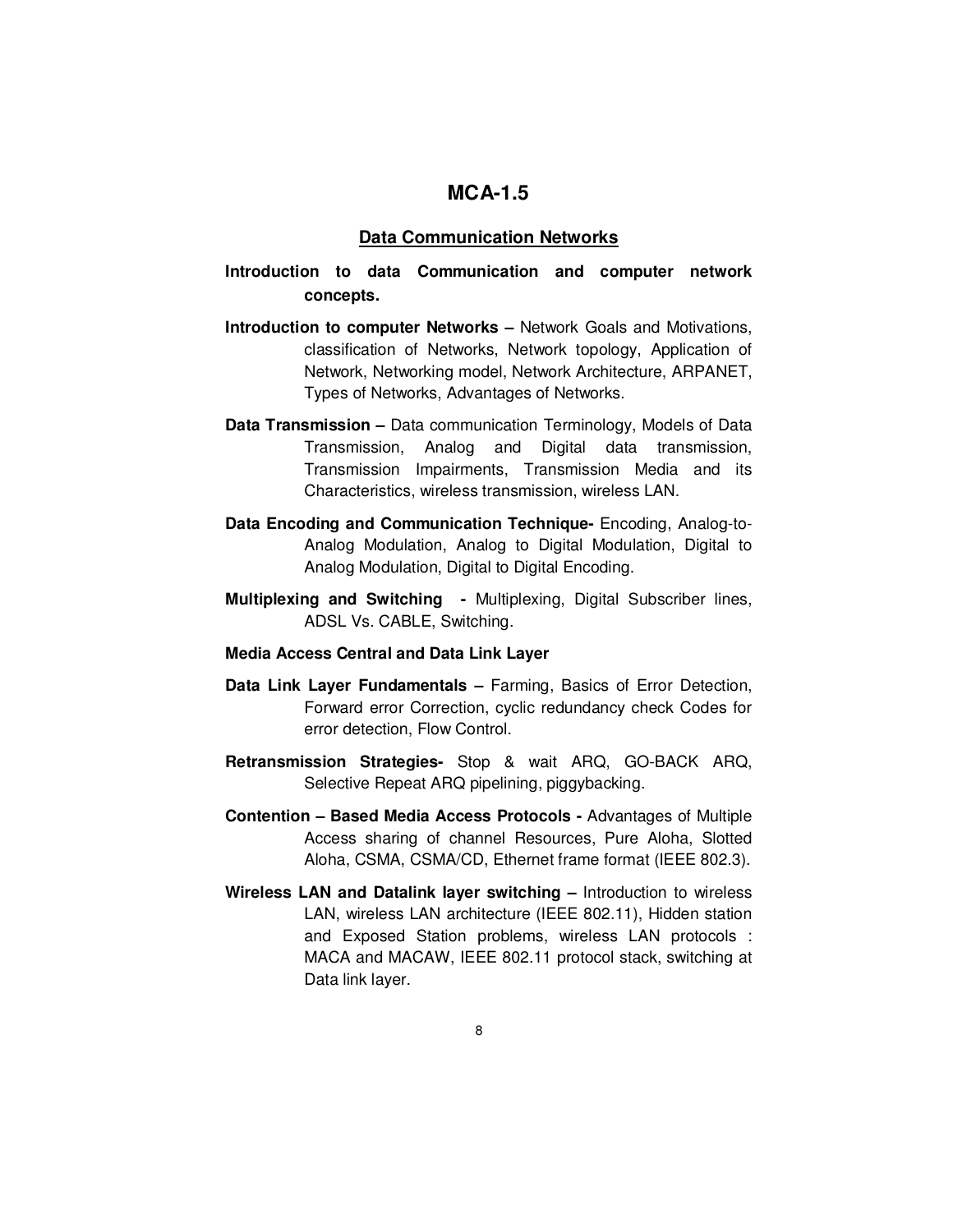#### **Network layer**

- **Introduction to layer functionality and Design issues** Connection oriented vs. connectionless services, Implementation of the network layer services, comparison between virtual circuit and Datagram subnet, Addressing, concept of Congestion, Routing concept.
- **Routing Algorithms** Flooding, shortest path routing algorithm, Distance vector routing, Link state routing, Link state routing, Hierarchical routing, Broadcast routing, Multicast routing.
- **Congestion Control in Public Switched Network –** Reasons for congestion in the network, congestion control vs. flow control, congestion prevention mechanism, General principles of congestion prevention mechanism, General principles Congestion control, open loop control, congestion control in Packet-switched Network.
- **Internetworking** Internetworking, Network layer protocols, ICMP, OSPF, BGP.

#### **Transport Layer and Application Layer Services**

- **Transport Services and Mechanism** Transport services, Elements of transport layer protocols.
- **TCP/UDP** Services provided by internet transport protocols, Introduction to (UDP, TCP), TCP segment header TCP connection establishment, TCP connection Termination, TCP Flow control, TCP Congestion control, Remote procedure call.
- **Network Security-I** Cryptography, Symmetric key cryptography, public key cryptography, Mathematical background.
- **Network Security-II** Digital Signatures, Management of public Keys, Communication Security, Web Security.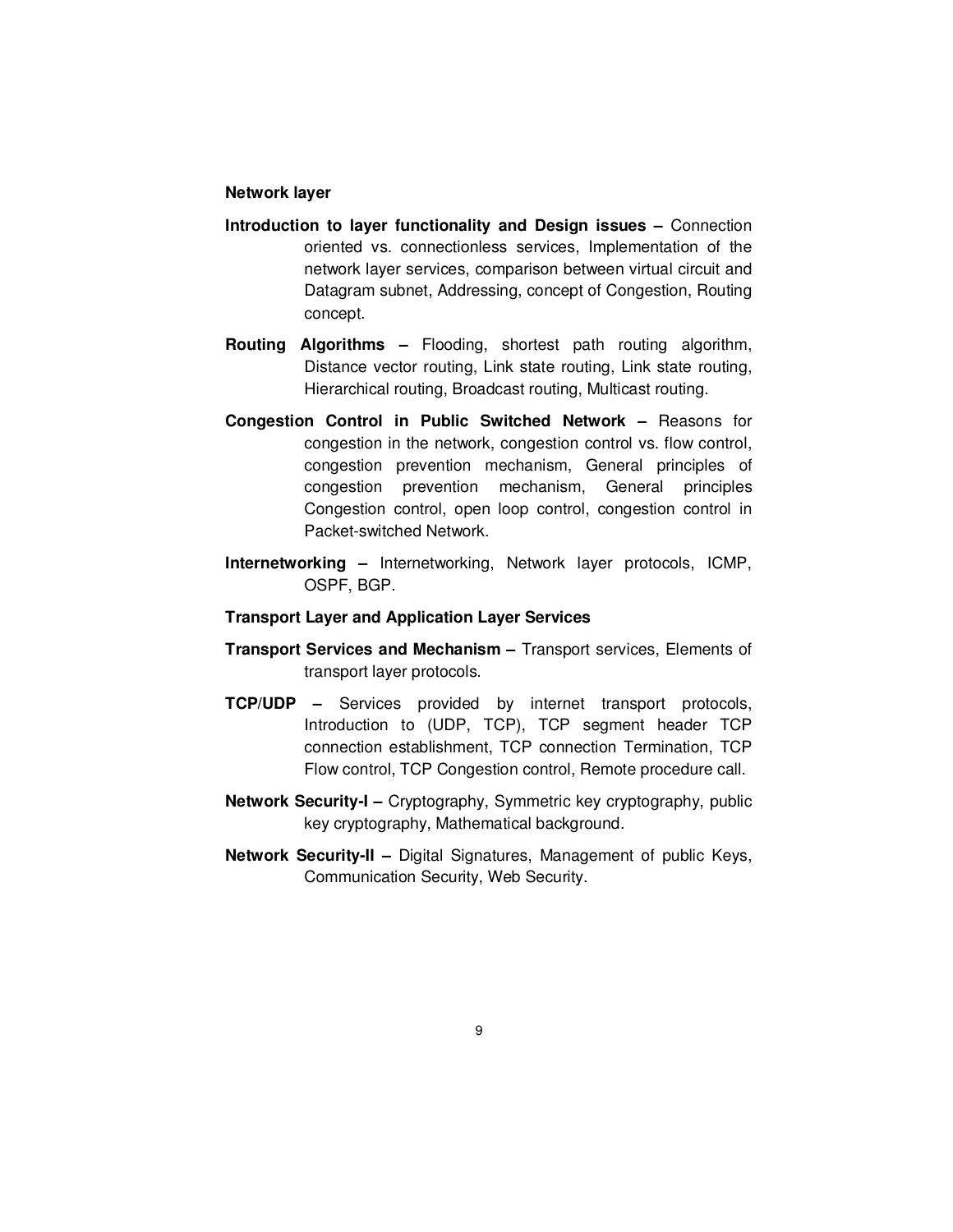# **MCA-2.1**

#### **Introduction to Database Management System**

#### **The Database Management System Concepts**

- **Basic Concepts** Need for a database Management System, The logical DBMS Architecture, Physical DBMS Architecture, Commercial Database Architecture, Data Models.
- **Relational AND E-R Models** The Relational Model, Relational Constraints, Relational Algebra, Entity Relationship (ER) Model, E-R diagram, Conversion of ER diagram to Relational database.
- **Database integrity and Normalisation :** Relational Database integrity, Redundancy and Associated problems, Single – valued dependencies, single valued Normalisation, desirable properties of decomposition, Rules of Data Normalisation.
- **File organization in DBMS** Physical Database Design issues, storage of database on Hard disks, file organisation and its types, types of indexes, Index and tree structure, Multi-key file organisation, Importance of file organisation on database.

#### **Structured Query language and transaction Mgt.**

- **The Structured Query language** SQL Data Definition language, DML, Data control, Database objects : Views sequences, Indexes and synonyms, dable Handiling, Nested Queries.
- **Transactions and Concurrency Management** The transactions, the concurrent transactions, the locking protocol, Deadlock and its prevention, optimistic concurrency control.
- **Database Recovery and Security Recovery, Recovery Techniques,** Security and Integrity, Authorisation.
- **Unit-4 Distributed and Client Server Databases** Need for Distribution Database Systems, Structure of distributed Database, Advantages and Disadvantages of DDBMS, Design of Distributed database, client server Database.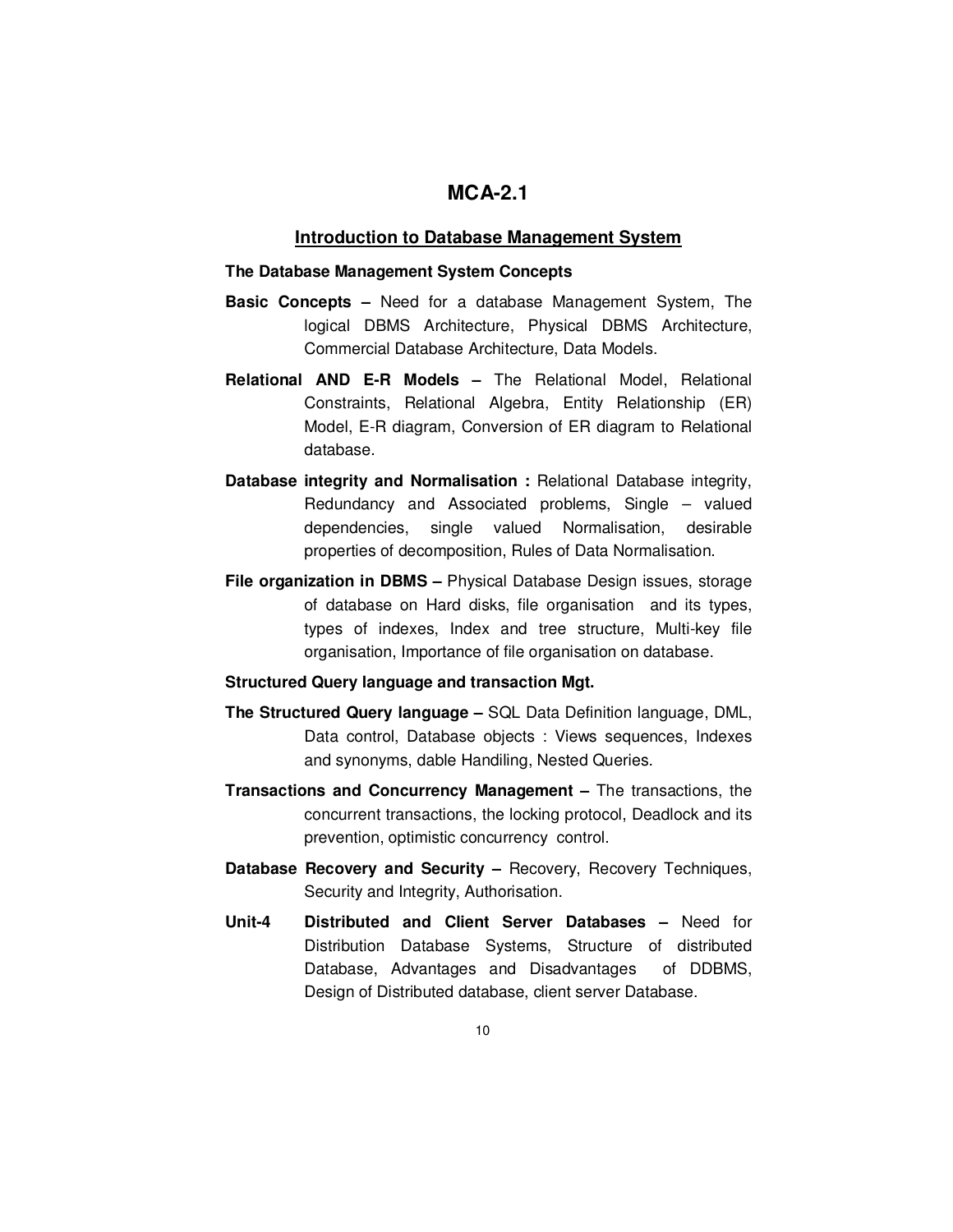**Application Development –** Development of A Hospital Management System, Needs to Develop HMS, Creating a database for HMS, Developing Front and forms, Reports, using Queries and Record set.

#### **Study Centre Management System : A Case Study**

**Introduction –** Introduction to Software, Software Development process : Analysis, System Designing, Software Development, Testing and Maintenance.

# **MCA-2.2**

#### **Object oriented Technologies and Java Programming**

#### **Object Oriented Technology and Java**

- **Object Oriented Methodology-1** Paradigms of Programming languages, Evolution of 00 Methodology, Basic Concepts of OO Approach, Comparison of object oriented and procedure – oriented Approaches, Benefits of OOPS, Applications of OOPS.
- **Object oriented Methodology -2** Classes and objects, Abstraction and Encapsulation, Inheritance, Method overriding and Polymorphism.
- **Java Language Basics** Introduction to Java, Primitive Data Type and Variables, Java Operators.
- **Expressions Statements and Arrays** Expressions, Statements, Control Statements, Selection Statements, Iterative Statements, Jump statements, Arrays.

#### **Object oriented concepts and Exceptions Handling**

**Class and objects –** Class Fundamentals, Introducing Methods, this Keyword, Using objects as Parameters, Method overloading, Garbage collection, the finalize () Method.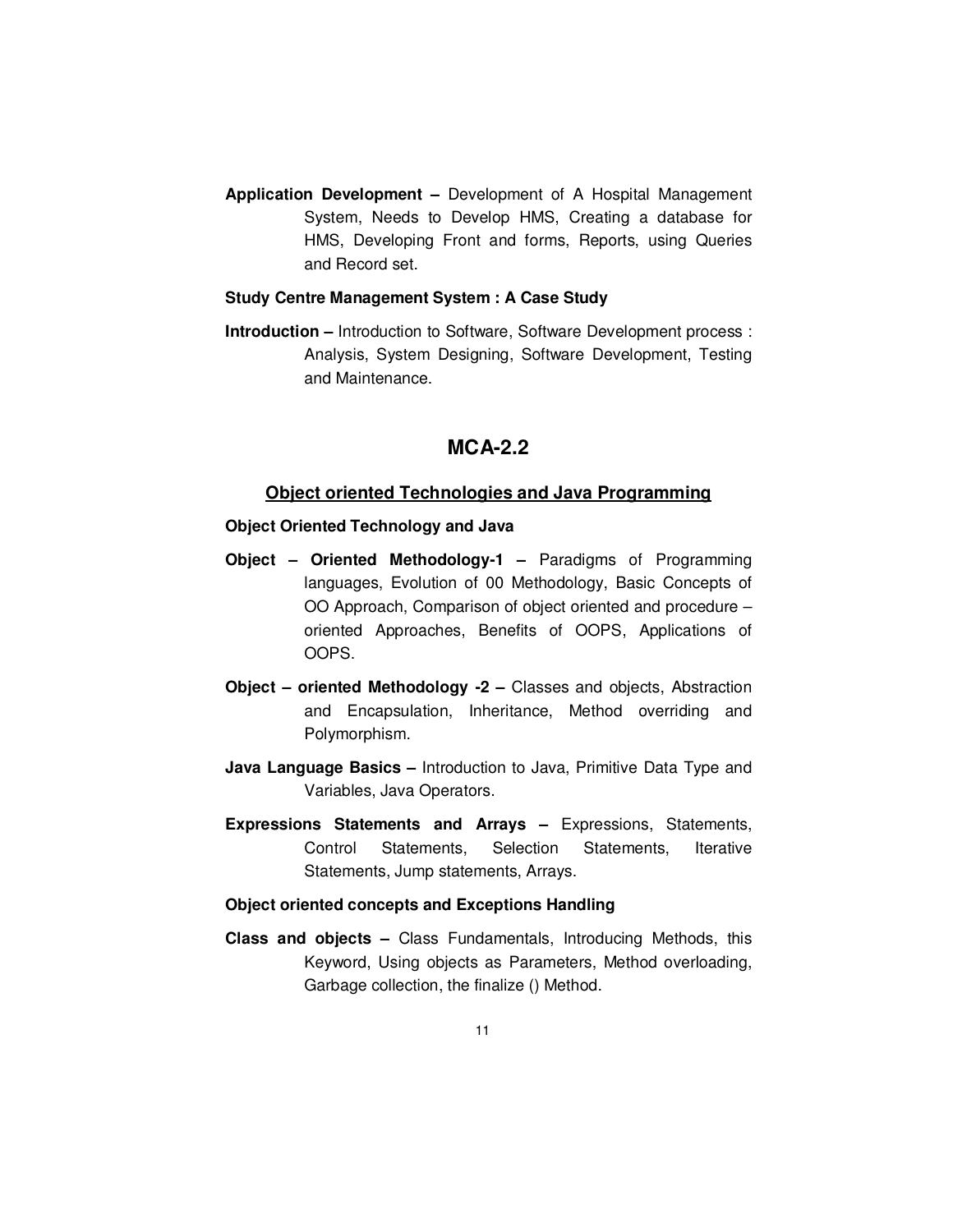- **Inheritance and Polymorphism** Inheritance Basics, Access, Multilevel, inheritance, Method overriding Abstract classes, Polymorphism, Final Keyword.
- **Packages and interfaces** Package, Accessibility of Packages, using Package members, Interfaces, Implementing interfaces, interface and Abstract classes, Extends and Implements together.
- **Exceptions Handling** Exception, Handling of Exception, Types of Exceptions, Throwing, Exceptions, writing Exception subclasses.

#### **Multithreading, I/O, and Strings Handling**

- **Multithreaded Programming** Multithreading, The Main thread, JAVA Thread Model, Thread Priorities, Synchronization in JAVA, Inter thread Communication.
- **I/O IN JAVA –** I/O Basics, Streams and stream, Classes, the predefined streams, Reading from and writing to console, reading and writing files, the transient and volatile Modifiers, using instance of Native Methods.
- **Strings and Characters –** Fundamental of Characters and Strings, the String class, String operations, Data Conversion using value of () Methods, Strings Buffer and Methods.
- **Exploring Java I/O** Java I/O classes and interfaces, Stream classes, Text streams, Stream Tokenizer, Serialization, Buffered stream, print stream, Random Access file.

#### **Graphics and user interfaces**

- **Applets** The applet class, Applet architecture, An applet Skeleton : Initialization and Termination, Handling events, HTML Applet TAG.
- **Graphics and user interfaces –** Graphics contests and Graphics objects, user interface components, Building user interface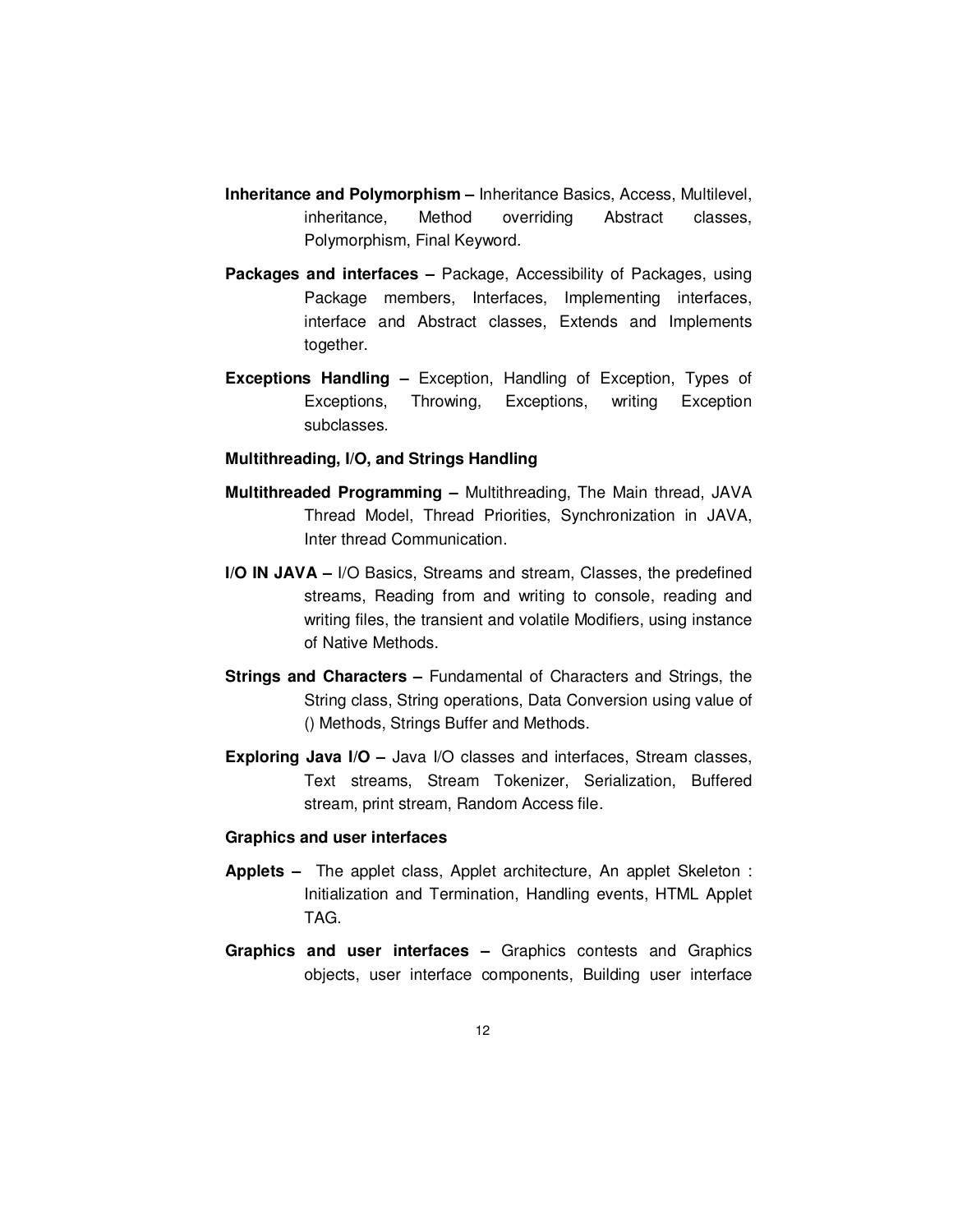with AWT, Swing – Based GUI, Layouts and layouts and layout Manager, Container.

- **Networking Featrures -** Socket overwiew, Reserved parts and proxy servers, Internet Addressing : Domain Naming Services (DNS), Java and The Net : URL, TCP/IP Sockets, Datagrams.
- **Advance Java -** Java database connectivity, An overview of RMI Application, Java Servlets, Java Beans.

# **MCA-2.3**

#### **Software Engineering**

#### **An Overview of Software Engineering**

- **Software Engineering and its Models Evolution of Software** Engineering, Software development Models, Capability Maturity Models, Software process Technology.
- **Principles of Software Requirements Analysis –** Engineering the product, Modeling the system architecture, Software Metrics.
- **Software Design** Data Design, Software prototyping and specification, Modular Design, Architectural Design, Interface Design, Design of Human Computer interface.
- **Software Testing –** Basic Terms used in testing, Testing activities, Debugging, Testing Tools.

#### **Software Project Management**

- **Software Project Planning** Different types of Project Metrices, Software Project Estimation, Models for estimation, Automated tools for estimation.
- **Risk Management and Project Scheduling** Identification of Software Risks, Monitoring of Risks, Management of Risks, RISK control RISK Recovery, choosing the tasks of Software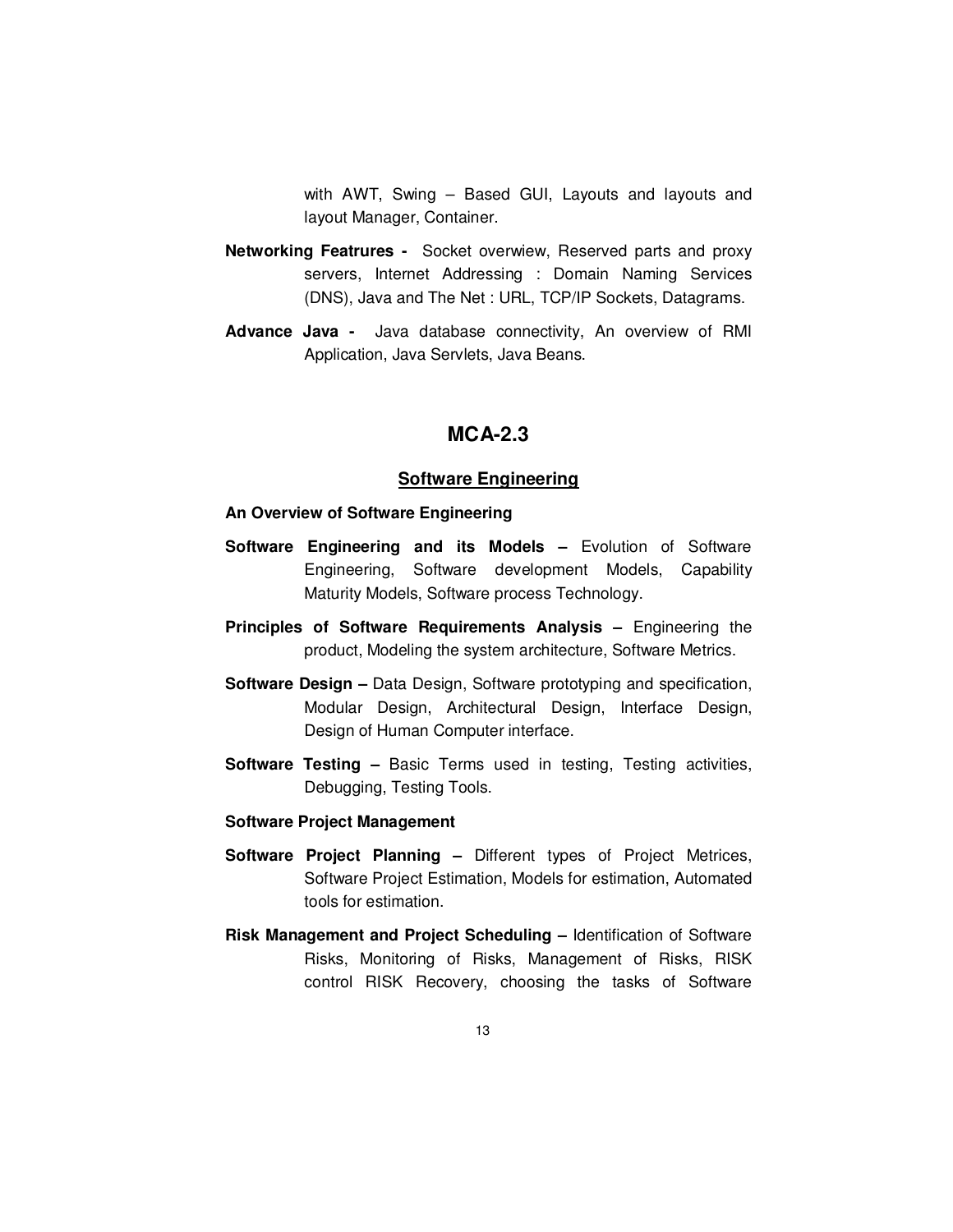Engineering, Scheduling Methods, The Software Project plan.

- **Software Quality Assurance –** Software Quality, Formal Technical Review, Software Reliability, Software Quality Standards.
- **Software Changes Management –** Baselines, Version Control, Change Control, Auditing and Reporting.

#### **Advanced Software Engineering**

- **Web Software Engineering** Characteristics of a web Application, Issues of Management of web Based Projects, Metrics, Analysis, Design and Construction, Reviews and Testing.
- **Mobile Software Engineering** Introduction to GSM, Wireless Application Development using J2ME, Introduction to JAVA Devices test suite.
- **Case Tools** Case Tools, Case Software Development Environment, CASE Tools and Requirement Engineering, Case Tools and Design and Implementation, Software Testing, Software quality and case Tools, Software Configuration Management, Software Project management and Case tools.
- **Advanced topics in Software Engineering –** Evolution of formal methods, use of Mathematics in Software Development Application Areas, Limitation of formal Specification using formal methods, Clean room Software Engineering, Conventional Software Engineering Models vs. cleanroom Software Engineering Model, Cleanroom Software Engineering Principles, Strategy and process Overview, Limitations of Cleanroom Engineering. Similarities and Differences Between Cleanroom OO Paradigm, Software Reuse and its types, Component Based Software Engineering, Component Based Software Engineering (CBSE) Process, Component Technologies available, challenges for CBSE, Reengineering, Software Reengineering life cycle.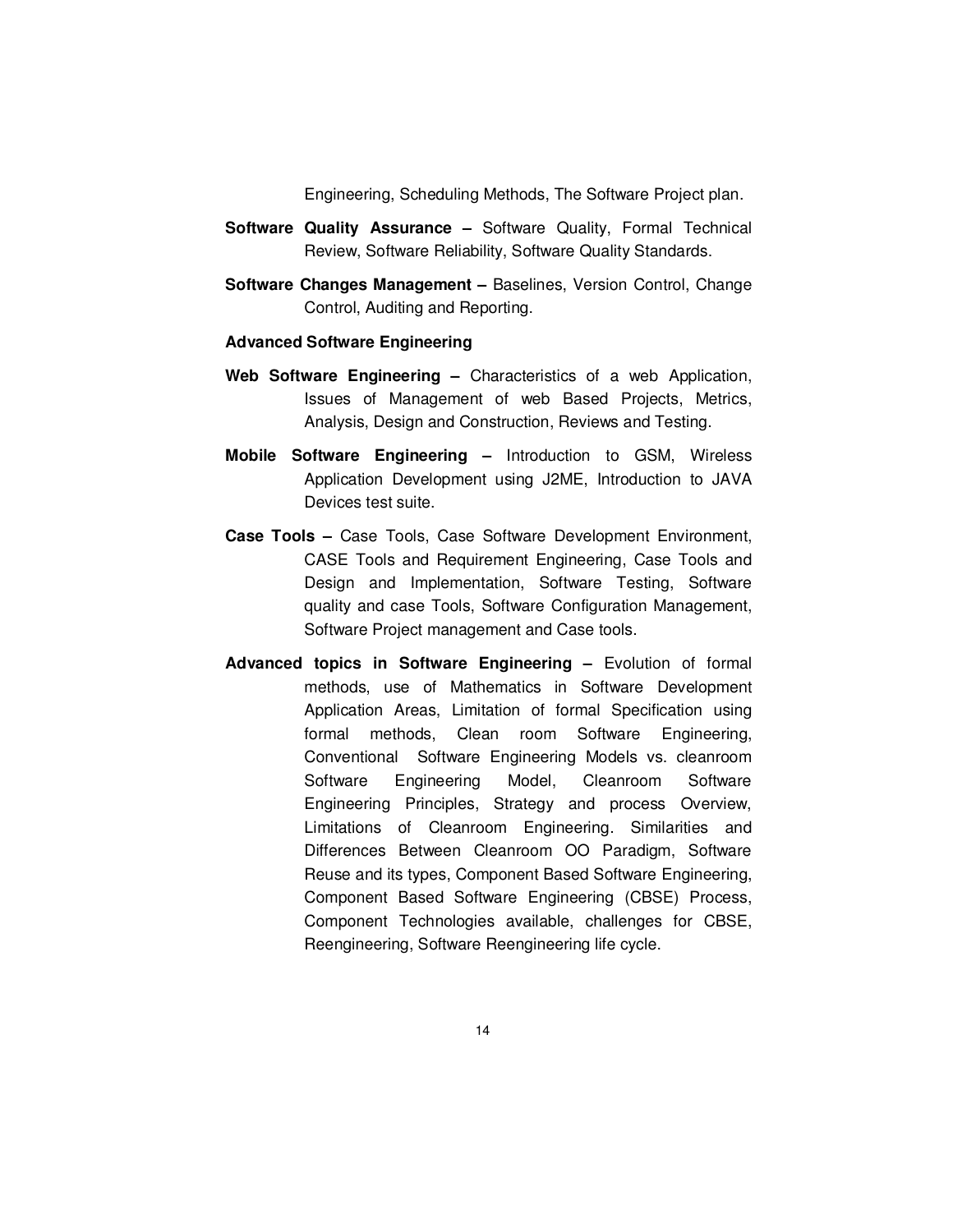# **MCA-2.4**

#### **Operating System Fundamentals and Networking**

#### **Operating System Fundamentals & Networking**

- **Graphical User Interface** Evolution of Humanand Machine interaction, Common Graphical User interfaces, Functionality of GUI, GUI Design Consideration : Psychological Factors, GUI Design Consideration, Standards.
- **Introduction to operating System Evolution of operating systems,** operating system structure, classification of Advanced operating systems, characteristics of Modern operating system.
- **Introduction to Networking Concept** Networks, the topologies, characteristics of the OSI Layers, OSI Model and communication Between Systems, Interaction Between OSI Model Layers, Protocols, Types of Networks, Medium, Dataflow, Physical Connection, Transmission media Connecting devices.
- **Internetworking : Concept, Architecture and protocols History of** Internetworking, Packet Switching, Internetworking concepts, Internet Addresses, Configuring IP Addresses, TCP/IP, Additional TCP/IP Related protocols, Application layer protocols, www, Domian Name System SNMP and UDP.

#### **Linux Operating System**

- **Introduction to Linux operating System Features of Linux, Draw** Backs of Linux, Components of Linux.
- **Linux Commands and Utilities** Entering the machine, The file System.
- **Linux Utilities and Editor -** Same useful commands, Permission Modes and standard files, pipes, Filters and Redirection Shell Scripts, GUI, Editor.
- **User to user Communication-** On-line Communication, off-line communication, Apache Server Settings, Network Server settings.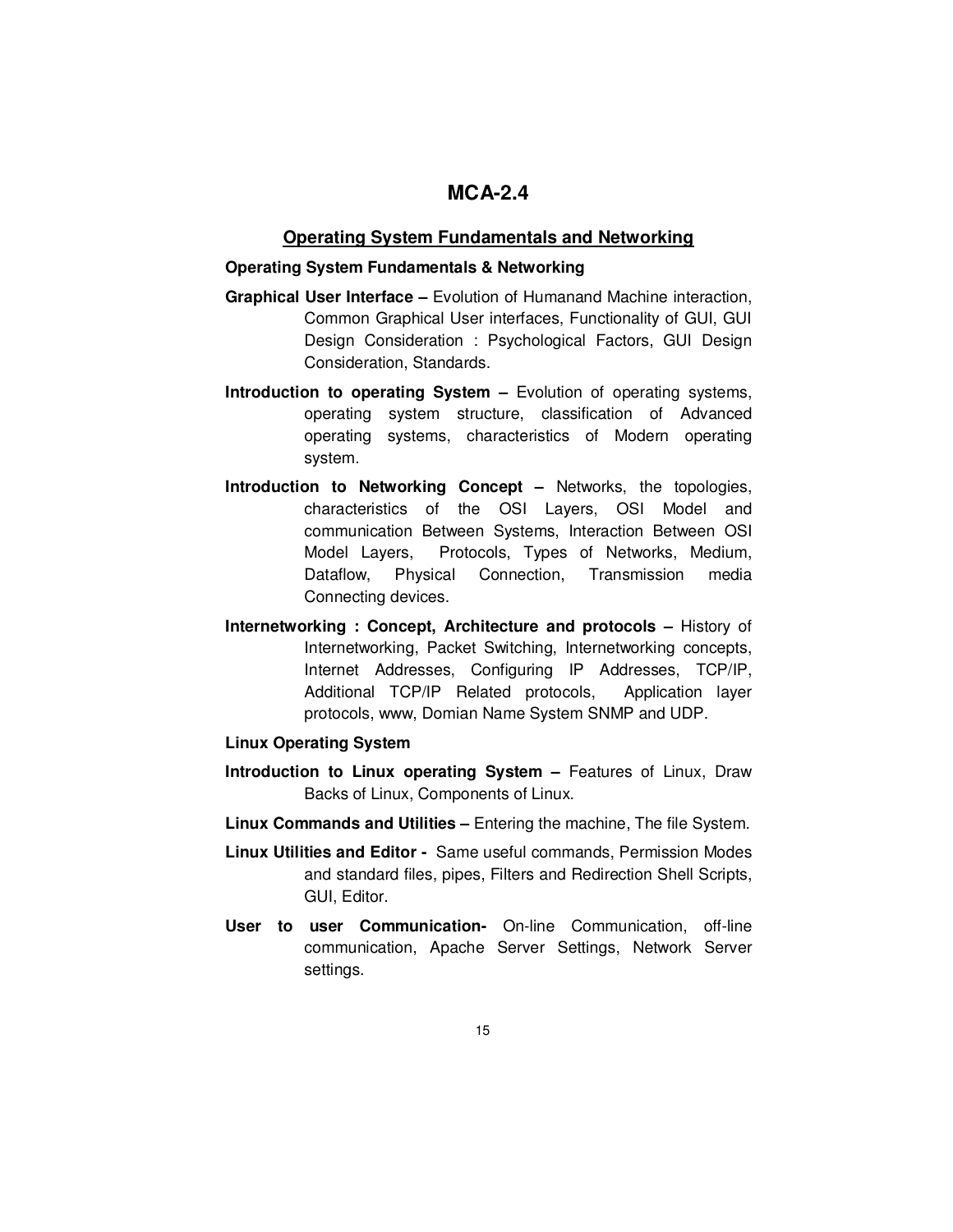**Unix System Administration –** System Administration**,** Installing Linux, Booting the system, Maintaining user Accounts, file systems and special files, Backups and Restoration.

#### **Windows 2000**

- **Windows 2000 Networking** Windows 2000 operating System Architecture, using the mapped Drive.
- **Managing Windows 2000 Server** Using Window 2000 Server and client, Logging onto the Network, Browsing Network Resources, Accessing Network Resources Using My Network places, Mapping a folder.
- **Advanced Windows 2000 Networking** Windows 2000 Domains, workgroups & Trusted Relationships, user Administration, Remote Access.
- **Windows XP Networking** Introduction to Windows XP Networking, Windows XP in file Systems, Sharing Network Resources in Windows XP, Enabling offline file features.

#### **Security and Management**

- **Security Concepts** Goals of Computer Security, Security Problem and Requirements, Threats and Vulnerabilities, user Authentication, Security system and facilities, Cryptography, Intrusion detection, Computer-security classifications.
- **Computer Security : Hardening operating System and Application Code –** Hardening file system security, Hardening Local Security policies, Hardening services, Hardening default Accounts, Hardening Network Activity, Fault Tolerant system, Backup and UPS.
- **Security and Management-I** Main issues is windows security Management, Domain controller, windows Resources security Management, Registry Management, Printer Management, Managing windows 2000 operating system, Active Directory, Windows 2000 DNS Management, Managing group policy.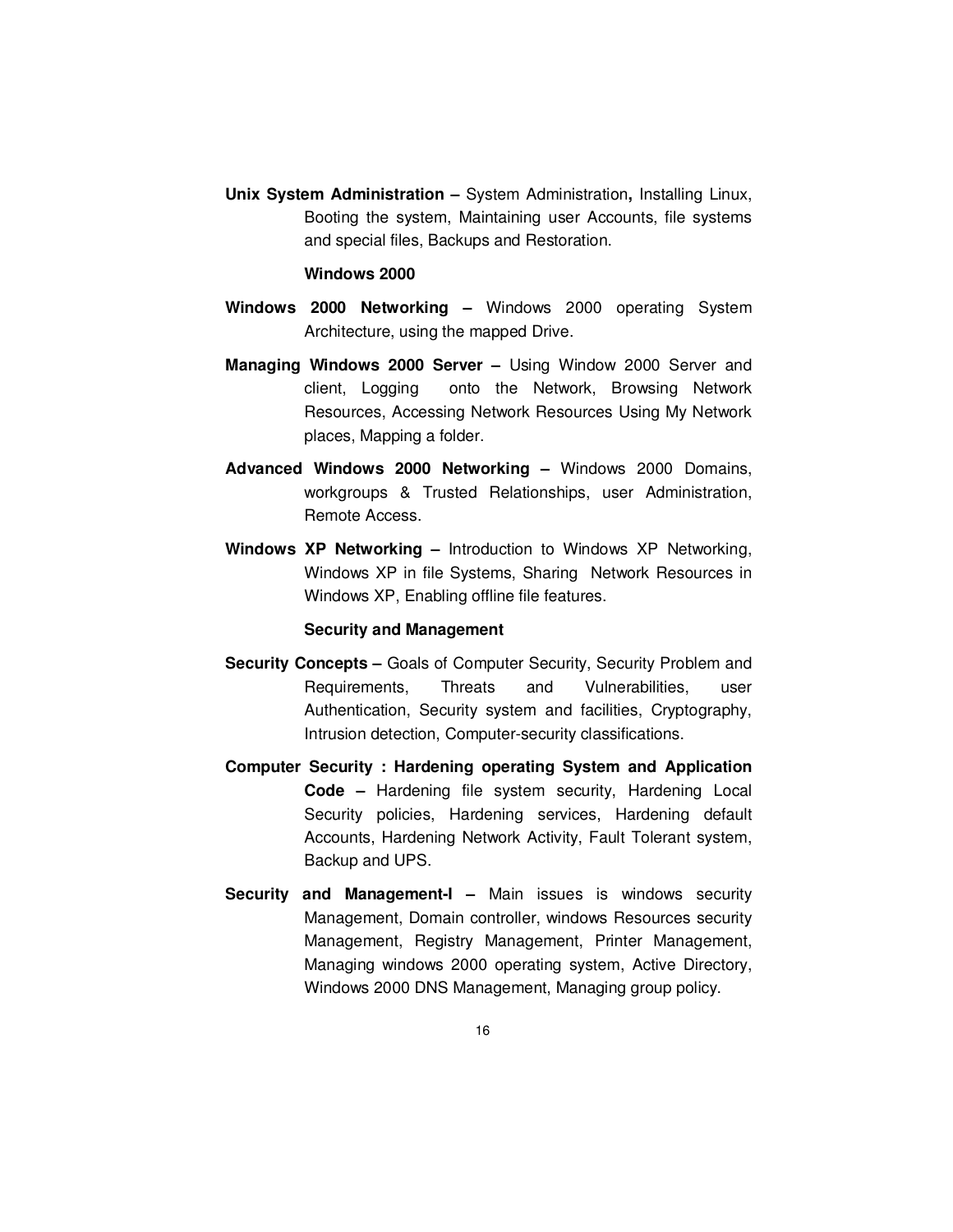**Security and Management – II –** User Authentication Management, users and group Management, resource Management, windows, 2000 Network-Security and Management, Encrypting file system Management.

# **MCA- 3.1**

# **NUMERICAL AND STATISTICAL COMPUTING**

# **FORTRAN 77 and FORTRAN 90**

#### **Introductory FORTRAN Concept** :

 Character set, Constants and variables, Data Types, Subscripted variables and simple fortran functions, Fortran Expressions, Naming Fortran Programs, Assignment statement, Fortran Commands.

#### **Data transfer and Program Execution Contol**

 Format Specification for Read and Write statements, Format Commands, Control Commands, Transfer Commands.

# **Arrays and Repetitive Computations**

 Arrays, Array storage, Dimension Statement, DO Construct, Nested DO loops, continue statement Implied-DO.

#### **Subprogram : Functions and Subroutines**

 Subprograms, Functions in FORTRAN , Function Arguments, Subroutines save variables, Function vs. Subroutine Subprograms.

#### **Additional Features of Fortran**

#### **Global variables and Additional Features**

 Common statements, Equivalence declarations, Data Command, Block Data Subprogram, Declaration External, Character Expressions and Assignment.

#### **File Manipulation**

 Records and Files, File structures, File Connection, The open and close statements, Preconnected files,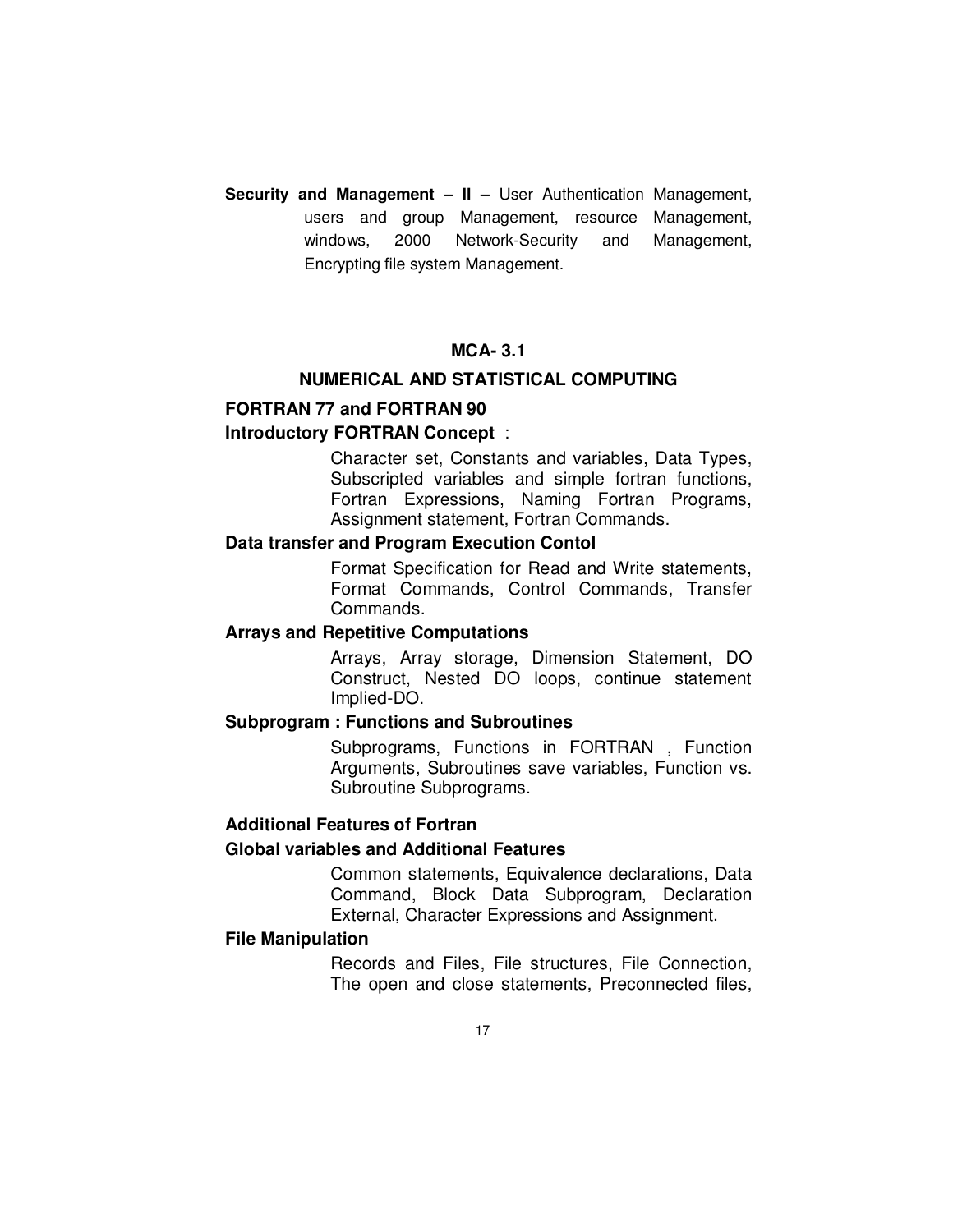File Inquiry, Additional Sequential file manipulation statements, Internal files, File Input/output.

#### **FORTRAN 90**

 Character set, Names, Source Program, Data types and Declarations, Type declaration Commands, Expressions and Assignments, Control and Iterative constructs, Arrays Program Units, Modules, Simple pointers.

# **Statistical Computations:**

# **Presentation of Data :**

 Data and Statistical Data, Frequency distribution, Graphical Representation, Inter-Relationships of Graphs.

# **Measure of Central Tendency**

 Measures of Dispersion, Coefficient of variation and coefficient of Dispersion, Moments, Skewness and Kurtosis.

# **Correlation, Regression and Curve Fitting**

 Correlation and scatter diagram, Regression, Method of least square, Graphical Representation of Relation between correlation and Regression, Curve fitting.

#### **Probability**

 Definitions (classical Definition of Probability, Limitation of Classical Definition of Probability, Statistical Definition of Probability, Axiomatic Approach, Simple properties of Probability of an event, Conditional Probability, Bayes Theorem, Boales inequality, Independent Events, Random Variable Expectation or Mathematical Expectation, Properties of Expectation , Distribution, Binomial Disribution,Poisson Distribution, Normal Distribution).

#### **Index Number and Time Series Analysis:**

 Index Number (Price, Quantity, Value Indexes), Chain Base Index Number, Cost for living index, Criteria for a good Index Numbers, Time series, Analysis of Trend, Measurement of Seasonal Components, Cyclical and Random Component, Forecast and its Accuracy.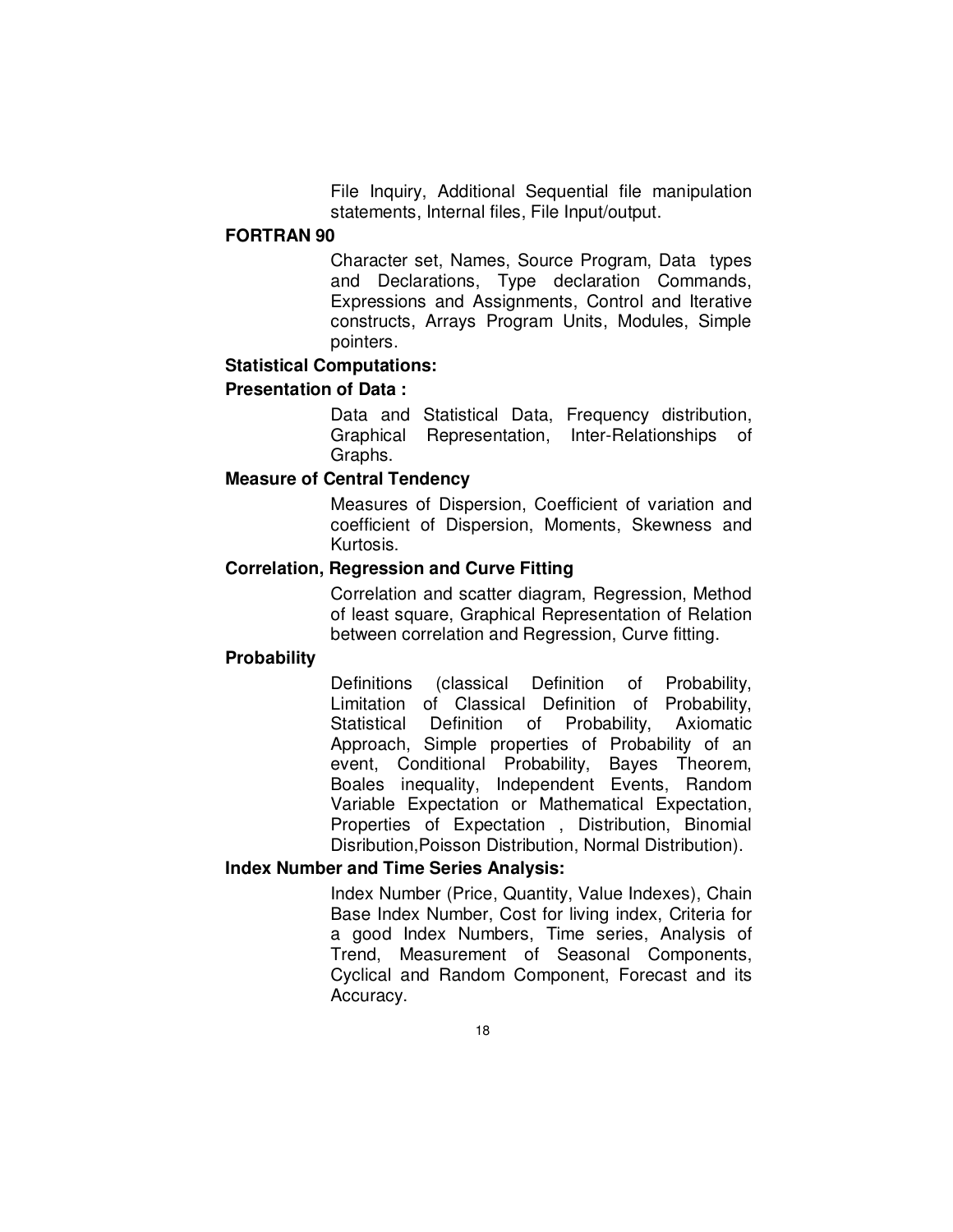# **MCA- 3.2**

#### **C++ AND OBJECT ORIENTED PROGRAMMING**

#### **An Introduction to OOP:**

# **What is object oriented Programming:**:

 Object oriented programming, Paradigm, Advantages of OOP, Applications of OOP, The object orientation,  $C_{++}$ 

# **Object Oriented Programming System**

 OOPS, Class, Inheritance, Abstraction, Encapsulation and information Hiding, Polymorphism.

# **Advanced Concepts**

 Dynamism, Structuring Programs, Reusability, Oraganizing object – oriented Projects.

# **Introduction to object oriented languages**

 Objective-C, Python, C Sharp, Eiffel, Modula-3, Small talk, Object Rexx, Java, Beta.

# **An Introduction to UML**

 UML (Goals, History, use), Definitions, UML Diagrams (Use Case Diagrams, Class diagrams, Interaction Diagrams, Sequence diagrams), State diagram, Activity Diagrams, Physical diagrams.

# **C++ An Introduction**

#### **Overview of C++**

 Programming Paradigms, Concepts of C/C++, Functions and files.

#### **Classes and objects:**

 Definition and Declaration of a class, Scope Resolution Operation, Private and Public member functions, creating objects, Accessing class data members and member functions, Arrays of objects, objects As Function Arguments.

# **Operator overloading**

Operator Functions, Large objects, Assignment and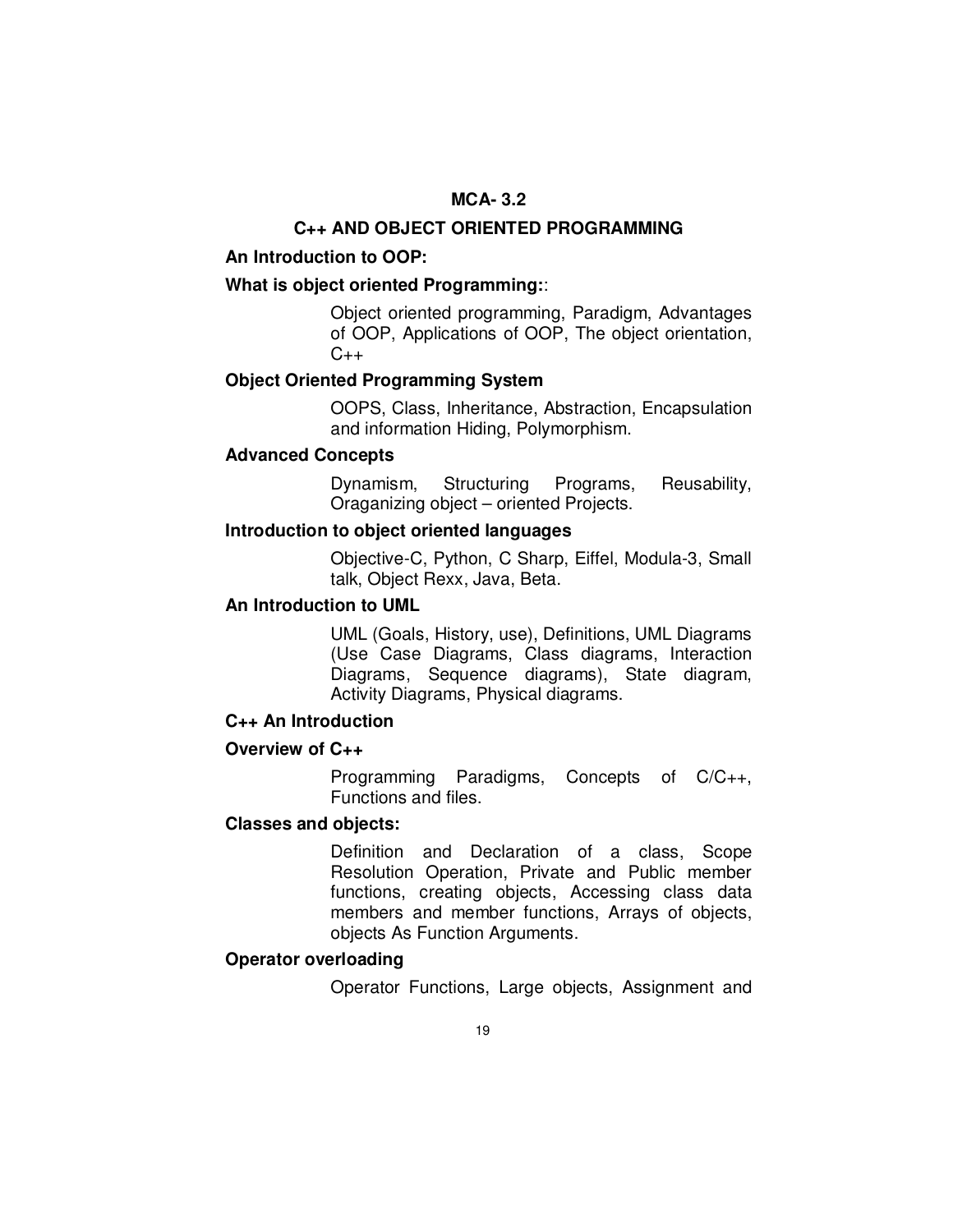initialization, function call, Increment, Decrement Operator, Friends.

## **Inheritance-Extending classes**

 Concept of Inheritence, Base class and Derived class, Visibility Modes, Single inheritance, Multiple Inheritance, Nested classes, Virtual Functions.

# **Streams and Templates**

 Output, Input, Files and Streams, Templates, Exception Handling.

#### **MCA- 3.3**

# **COMPUTER NETWORKS**

# **An Introduction to Computer Networks**

# **Network classification and Reference Models** :

 Network, Network Goals, Application of Networks, References Mode, (OSI, TCP/IP), IEEE Standards for LAN.

# **Data Transmissions and Multiplexing**

 Transmission Terminology Analog and Digital Data transmission, Transmission media, Multiplexing.

# **Medium Access Control and Data Link layer**

Data link layer, Medium Access Control Sublayer.

# **Network, Transport and Application layer**

 Network layer, Routing Algorithms, Congestion Control Algorithms, Transport layer, QOS, TCP/UDP, Application layer, DNS, Remote Procedure Call (RPC), File transfer protocol (FTP) Talnet.

#### **Network Devices and Technology**

#### **Network Devices-I**

Network Devices, Repeaters Bridges Switches, Hubs.

# **Network Devices – II**

Routers, Gateways, Modem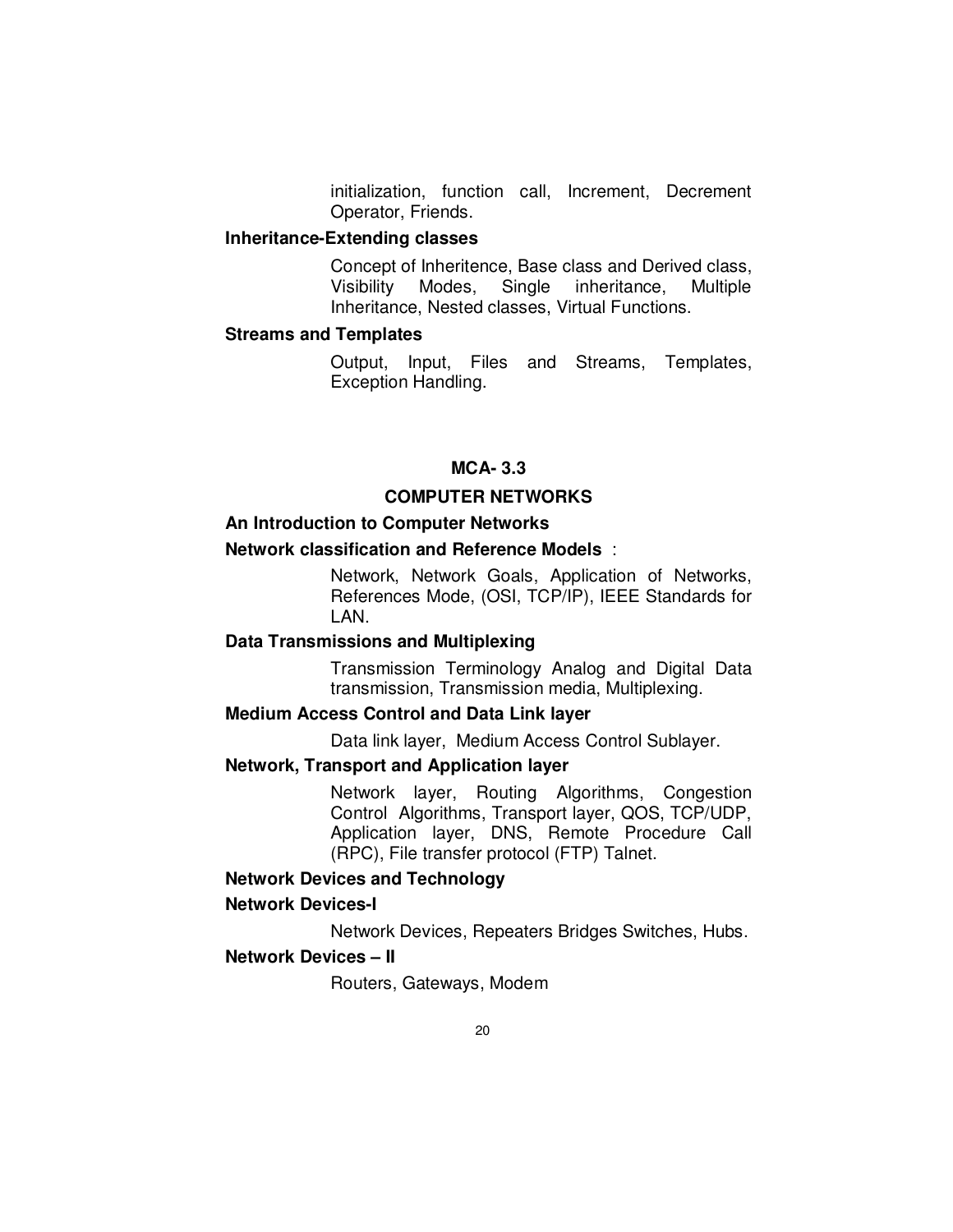# **ISDN:**

 Baseband and Broadband Communication, ISDN Services, Advantages of ISDN, ISDN Applications.

# **Asynchronous transfer Mode (ATM)**

 Switching Techniqus, circuit, Packet, Frame Relay, Cell Relay, ATM as Technology, ATM Layered Architecture in Comparison with OSI Model, ATM Protocal, The ATM Netwrok, The ATM cell, ATM classes of Services, ATM Traffic Control , Benefits of ATM, ATM Applictions.

#### **MCA- 3.4**

#### **WINDOWS PROGRAMMING**

# **Components of Windows Programming and**

#### **Visual Basic:**

# **Visual Basic : Introduction** :

 Start and exit visual Basic, V.B. Interface, Debug window, print command, V.B. Arithmetic Operators,

#### **Variables and Functions**

 Variables, variable Names, variable types, Range of the variable values, Fuctions.

## **Building A Project and Customizing Forms:**

 About Project,Form, Form Properties, Form Tools, Form Events.

# **Visual Basic Controls:**

Central, Custom Control, Controls in a form.

#### **Functions & Procedures**

 Form, Standard and class Module, sub procedure, DO-event Functions, Control Arrays.

#### **Accessing Database:**

 Using Data Manager, Creating a database, Creating a New table, Attaching a table, Changing Design of an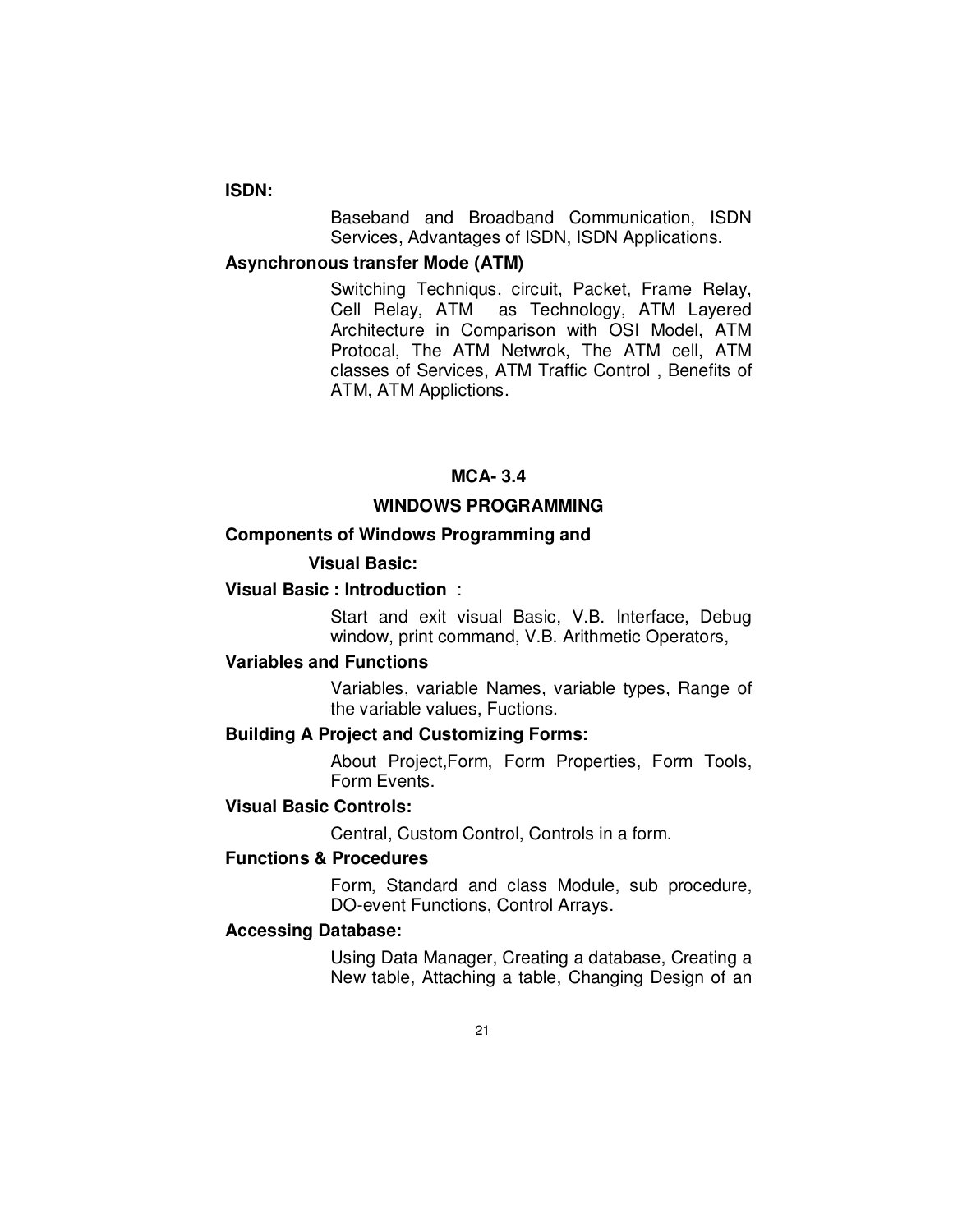existing table, Creating Indexes, working with data.

#### **Creating Form with data Controls:**

 Data Controls Data aware control, Creating a form using data Controls, Manipulating data, creating the Menu Bar. Displaying a menu item code.

# **Object Linking & Embedding**

 Basics of OLE, the OLE Icon, Terms used in OLE, OLE automation, Using OLE Control Popup-Menu, Creating OLE object at Design time, Creating part of an OLE object, Testing Embedding/Linking.

#### **Windows Programming using visual basic 6.0**

#### **Introduction:**

 Starting An Era of Visual Software Develoopment, RAD Tools, Basic interface Component, Creating and linking object through Basic Programming, Activity.

# **Advanced Features of Visual Basic 6.0**

 Identification of some Advanced features of visual Basic 6.0, Employment of Features , Simple Animation using Active X, Drag and Drop, Linking to Database

#### **Active X and windows API**

 Creating Active X DLLS, using windows API in Visual Basic IDE.

# **MCA- 3.5**

#### **DISCRETE MATHEMATICS**

#### **Mathematical Logic Connectives** :

 Statements, connectives (Negation Conjunction, Disjunction), Conditional and Biconditional, Equivalence of formulae and well formed formulae, Tautologies, Duality law, Functionally complete sets of Connectivs.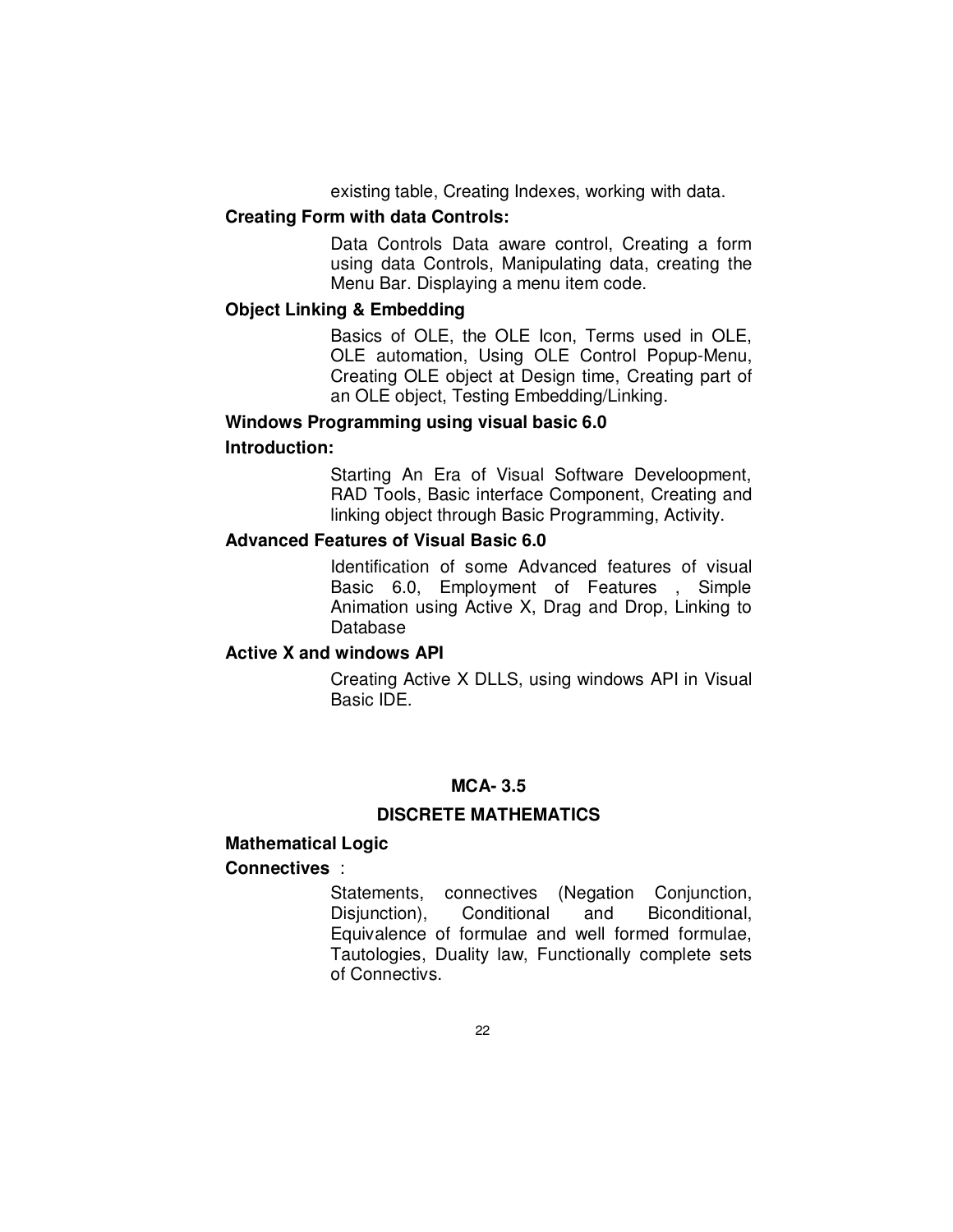# **Some More Connectives**

 Exclusive OR, NAND, NOR, Two state evices, Gate and Module, Two-level networks, NOR and NAND gates.

#### **Normal Forms and The Theory of Inferences**

 Various Normal forms, Valid inference using truth tables and direct method of proof, Inference (Rules P and T), Consistency of Premises and indirect method of proof, Automatic proving of theorems.

# **The predicate Calculus**

 Predicates, Statement Functions, variables and Quantifiers, Free and bound variables, special valid formulas involving quantifiers.

# **Graph Theory**

# **Introduction to Graphs:**

 Graph, Applications of Graphs, MTNL's Networking Problem, Travelling Salesman Problem, Satellite Channel Problem, Graph isomorphism, Bipartite graphs, Subgraphs, Paths and walks, Connected Graphs and Cycles, Operations on graphs, Matrix Representation of graphs, Fusion of Graphs.

# **Trees and Connectivity**

 Tree, Properties, Bridge or cut Edge, Distance and Centre, Spanning trees, and connector problems, Kruskal's Algorithm, Prim's Algorithm, Computer implementation, cut vertices and connectivity, Shortest Path problems (BFS), Binary trees.

# **Euler tours, Hamiltonian Cycles, Planar graphs and Digraphs**

 Euler Tours, Konisberg Bridge problem, Fleury's Algorithm, Hierhozer's Algorithm, Hamiltonian graphs, closure of a graph, two optimal Algorithm, The closet insertion Algorithm, Planar graphs, Directed graphs of digraphs.

# **Functions, Sets and Relations**

# **Basic Concepts of Set theory:**

 Operations on sets, Venn diagram and some of the Applications of set theory, Cartesian product of sets,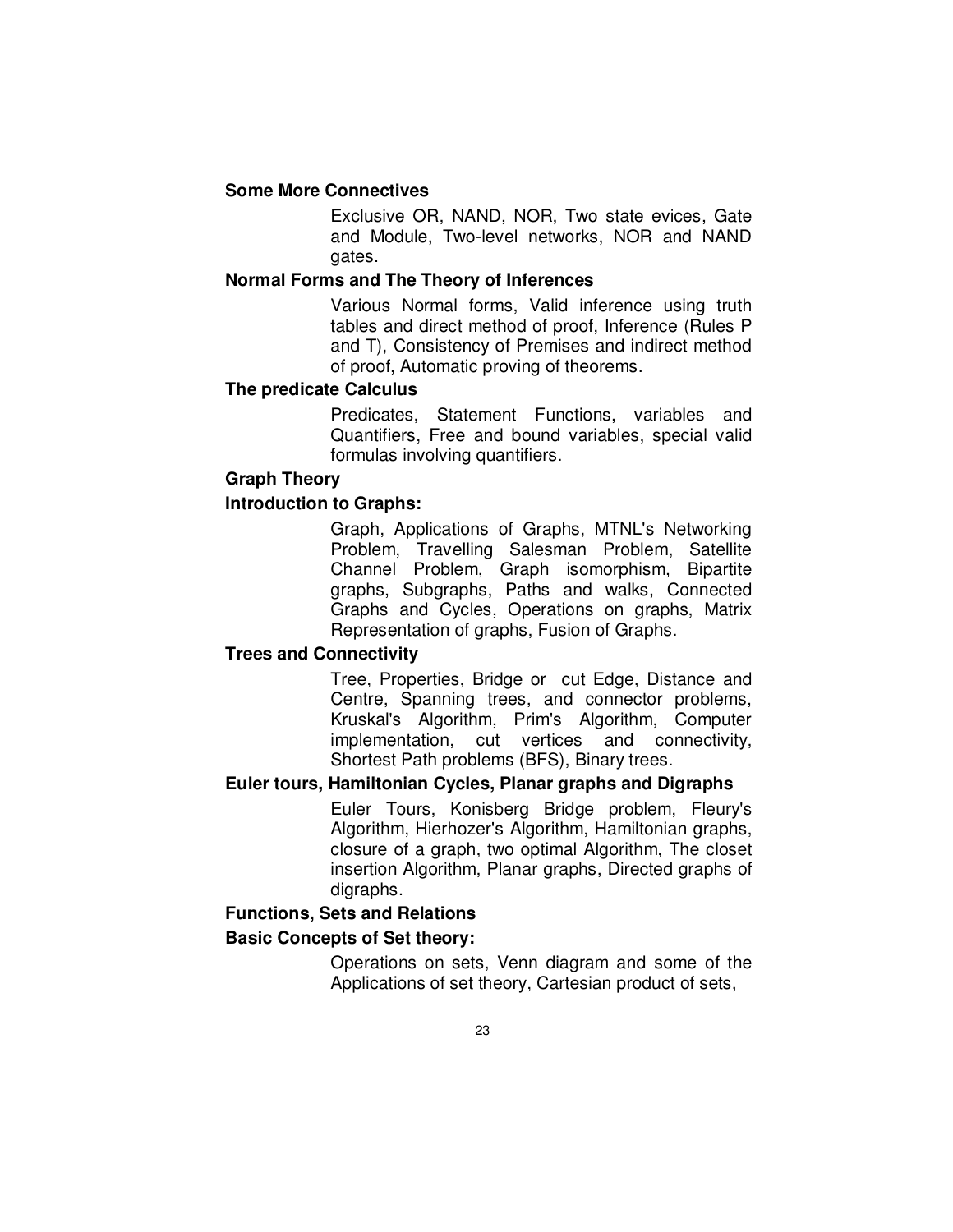# **Relations and ordering:**

Relations, Hasse Diagram.

# **Functions:**

 Functions, Range and Domain of a function, Functions as Sets of ordered Pairs, Difference between Relations and Functions, Transformation or Operators, Equality of two functions, Graph of a function, Types of functions, Permutation of a set, Product or compositions of Mappings, Binary operations, characteristic functions, Hashing Function and its Application in Computer Science.

#### **Fuzzy Sets:**

 Vagueness, Impreciseness, Fuzzy sets, Basic operations, On Fuzzy sets, Image and Inverse image, I-V Fuzzy sets, Fuzzy relations.

#### **Lattices and Boolean Algebra**

#### **Posets and Lattices:**

 Posets, Lattices as posets, lattices as Algebraic Systems, Sublattices, Complete Lattices, Bounds of Lattices, Modular and Distributive Lattices, Complemented Lattices, chains.

#### **Boolean Algebra**

 Definition and important properties, sub Boolean Algebra, Atoms, Antiatoms and irreducibles, stone Representation theorem, Bolean Expressions and their Equivalence, Minterns and Maxterms, Canonical Forms and free Boolean Algebras, values of Boolean Expressions, Boolean Functions, Symmetric Boolean Expressions.

#### **Applications of Boolean Algebras:**

 Switching Algebra, Representations of Boolean Functions, Karnaugh Maps, Minimization of Boolean functions, Quine-McCluskey Algorithm.

# **Applications of Boolean Algebras:**

 Complement and 28 complement of a binary number, Modules and circuit diagrams for 1s and 2s complement. Binary Addition, Binary subtraction,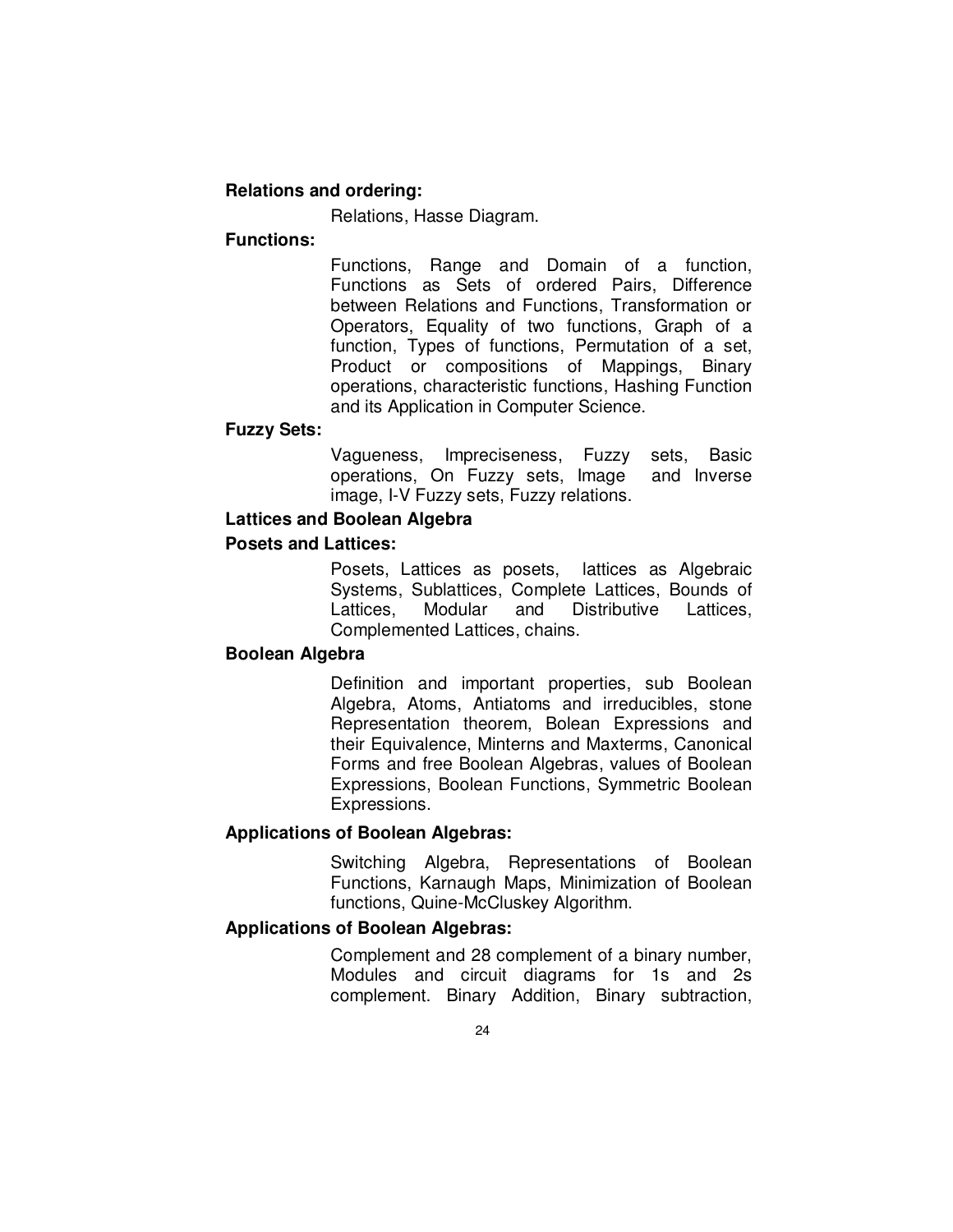Single Parity Bit Generator, Serial Binary Adder, Finite State machines, Equivalence of States, Equivalence and Reduction of Machines.

# **MCA- 4.1**

#### **INTRODUCTION TO SOFTWARE ENGINEERING**

#### **Software Engineering Concepts**

# **Introduction to Software Product, Component and Characteristics** :

 Software Engineering Phases, Documentation of the Software product, Software process and Models (Software Life Cycle, Requirements analysis and specification, Design and Specification, Coding and module testing).

#### **Software Process Management:**

 Software Process Management, Human Resource Management, The software team (DD, CD, CC), Organisation, information and Decision, Problem Identification, Software crisis, Role of a System Analyst.

#### **Project Planning and Control**

 Project planning and control, Project Scheduling, Project Standards, Project outsourcing.

#### **Risk Management Concepts:**

 Introduction and Risk Management Concepts (Managing Risk, Typical Management Risks in software Engineering. Technical Planning, Project Tracking, Delivery Timings, Partial Recovery, Bench mark Testing.

#### **Software Quality Concepts and Case Tools**

#### **Software Performance**

 Customer Friendliness, Software Reliability, Software Reviews, Software upgradation, Software tools and environment, Software Libraries and Toolkits,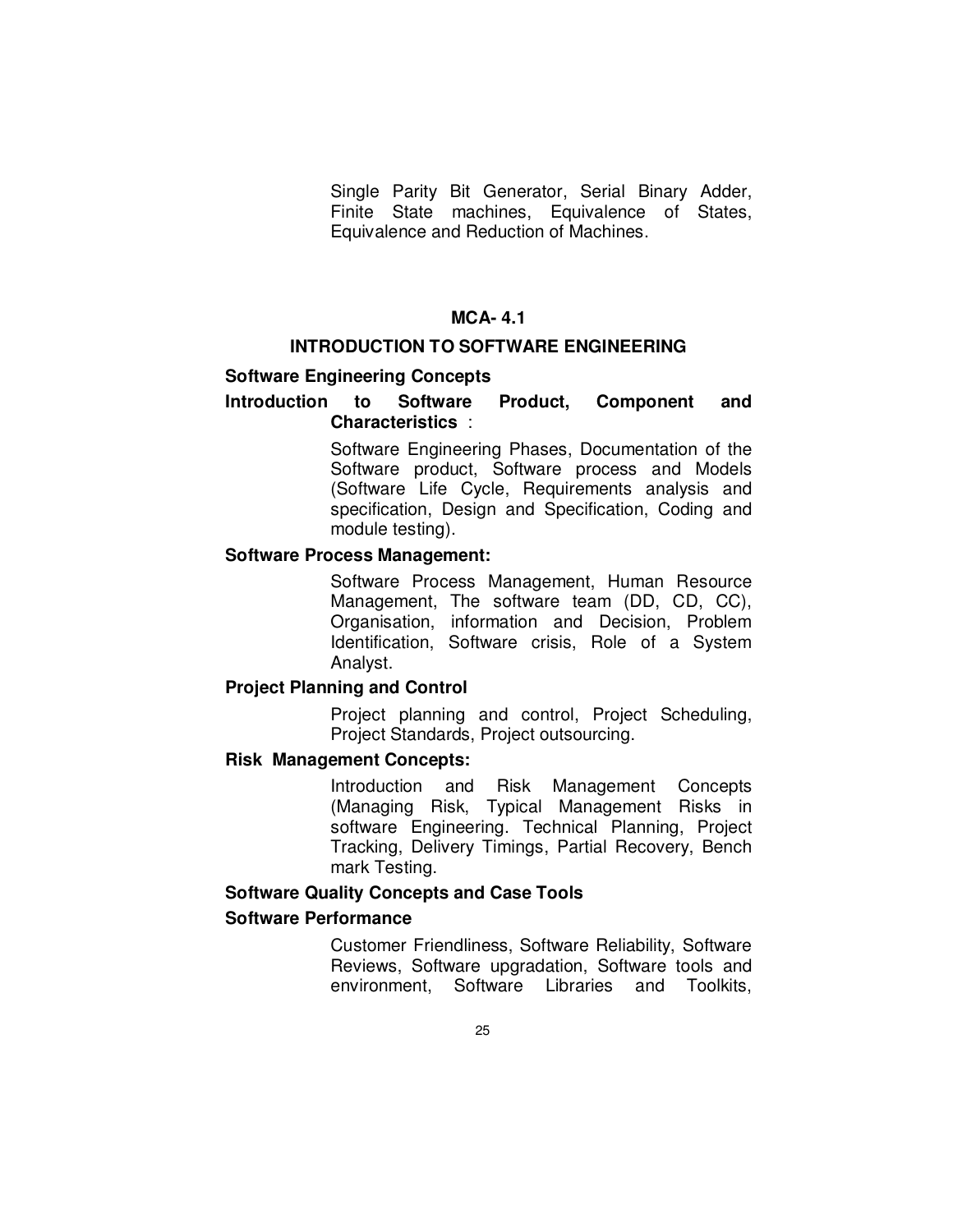Software Modules, Reapplication of Software modules, Development tools (Code Generators, Debuggers),

#### **Quality Concepts.**

 Important Qualities of Software product and process (correctness, Reliability , Robustness, user Friendliness verifiability, Maintainability, Reusability, Portability, Data Abstraction, Modularity), Principles of Software Engineering.

#### **Software Methodology An Object oriented concepts**

 The Evolving role of Software, An Industry perspective , structured Methodologies, Major influencing factors (Evolution of End user computing, Emergence of CASE tools, use of Prototyping and 4GL tools, Relational Database, Object Oriented Programming), using the Methodology, Choosing the Right Methodology, Implementing a Methodology, Current Generation of Software Development tools, Considerations in Application Development.

#### **CASE Tools**

 Software crisis, An Engineering Approach to Software, CASE tools, factors Affecting Software Development, The Benefits of using CASE.

# **MCA- 4.2**

# **RDBMS LAB**

#### **RDBMS Design**

#### **RDBMS Terminology** :

 Definitions (Database, Data base management system, Instances and Schemas, Traditional File Oriented Approach), Data Independence, Data dictionary, Database Security, Domain Security, Domain Definition, A Relation Relational Data Integrity, Candidate keys, Primary Key, Foreign keys, Referential Integrity.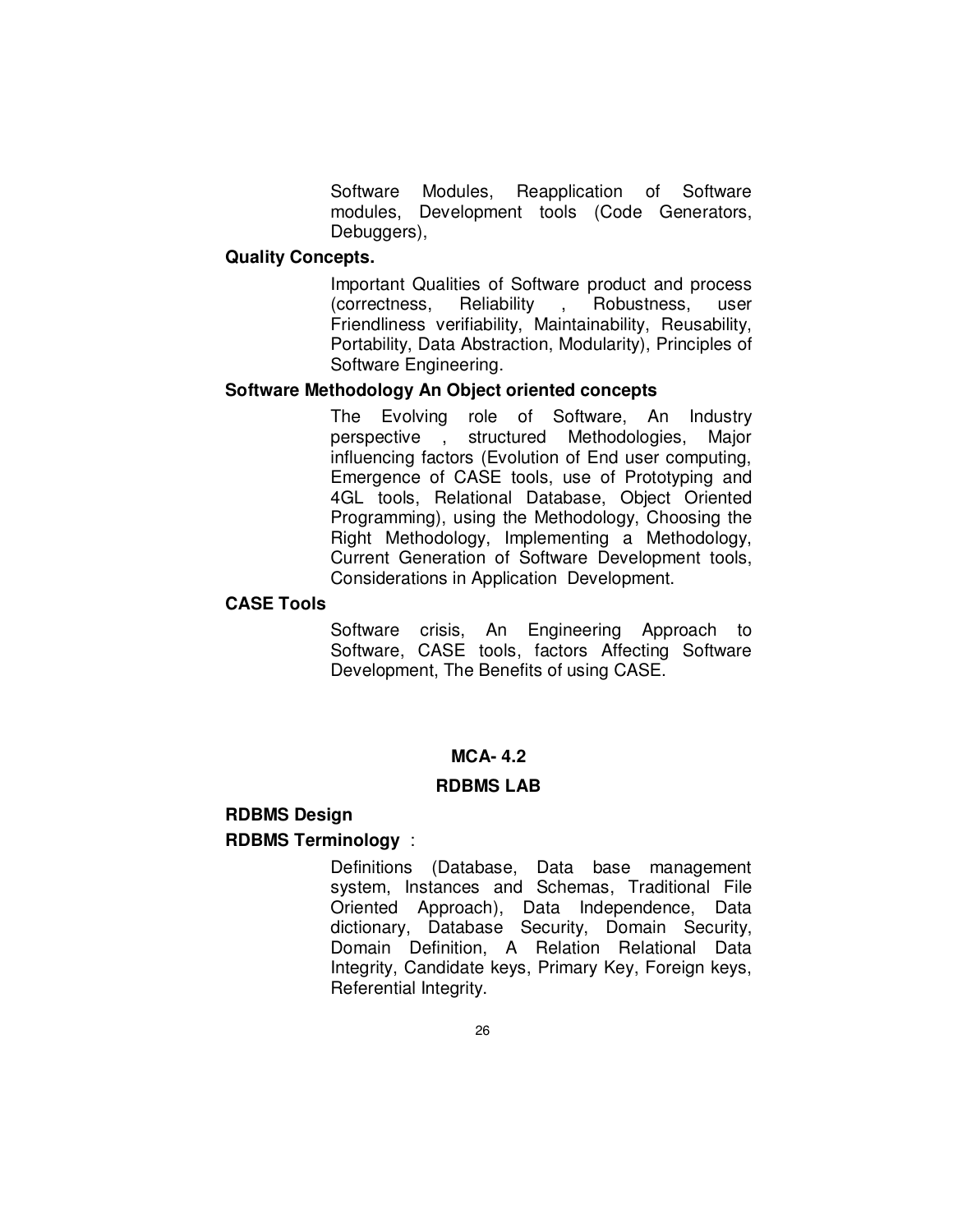# **Overview of Logical Database Design**

 The steps of Database Design (Conceptual Design, Schma Refinement, Physical Database Design and Tuning) , ER Model, ER Model Basics (Entity, Entity type and entity set), Attributes, Relationship, Weak Entitie, Components of an E-R diagram, ER Diagram Development.

# **Overview of Normalization**

 Redundancy and Associated problems, Role of Normalization, Single valued Dependencies, Single valued Normalisations (INF, 2NF, 3NF, BCNF), Desirable properties of Decompositions, Multivalued Dependencies, Multivalued Normalisation (Fifth Normal form), Rules of Data Normalization.

# **Practical On RDBMS:**

 E-R Diagram, Functional Dependency and Normalisation, SQL, Microsoft Access, View and Security using SQL.

# **RDBMS Lab. Introduction to MS Access.**

# **Introducing Microsoft Access:**

 DBMS, Microsoft Access, Database, tables and Queries, forms and Reports.

#### **Microsoft Access Basics**

 Starting and Quilting Microsoft Access, opening a database, The database window, objects of the Access database.

#### **Working with Database**

 Creating a Microsoft Access database, creating objects, Set toolbars

# **Creating a table:**

 Plan fields and data types, create a table, set field properties, save and close a table, add and save records, modify fields in a table, Modify columns and rowas in datasheet, Attach validation rule to a field.

#### **Finding Data**

Find a value, Find and Replace, Create and Apply a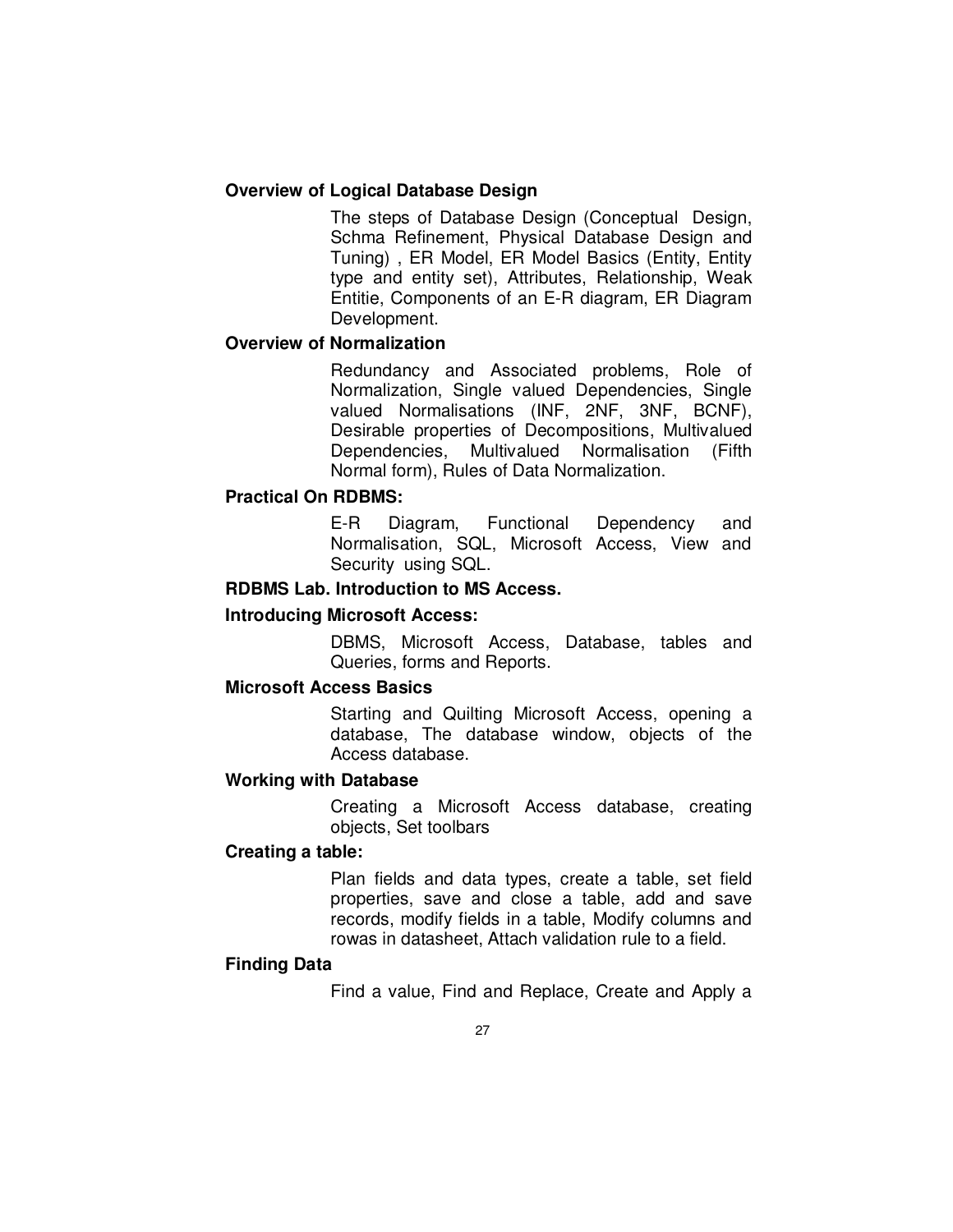filter, specify criteria, sort records.

#### **Creating a Query:**

 Create a query The quety window, Join tables, select field, specify criteria, sort records.

#### **Creating a form**

 Create a form with form wizard, view Records in a form, Add, Delete and save Records, save and close a Form.

# **Customising Form**

 Change's a form's Design, Select and Resize Controls, Move and Delete Controls, Change Fonts , size and colour of Text.

## **Showing Data from More than one table on a form**

 Create a form that Contains a sub form , use a Query to Include fields from more than one table,

# **Creating Reports and Mailing labels:**

 Use Reports to Present data, Create a Report, Preview, Print and Save a Report, A report in Design view, Create and Print Mailing Labels.

# **MCA- 4.3**

# **INTRODUCTION TO INTERNET PROGRAMMING**

# **Fundamentals of Java Programming**

# **Introduction to Java** :

 Applets and Applications, JAVA Buzzwords, The JAVA Plateform, Java libraries, starting with Java.

# **Data types, operators and Arrays**

 Data types in Java, Operators, Java keywords, Mixing Data types, Type Casting, Programming Constructs in Java, Arrays.

#### **Classes and objects in Java**

 Classes and objects, Constructor, Subclassing, The extends keyword, The instance of operator, static variables and methods, The final keyword, Access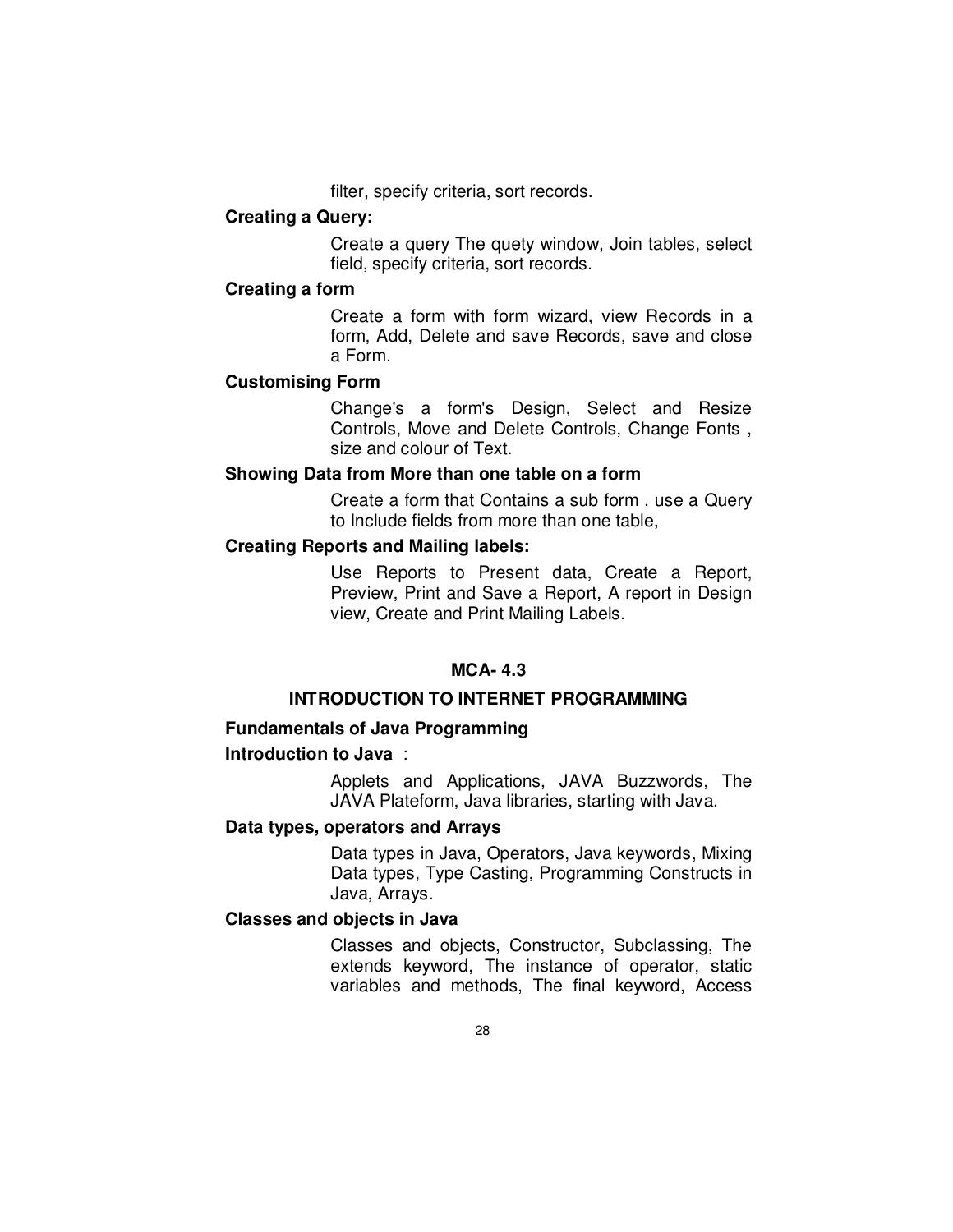Control, Wrapper classes, Inner classes.

# **Exception Handling:**

Exception classes, using TRY and CATCH, Handling Multiple exceptions, sequencing Catch blocks, Using Finally, Built-in Exceptions, throwing Exceptions, Catching Exceptions, user defined exceptions.

# **Packages and Interfaces**

 Creating Packages, Adding classes to existing Package, interfaces, creating Interfaces, Exceptions.

# **MCA- 4.4**

# **TCP / IP PROGRAMMING**

# **TCP/IP Fundamentals**

# **Introduction to TCP/IP** :

 TCP/IP layring, TCP/IP stack, The TCP level, The IP level, The Ethernet level Internet Addressing (IP Address Component, IP Address format , IP Address classes, First Octet Rule, Domain Name System (DNS), Client / Server Model.

# **IP: Internet Protocol:**

 IP Header (IP Addresses, IP Address components, IP Address format and classes, IP Routing , IP Subnet Addressing, Subnet Mark.

# **TCP: Transmission Control Protocol**

 Basic Terminology (TCP, Internet Addresses, Network address, Host Address, Total Address, Symbolic names, Hostname, TCP Header (TCP header structure (source port, Destination Port), Acknowledgement Number, Window, Checksum, urgent Pointer, Options), Features of TCP, UDP (User Datagram Protocol).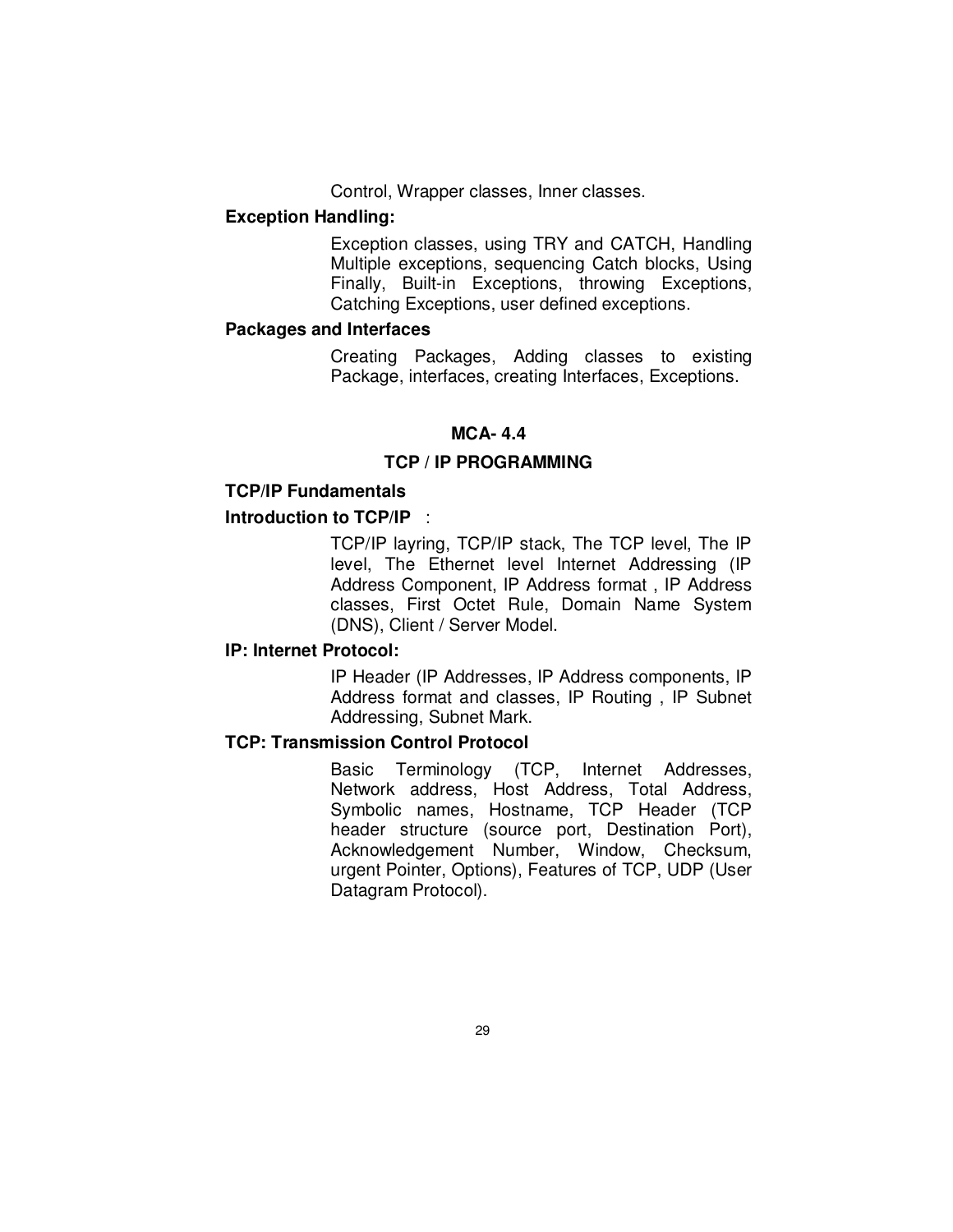# **MCA- 4.5**

#### **COMPUTER ORIENTED NUMERICAL TECHNIQUES**

# **Computer Arithmetic and Solution of Non-Linear Equations:**

# **Computer Arithmetic** :

 Floating point Arithmetic and errors, Pitfalls in Computations (Loss of significant Digits, Instability of Algoriths).

#### **Solution of Non-Linear Equations**

 Iterative Methods for Locating roots, chord Methods for finding roots (Regula-falsi Method, Newton Raphson Method, Second Method), Ierative Methods and convergence criteria.

# **Linear System of Algebraic Equations and Polynomial Interpolation:**

## **Solution of Linear Albegraic Equations:**

 Preliminaries, Direct Methods (Cramer's Rle, Gauss elimination Method, Pivating Strategies), Iterative Methods (The Jacobi Iterative Method, The Gass Seidal Iteration Method), Comparison of Direct and Iterative Methods.

# **Interpolation:**

 Lagrange's form, Interpolation, Polynomial, Inverse Interpolation, General Error Term, Newtons Formula for forward, Backward and Divided. Differences, Interpolation at Equaly spaced points.

# **MCA- 5.1**

# **ACCOUNTING AND FINANCE FOR MANAGER'S**

# **Accounting Framework**

# **Accounting and it's Functions:**

 Scope and Emerging Role of Accounting, Accounting as an Information system. Role and activities of an Accountant Accounting Personnel, Nature of accounting Functions for Accounting and Finance.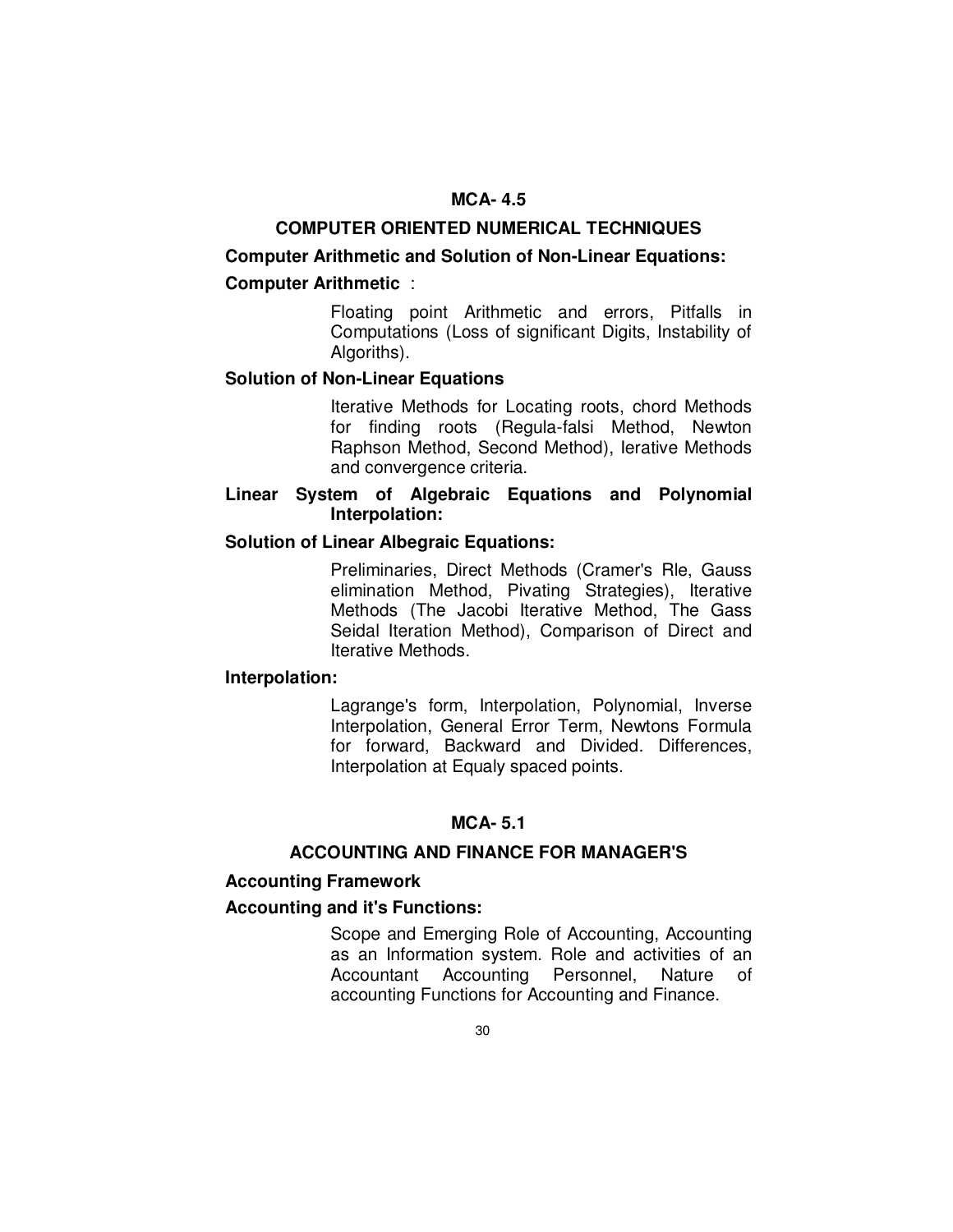# **Accounting Concept's and Standard's**

 Accounting framework, concept and standards, Changing Nature of GAPP, Attempts Towards Standardization and Accounting Standards in India.

#### **Accounting Information and its Applications:**

 Purposes of Accounting Information, Accounting and Control in Organisations, Profit and Case Balance Distinguished, uses of Earnings Information and uses of Balance sheet.

#### **Understanding Financial Statements:**

#### **Construction and Analysis of Balance Sheet**

 Conceptual Basis of a Balance sheet, Constructing a Balance sheet, Form and Classification of items.

# **Construction and Analysis of Profit and Loss Account**

 The linkage between Profit and loss account and Balance sheet, Measurement of Income, Preparation of Profit and Loss Account, Indirect Expenses, Methods of Depreciation. Form of Profit and Loss account, Cost of goods sold, Methods of Inventory valuation, Gross Profit, Operating profit Net profit

#### **Construction and Analysis of Fund Flow Statement:**

 Working Capital and its need. Determining working capital Requirements, Sources of funds, Uses of Funds, Factor Affecting Fund, Requirements, Analysing change in Working Capital, Fund Flow Statement.

# **Accounting and Finance for Managers**

#### **Understanding and Classifying Cost's**

 Cost accounting, costs, Elements of cost, Components of Total Cost. Cost sheet, Classification of Costs, some other concepts of costs.

# **Absorption and Marginal Costing**

 Absorption costing, Marginal costing, Absorption Costing and Marginal costing, Differences, Marginal cost. Segregation of semi-variable costs. Contribution, Break even analysis. Utility of Marginal costing,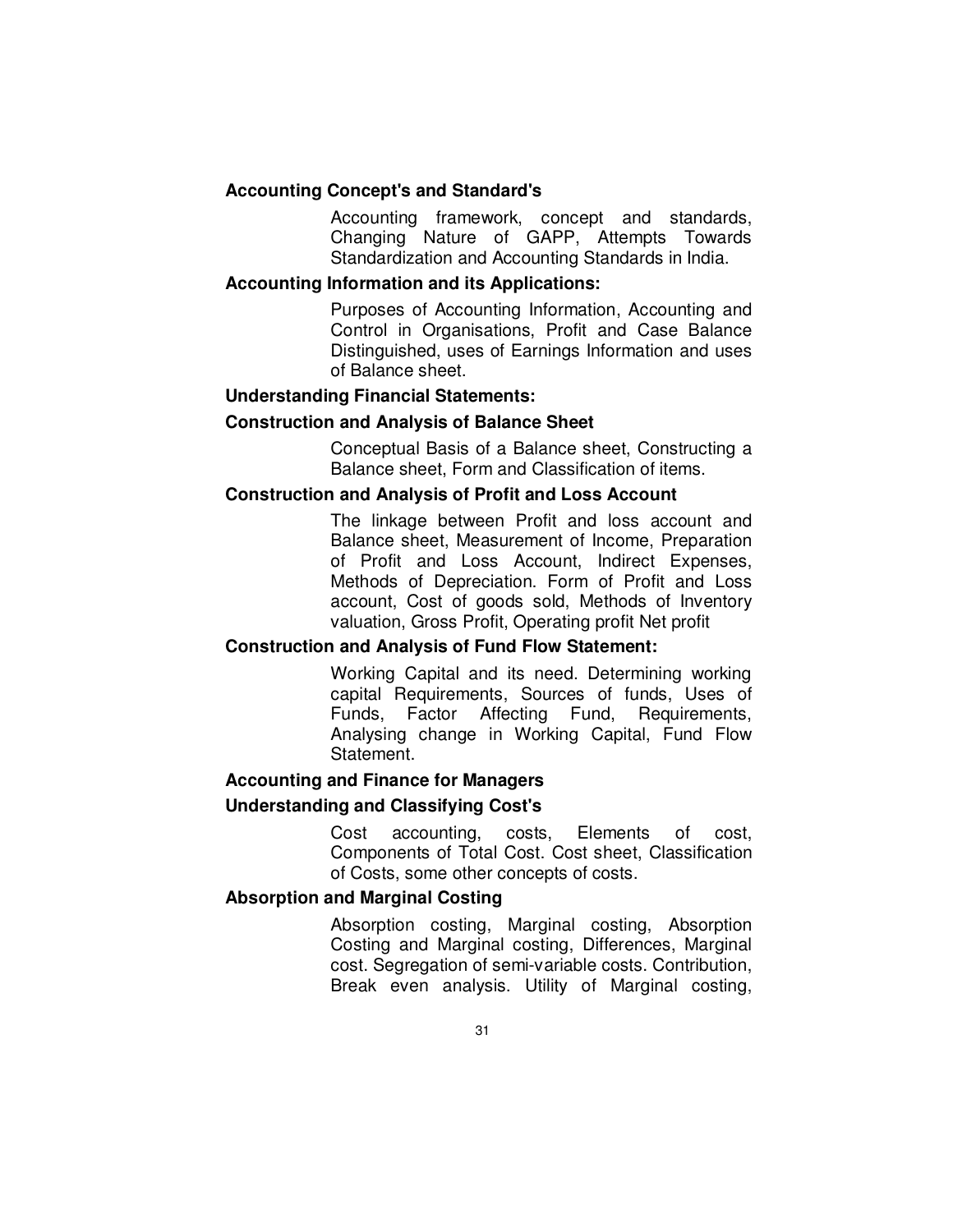Limitations.

#### **Cost Volume Profit Analysis**

 Meaning, Interplay and Impact of factors on Profit, Profit Graph, Cost Segregation, Marginal cost and Contribution.

#### **Variance Analysis –**

Meaning of Variance. Cost variances, Direct Material variances. Direct Labour Variances, Overead Variances, Sales variances Control of Variances, Variance Reporting.

#### **Financial and Investment Analysis:**

#### **Ratio Analysis :**

 Classification, The norms for Evaluation, Computation and Purpose Management Uses of the Primary Ratio.

#### **Leverage Analysis**

 Concept, Measures, and Effects of Financial Leverage, Operating Leverage, Combined Leverage, Financial Leverage and Risk

#### **Budgeting and Budgetary Control**

#### **Investment Appraisal Methods:**

 Types of Investment Proposal, Need of Appraisal, Project Report, Methods of Appraisal, Depreciation, Tax and Inflows, Cost of Capital, Limitations of Investment Appraisal Techniques.

#### **Financial Decisions**

#### **Management of Working Capital**

 Significance of Working Capital, Operating Cycle, Concepts of working Capital, Kinds of working Capital, Importance of working capital Management, Determinants of working Capital Needs. Approaches of Managing Working Capital. Measuring working capital working capital Management under Inflation, Efficiency Criteria.

# **Managing Cash Needs:**

Need of Cash Determining Optimal Cash Balance,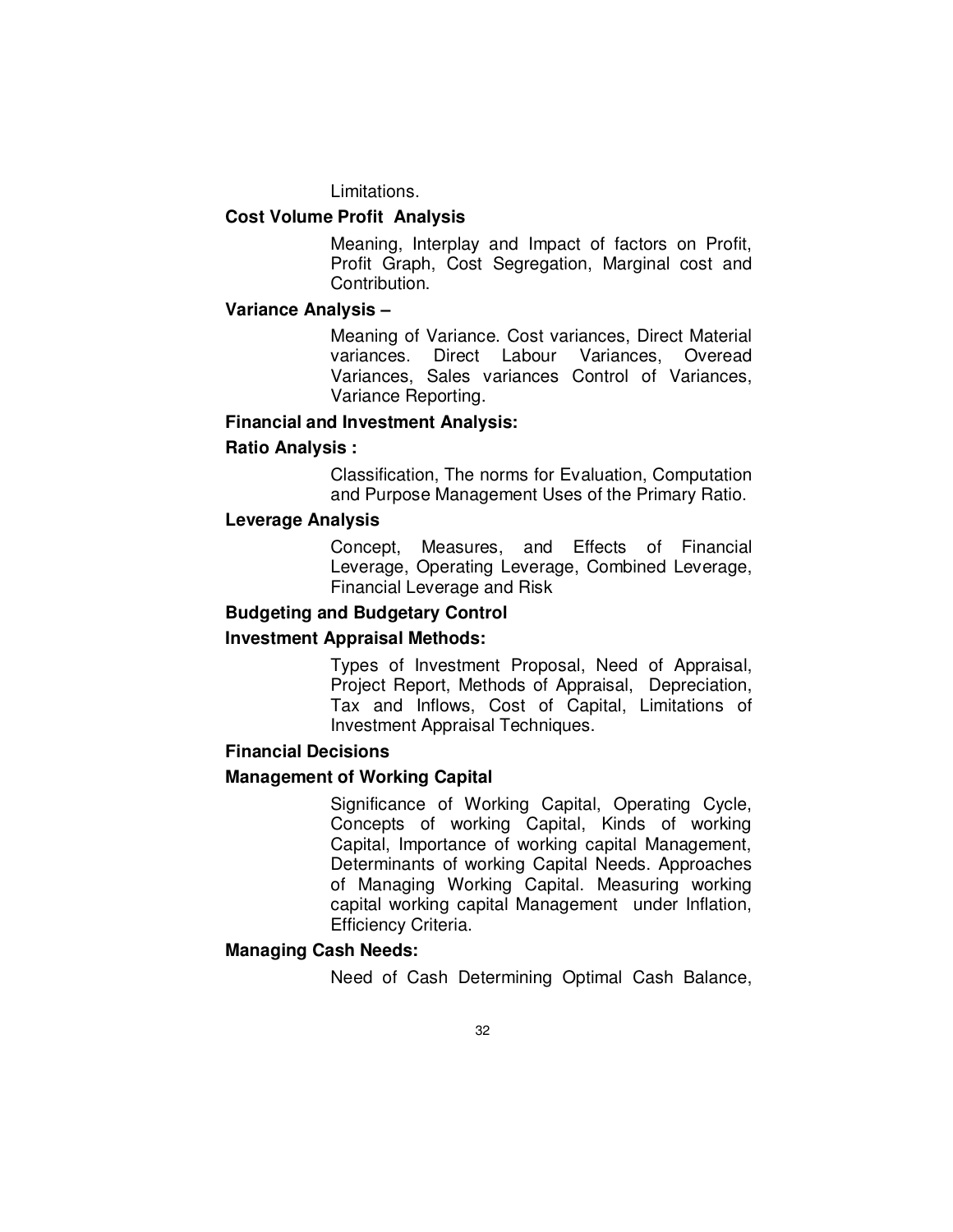Cash Management And Cash Budgeting.

# **Capital Structure**

 Measuring Features of an Appropriate Capital Structure, Determinants of Capital Structure.

# **Dividend Revision: Forms of Dividend, Dividend Policy,**

Role of Financial Manager, Role of Board of Directors, Factors Affecting Dividend Decision.

# **MCA- 5.2**

# **ARTIFICIAL INTELLIGENCE**

#### **Introduction to Artificial Intelligence**

 Overview of A.I., Knowledge : General Concepts, Definition and Importance of knowledge, knowledge Based systems, Representation of knowledge, knowledge organization, knowledge Manipulation, Introduction to Lisp, Functions, Predicates and Conditionals, Input, Output and Local variables, Iteration and Recursion, Property lists and Arrays.

# **Knowledge Representation**

 Formalized symbolic logics, syntax and Semantics for Propositional logic, Syntax and Semantics for FOPL, Properties of wffs, Inference Rules, The Resolution Principle, Truth Maintenance Systems, Model and Temporal Logics, Fuzzy Logic and Natural Language computations. Associative Networks, Frme Structures, Conceptual Dependencies and Scripts, Objects, class, Message, and Methods, object Oriented Langages and systems.

# **Knowledge Organization and Manipulation**

 Preliminary Concepts, Uniformed or blind search, Informed Search, Indexing and Retrieval Techniues, Integrating knowledge in Memory, Measures for Matching, Matching like patterns, Partial Matching, Fuzzy Matching Algorithms, The RETE Matching Algorithm.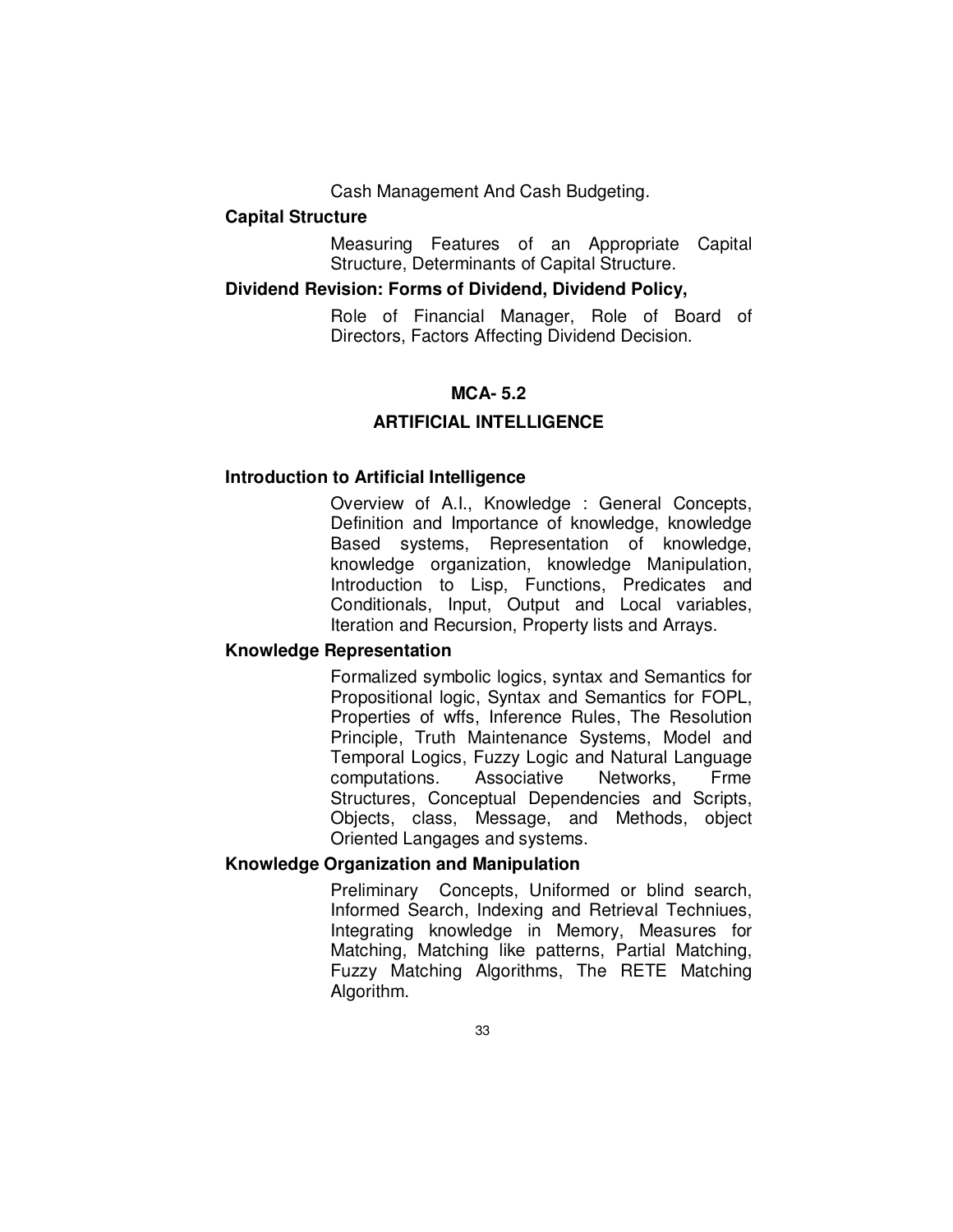# **Perception Communication, and Expert systems**

 Commands and Languages, Basic Parsing Techniques, Semantic Analysis and Representation Structures, Natural language Generation, Natural language Systems, Pattern Recognition, The Recognition and classification Process, Learning classification Pattern, Recognizing and understanding speech.

# **Knowledge Acquisition**

 Types of Learning, General Learning Model, performance Measures, Perceptions, learning Automata, Genetic Algorithms, Induction Basic Concepts, Inductive Bias, Generalization and specialization, The ID3 system, the LEX system The INDUCE system, Learing structure concepts.

# **MCA- 5.3**

# **OPERATING SYSTEMS**

# **Introduction** :

 Operating System, Generation of operating systems, Processors, Memory, Disks, Tapes, I/O Devices, Buses, Mainframe Operating Systems, Server Operating Systems Multiprocessor Operating Systems, Real time, Operating systems, smart card operating systems.

# **Operating System Structure:**

 Monolithic systems, Layered systems, Microkernels, client, Server Model, Virtual Machines.

### **Processes and Threads:**

 The process Model, process creation, Process Termination Process States Implementation of Processes, Thread usage, The classical thread Model, Hybrid Implementations, Interprocess Communication, Race Conditions, Critical Regions, Mutual Exclusion with busy waiting, sleep and wakeup, semaphores,

#### **Memory Management:**

 The Notation of an Address Space, Swapping virtual memory, Paging Page labels, speeding up paging,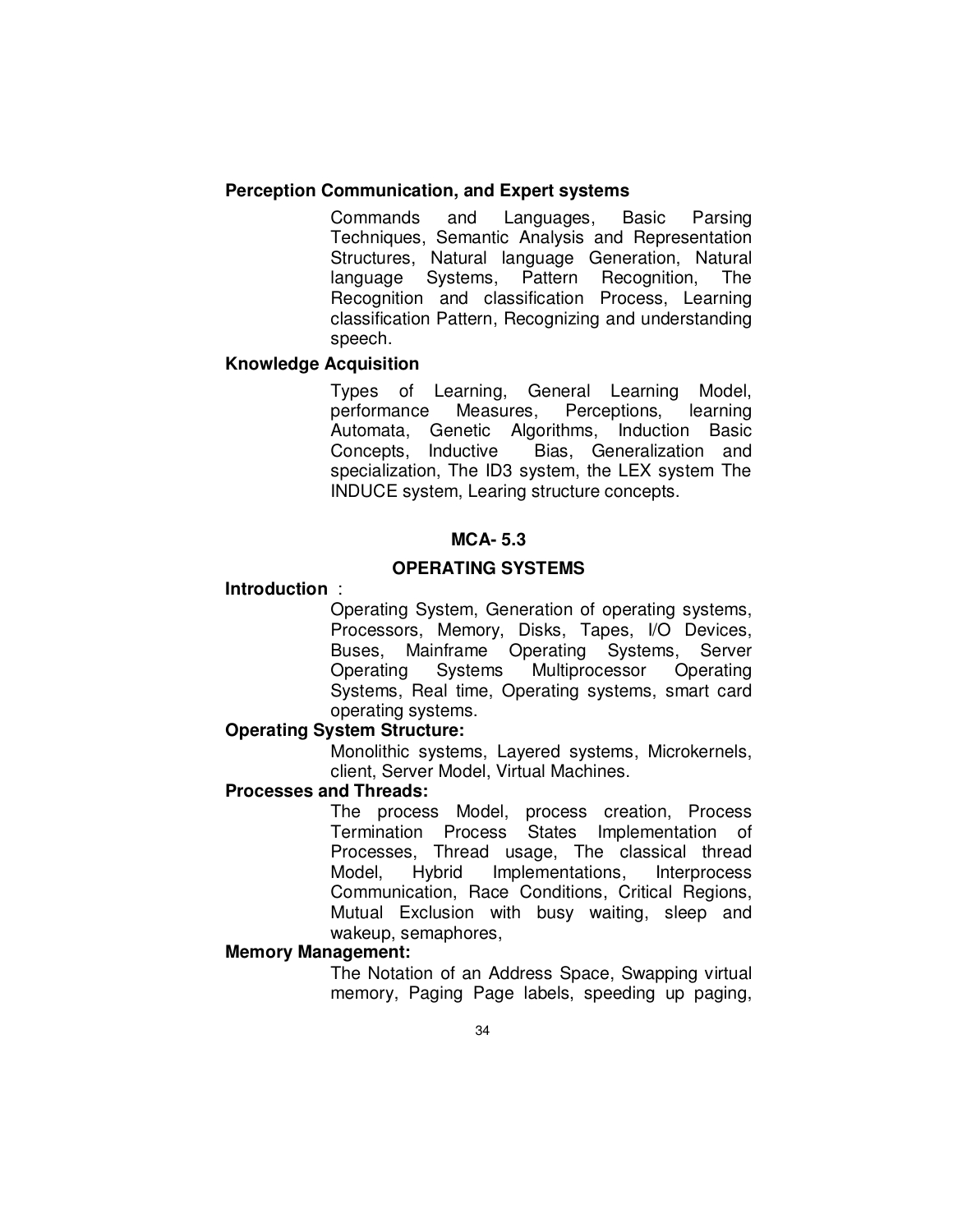page Replacement Algorithms, The optimal Page Replacement Algorithm, the (FIFO) Page, Replacement Algorithm, The second chance page Replacement Algorithm, The clock Page Replacement Algorithm, Design issues for Paging systems, Implementation Issues, Segmentation.

**Deadlocks:** 

 Resources, The OSTRICH Algorithm, Deadlock, Avoidance, Deadlock prevention, Deadlock Detection and Recovery.

**Security :** 

 Basics of Cryptography, protection Mechanisms, Authentication, Malware, Defenses.

**Case Study 1** : LINUX

**Case Study 2 :** WINDOWS VISTA

# **MCA- 5.4**

### **OPERATIONS RESEARCH**

# **Introduction to Operations Research**

# **Operation Research – An Overview** :

 History, Approach, Techniques and Tools, Relationship Between O.R. specialist and Manager, Applications of OR., Phases and Processes of O.R., Study, Limitations of operation Research,

# **Review of Probablity and Statistics**

 Random Experiment and Probability, Random variable, Probability distribution, Standard Discrete Probability distributions, Continuous Probability Distributions.

# **Programming Techniques – Linear Programming and Applications:**

#### **Linear Programming – Graphical Method**

 Formulation of a linear programming problem, Formulation with Different types of constraints, Graphical Analysis, Graphical Solution, Multiple, unbounded solution and infeasible problems, Application of linear programming in Business and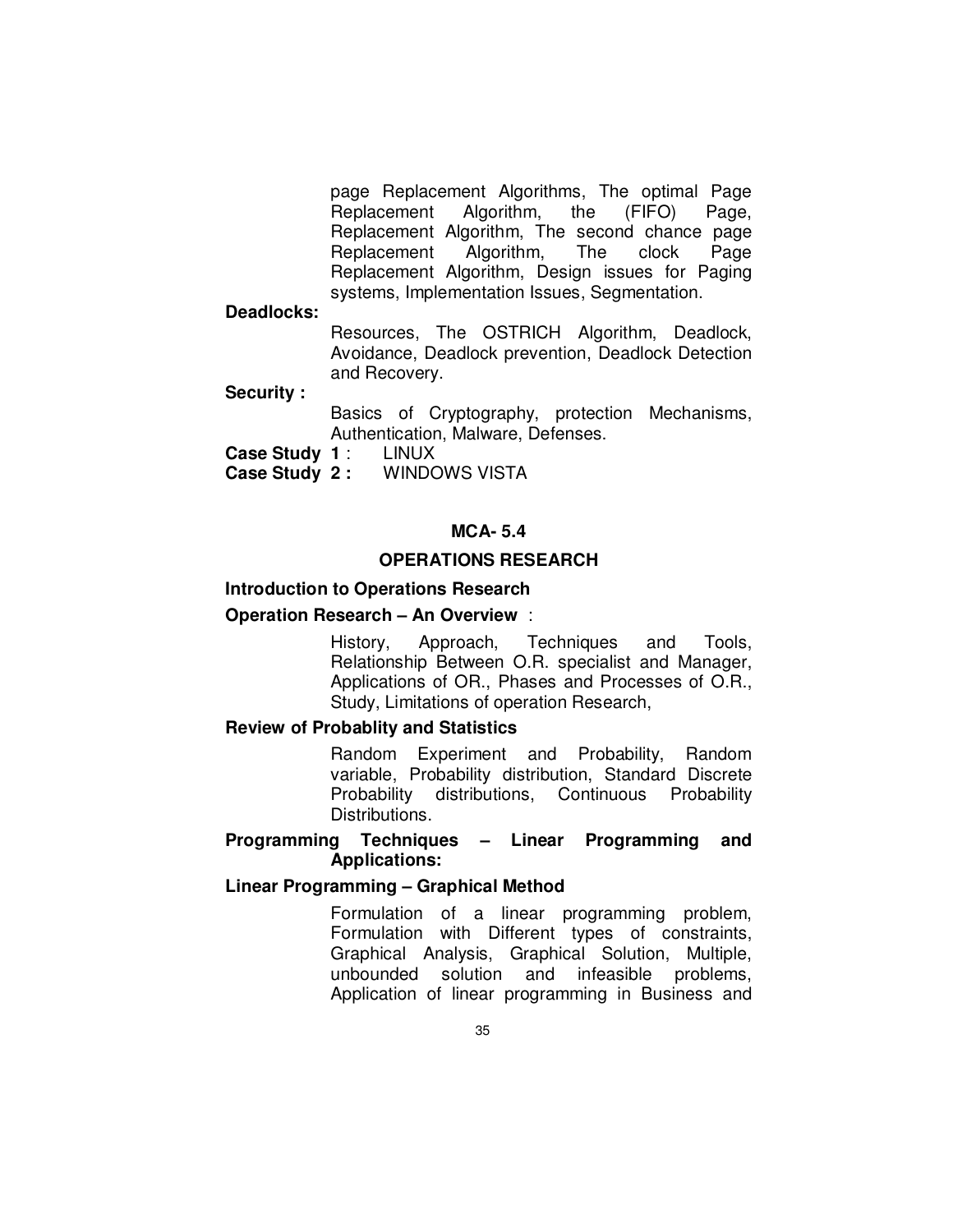Industry, self Assessment Exercises.

### **Linear Programming – Simplex Method**

 Principle of Simplex Method, Computational Aspect of simplex Method, Simplex Method with Several Decision Variables, Two phase and M-Method, Multiple, unbounded solutions and infeasible problems, sensitivity Analysis, Dual Linear Programming problem.

## **Transportation Problem:**

 Basic Feasible solution of a transportation problem (The North West Corner Rule, Matrix Minimum Method, Vogel Approximation Method (VAM), Modified Distribution (MODI) Method stepping store Method, Unbalanced Transporation problem, Degenerate Transportation problem, Transhipment problem, Maximisation in a transportation problem,

# **Assignment problem**

 Unbalanced Assignment problem, Problem with some infeasible Assignments, Maximisation in an Assignment problem. Crew Assignment problem.

# **Programming Techniques Further Applications:**

# **Goal Programming:**

 Concepts of Goal Programming, Goal Programming Model Formulation, Graphical Method of goal programming, the simplex Method of Goal Programming, Application Area of Goal Programming,

# **Integer Programming**

 Integer Programming Formulation Techniques, Unimodularity, cutting plane method, Branch and Bound.

# **Dynamic Programming:**

 Dynamic Programming Methodology, Definitions and Notations, D.P. Applications.

#### **Non-Linear Programming**

Solution of a Non-linear Programming problem,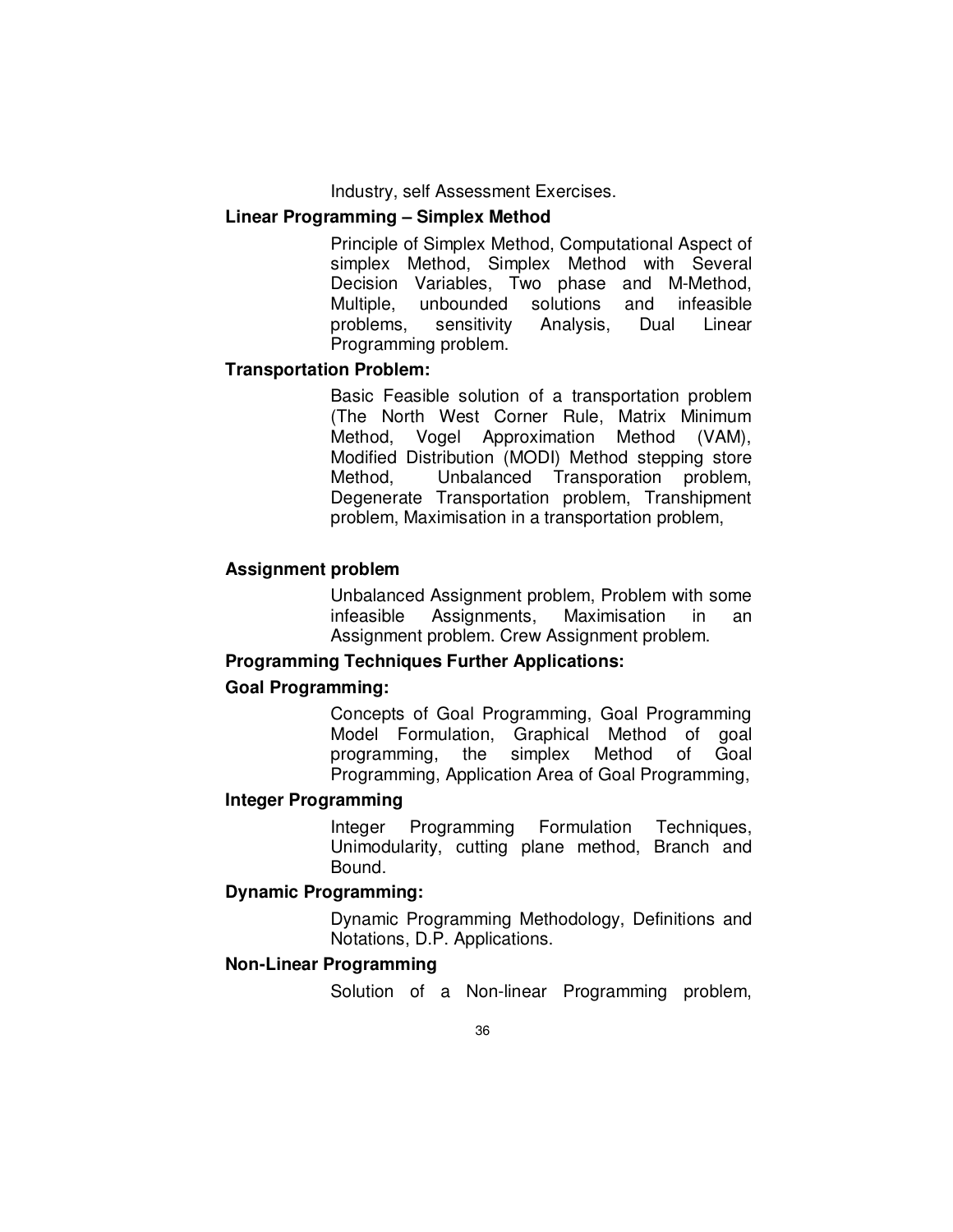Convex and Concave function, KUHN TUCKER conditions for Constrained optimization, Quadratic Programming, Separable Programming.

# **Inventory and Waiting Line Models**

# **Inventory Control – Deterministic Models**

 Inventory: An Essential Requirement, objectives of inventory, Functions of inventory, Classifications of inventory, Factors Affecting inventory, Inventory Modelling, Deterministic single item inventory models Deterministic Multi item inventory Models.

#### **Inventory Control : Probabilistic Models:**

 Inventory Model with probabilistic Demand, Single period probabilistic Models, Multi-period probabilistic Models, Inventory Control systems, Fixed Order, Quantity system, Periodic Review System, other variants of probabilistic Models.

# **Queueing Models:**

 Characteristics of A Queueing Model, Notations and symbols, Statistical Methods, in Queueing, The M/M/I System, The M/M/C system, The M/E<sub>k</sub>/I System, Decision Problems in Queueing.

# **Game Theory and Simulation**

### **Competitive situations: Game Theory**

 Definitions and Explanation of some important terms saddle points, dominance, mixed strategies: Games without saddle points, 2 x n Games, Exploiting an Opponents and Mistakes.

### **Simulation :**

 Reasons for using simulation, limitations of simulation, steps in the simulation process, Practical Applications of simulation, Hospital Simulation, Simulation and Inventory Control, Computer Simulation.

# **Case Studies:**

**Case 1:** Insulator India Limited.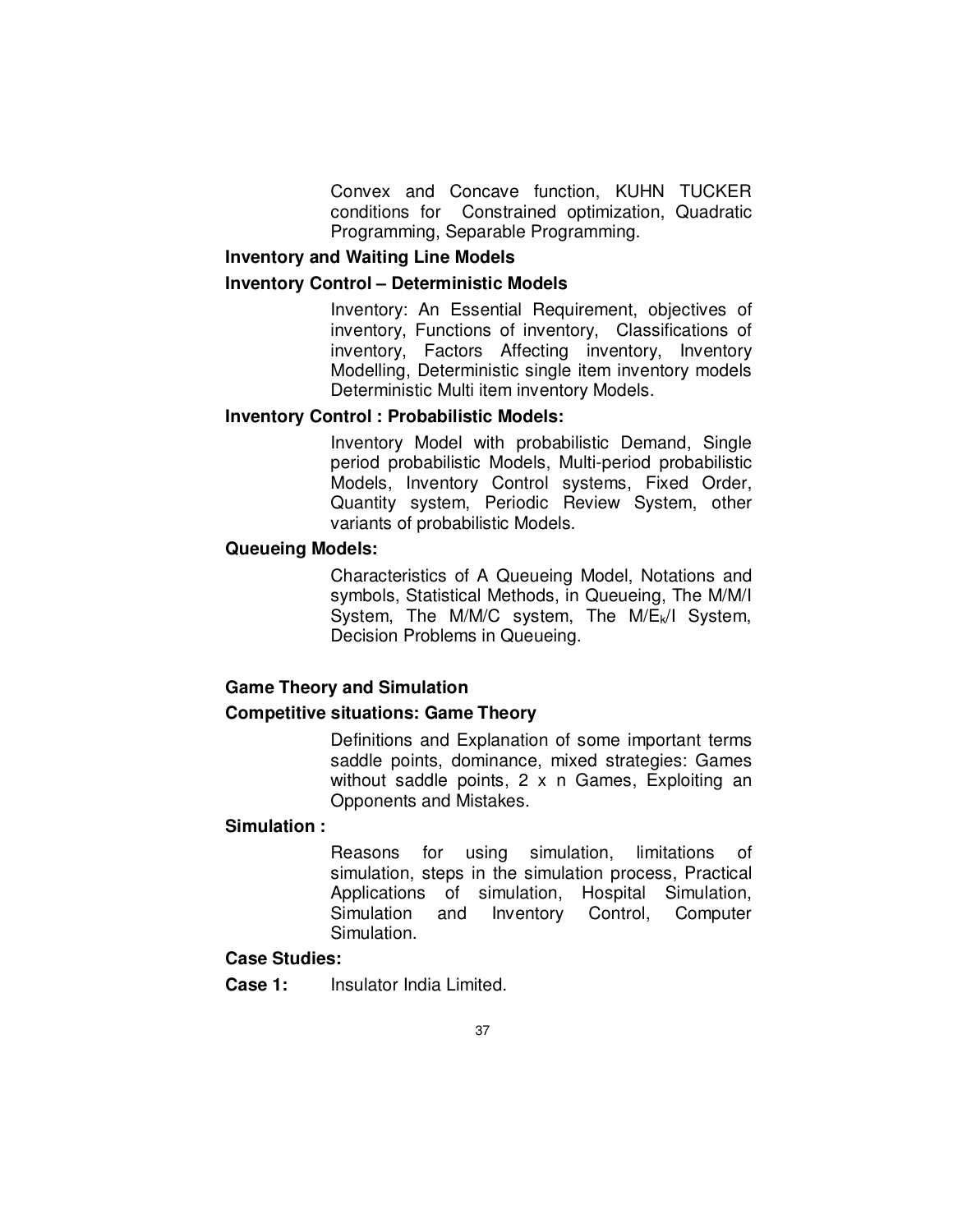**Case 2:** Use of Operations Research Techniques: A Case Study of ECS Corporation.

## **MCA- 5.5**

# **MULTIMEDIA**

# **Introduction to Multimedia and its Applications**

# **An Overview of Multimedia** :

 Multimedia – the Concept, Hardware for Multimedia Computer, Software for Multimedia, Components of Multimedia, Multimedia – Design, production and Distribution.

#### **Application of Multimedia:**

 Application Areas for Multimedia, Publishing Industry and Multimedia, Communication Technology, and Multimedia Services, Multimedia in Business, Multimedia Pedagogues: Interactive systems for teaching and learning, concepts for distributed Learning Environment, A Medical Application : Mednet- A Medical collaboration and consultation system

# **Multimedia Authority Tools:**

 Multimedia Development tools, Features of Authority Software, Authoring tools Quick time, Hypertext, Applications of Hypertext, Elements of Hypertext.

# **Multimedia Development – Issues and Suggestions:**

 Learning Interface Design, Planning the Multimedia Program/application, Development Tips of Multimedia Building Blocks, Multimedia Authority.

# **MCS- 01**

#### **DISCRETE MATHEMATICS**

# **Mathematical Logic**

#### **Connectives** :

|               |             |     | Statements, connectives (Negation Conjunction, |
|---------------|-------------|-----|------------------------------------------------|
| Disjunction), | Conditional | and | Biconditional,                                 |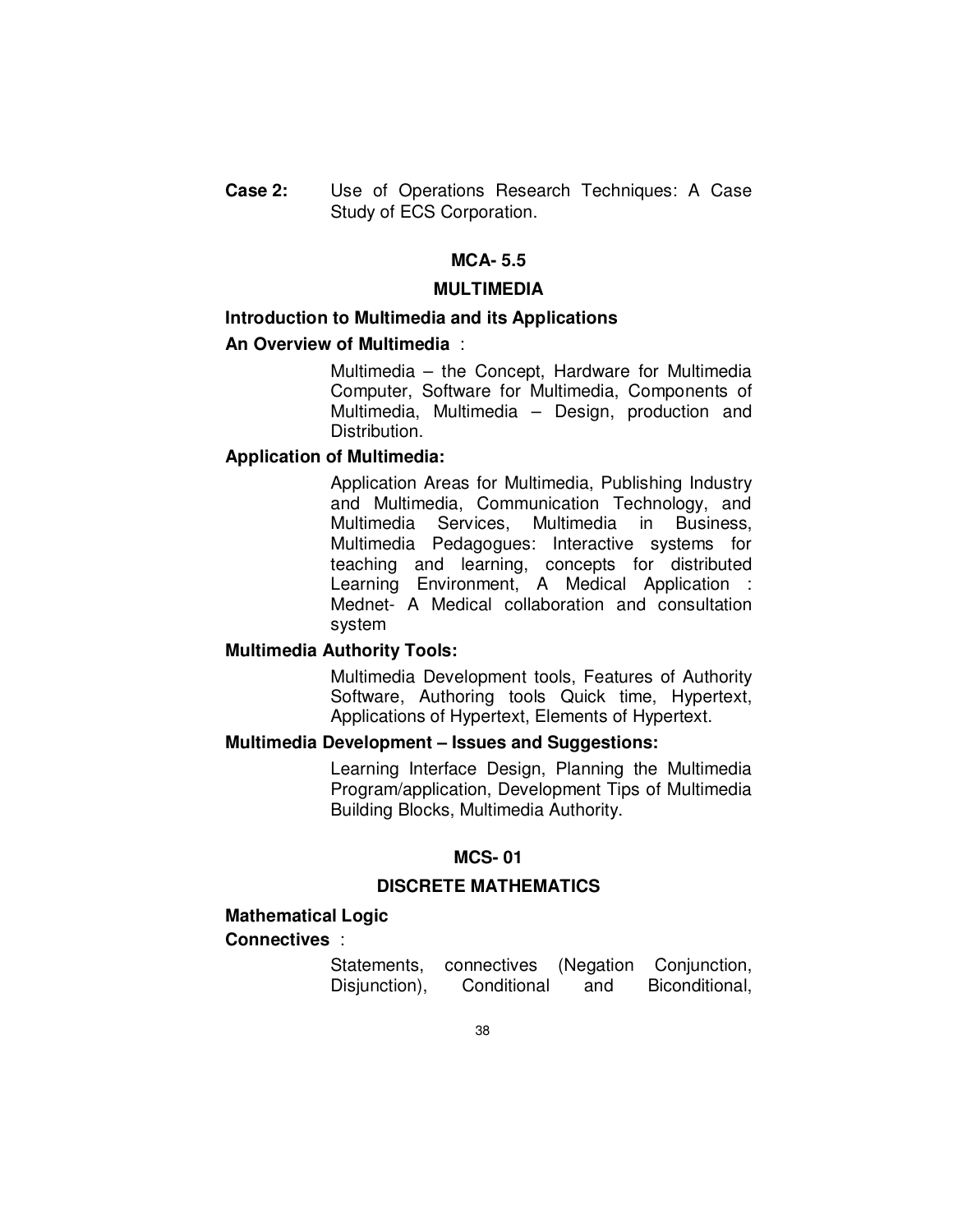Equivalence of formulae and well formed formulae, Tautologies, Duality law, Functionally complete sets of Connectivs.

# **Some More Connectives**

 Exclusive OR, NAND, NOR, Two state evices, Gate and Module, Two-level networks, NOR and NAND gates.

#### **Normal Forms and The Theory of Inferences**

 Various Normal forms, Valid inference using truth tables and direct method of proof, Inference (Rules P and T), Consistency of Premises and indirect method of proof, Automatic proving of theorems.

# **The predicate Calculus**

 Predicates, Statement Functions, variables and Quantifiers, Free and bound variables, special valid formulas involving quantifiers.

#### **Graph Theory**

#### **Introduction to Graphs:**

 Graph, Applications of Graphs, MTNL's Networking Problem, Travelling Salesman Problem, Satellite Channel Problem, Graph isomorphism, Bipartite graphs, Subgraphs, Paths and walks, Connected Graphs and Cycles, Operations on graphs, Matrix Representation of graphs, Fusion of Graphs.

# **Trees and Connectivity**

 Tree, Properties, Bridge or cut Edge, Distance and Centre, Spanning trees, and connector problems, Kruskal's Algorithm, Prim's Algorithm, Computer implementation, cut vertices and connectivity, Shortest Path problems (BFS), Binary trees.

# **Euler tours, Hamiltonian Cycles, Planar graphs and Digraphs**

 Euler Tours, Konisberg Bridge problem, Fleury's Algorithm, Hierhozer's Algorithm, Hamiltonian graphs, closure of a graph, two optimal Algorithm, The closet insertion Algorithm, Planar graphs, Directed graphs of digraphs.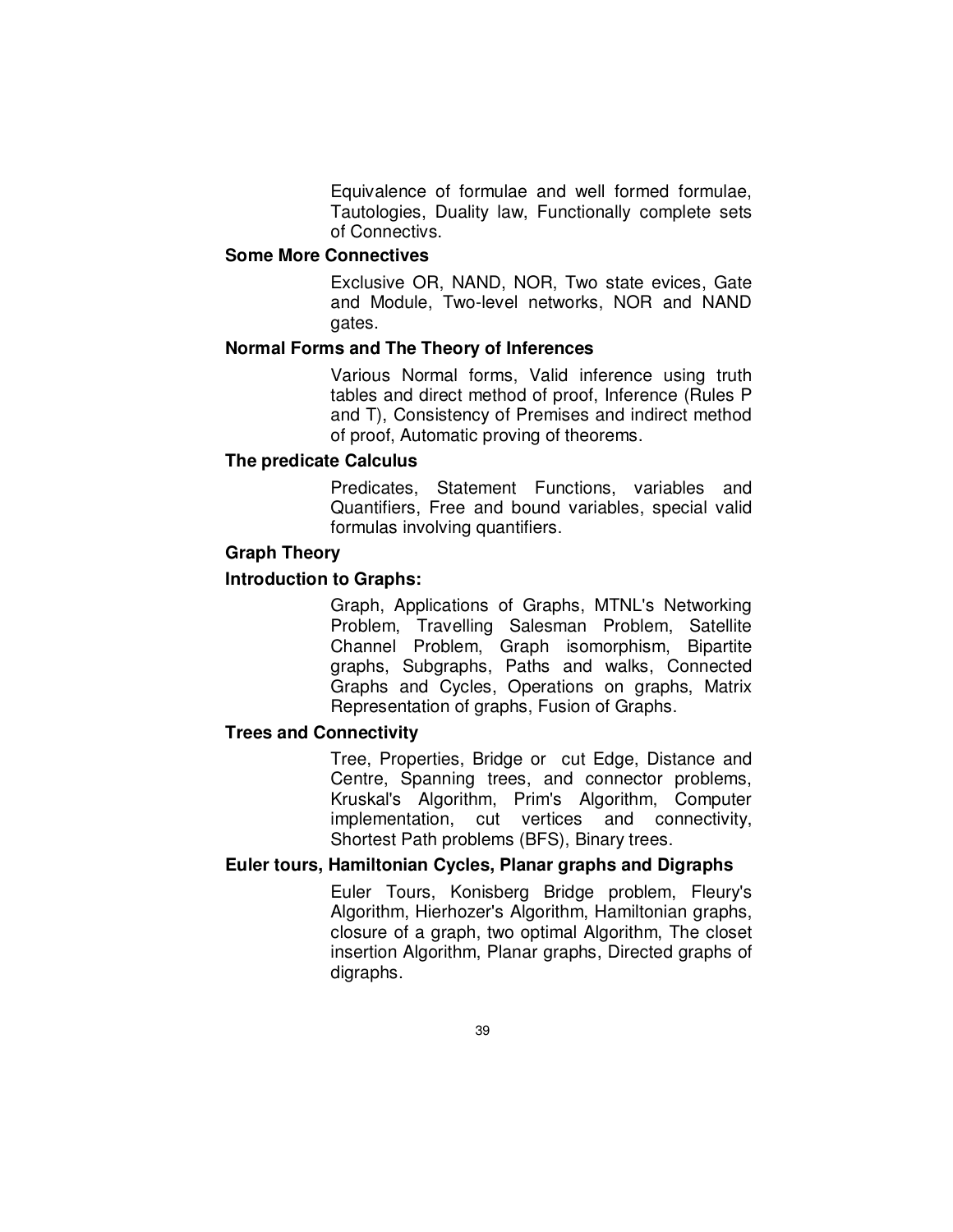# **Functions, Sets and Relations Basic Concepts of Set theory:**

 Operations on sets, Venn diagram and some of the Applications of set theory, Cartesian product of sets,

# **Relations and ordering:**

Relations, Hasse Diagram.

# **Functions:**

 Functions, Range and Domain of a function, Functions as Sets of ordered Pairs, Difference between Relations and Functions, Transformation or Operators, Equality of two functions, Graph of a function, Types of functions, Permutation of a set, Product or compositions of Mappings, Binary operations, characteristic functions, Hashing Function and its Application in Computer Science.

## **Fuzzy Sets:**

 Vagueness, Impreciseness, Fuzzy sets, Basic operations, On Fuzzy sets, Image and Inverse image, I-V Fuzzy sets, Fuzzy relations.

# **Lattices and Boolean Algebra**

# **Posets and Lattices:**

 Posets, Lattices as posets, lattices as Algebraic Systems, Sublattices, Complete Lattices, Bounds of Lattices, Modular and Distributive Lattices, Complemented Lattices, chains.

# **Boolean Algebra**

 Definition and important properties, sub Boolean Algebra, Atoms, Antiatoms and irreducibles, stone Representation theorem, Bolean Expressions and their Equivalence, Minterns and Maxterms, Canonical Forms and free Boolean Algebras, values of Boolean Expressions, Boolean Functions, Symmetric Boolean Expressions.

# **Applications of Boolean Algebras:**

 Switching Algebra, Representations of Boolean Functions, Karnaugh Maps, Minimization of Boolean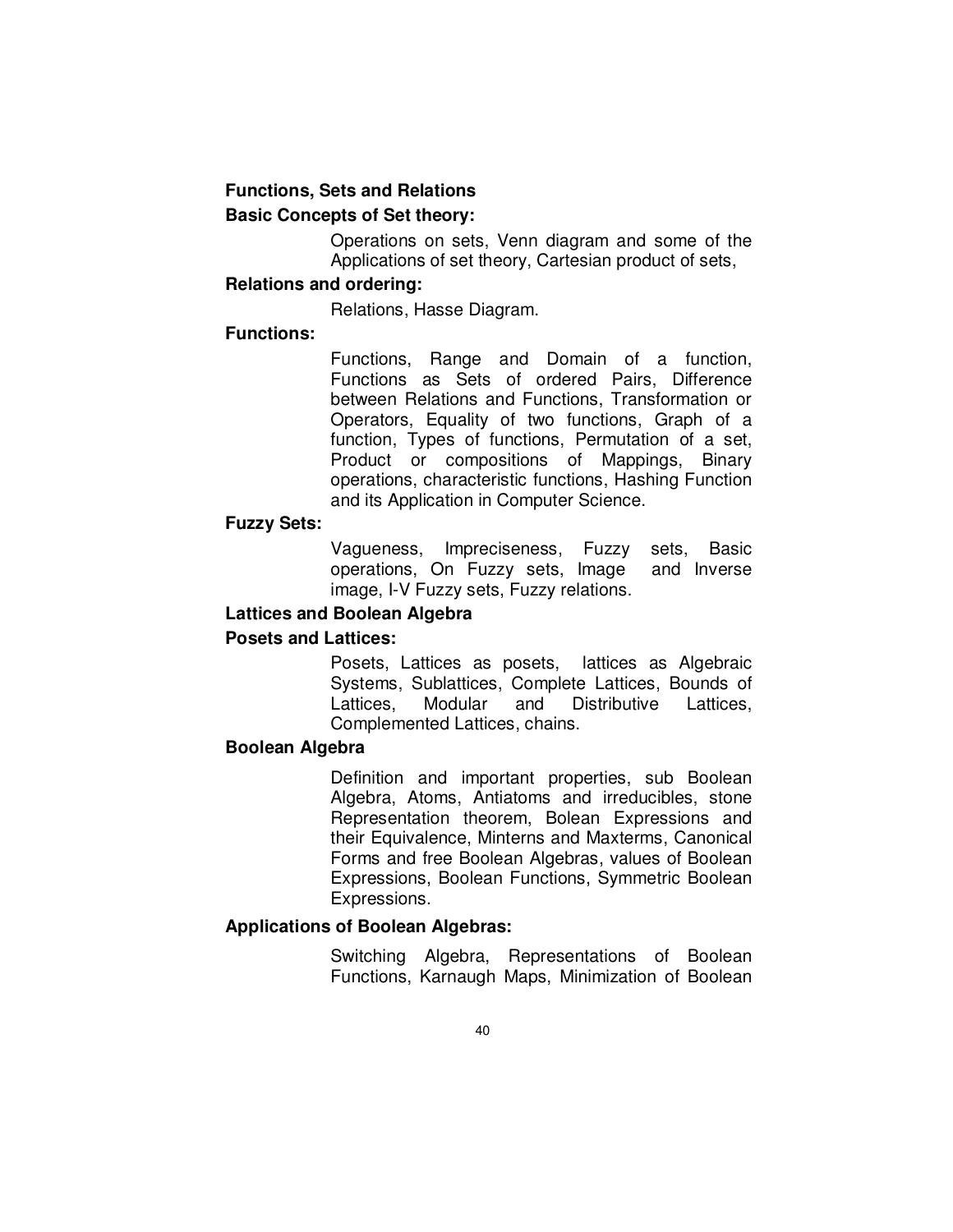functions, Quine-McCluskey Algorithm.

# **Applications of Boolean Algebras:**

 Complement and 28 complement of a binary number, Modules and circuit diagrams for 1s and 2s complement. Binary Addition, Binary subtraction, Single Parity Bit Generator, Serial Binary Adder, Finite State machines, Equivalence of States, Equivalence and Reduction of Machines.

# **MCS-02**

# **'C' Programming and Data Structures:**

# **Introduction**

# **Introductory:** :

 An overview f C Escape sequences, Getting A "feel" for C.

# **Data types in "C"**

 Variables of type (ant] char, float, double,), Enumerated types, the typed of statement, Identifiers.

# **Operators and Expressions Inc**

 Elementary Arithmetic operations and operators, Expressions, L values and P values, Promotion and Demotion of variable types : The cast operator, Print f ( ) and Scan f ( ) functions.

# **Decision Structures in 'C'**

 Boolean operators and Expressions The goto statement, the if ( ), Statement, the if ( ) – else statement,.

# **Control structures – I**

 The do – while( ) and while Loops, the Comma Operator, the transfer of Central from within loops, Ternary operator, The Switch case default statement.

# **Programming in C**

# **Control Structures II**

 'The for ( ;; ) loop, unidimensional Arrays, The sizeaf operator, storage classless and scope.

# **Painters and arrays :**

 Pointer variables and pointer Arithmetic, Pointers, Arrays and the subscript operator, A Digression on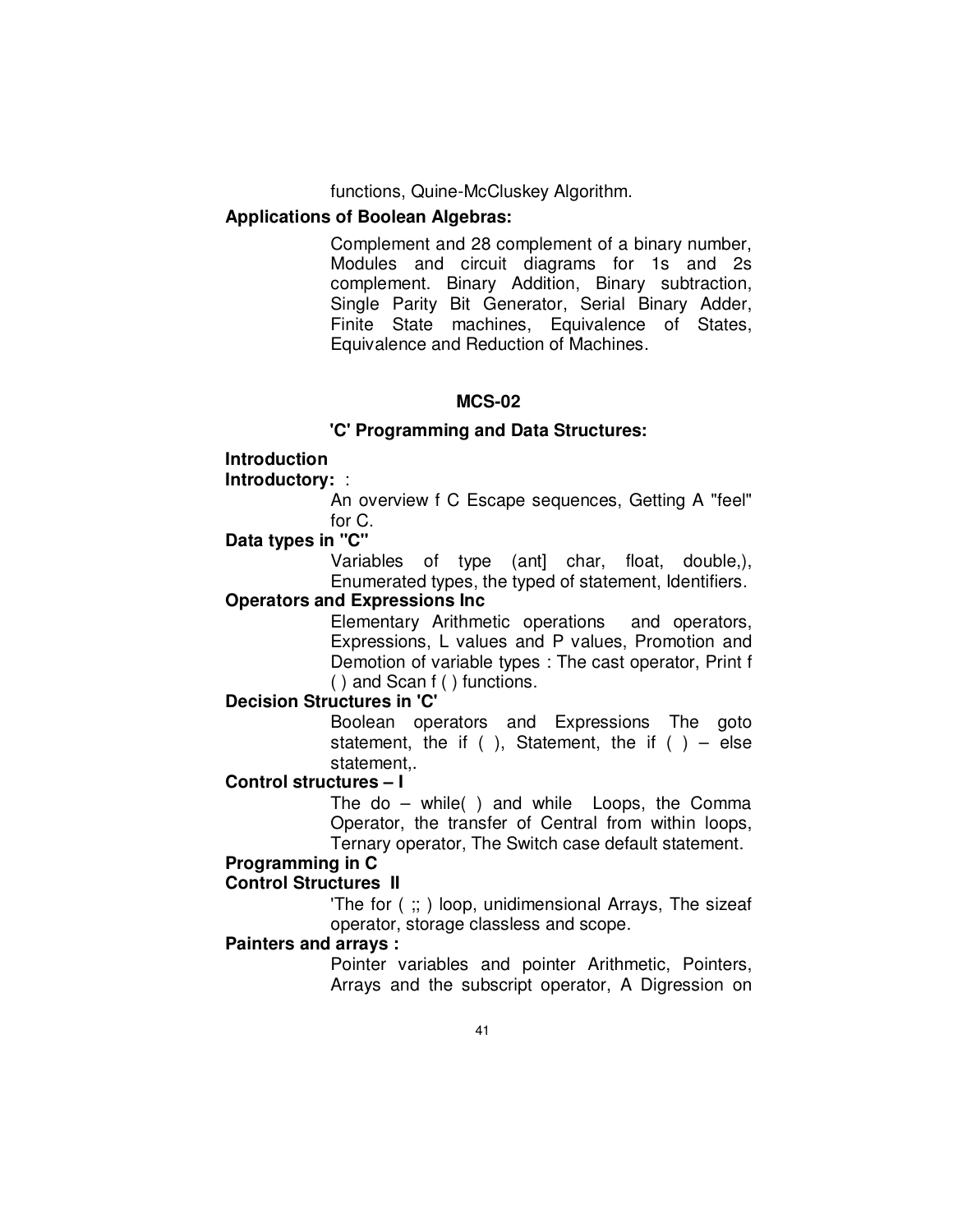Scan f( ), Multidimensional Arrays.

#### **Functions :**

 Function Prototypes and Declalrations, Functions and Scope, Pointers as Function Arguments, String Functions, Multi Dimentional Arrays as Function Arguments.

# **Functions II**

 Recursive functions, Macros, Conditional Compilation, Macros with Parameters, Command line Arguments, Variable length Argument lists, Complicated Declarations, Dynamic Memory Allocation.

# **Files and Structs, Unions and Bit-Fields**

 Files and File 70, Structs, the DOT Operator, Extructs and files : f seek ( ), Structs and Function and unions, The Bitwise operators.

# **MCS-03**

#### **Data Structures: Introduction to Data Structures : Array**

# Program Analysis, Arrays, Array Declaration, Storage

of arrays in Main memory, sporse arrays.

#### **Lists**

 Basic Terminology, Static implementation of lists, Pointer implementation of lists, Doubly linked lists, circular linked list, Storage Allocation, Storage Pools, Garbage Collection, Fragmentation, Relocation and Compaction.

### **Stacks and Queues**

 Defining stack and Queue, stack oerations and Implementations, stack Applications, Queues: Operations and implementation, Queue Application, priority Queues.

#### **Graphs**

 Defining graph, Basic, Terminology, Graph Representation, Graph traversal (DFS, BFS), shortest path problem, Minimum spanning tree.

# **Trees and File Organisation**

#### **Trees**

Basic Terminology, Binary, trees, Traversals of a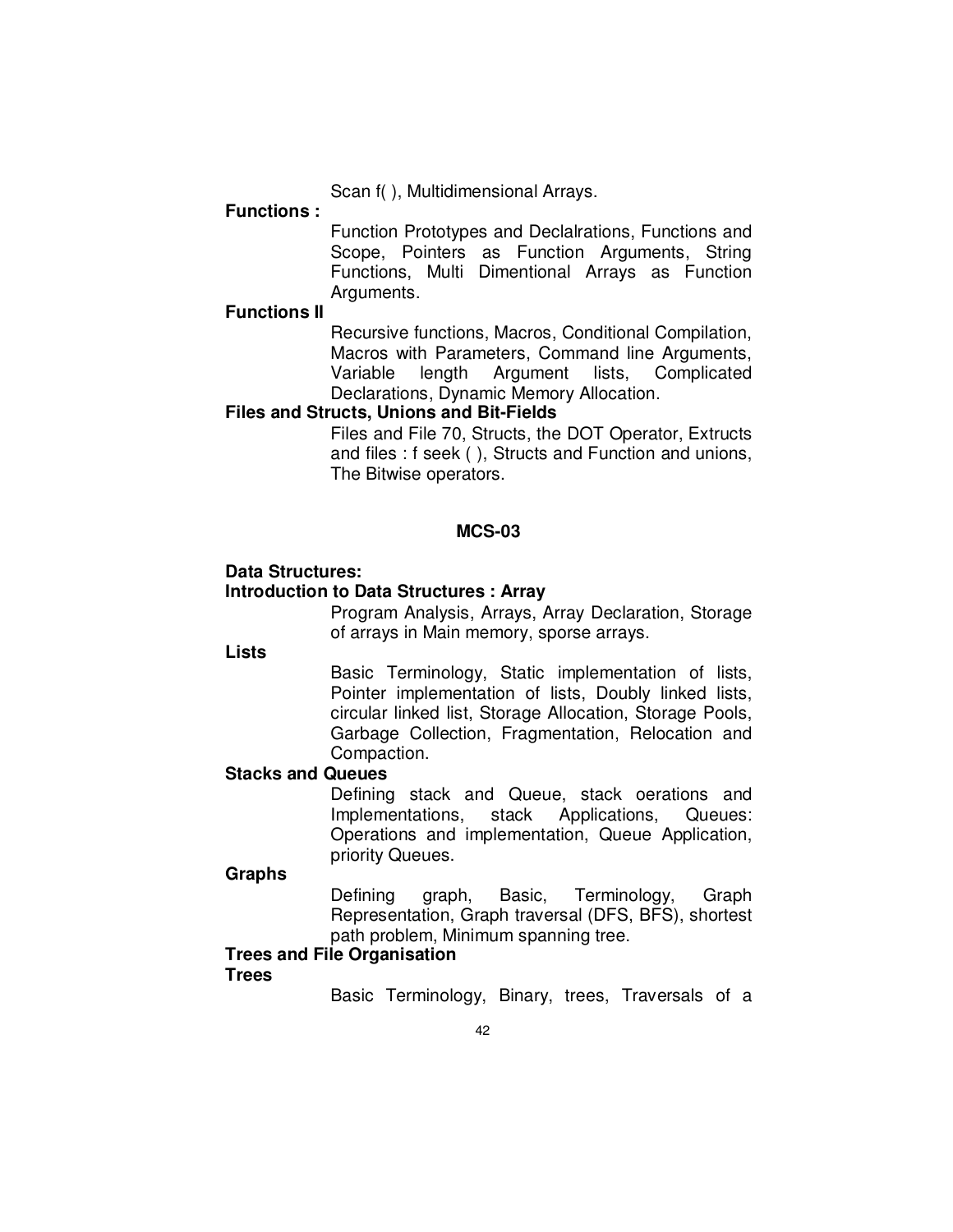Binary tree, Binary search Trees (BST).

# **AVL-Tree and B-Tree**

 Height Balanced tree, Building Height Balanced tree, B-Tree , B-Tree of order 5.

**Files :** 

 Terminology, File organization, sequential files, Direct, File organization, Indexed Sequential file organization.

# **MCS-04**

### **Introduction to Computer Organisation**

### **Hardware Concepts**

### **Introduction and Data Representation** :

 The won Neumann Architecture, Computers: Then and Now, Data Representation, Instruction Execution.

#### **Digital Logic Circuits**

 Boolean Algebra, logic Gates, Combinational circuits, Adders, Sequential circuits, Interconnection Structures.

# **Memory Organisation**

 Memory System, characteristics Terms for various memory Devices, RAM, External / Auxiliary Memory, High Speed Memories, Cache Memory, Associative Memories.

# **Input/Output Organisation**

 Input/Output Module, Input/Outpur Techniques, Direct Memory Access (DMA), Input/Output processors, External interface.

# **CPU Organisation**

# **Instruction Sets**

 Instruction set characteristics, Addressing schemes, Instruction Format Design.

# **Register Organisation and Micro Operations**

 Basic Structure of the CPU, An Advanced Structure, Register Organisation, Micro Operations, Instruction Execution and Micro Operations.

## **ALU and Control Unit Organization**

 ALU Organisation, Control Unit Organisation, Functional Requirements of a Control unit structure of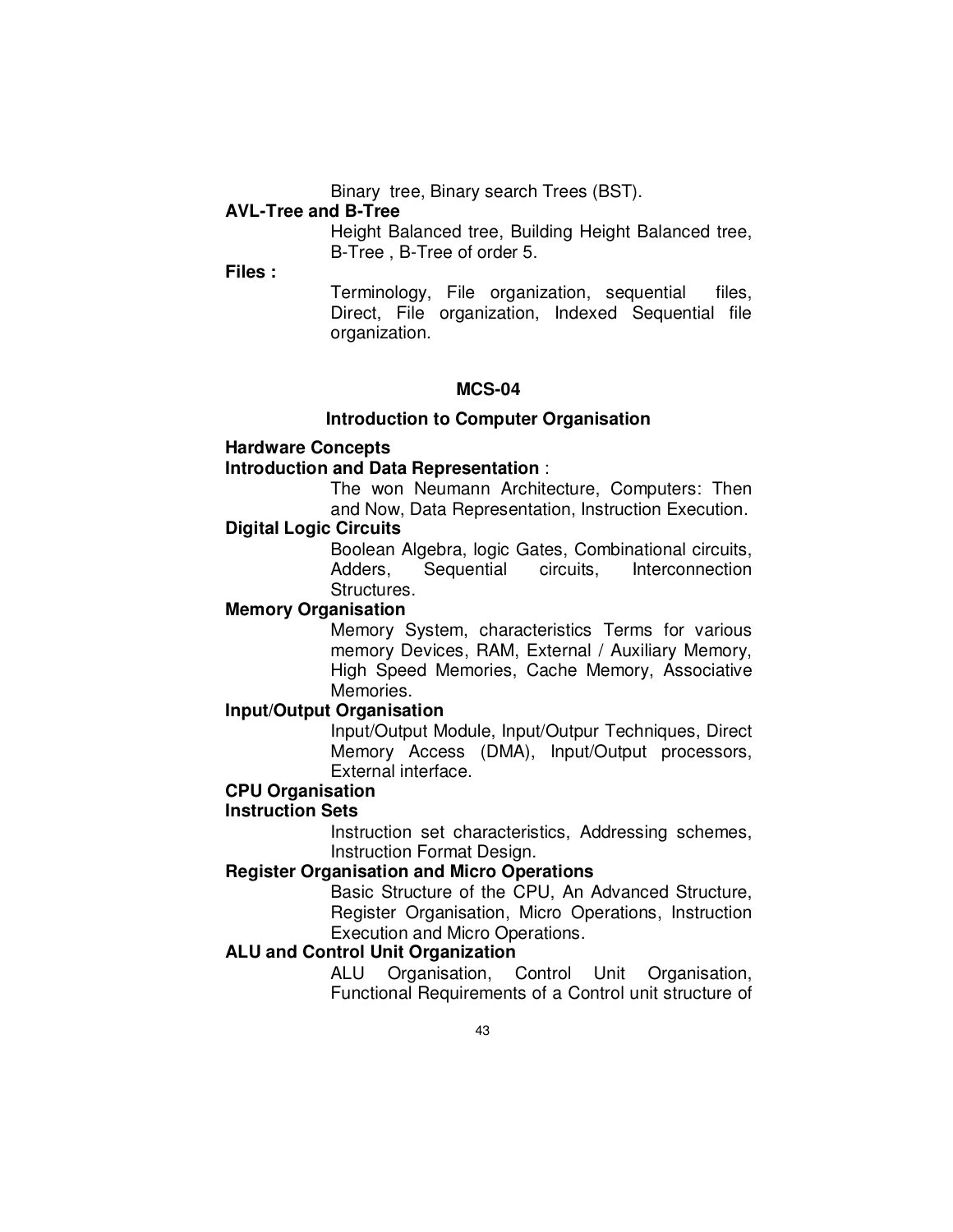Control unit, Hardwired Control unit.

# **Microprorammed Control Unit**

 MCU, Wilkes Control, The Microinstruction, Types of Microinstructions, Control Memory Organisation, Microinstruction formats, A simple structure of Control Unit, Micro instruction (sequencing, Execution), Machine Startup.

# **Microprocessor and Assembly Language Programming Microprocessor Architecture**

 Microcomputer Architecture, CPU Components, CPU Registers, Instruction set, Addressing Modes, Introduction to Motorola 68000 Microprocessors.

# **Introduction to Assembly Language:**

 Assembly language Fundamentals, Input/Output Services, Assembly language Program Development tools.

# **Assembly Language Programming (Part-I)**

 Simple Assembly Programs (Data transfer, shift operations), Programming with loops and comparisons, Arithmetic and String Operations.

# **Assembly Language Programming (Part – II)**

 Arrays, Modular Programming, Interfacing Assembly language Routines to High level language programs, Interrupts

# **MCS -06**

# **THEORY OF COMPUTATION**

# **Finite Automata and Formal Languages Finite Automata and Languages** :

 Regular Expressions (Introduction to Defining of languages, Kleene closure Definition, Formal Definition of Regular, Expressions, Algebra of Regular Expressions), Regular languages, Finite automata, Mealy and Moore Machines.

# **Non-Determnistic Finite Automata**

 Equivalence of NFA and DFA, Pumping Lemma, Closure properties (Regular Langaes and Finite Automata), Equivalence of Regular expression and Finite Automata.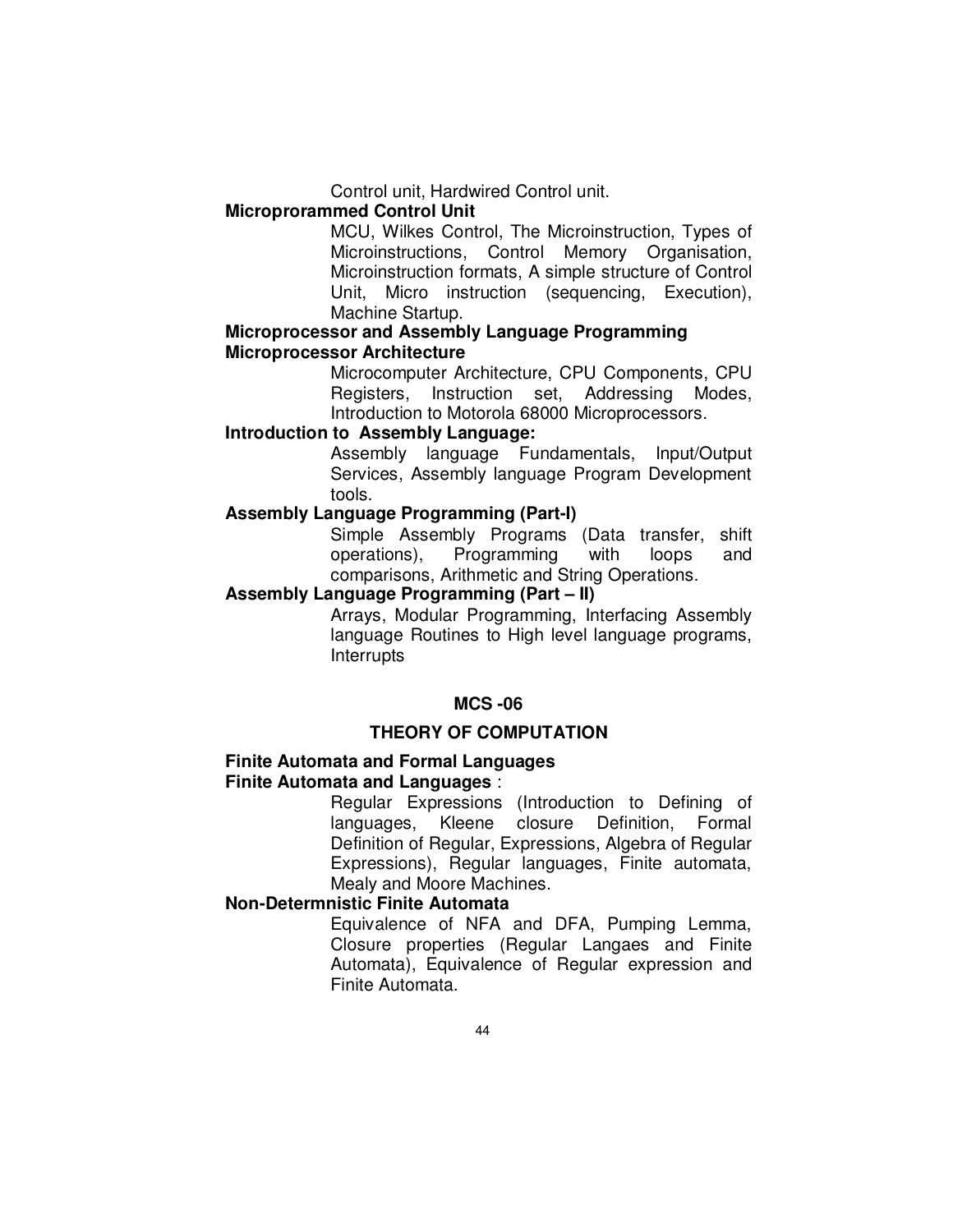# **Context Free Grammar:**

 Grammar and its classification, Chomsky, Classification for Grammar, Context free grammar, pushdown Automata (PDA), Non-Context free languages, Pumping Lemma for context free Languages, Equivalence of CFG and PDA.

# **Turing Machine and Recursive Functions Turing Machine**

Prelude to formal definition. Instantaneous Description and transition diagrams, Turing Machines as Computer of functions, Modular Construction of Complex turing machines, Symbol Writing machines, Right/Left head moving machines.

# **Turing Machine Miscellany**

 Extensions –cum-Equivalents of Turing Machine, Universal Turing Machine (UTM), Languages Accepted/Decided by TM, The diagonal language and the universal language, Chosky Hierarchy.

# **Recursive Function Theory**

Recursive Function Theory

 Recursive Definitions, Partial, Total and Constant Functions, Primitive Recursive Functions, Intuitive Introduction to primitive recursion, Primitive Recursion is weak Technique, The Techniques of unbounded minimalisation, Partial Recursion and u-Recursion.

# **Complexity of Computability**

# **Computbility/Decidability**

 Decidable and undecibable problems, The halting, problem, Reduction to another undecidable problem, undecidability of post correspondence problem, undecidable problems for context free languages.

# **Complexity**

 Notations for Growth rates of functions (The Constant Factor in Complexity Measure, Asymptotic considerations, well known Asymptotic growth rate Notations, The Notation O, The  $\Omega$  Notation, The Notation Θ, The Notation W, classification of problems, Reduction, NP-Complete and NP-Hard Problems, Establishing NP-Completeness of problems.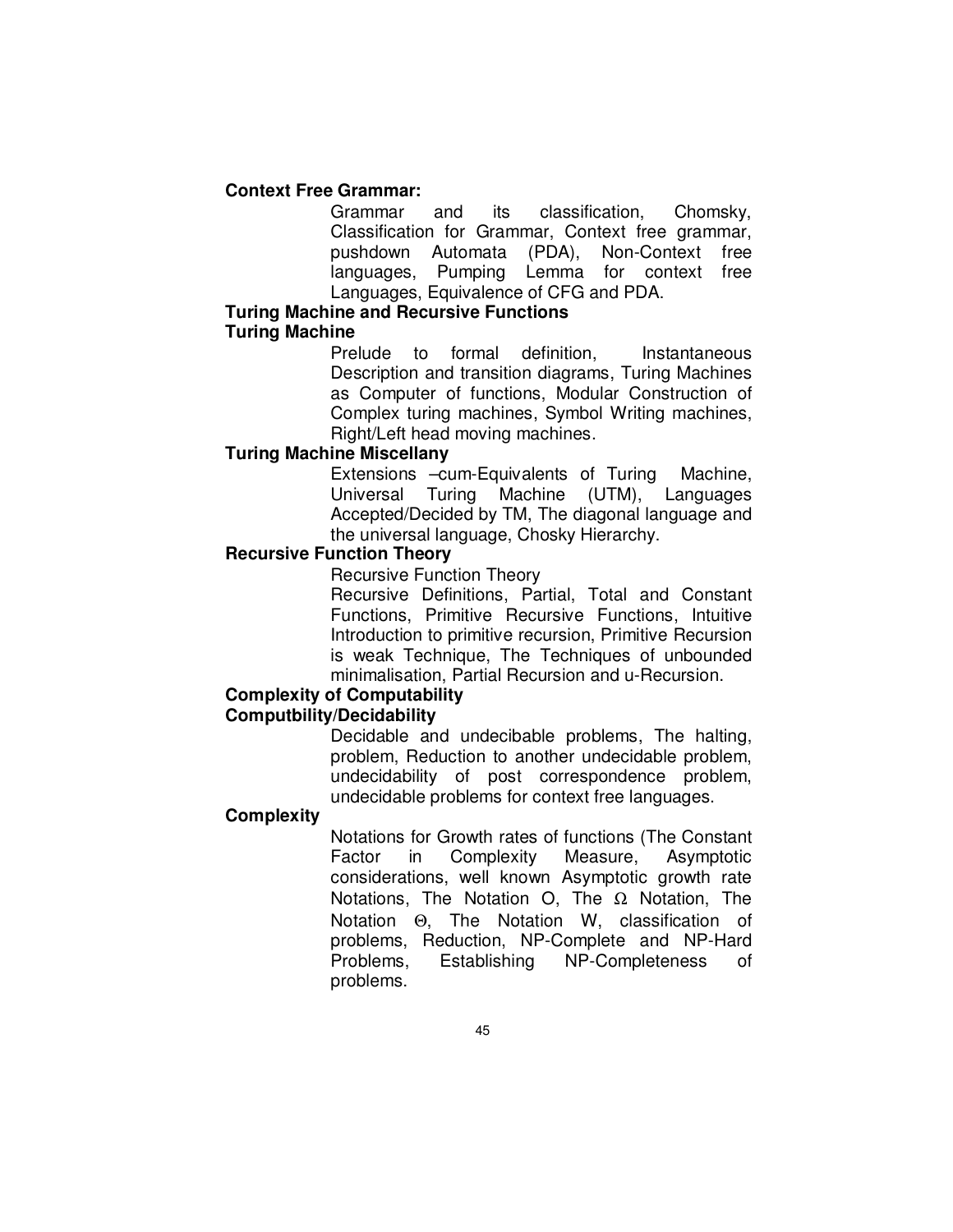### **Applications**

 Applications of Finite Automata, Applications of Regular Expressions, Application of Context free grammars (Definition of C-type small language, Definition of Part of HTML), ACM Code of Ethics and Professional Conduct.

### **MCS-07**

# **Introduction to System Software**

## **Programming Concepts and Software Tools Introduction to Programming Language Concepts** :

 Algorithm, Flowcharting, Problem and its Algorithm, Concept of a Programming Language, Categories of Languages, Elements of a Programming language.

# **Introduction to Assembler**

 Advocates of a translator, types of translators, Assembler implementation, Macro processor, Loaders.

# **Introduction to Compiler writing**

 Compiler, Approaches to compiler development, compiler Designing Phases, Software tools.

# **Graphical user interface :**

 Graphical user interface, Evolution of the human and Machine interaction, Common Graphical user interface terms, functionality of graphical user interfaces, A look at some graphical user interfaces.

### **Introduction to a text editor and debugging system**

 Introduction to a text editor, overview of the Editing process, Types of Editors and user interface, Editor structure, Interactive debugging systems, Debugging Functions and Capabilities, Relationship with other parts of the system, user interface criteria.

# **Fundamentals of operating system**

# **Introduction to operating system:**

 Operating System, Evolution of operating systems, serial processing, Batch processing, Multipgoraming, types of operating System, Batch Operating system Multiprogramming Operating system, Network operating system, Distributed Operating System,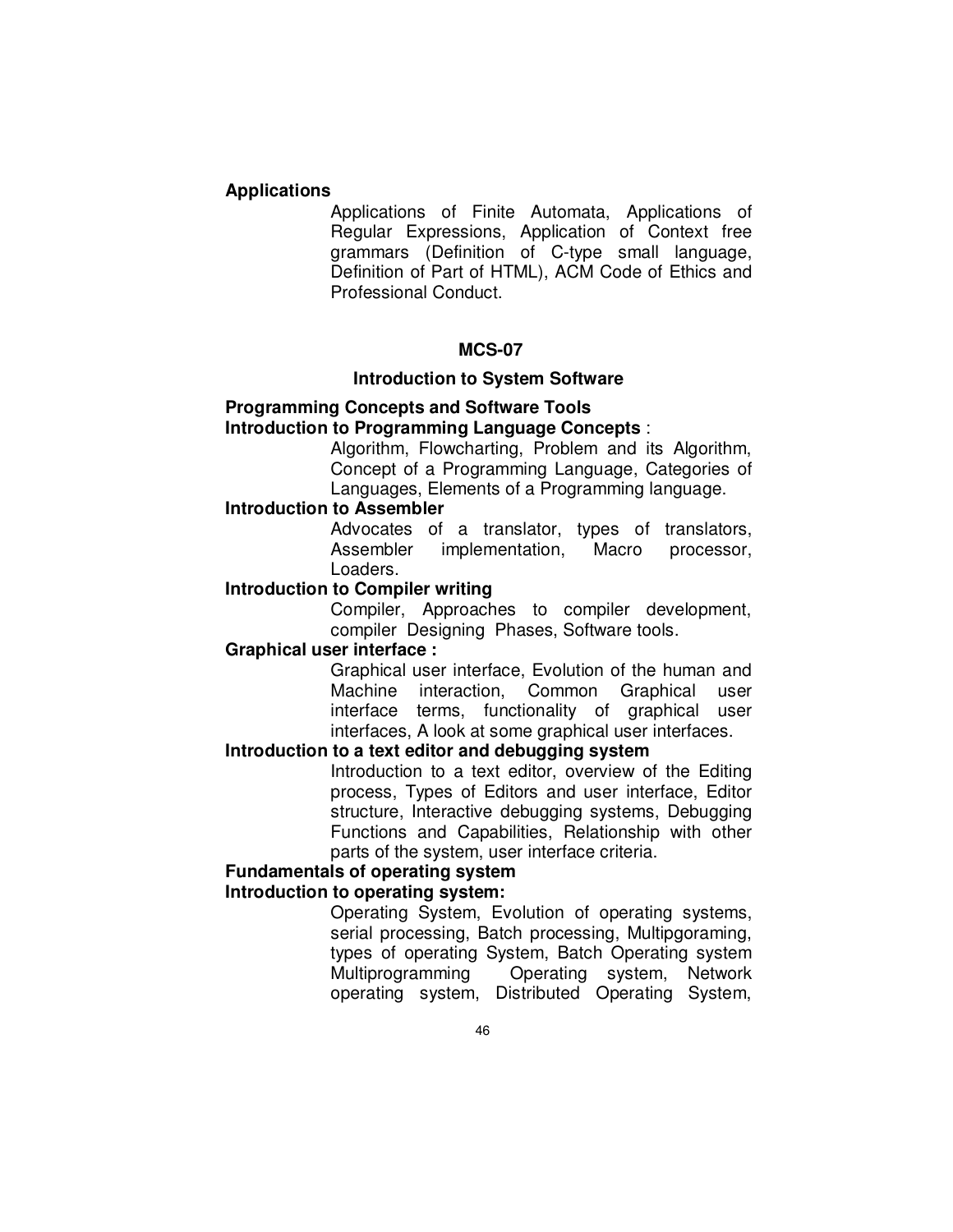Operating System Structure, Layered Structure Approach, Kernel Approach, Virtual Machine, Client Server Model, Future Operating System trends.

# **Process Management**

 Process concept Processor scheduling, Types of Schedulers, Scheduling and performance Criteria, Scheduling Algorighms, Interprocess Commnications and synchronization, Basic concepts of concurrency, Basic Concepts of Interprocess Commnication and Synchronization, Mutual Exclusion, Semaphores, Hardware support for mutual Exclusion, Mechanism for Structured form of Interprocess Communication and synchronization, Deadlocks, System model, Deadlock Characterisation and Modelling.

# **Memory Management**

Introduction, single process monitor, Multiprogramming with Fixed partitions, Multiprogramming with dynamic partitions, Paging Address mapping in a paging system, Hardware Support for Paging, Address Translation by Associative Memory, Sharing and Protection in a Paging System, Segmentation, Address Mapping in a Segmented System, Implementation of segment tables, sharing and Protection in a Segmented System, Virtual memory, Advantages of virtual memory, Demand Paging Virtual memory management policies.

#### **File Management**

 Introduction, File concept, Directories, Disk organization, Disk Space Management methods, Linked List, Bit Map, Disk Allocation Methods, Contiguous Allocation, Non Contiguous Allocation, Disk Scheduling, FCFS, Shortest seek time-first scheduling, scan scheduling, File Protection, Passwords, Access Lists, Access Groups.

# **UNIX Operating System-I**

# **Theoretical Concepts of UNIX operating System**

 Introduction, Basic features of unix operating system, UNIX system Architecture, File Structure processing Environment, CPU Schedulings Memory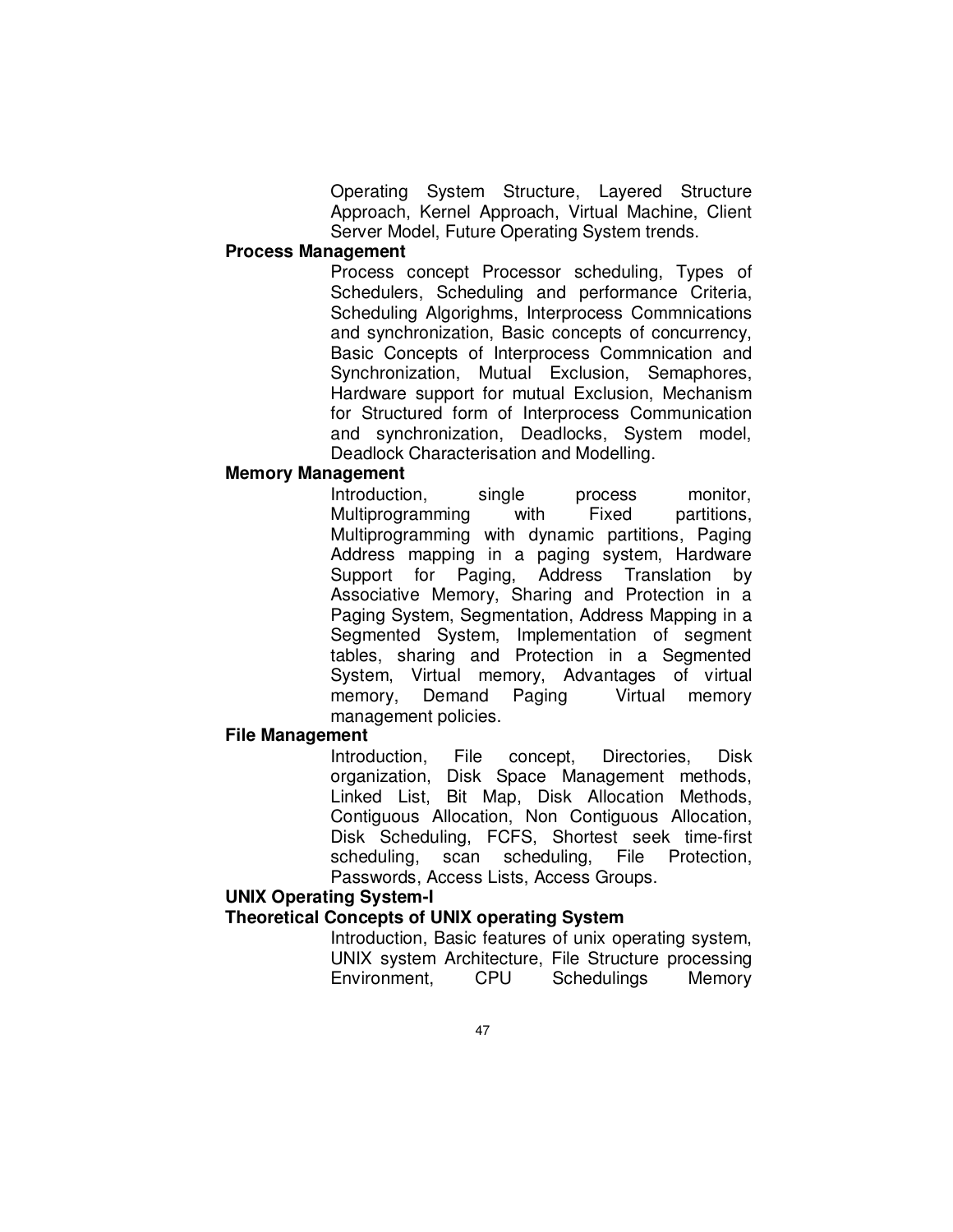Management, Swapping, Demand Paging, File System, Blocks and Fragment and Inodes, Directory Structure.

#### **UNIX-GETTNG STARTED I**

 Introduction, Getting started, user Names and Groups, Logging in, Correcting Typing Mistakes, Format of UNIX commands, changing your Password, Characters with special Meaning, UNIX documentation, Files directories, Current Directory, Locking at the Directory Contents, Absolute and Relative, Pathnames, Some UNIX Directories and Files.

# **UNIX Getting Started II**

 Introduction, Looking at file contents, your own directories, file permissions, Basic operations on files, Links between Files, Changing permission modes, standard files, Standard Output, Standard Input, Standard Error, Filters and Pipelines, Processes, Finding out about Processes, stopping Background Processes.

# **TEXT Manipulation**

 Introduction, Inspecting files, file statistics, Searching for Patterns, Comparing Files, Operating on files, printing files, Rearranging Files, Sorting files, Splitting files, Translating characters,

# **Editors**

Introduction, General characteristics of  $V_i$ , Starting up and quitting from  $V_i$ , Adding text and Navigation, changing Text, Searching for Text, Copying and Moving Text, The Features of ex, The live editors Ex and Ed. starting up and Quitting, Addressing Lines, Looking at Text, Adding Deletig and changing text, Searching for and replacing text, cut and paste operations, files and Miscelleneous features, The Stream Editor SED, changing several filed in SED, AWK.

# **UNIX operating System I**

# **User to user Communication**

Introduction, Online Communication, OFF-line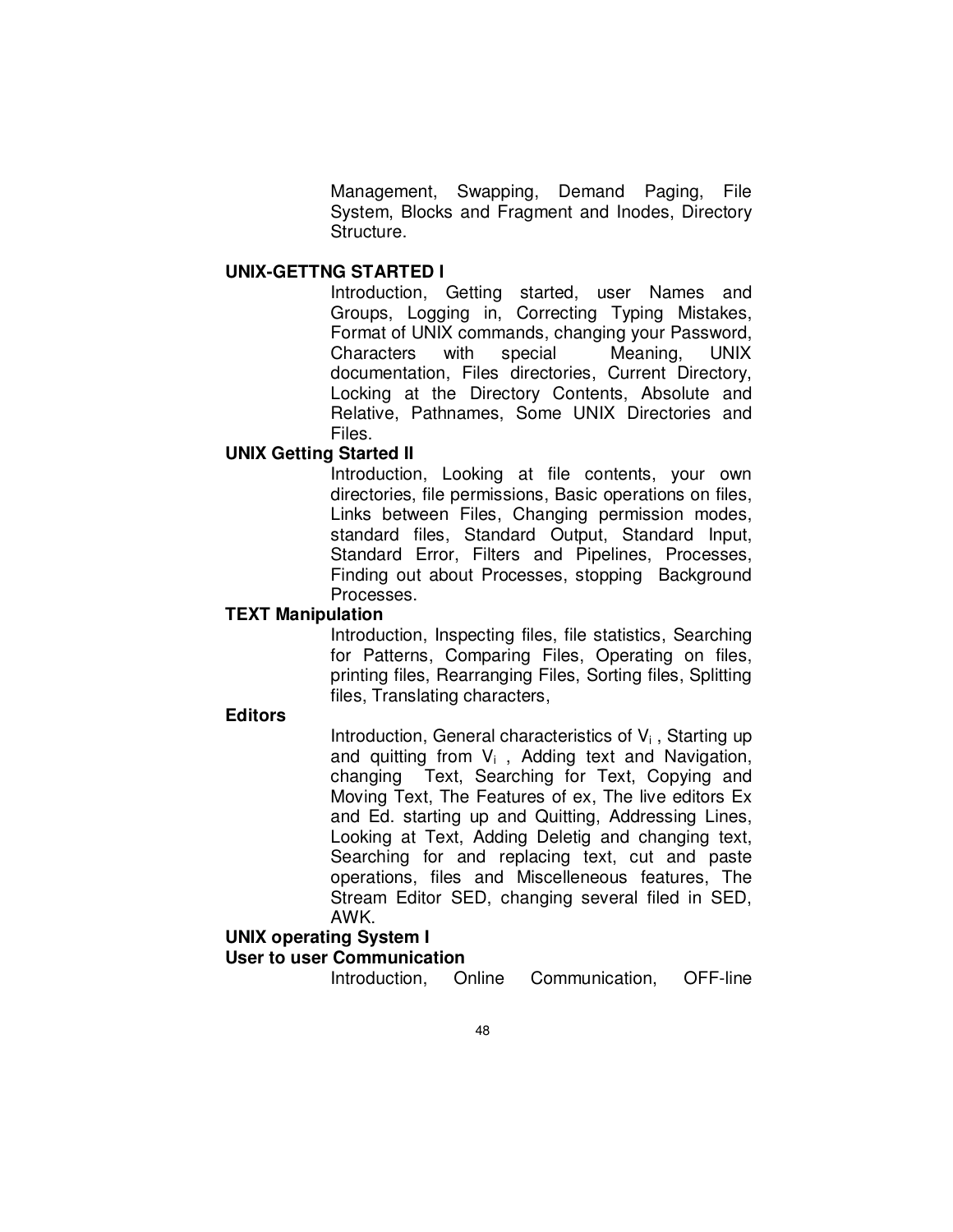communication.

## **Shell Programming**

 Introduction, Programming in the Bourne and the Cshell, wild cards, simple shell programs, variables, Programming Constrcts, interactive shell scripts, advanced Features.

# **Programming Tools**

 Introduction, The UNIX C compiler, other tools (Lintthe – C verifier, Program Profiles, Program listings), Cross References and Program flow, Maintaining Programs, the source code control system (Initialising a file, Examining and Altering files, Identification Keywords, Miscellaneous Commands).

# **System Administration**

 Introduction, System Administration – A Definition, Booting the system, Maintaining user accounds, file systems and special files, Backups and Restortion.

## **MCS-08**

# **INTRODUCTION TO SOFTWARE ENGINEERING**

# **Software Engineering Concepts**

# **Introduction to Software Product, Component and Characteristics** :

 Software Engineering Phases, Documentation of the Software product, Software process and Models (Software Life Cycle, Requirements analysis and specification, Design and Specification, Coding and module testing).

### **Software Process Management:**

 Software Process Management, Human Resource Management, The software team (DD, CD, CC), Organisation, information and Decision, Problem Identification, Software crisis, Role of a System Analyst.

# **Project Planning and Control**

 Project planning and control, Project Scheduling, Project Standards, Project outsourcing.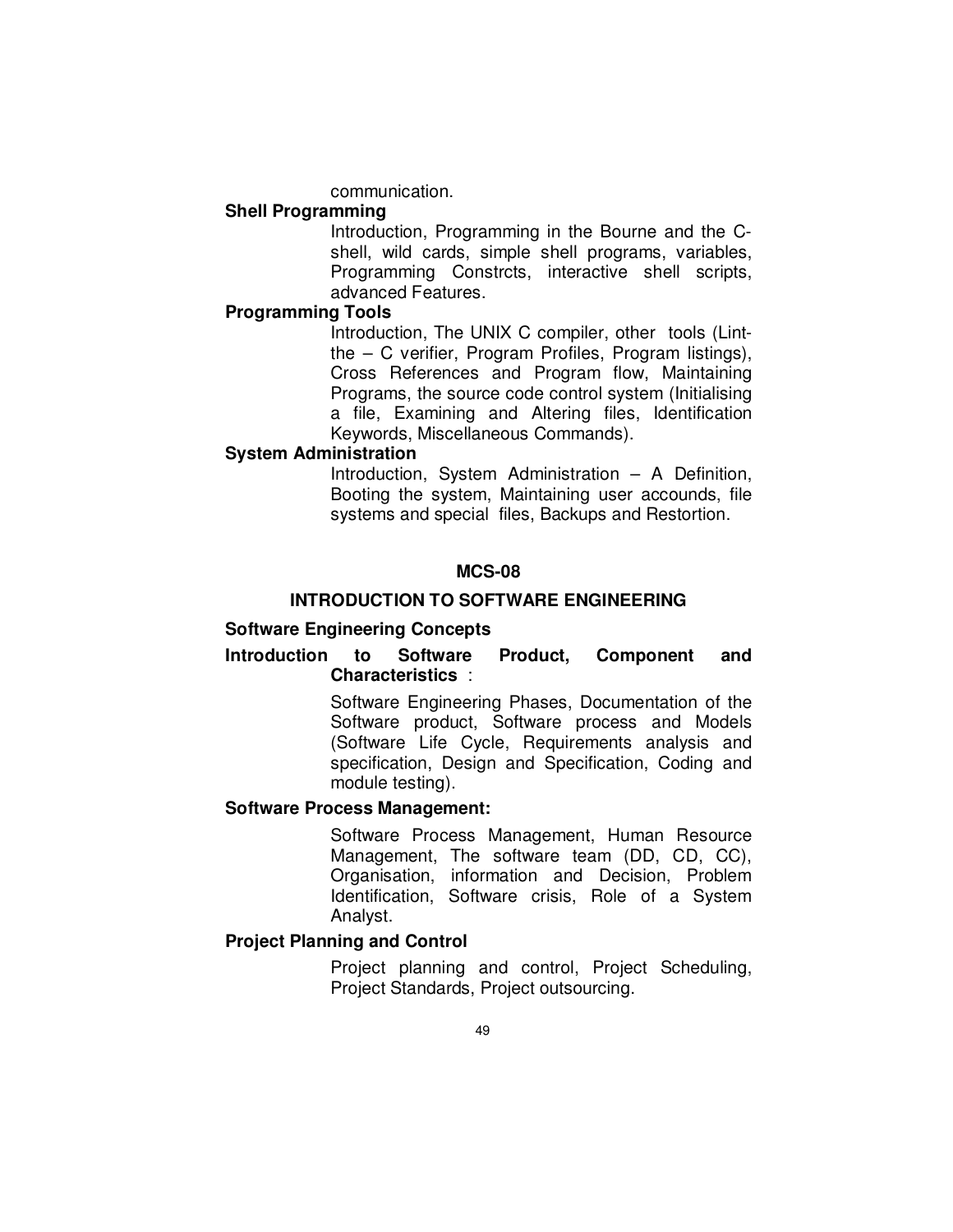# **Risk Management Concepts:**

 Introduction and Risk Management Concepts (Managing Risk, Typical Management Risks in software Engineering. Technical Planning, Project Tracking, Delivery Timings, Partial Recovery, Bench mark Testing.

# **Software Quality Concepts and Case Tools**

# **Software Performance**

 Customer Friendliness, Software Reliability, Software Reviews, Software upgradation, Software tools and environment, Software Libraries and Toolkits, Software Modules, Reapplication of Software modules, Development tools (Code Generators, Debuggers),

## **Quality Concepts.**

 Important Qualities of Software product and process (correctness, Reliability , Robustness, user Friendliness verifiability, Maintainability, Reusability, Portability, Data Abstraction, Modularity), Principles of Software Engineering.

# **Software Methodology An Object oriented concepts**

 The Evolving role of Software, An Industry perspective , structured Methodologies, Major influencing factors (Evolution of End user computing, Emergence of CASE tools, use of Prototyping and 4GL tools, Relational Database, Object Oriented Programming), using the Methodology, Choosing the Right Methodology, Implementing a Methodology, Current Generation of Software Development tools, Considerations in Application Development.

# **CASE Tools**

 Software crisis, An Engineering Approach to Software, CASE tools, factors Affecting Software Development, The Benefits of using CASE.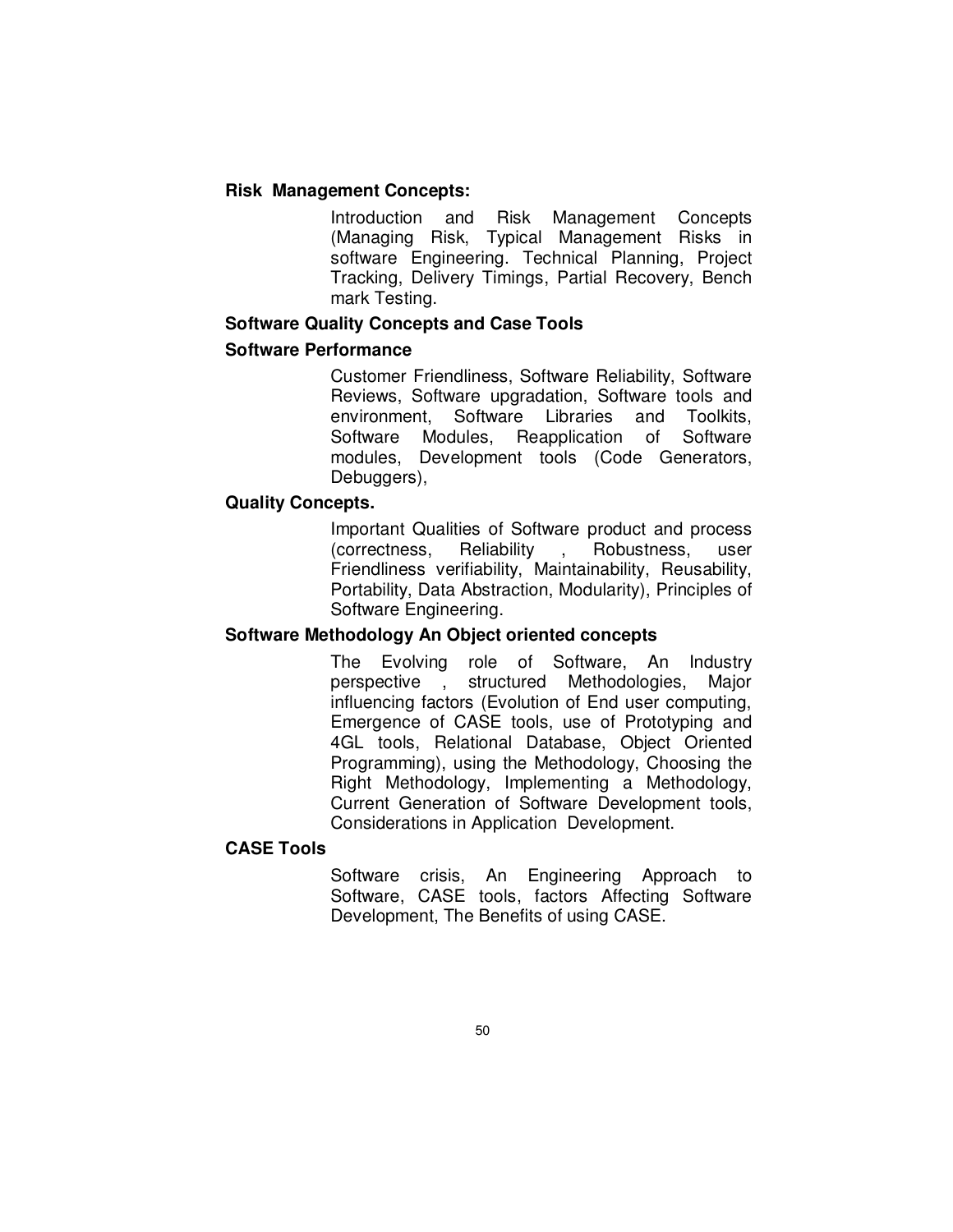# **C++ AND OBJECT ORIENTED PROGRAMMING**

# **An Introduction to OOP:**

# **What is object oriented Programming:**:

 Object oriented programming, Paradigm, Advantages of OOP, Applications of OOP, The object orientation,  $C_{++}$ 

# **Object Oriented Programming System**

 OOPS, Class, Inheritance, Abstraction, Encapsulation and information Hiding, Polymorphism.

# **Advanced Concepts**

 Dynamism, Structuring Programs, Reusability, Oraganizing object – oriented Projects.

# **Introduction to object oriented languages**

 Objective-C, Python, C Sharp, Eiffel, Modula-3, Small talk, Object Rexx, Java, Beta.

# **An Introduction to UML**

 UML (Goals, History, use), Definitions, UML Diagrams (Use Case Diagrams, Class diagrams, Interaction Diagrams, Sequence diagrams), State diagram, Activity Diagrams, Physical diagrams.

# **C++ An Introduction**

# **Overview of C++**

 Programming Paradigms, Concepts of C/C++, Functions and files.

# **Classes and objects:**

 Definition and Declaration of a class, Scope Resolution Operation, Private and Public member functions, creating objects, Accessing class data members and member functions, Arrays of objects, objects As Function Arguments.

# **Operator overloading**

Operator Functions, Large objects, Assignment and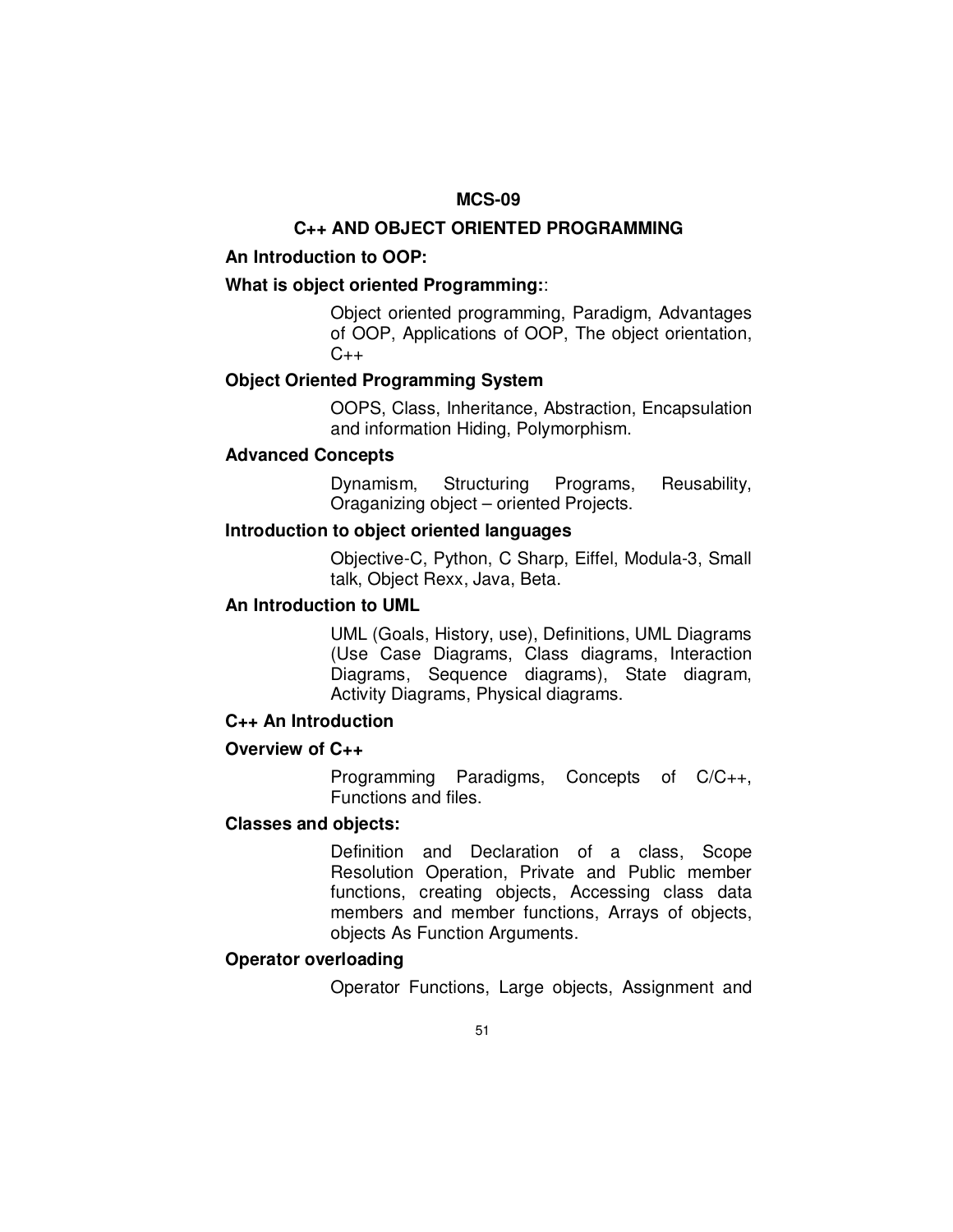initialization, function call, Increment, Decrement Operator, Friends.

# **Inheritance-Extending classes**

 Concept of Inheritence, Base class and Derived class, Visibility Modes, Single inheritance, Multiple Inheritance, Nested classes, Virtual Functions.

# **Streams and Templates**

 Output, Input, Files and Streams, Templates, Exception Handling.

# **MCS-11**

#### **Computer Graphics**

 Introduction to Computer Graphics, Display Technologies, Random and Raster Scan, frame buffer, bit plane, input Devices, Graphics Standards, Graphics Hardware.

 Line and Circle Drawing Algorithms, Scan Conversion, filling algorithms, clipping, Two and Three Dimensional transformations, Homogeneous Coordinates, Rigid Body and Affine transformations, Parallel and perspective projections, vanishing points, viewing transformation, Hidden line removal method, Curve and Surface : Cubic Spline, Bezier curve, B-Spline Curves, Parametric Surface, Surface of revolution, Sweep surface, Fractal Curves and surfaces.

 Introduction to Multi-media Technology, Audio System, Image Compression, Data Compression, Digital Motion Video, Authoring tools, Multimedia Applications, Multimedia DBMS.

### **MCS-12**

#### **Introduction to Database Manageent Systems**

**Introductory Concepts of Data Base Management Systems.** 

**Basic Concepts** :

 Introduction, Traditional file Oriented approach, Motivation for database aapproach database basics, three views of data, The three level Architecture of DBMS Mapping between different levels database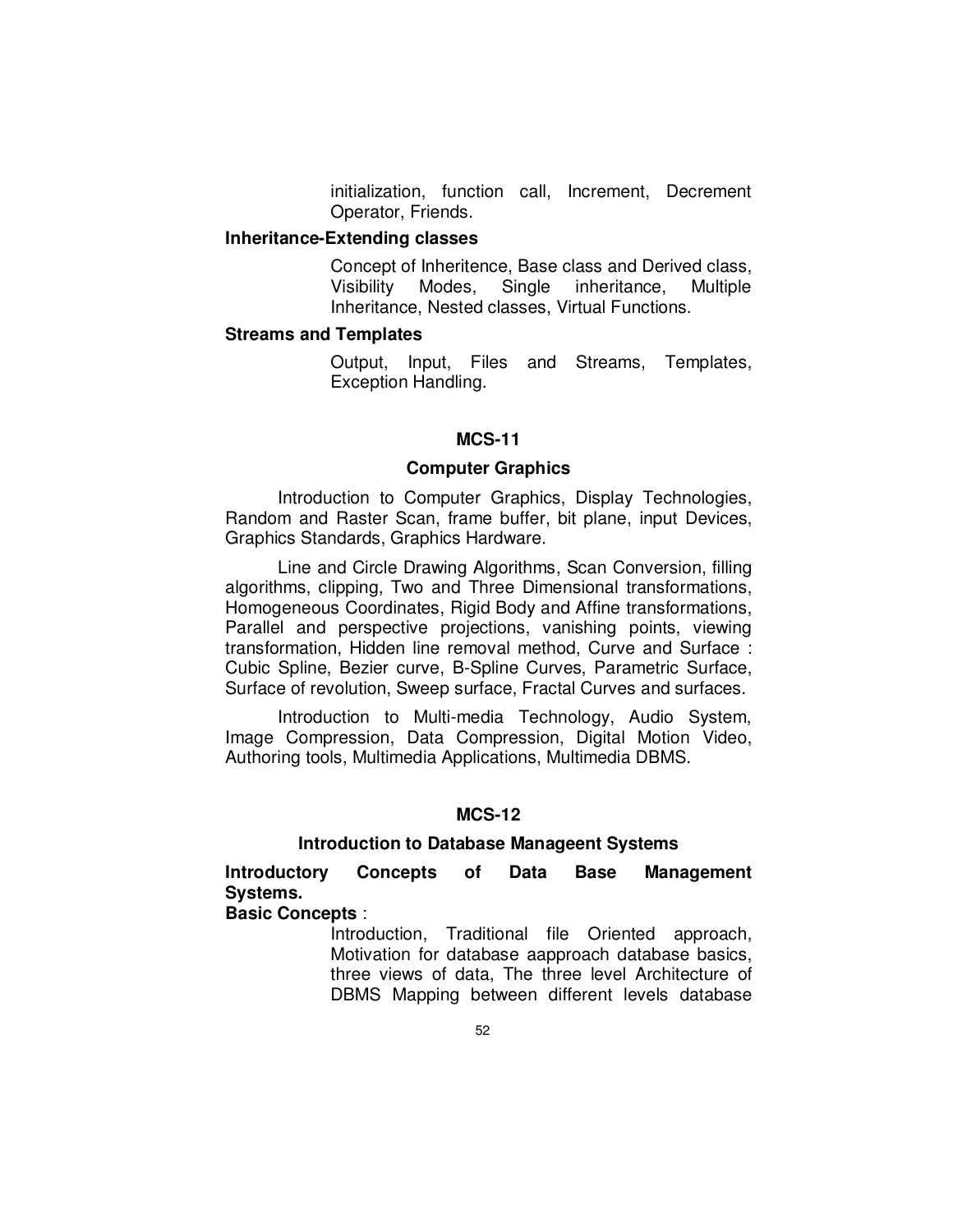Management System facilities, DDL, DML, Elements of a database Management System (DML Pre Compiler, DDL Compiler, File Manager, Database Manager, duery Processor, database Administrator, Data dictionary) , Advantages and disadvantages of database management system.

## **Data base Models and its Implementation:**

 Introduction, File Management System Entity, Relationship (E-R) Model, The hierarchical model, DBTG set, the network model, The Relational model, Advantages and Disadvantages of Relational Approach, Difference between Relational and other models.

## **File Organisation for Conventional DBMS**

 Introduction, File Organisation, Sequentil file organization, Index-sequential file organization (Types of Indexes, Structure of Index Sequential Files, VSAM, Implementation of Indexing through Tree-Structure), Direct file organization, Multi key file Organisation (Need for the multiple Access path, multicost , File organization, Inverted file organization, cellular Partitions, comparison and Tradeoff in the Design of Multikey file).

# **Management Considerations:**

 Introduction, Organisational Resistance to DBMS Tools (Political observation, Information transparency, Fear of future potential, Reasons for Success), Conversion from An Old system to a new system, Evaluation of a DBMS, Administration of a database Management System.

# **Enterprise Wide Information System of the Times of India Group (A Case Study)**

 Introduction, organization and the operating environment unique nature of the Business, Information System goals and how to achieve the Goal The Response System and Respnet Choices, Benefits.

#### **RDBMS and DBMS**

#### **Relational Model**

Concepts, Formal Definition of a Relation, the Codd,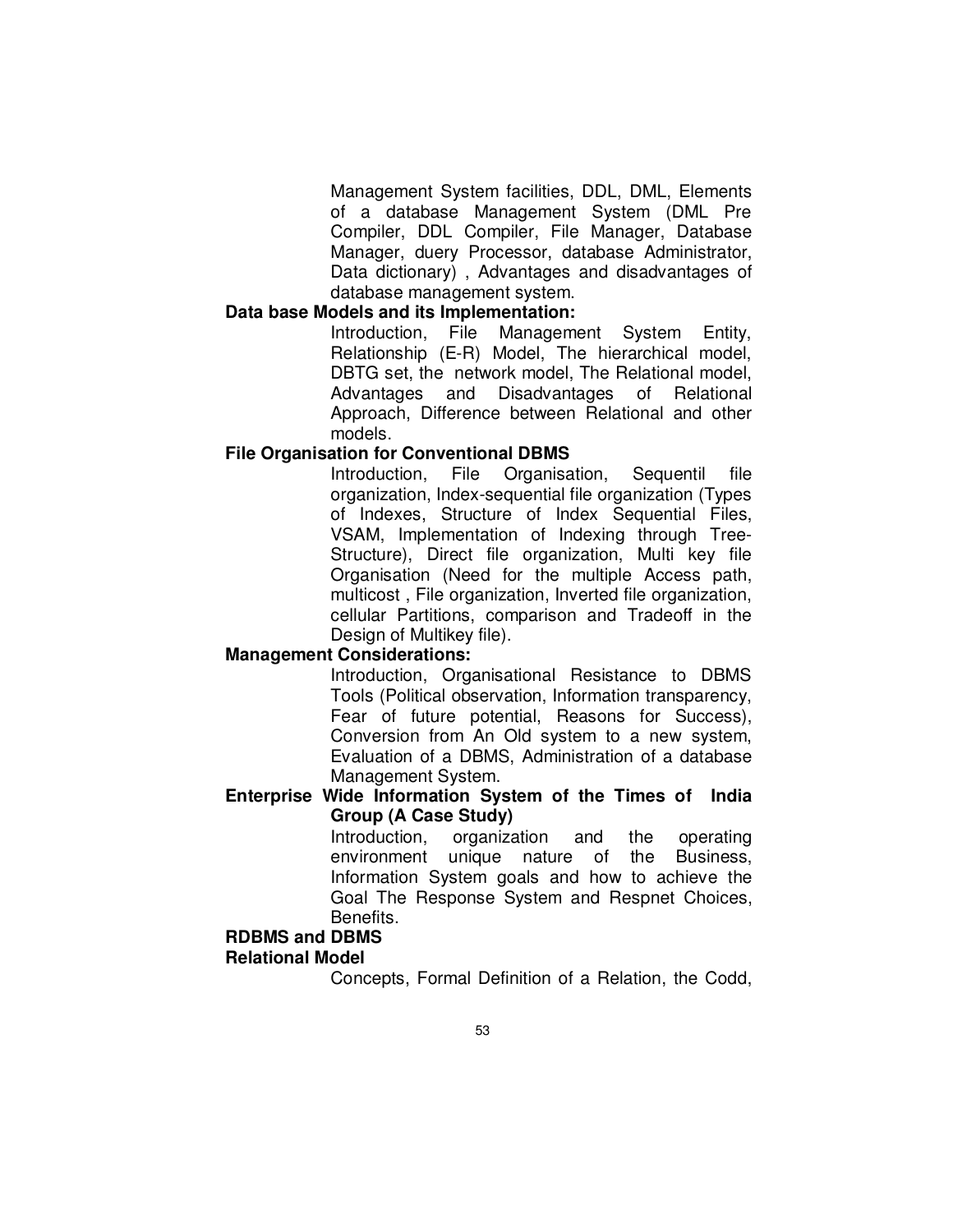Commandments, Relational Algebra, Relational Completeness.

### **Normalisation**

 Functional dependency, Anomalies in a database, Properties of Normalized Relations, 1st NF, 2nd NF, 3rd NF, BCNF, Fifth Normal form examples of Database Design.

# **Structured Query Language**

 Categories of SRL Commands Data Definition, Data Manipulation , views.

# **Distributed Databases**

 Structure of Distributed database Trade-OFFS in distributing the database, Design of Distributed Databases.

# **Emerging Trends in DBMS**

# **Introduction to object oriented Database Management System**

 Next Generation database System, New database applications, object oriented database Management system, Promises and Advantages of object oriented Database Mgt. system, Difference between RDBMS and OODBMS, Alternative object oriented Database strategies.

# **Introduction to client/Server Database**

 Evaluation of client/Server, Emergence of client server Architecture, the cliend/server Computing, the critical products, Developing on Application, SQL (DDL, DML), Client/Server. where to Next?

# **Introduction to Knowledge Databases**

 Definition and Importance of knowledge, Knowledge base system, Difference between a knowledge base system and a database system, knowledge Representation Schemes.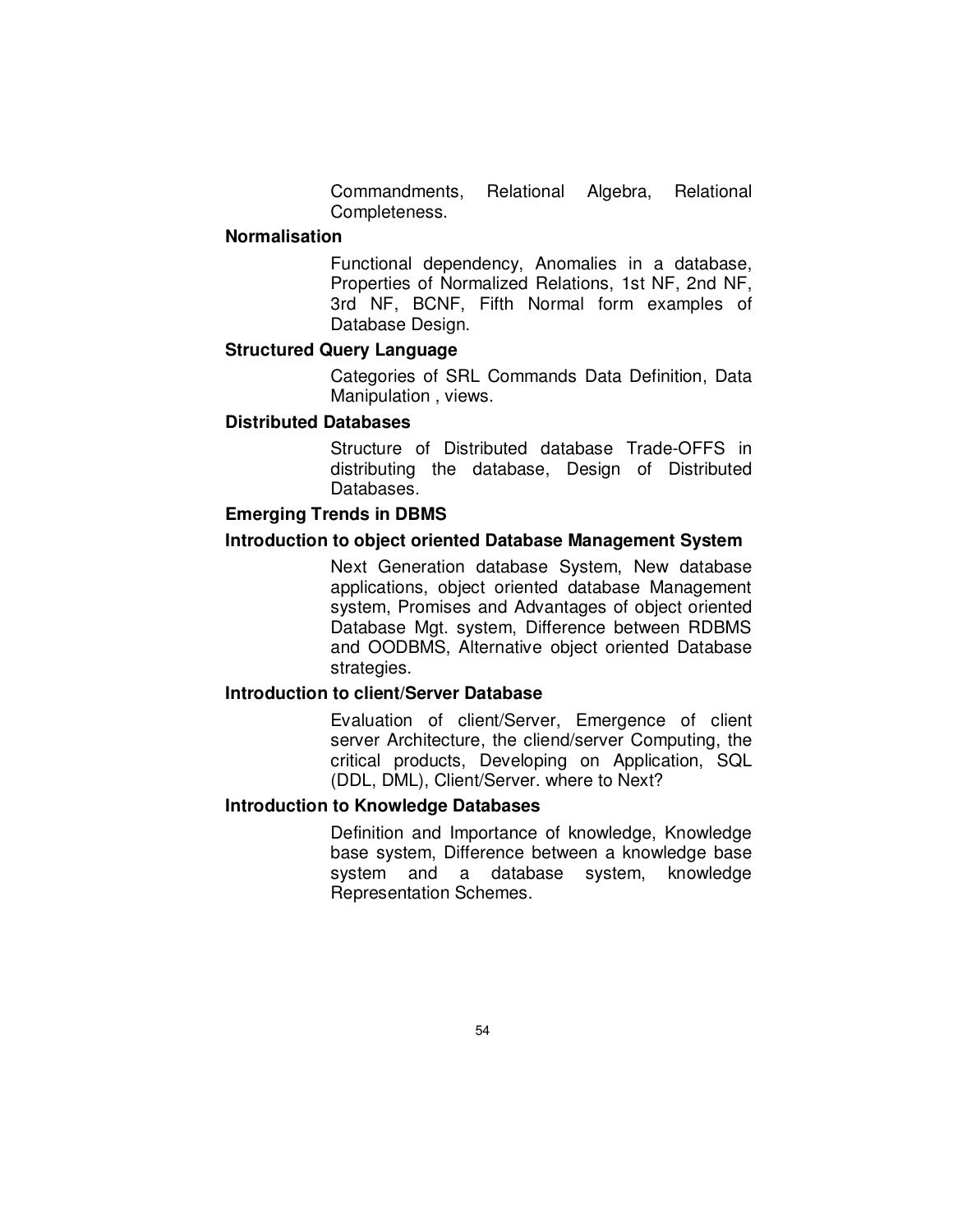### **OPERATING SYSTEMS**

#### **Introduction** :

 Operating System, Generation of operating systems, Processors, Memory, Disks, Tapes, I/O Devices, Buses, Mainframe Operating Systems, Server Operating Systems Multiprocessor Operating Systems, Real time, Operating systems, smart card operating systems.

# **Operating System Structure:**

 Monolithic systems, Layered systems, Microkernels, client, Server Model, Virtual Machines.

# **Processes and Threads:**

 The process Model, process creation, Process Termination Process States Implementation of Processes, Thread usage, The classical thread Model, Hybrid Implementations, Interprocess Communication, Race Conditions, Critical Regions, Mutual Exclusion with busy waiting, sleep and wakeup, semaphores,

# **Memory Management:**

 The Notation of an Address Space, Swapping virtual memory, Paging Page labels, speeding up paging, page Replacement Algorithms, The optimal Page Replacement Algorithm, the (FIFO) Page, Replacement Algorithm, The second chance page Replacement Algorithm, The clock Page Replacement Algorithm, Design issues for Paging systems, Implementation Issues, Segmentation.

#### **Deadlocks:**

 Resources, The OSTRICH Algorithm, Deadlock, Avoidance, Deadlock prevention, Deadlock Detection and Recovery.

# **Security :**

 Basics of Cryptography, protection Mechanisms, Authentication, Malware, Defenses.<br>1: LINUX

**Case Study 1:** 

**Case Study 2 :** WINDOWS VISTA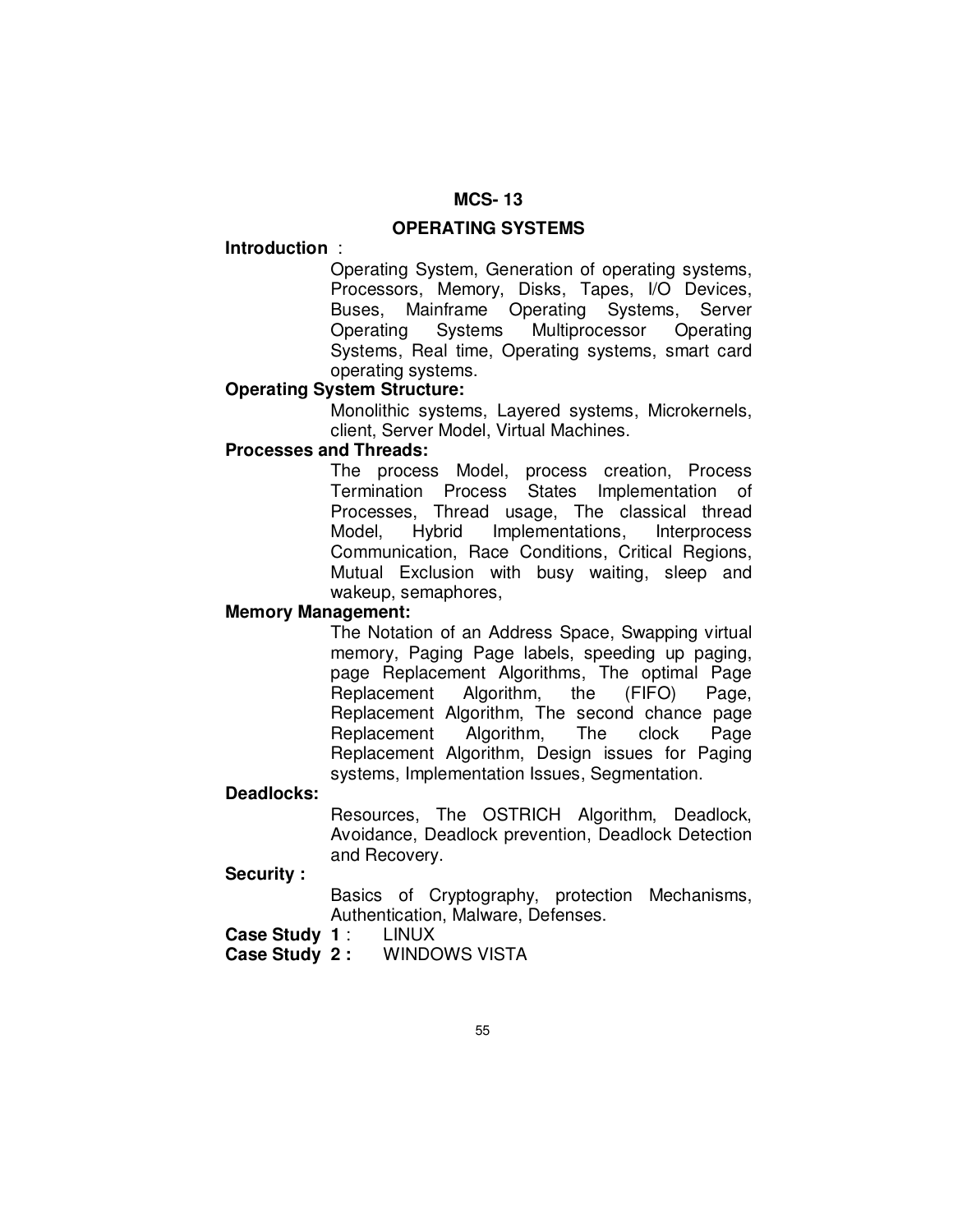# **COMPUTER NETWORKS**

### **An Introduction to Computer Networks**

#### **Network classification and Reference Models** :

 Network, Network Goals, Application of Networks, References Mode, (OSI, TCP/IP), IEEE Standards for LAN.

# **Data Transmissions and Multiplexing**

 Transmission Terminology Analog and Digital Data transmission, Transmission media, Multiplexing.

# **Medium Access Control and Data Link layer**

Data link layer, Medium Access Control Sublayer.

### **Network, Transport and Application layer**

 Network layer, Routing Algorithms, Congestion Control Algorithms, Transport layer, QOS, TCP/UDP, Application layer, DNS, Remote Procedure Call (RPC), File transfer protocol (FTP) Talnet.

# **Network Devices and Technology**

#### **Network Devices-I**

Network Devices, Repeaters Bridges Switches, Hubs.

#### **Network Devices – II**

Routers, Gateways, Modem

### **ISDN:**

 Baseband and Broadband Communication, ISDN Services, Advantages of ISDN, ISDN Applications.

### **Asynchronous transfer Mode (ATM)**

 Switching Techniqus, circuit, Packet, Frame Relay, Cell Relay, ATM as Technology, ATM Layered Architecture in Comparison with OSI Model, ATM Protocal, The ATM Netwrok, The ATM cell, ATM classes of Services, ATM Traffic Control , Benefits of ATM, ATM Applictions.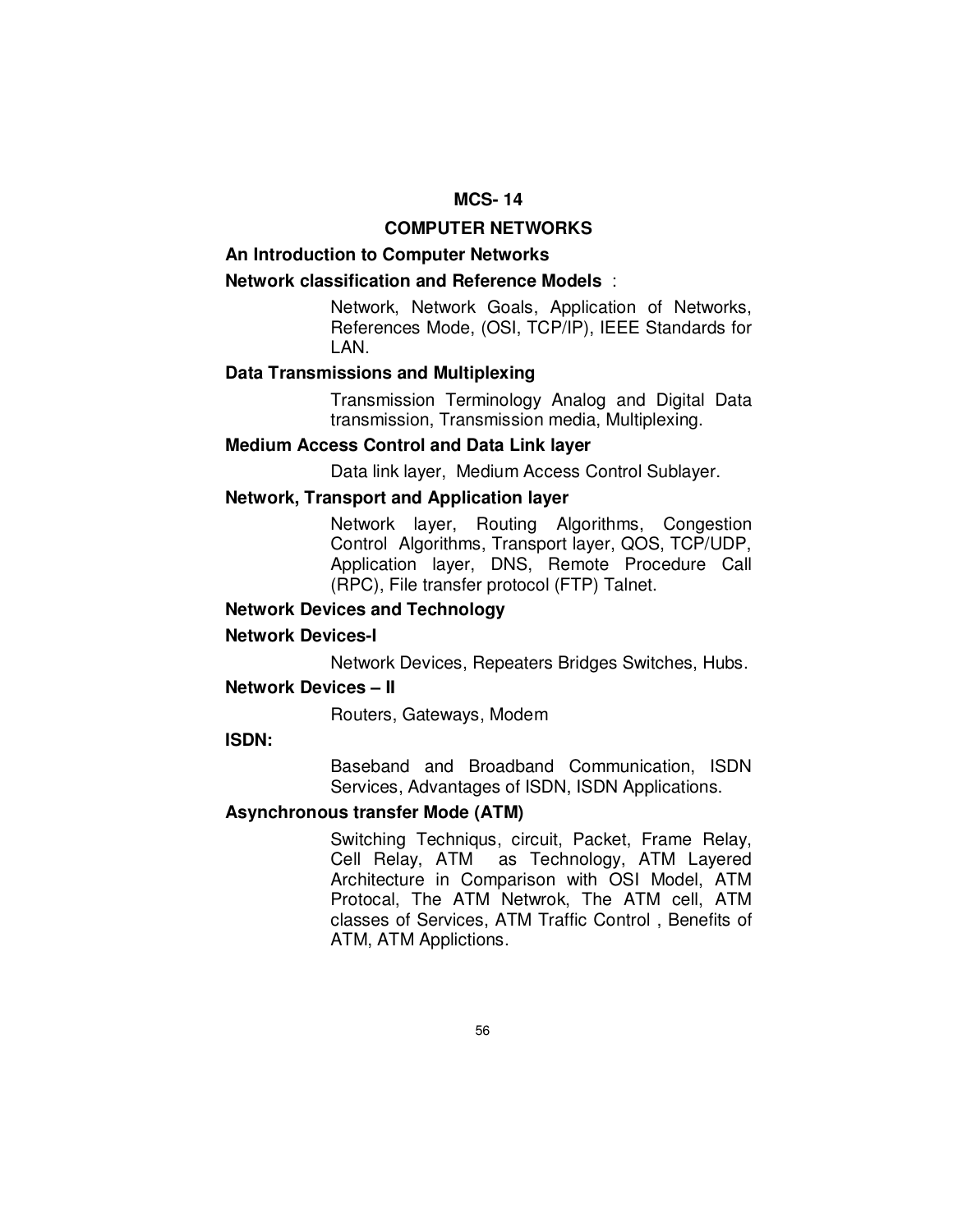## **ARTIFICIAL INTELLIGENCE**

#### **Introduction to Artificial Intelligence**

 Overview of A.I., Knowledge : General Concepts, Definition and Importance of knowledge, knowledge Based systems, Representation of knowledge, knowledge organization, knowledge Manipulation, Introduction to Lisp, Functions, Predicates and Conditionals, Input, Output and Local variables, Iteration and Recursion, Property lists and Arrays.

### **Knowledge Representation**

 Formalized symbolic logics, syntax and Semantics for Propositional logic, Syntax and Semantics for FOPL, Properties of wffs, Inference Rules, The Resolution Principle, Truth Maintenance Systems, Model and Temporal Logics, Fuzzy Logic and Natural Language computations. Associative Networks, Frme Structures, Conceptual Dependencies and Scripts, Objects, class, Message, and Methods, object Oriented Langages and systems.

# **Knowledge Organization and Manipulation**

 Preliminary Concepts, Uniformed or blind search, Informed Search, Indexing and Retrieval Techniues, Integrating knowledge in Memory, Measures for Matching, Matching like patterns, Partial Matching, Fuzzy Matching Algorithms, The RETE Matching Algorithm.

# **Perception Communication, and Expert systems**

 Commands and Languages, Basic Parsing Techniques, Semantic Analysis and Representation Structures, Natural language Generation, Natural language Systems, Pattern Recognition, The Recognition and classification Process, Learning classification Pattern, Recognizing and understanding speech.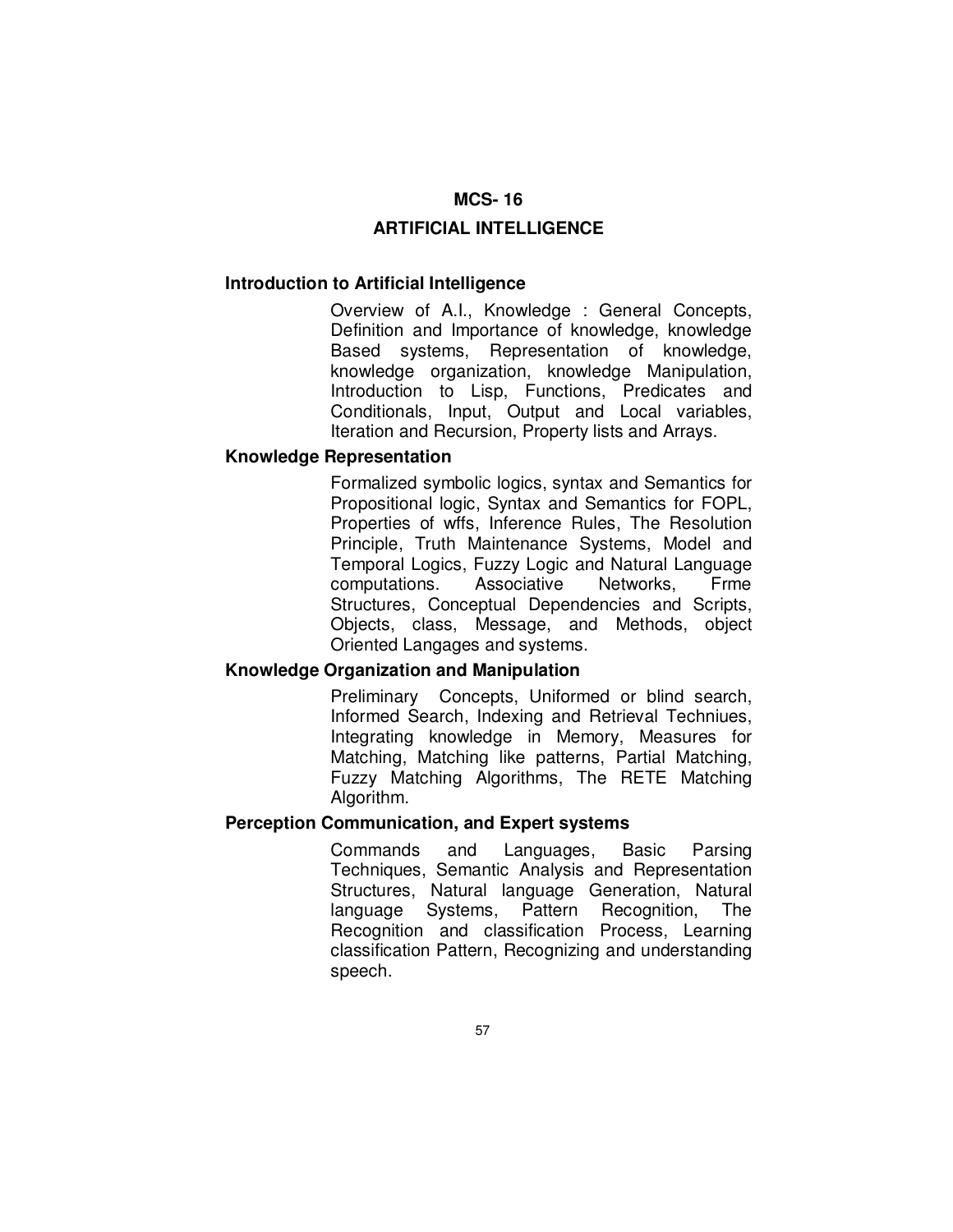# **Knowledge Acquisition**

 Types of Learning, General Learning Model, performance Measures, Perceptions, learning Automata, Genetic Algorithms, Induction Basic Concepts, Inductive Bias, Generalization and specialization, The ID3 system, the LEX system The INDUCE system, Learing structure concepts.

# **MCS- 17**

# **INTRODUCTION TO INTERNET PROGRAMMING**

# **Fundamentals of Java Programming**

# **Introduction to Java** :

 Applets and Applications, JAVA Buzzwords, The JAVA Plateform, Java libraries, starting with Java.

# **Data types, operators and Arrays**

 Data types in Java, Operators, Java keywords, Mixing Data types, Type Casting, Programming Constructs in Java, Arrays.

# **Classes and objects in Java**

 Classes and objects, Constructor, Subclassing, The extends keyword, The instance of operator, static variables and methods, The final keyword, Access Control, Wrapper classes, Inner classes.

### **Exception Handling:**

Exception classes, using TRY and CATCH, Handling Multiple exceptions, sequencing Catch blocks, Using Finally, Built-in Exceptions, throwing Exceptions, Catching Exceptions, user defined exceptions.

# **Packages and Interfaces**

 Creating Packages, Adding classes to existing Package, interfaces, creating Interfaces, Exceptions.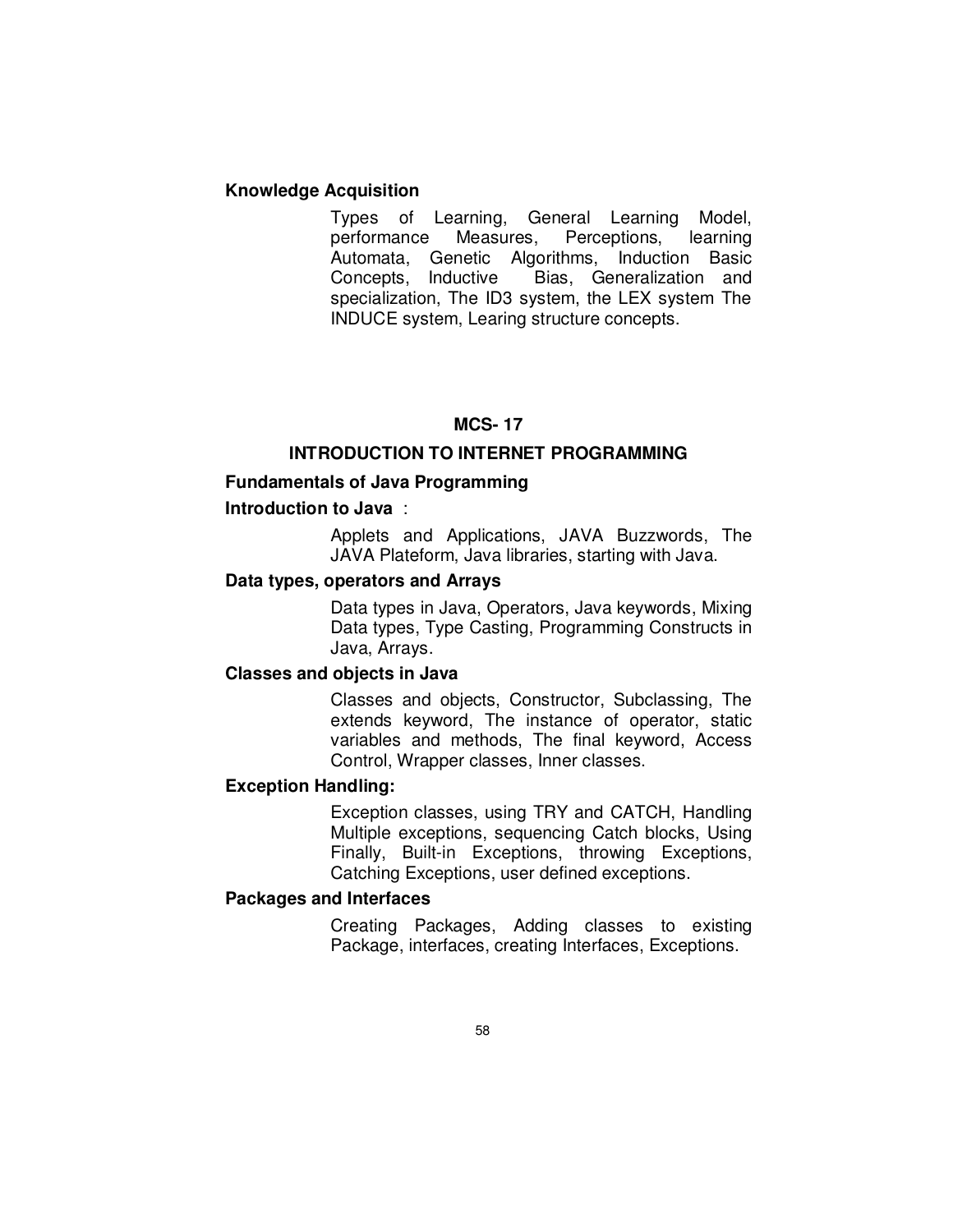# **BCA-01**

# **Foundation Course in English for Computing**

# **Reading, Writing, Listening and speaking skills.**

# **From "Animal Farm" by George orwell** : Reading comprehension (Study Guide, Passage for Reading, Note on the Author, Vocabulary (words having related meanings, multiple Meanings, word-formation), Grammar and usage, conversation, pronunciation (letters and Sounds, English vowels, word stress), writing,

**"A Page From the book of Memory" by Indira Gandhi:** Reading comprehension, vocabulary, Grammar and usage<br>(Articles. Past Perfect Tese), Conversation, (Articles, Past Perfect Tese), pronunciation (English Consonants, vowel contrast), writing.

# **"A world of four senses" by VED Mehta:**

Reading comprehension, Vocabulary Grammar and usage (Prepositional phrases, Participial phrases, Phrasal verbs, Relative clauses, Adverbial clauses, writing, conversation, pronunciation.

# **"Science and Human Life" by Bertrand Russel :**

 Reading comprehension, Vocabulary, Grammar and Usage (The Passive voice, Non-finite verbals, Gerunols, Participles, Model, Auxiliaries), writing, Conversation.

# **"The voice of India: by Jawahar Lal Nehru :**

Reading Comprehension Vocabulary, Grammar and usage, writing, conversation, pronunciation.

# **Composition and Study Skills:**

#### **Development of Paragraphs :**

The Topic sentence, Illustration, Cause and Effect, Definition, Comparison, and Contrast.

# **Writing A Composition :**

A model-compoosition for study, writing the first draft, revising your composition.

# **Note-Taking :**

 How do ead? Specimen notes, reduction Devices, Passage for note taking, eadings and subordinate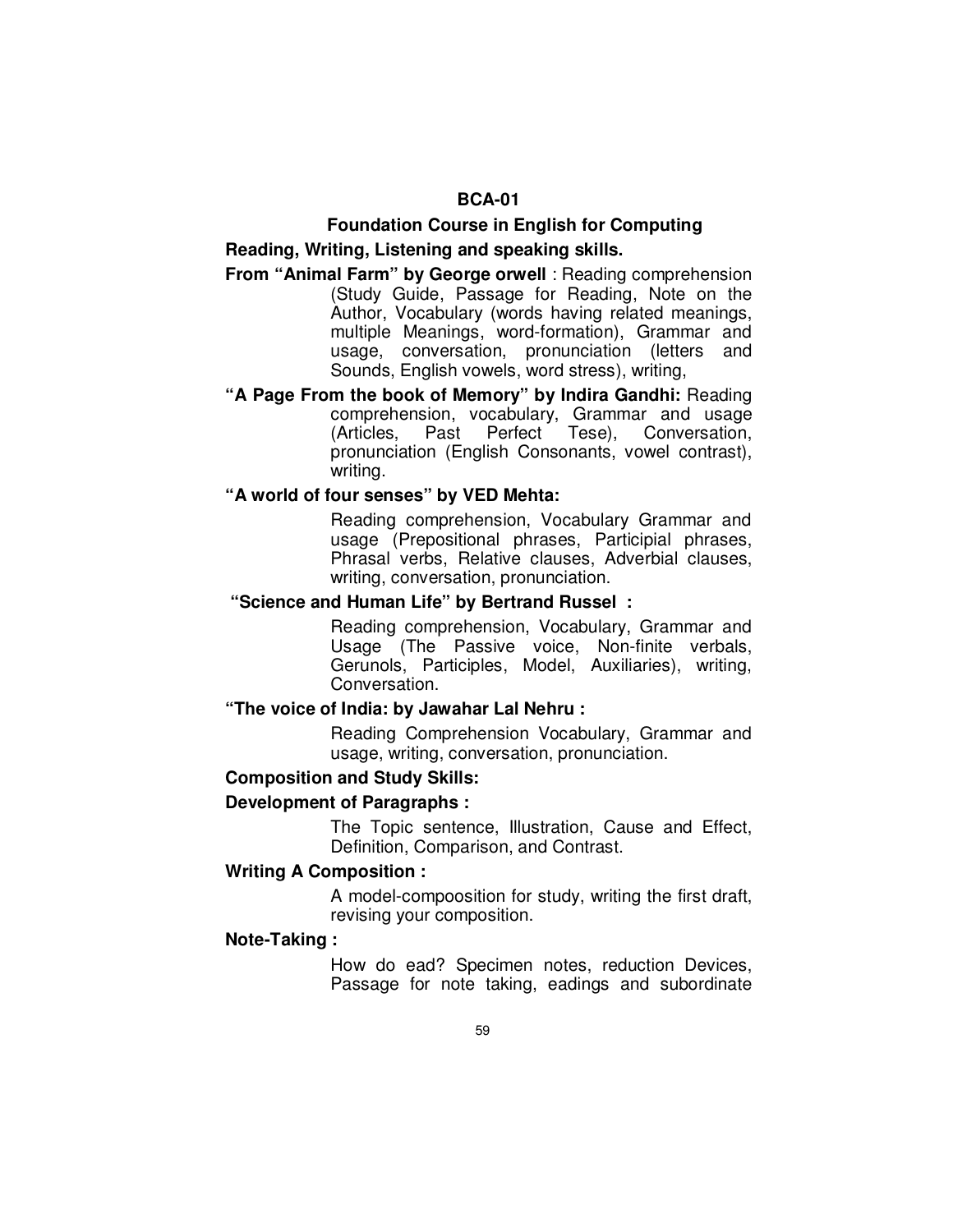points, organization of notes (into tables , into diagrams).

# **Techniques of Summarising :**

The Technique of summarizing, writing a summary from a particular point of view.

# **Visual Aids :**

The function of visual Aids, using Visual aids tables, charts and graphs.

# **English for Science and Technology**

# **"Malaria – A New Threat:"**

Reading Comprehension vocabulary, Grammar and usage, writing.

# **The Fight Against wound Infections:**

Reading, Comprehsnsion, Vocabulary, Grammar, and usage, writing.

# **"Mineral Oil "**

Reading comprehsnsion, Vocabulary, Grammar and usage, writing.

## **"The Exploitation of Steam"**

 Reading comprehension, Vocabulary, Grammar and usage, writing.

# **"From "Brain Research and Human Responsibility"**

Reading comprehension, vocabulary, Grammar and usage, writing.

#### **English for computers.**

#### **The Development of computers:**

Reading, Comprehension, Vocabulary, writing.

#### **Computer Types:**

Reading, comprehension, Analog Computer, Monster, Mini, Micro, Mainframe Computers, Vocabulary, Grammar and usage, writing.

#### **Basic Structure of a Computer :**

Reading Comprehension, Basic Structure of a Computer, Input and output devices, vocabulary, Grammar and usage, writing.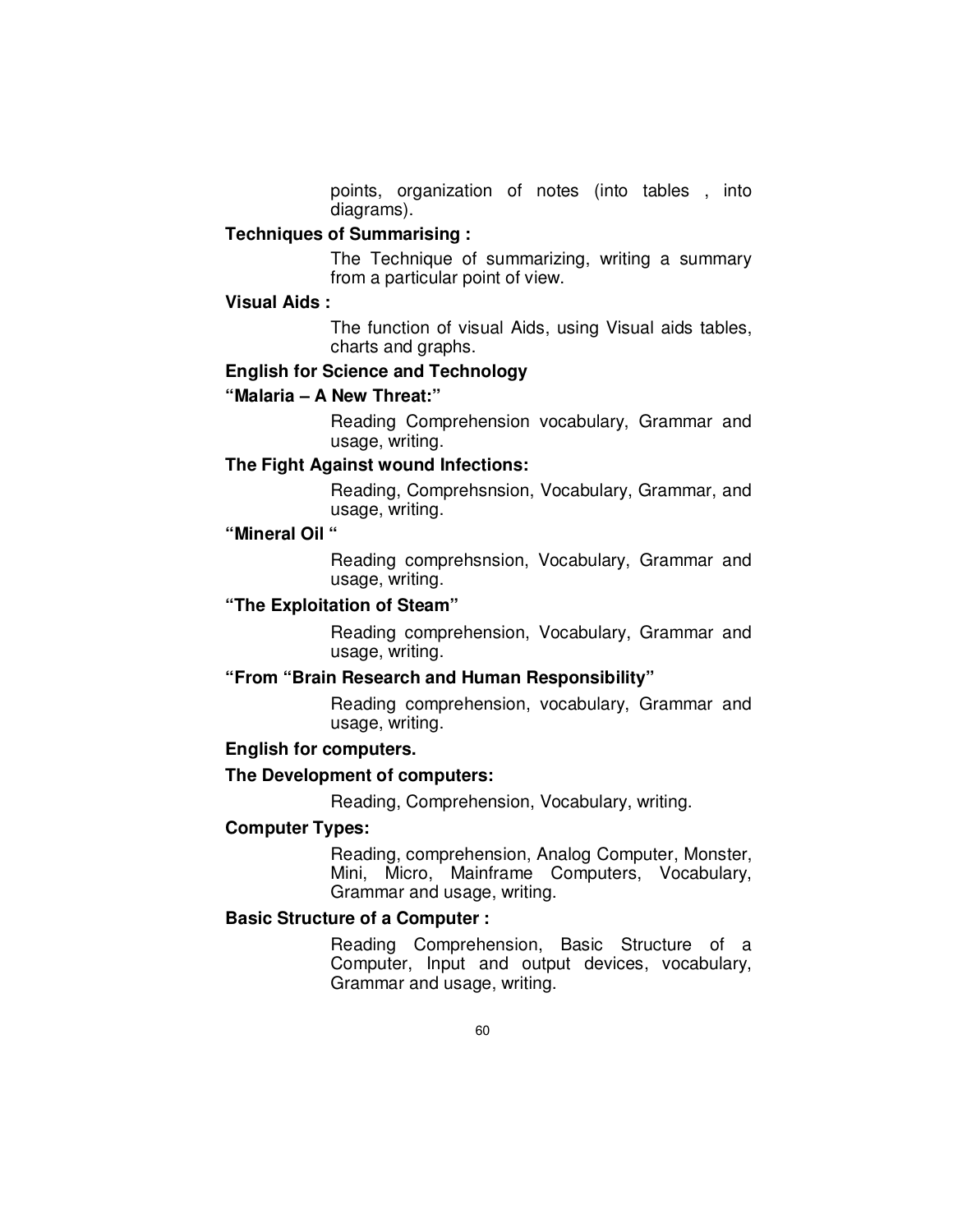# **Magnetic Discs:**

 Reading comprehension, vocabulary, Grammar and usage, writing.

#### **Printers :**

 Reading comprehension printers, Vocabulary, Grammar and usage, sequencing.

# **BCA-02**

# **Computer Fundamentals and PC Software Computer Fundamentals : Hardware & Software**

# **Computer and Memory System** :

 Computer, IC, Classification of Computers, Memory System, Characteristics terms for various Memory Devices, Primary storage, Auxiliary memory, Cache memory.

### **Input/Output Organisation & New Technologies:**

 Input/Output Devices, Input/Output Module Interface, External interfaces, parallel processing, pipelining, vector processing, Introduction to Risc.

# **Software Concepts and Terminology:**

 Computer Software (System/Application Software) Categories of languages, (Machine, Assembly, High Level, 4-GL), Elements of a Programming language (variable, constants, Data type, Array and Expressions, Input/Output statement, Conditional and Looping Statement, Subroutine and Functions).

#### **Opening System Concepts :**

 Definition, Evolution, Serial Processing, Batch Processing, Multiprogramming, Types of O.S. (Batch, Multiprogramming, Network, Distributed).

# **Computer Fundamentals:Communication, Networking, Security:**

# **Fundamentals of Data Communication:**

 Definitions, Concept of Data Communication, Data Communi-cation modes (Synchronous and Asynchronous Transmission, Simplex, Half-duplex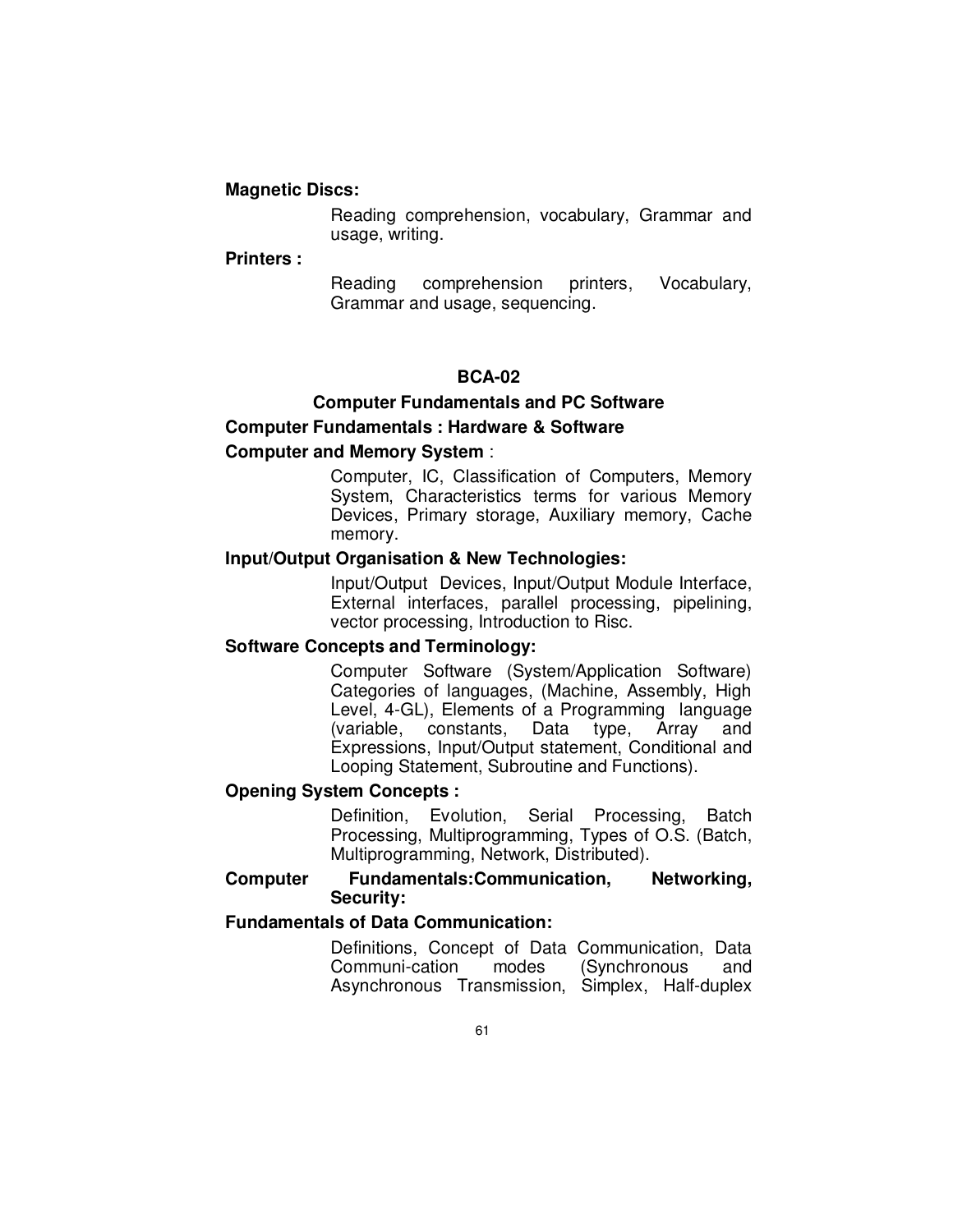and Full-duplex Communication), Communication Hardware (Sender and Receiver Hardware, Communication devices, Communication Channels).

#### **Introduction to Computer Networks and Emerging Trends:**

 Network Concept and classification, LAN (Star, Bus, Ring), WAN (Switching techniques WAN<br>Devices/Hardware, Applications (E-mail, EDI), Devices/Hardware, Applications (E-mail, Networking Scenario (Internet, Bitnet, Compuserve, ISDN, NICNET).

# **The Management of Computer Security and Principles of Cryptography:**

 Definitions, Security Status on PC, Breaches of Security, Security Measures, (Physical, Software, Network, Password Security), Cryptography (Cipher Systems, DES), Cryptanalysis.

### **Computer Virus :**

 The Evolution of virus, the process of infection, classification of viruses (Boot Infectors, System Infectors, COM.or. EXE infectors). Prevention, The cure.

# **A Graphical User Interface :**

#### **Introduction to GUI :**

 GUI, Evolution of the human and machine interaction, Common GUI terms (Pointing devices, Bit-maapped displays, windows, menus, dialog boxes, Icons), MS-Windows, Windows-95.

# **Manage System in Windows 95.**

 My Computer, System settings, Backup, your data, Disk Drive utilities, Add/Remove Applications, Set up windows for Multiple Users DOS Prompt.

### **Files and Folders :**

 Windows Explorer Working with files working with Folders, Recycle Bin.

# **Program and Accessories**

 Run your programs, Windows 95, Accessories, Briefcase.

#### **Communication through Network :**

 Network setup & configurations logging, Onto the Newwork, mapping network Drives Network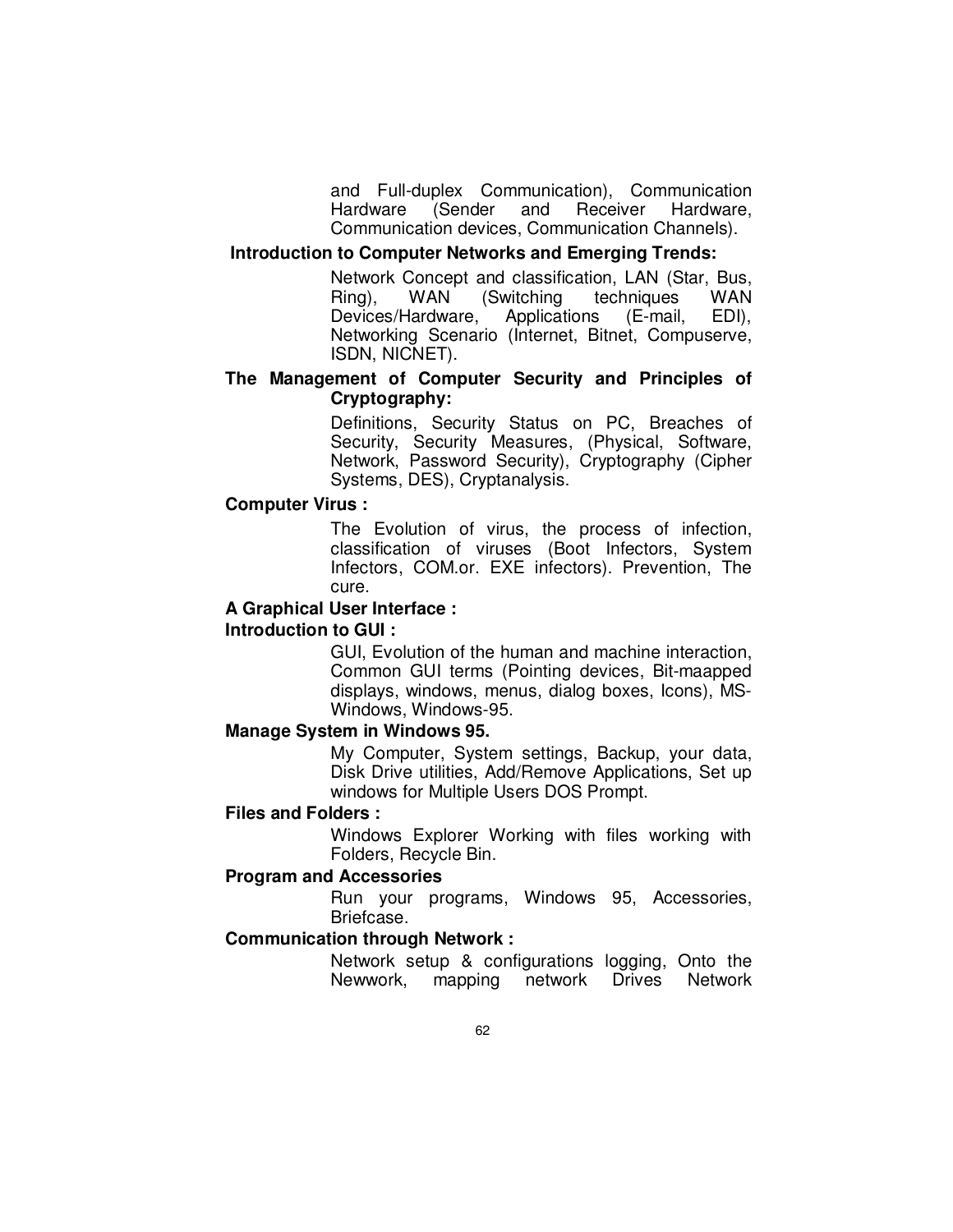Browsing, Sharing Folders and printers.

# **Multimedia in windows 95 :**

 Multimedia Add-ons, Media types (Audio, Visual), Multimedia tools (CD player, Media player, Sound Recorer, Volume Control).

# **Sample GUI oriented Applications:**

# **MS Word Basics**

 The word screen Getting to word documents typing and Revising text, Finding and Replacing, Editing and Proofing tools,

#### **Formatting text :**

 Formatting text characters, Formatting Paragraph, Document templates.

# **Page Design and layout :**

Page set up, tables.

#### **Mail Merge and document Management**

 Mail Merge, Macros, protecting documents, printing a document.

# **Presentation graphics and powerpoint**

 What is business graphics, (Types of Business Graphics How to make an effective presentation? Physical aspects of presentation), A presentation graphics Package.Powerpoint, Creating a presentation, working with tools, slide show.

# **BCA-03**

# **PC Software Application Skills**

# **Problem Solving Techniques**

# **Classical Problems and Puzzels** :

 Crossing the konigsberg Bridges, Cannibals and missionaries, Decanting problems, Decision trees, classical Conundrums.

# **The Higher Arithmatic-I**

 Prime Numbers, Gaps between primes, The sieve of Eratosthenes, Euler's proof of the infinitube of the primes.

### **The Higher Arithmetic – II**

Hungarian problems, An Archimedean Result, The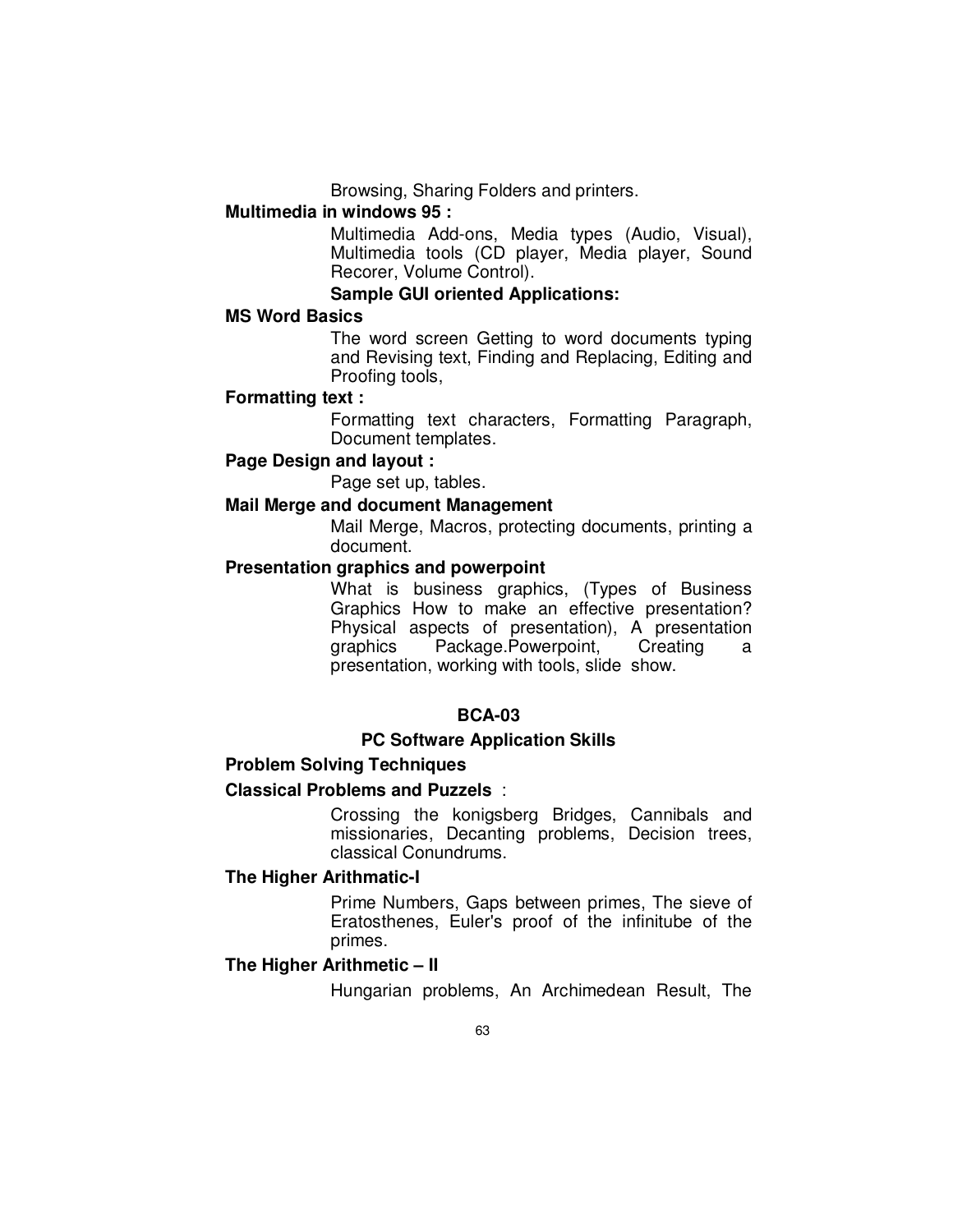Theorem of Pythagoras and irrational numbers, The division of a plane by straight lines, Minimum spanning circles.

### **General Methods :**

 Experimentation, Five sailors A Monkey and many coconuts, the twelve coins problem, Poin Care on the psychology of invention.

# **Introduction of MS-Excel :**

#### **Introduction to EXCEL**

 EXCEL Basics, Worksheets within work book, Enter and Edit data Range Names, Navigate worksheet, Search and Replace data, Rearrange cell contents , save and protect workbook, Exit EXCEL.

# **Formatting and printing worksheet**

 Page set-up, Column with and row height, fonts, Alignment, Numbers, Autoformat, format painter, Getting, worksheet printed.

# **Customising workplace**

 EXCEL windows, workplace displays, workplace at different Magnifications, using custom controls, using, dialog boxes.

# **Calculations in worksheet :**

Formula basics, functions,

### **Charts :**

 Chart components chart types, chart wizard Resizing and moving charts, Editing charts, use charts, for analysis, printing charts.

#### **Database power of EXCEL :**

 Database concepts, creating database, Adding Records, Deleting Records, Editing Records, Sorting a database, Filtering a database , Data tables, Pivat table.

# **Focus on analysis :**

Goal seek, Salver, scenario manager,

# **Automating worksheet:**

 Using Macros, using Templates (Creating, opening, Modifying).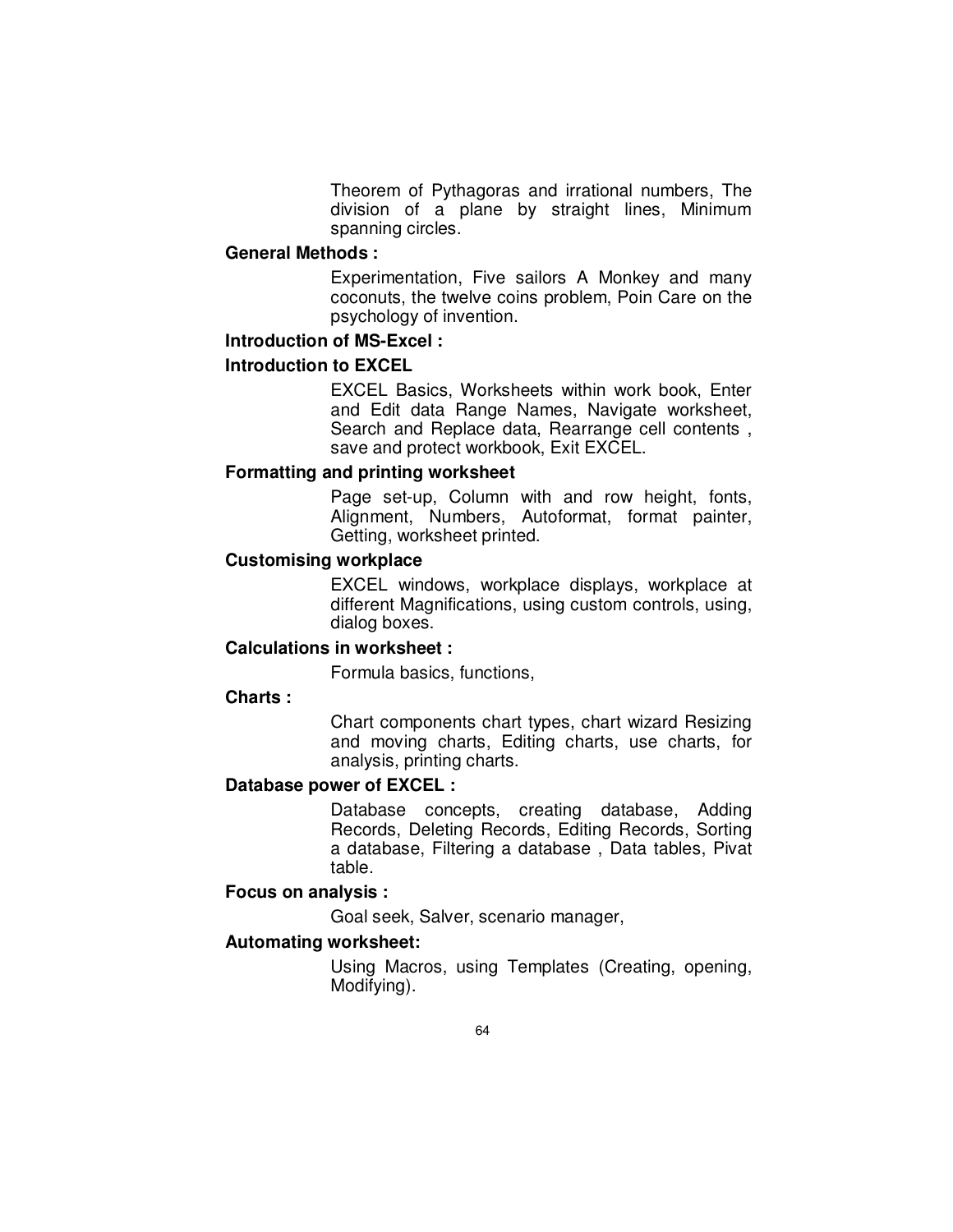#### **Internet Awareness**

# **Internet An overview :**

 Internet, DNS, Tools, and services, on Internet, (Gopher www).

# **Internet Tools: E-mail, FTP & TELENET:**

 Electronic Mail : A Message window, the components of E-mail, Address Book, Troubleshooting in E-mail, Interesting E-Mail Addresses, Mail Reflectors, Mailing assets and list servers, FT telnet.

#### **Browsers :**

 Net scape navigator, search engines, NCSA Mosaic, Microsoft, Internet Explorer.

#### **Visiting websites :**

 Downloading, Examples (Net scape, Navigator, Microsoft, Internet Explorer, List of URLs of Interesting sites).

# **BCA-04**

# **Foundation Course in Mathematics in Computing**

# **Elements of Differential Calculus**

- **Real Numbers and Functions** : Basic properties of R, Absolute value, intervals on the real line, Functions, new Functions From OLD, Types of Functions.
- **Units and continuity** Basic properties of R. continuity.
- **Differentiation** The derivative of a function, Algebra of derivatives, continuity versus Derivability.
- **Derivatives of Trigonometric Functions** Derivatives of inverse functions, derivatives of inverse Trigonometric Functions,use of Transformations.
- **Derivatives of some standard functions Exponential functions,** Derivatives of Logarithmic functions, Hyperbolic Functions Methods of Differentiation.

# **Drawing Curves**

**Higher Order Derivatives :** Second and third order derivatives, n<sup>th</sup> order derivatives, Leibniz Theorem, Taylor's series and Maclaurin's series.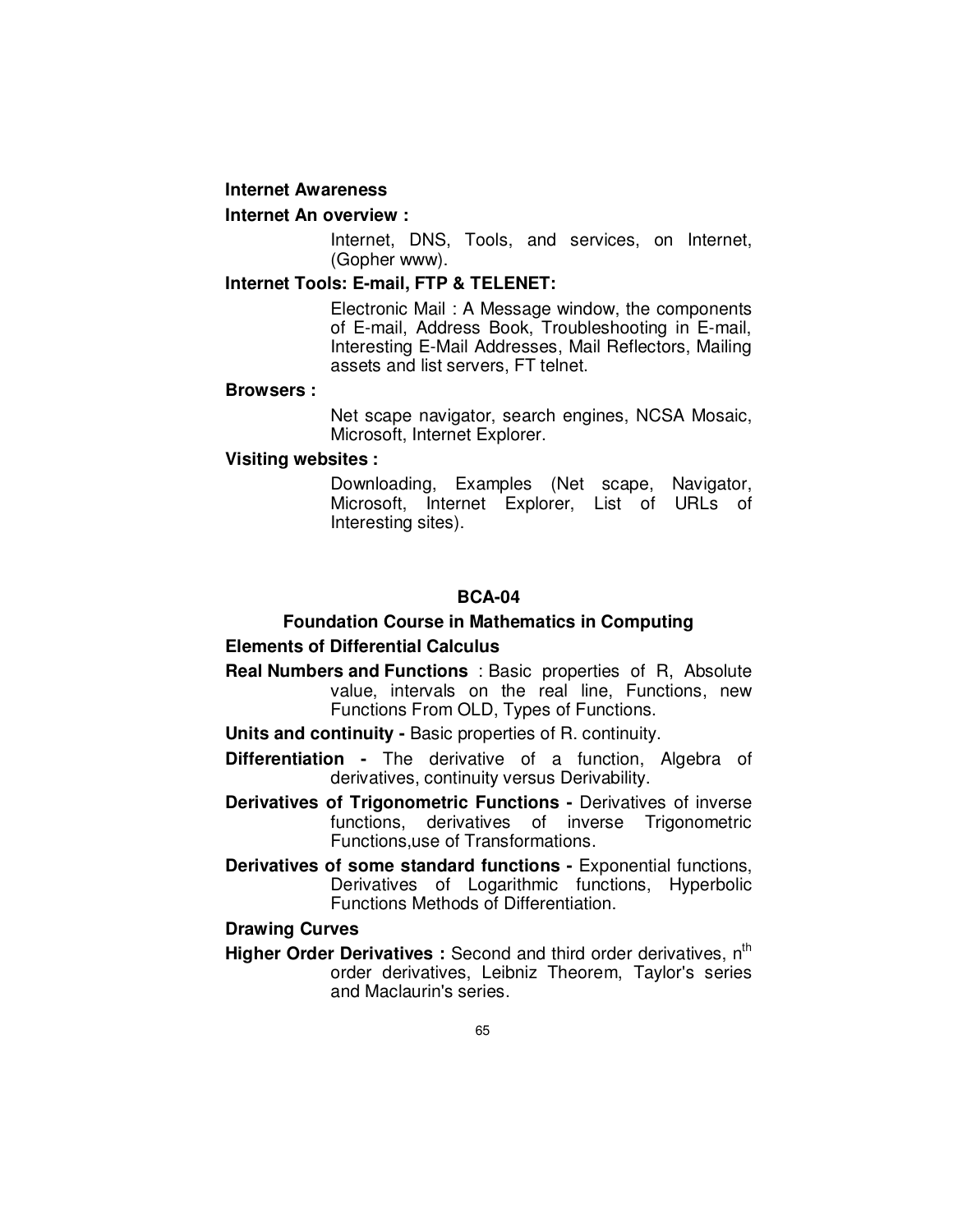- **The Ups and Downs :** Maxima-Minima of functions, Mean value theorems (Rolle's Theorem, Lagrange's Mean value theorem), sufficient conditions for the existence of Extreme points.
- **Geometrical properties of curves** Equations of Tangents and Normals, Angle of intersection of Two curves, singular points, asymptotes.
- **Curve Tracing** Graphing a function and curve tracing tracing a curve: Cartesian Equation, Parametric Equation, Polar Equation.

#### **Integral Calculus**

- **Definite Integra;** Preliminaries, Definite integral, fundamental theorem of calculus.
- **Methods of Integrtion** Basic Definitions, Integration by Substitution, Integration by Parts.
- **Reduction Formulas** Integrals involving Trigonometric function, Integrals involving productions of trigonometric functions, Hyperbolic, Functions.
- **Integration of Rational and Irrational functions** Integrations of Rational Trigonometric functions, Irrational Functions.

# **Applications of Calculus**

- **Applications of Differential Calculus** Monotonic functions Inequalities, Approximate values.
- **Area under a curve :** Cartesian equation, polar form parametric form, Numerical integration, (Trapezoidal, Simpson's).
- **Applications of Integral Calculus** Length of a plane curve, volume of a solid of Revolution, Area of Surface of Revolution.

# **Solutions of Polynomial Equation**

- **Sets** Set, subsets, venn diagrams, operations on sets, laws Relating operations, Cartesian product.
- **Complex number's** Geometrical Representation, Aalgebraic operations, De Moivre's Theorem.
- **Cubic and Biquadratic Equations'** Linear equations, Quadratic Equations Cubic Equations, Biquadratic Equations, Ferrari's solution, Descartes solution Roots and their Relation with coefficients.

**Equations and Inequalities** 

**Systems of Linear Equations -** Linear systems, solving By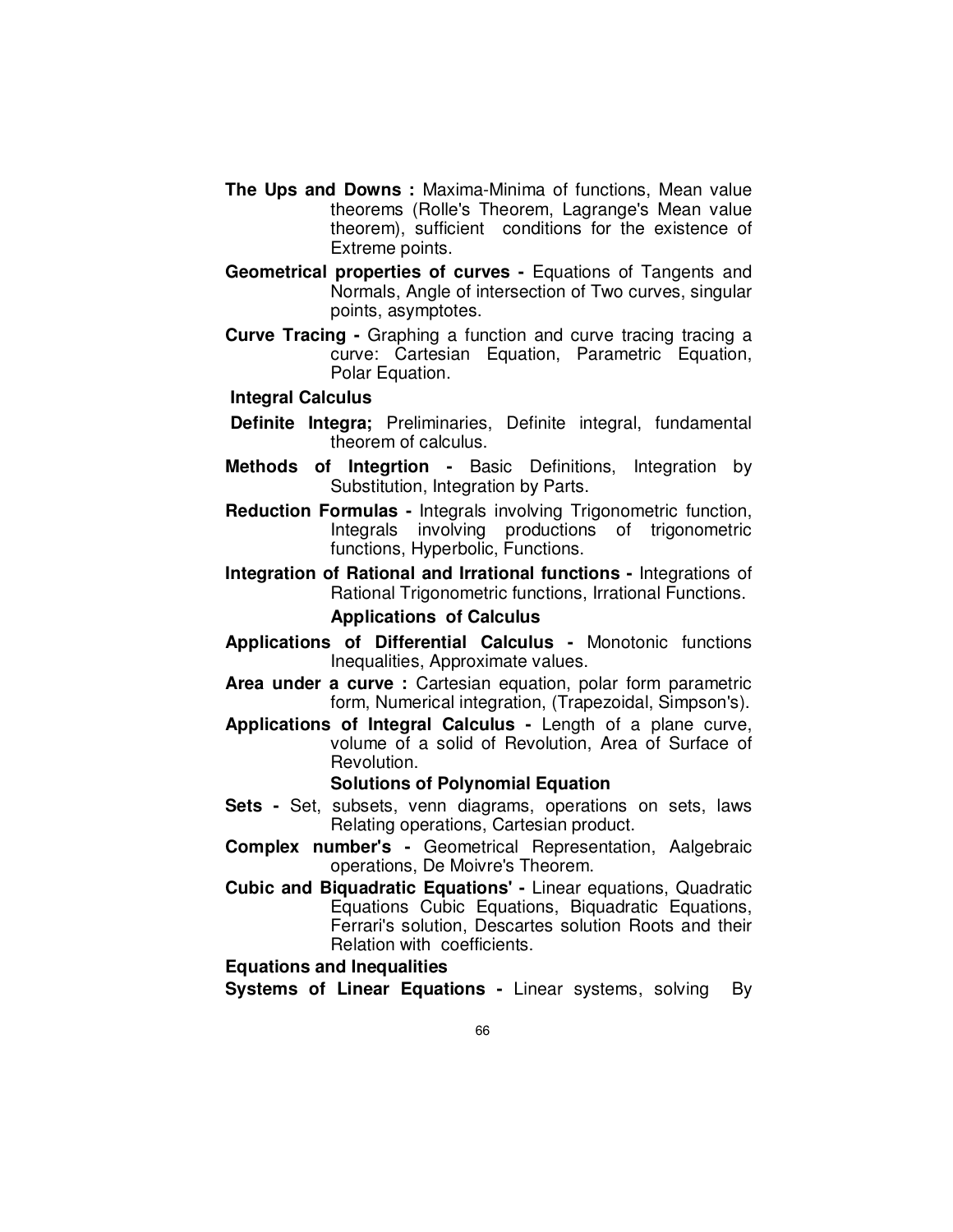substitution solving by elimination.

**Cramer's Rule -** Matrix, Determinants, Cramer's Rule

 **Inequalities -** Inequalities known to the Ancients, Cauchy Schwarz Inequality weierstrass' Inequalities, Tehebychev's Inequalities,

**Conics** 

**Preliminaries in plane Geometry - Equations of a straight line,** symmetry, change of Axes, Polar Coordinates.

**The Standard Conics -** Focus Directrix Property, Parabola, Ellipse, Hyperbola, Polar Equation of Conics.

**General Theory of Conics -** General Second Degree Equation, Central and Non Central Conics, Tracing A Conic, Tangents, Intersection of Conics.

**The Sphere Cone and Cylinder** 

**Preliminaries in Three Dimensional Geometry -** Points, Planes,

**The Sphere -** Equations of a sphere, tangent lines and planes, Intersection of Spheres.

**Cones and Cylinders -** Cones, Tangent planes cylinders.

**Conicaids** 

- **General Theory of Conicoids** Conicoid, change of Axes, Reduction to standard form.
- **Central Conicoids** A conicoids centre, classification of Central Conicoids, Ellipsoid, Hyperboloid of one sheet, Hyperboloid of two sheets, Intersection with A Line or Plane.
- **Paraboloids** Standard Equations of a Paraboloid, Tracing, Paraboloids, Intersection with a line or a plane.

# **BCA-05**

# **'C' Programming and Data Structures:**

### **Introduction**

**Introductory:** 

 An overview of C, Escape sequences, Getting A "feel" for C.

# **Data types in "C"**

 Variables of type (out, char, float, double,), Enumerated types, the typed of statement, Identifiers.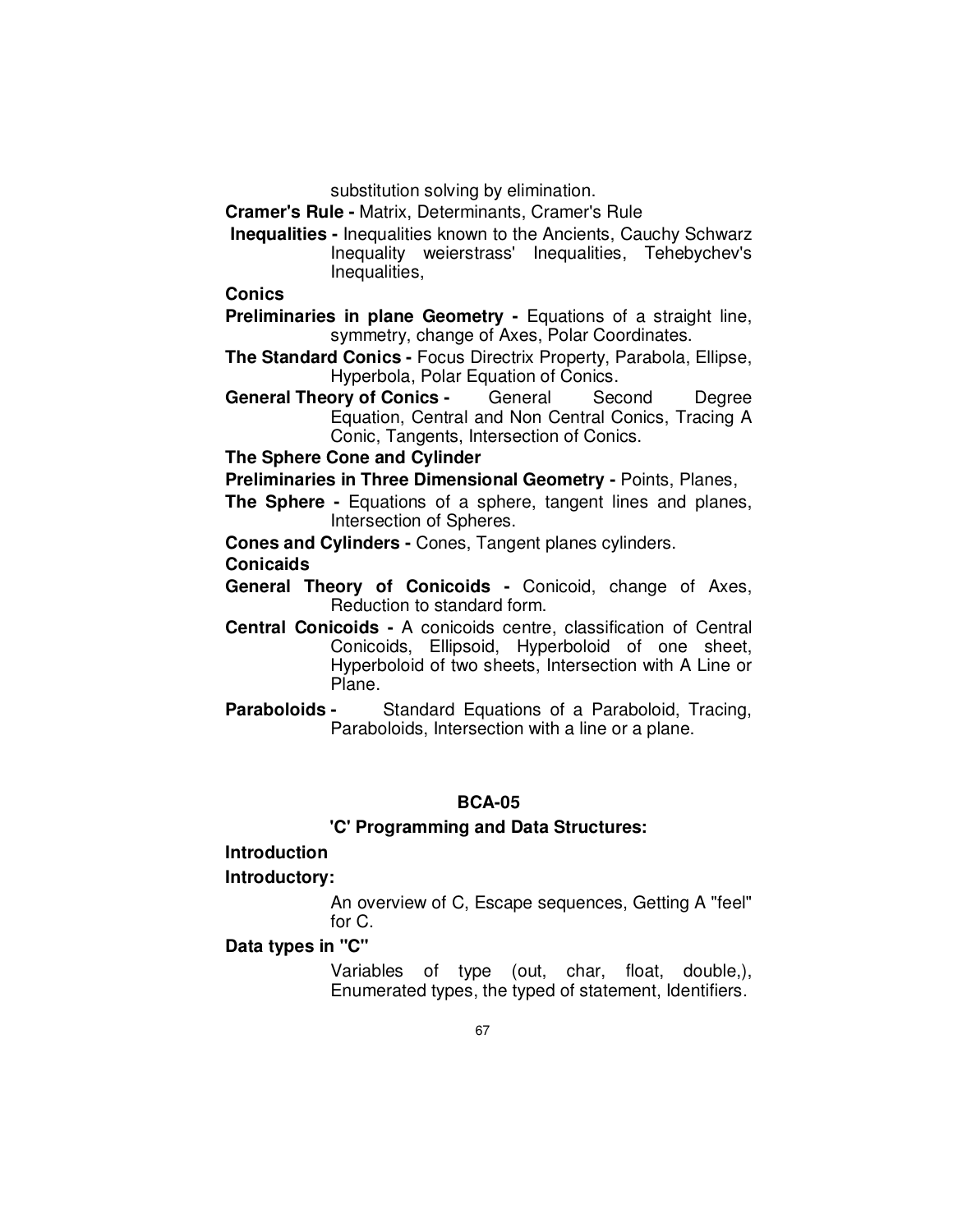# **Operators and Expressions Inc**

 Elementary Arithmetic operations and operators, Expressions, L values and P values, Promotion and Demotion of variable types : The cast operator, Print f ( ) and Scan f ( ) functions.

# **Decision Structures in 'C'**

 Boolean operators and Expressions The goto statement, the if (), Statement, the if () – else statement,.

# **Control structures – I**

 The do – while( ) and while Loops, the Comma Operator, the transfer of Central from within loops, Ternary operator, The Switch case default statement.

# **Programming in C**

# **Control Structures II**

 'The for ( ;; ) loop, unidimensional Arrays, The sizeaf operator, storage classless and scope.

# **Painters and arrays :**

 Pointer variables and pointer Arithmetic, Pointers, Arrays and the subscript operator, A Digression on Scan f( ), Multidimensional Arrays.

#### **Functions :**

 Function Prototypes and Declalrations, Functions and Scope, Pointers as Function Arguments, String Functions, Multi Dimentional Arrays as Function Arguments.

# **Functions II**

 Recursive functions, Macros, Conditional Compilation, Macros with Parameters, Command line Arguments,<br>Variable length Argument lists, Complicated length Argument lists, Complicated Declarations, Dynamic Memory Allocation.

# **Files and Structs, Unions and Bit-Fields**

 Files and File 70, Structs, the DOT Operator, Extructs and files : f seek ( ), Structs and Function and unions, The Bitwise operators.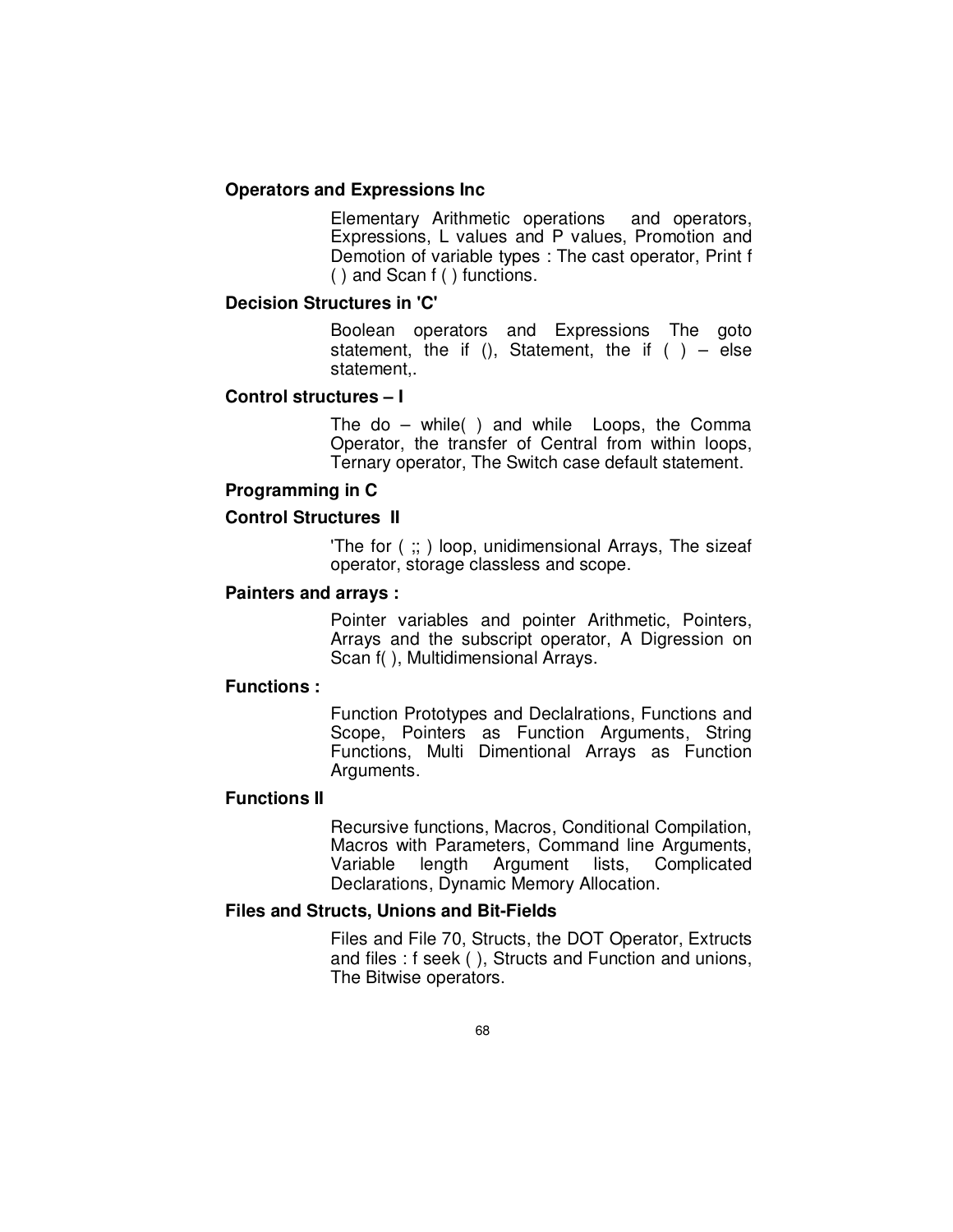# **Data Structures: Introduction to Data Structures : Array**

 Program Analysis, Arrays, Array Declaration, Storage of arrays in Main memory, sporse arrays.

**Lists** 

 Basic Terminology, Static implementation of lists, Pointer implementation of lists, Doubly linked lists, circular linked list, Storage Allocation, Storage Pools, Garbage Collection, Fragmentation, Relocation and Compaction.

# **Stacks and Queues**

Defining stack and Queue, stack oerations and<br>Implementations, stack Applications, Queues: Implementations, Operations and implementation, Queue Application, priority Queues.

# **Graphs**

 Defining graph, Basic, Terminology, Graph Representation, Graph traversal (DFS, BFS), shortest path problem, Minimum spanning tree.

# **Trees and File Organisation**

# **Trees**

 Basic Terminology, Binary, trees, Traversals of a Binary tree, Binary search Trees (BST).

# **AVL-Tree and B-Tree**

 Height Balanced tree, Building Height Balanced tree, B-Tree , B-Tree of order 5.

# **Files :**

 Terminology, File organization, sequential files, Direct, File organization, Indexed Sequential file organization.

# **Searching and Sorting Techniques:**

# **Searching Techniques:**

Sequential search, Binary Search,

# **Sorting Techniques-I**

 Internal Sort (nsertion Sort, Bubble Sort, Quick Sort, way merge sort Heap sort), Sortings on Several keys.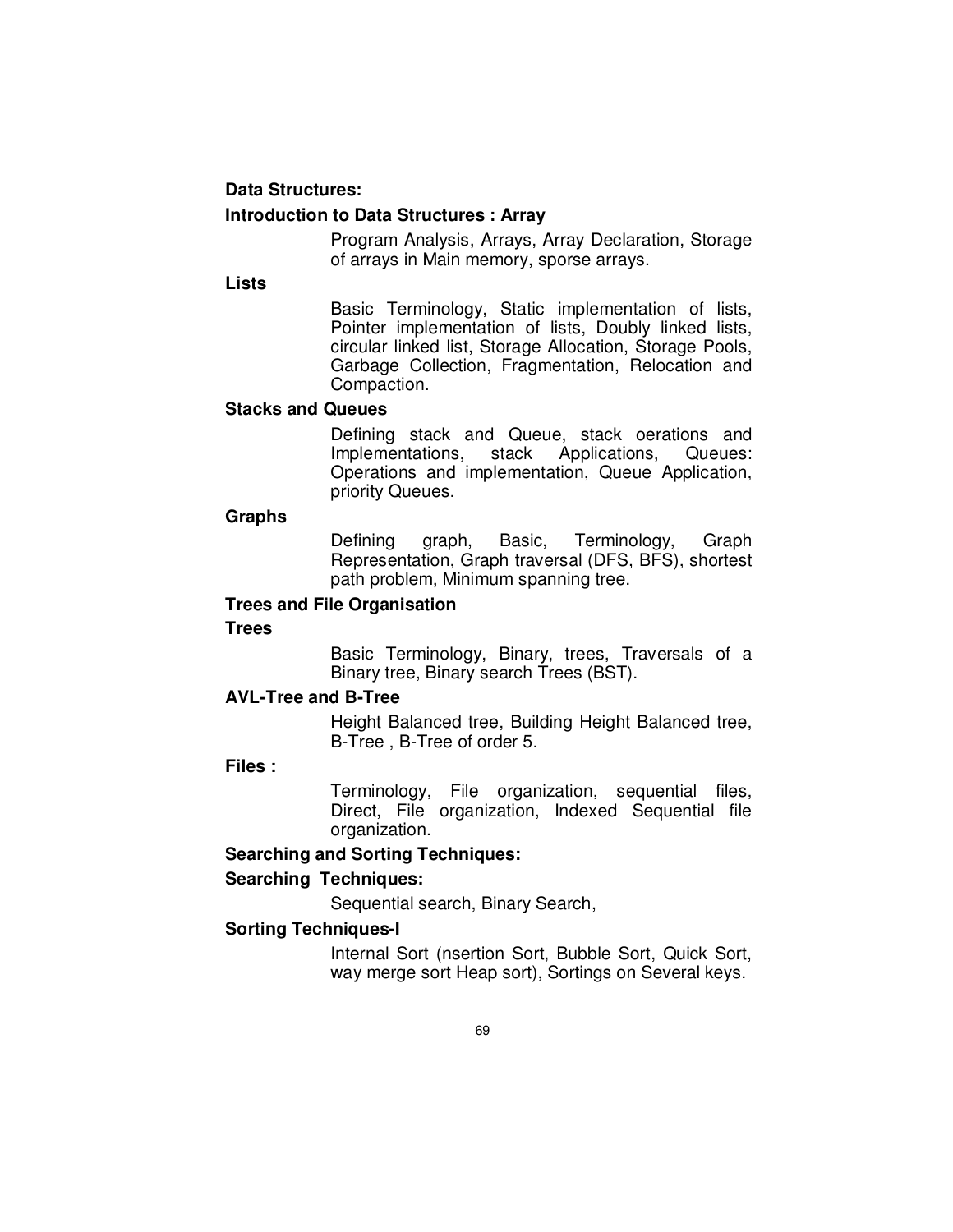### **Sorting Techniques-II**

 Data storage (Magnetic Tapes, Disks), sorting with Disks, k-way merging, Buffering, Sorting, with tapes.

### **BCA-06**

### **Introduction to System Software**

# **Programming Concepts and Software Tools Introduction to Programming Language Concepts** :

 Algorithm, Flowcharting, Problem and its Algorithm, Concept of a Programming Language, Categories of Languages, Elements of a Programming language.

# **Introduction to Assembler**

 Advocates of a translator, types of translators, Assembler implementation, Macro processor, Loaders.

### **Introduction to Compiler writing**

 Compiler, Approaches to compiler development, compiler Designing Phases, Software tools.

# **Graphical user interface :**

 Graphical user interface, Evolution of the human and Machine interaction, Common Graphical user interface terms, functionality of graphical user interfaces, A look at some graphical user interfaces.

### **Introduction to a text editor and debugging system**

 Introduction to a text editor, overview of the Editing process, Types of Editors and user interface, Editor structure, Interactive debugging systems, Debugging Functions and Capabilities, Relationship with other parts of the system, user interface criteria.

# **Fundamentals of operating system**

#### **Introduction to operating system:**

 Operating System, Evolution of operating systems, serial processing, Batch processing, Multipgoraming, types of operating System, Batch Operating system Operating system, Network operating system, Distributed Operating System,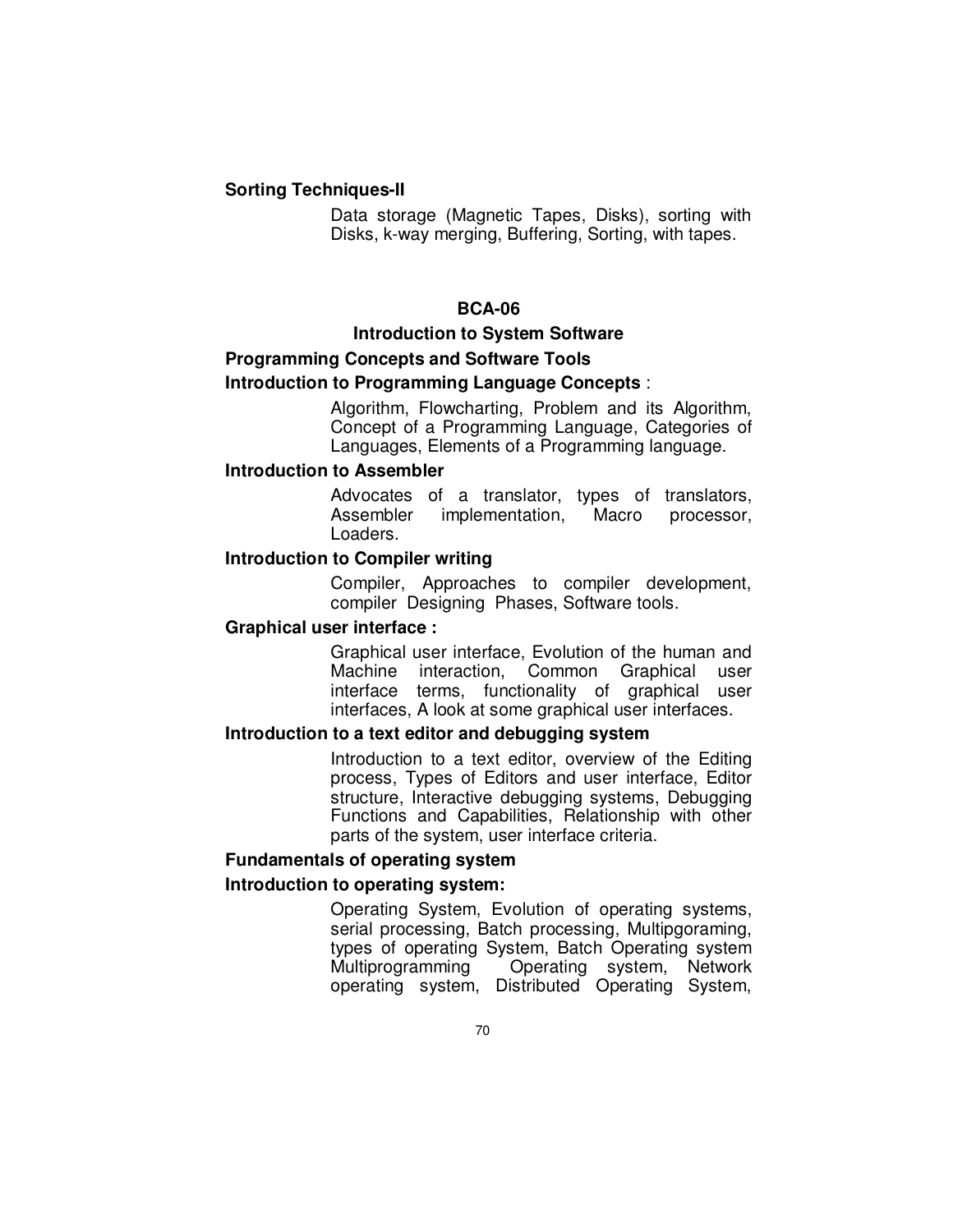Operating System Structure, Layered Structure Approach, Kernel Approach, Virtual Machine, Client Server Model, Future Operating System trends.

#### **Process Management**

 Process concept Processor scheduling, Types of Schedulers, Scheduling and performance Criteria, Scheduling Algorighms, Interprocess Commnications and synchronization, Basic concepts of concurrency, Basic Concepts of Interprocess Commnication and Synchronization, Mutual Exclusion, Semaphores, Hardware support for mutual Exclusion, Mechanism for Structured form of Interprocess Communication and synchronization, Deadlocks, System model, Deadlock Characterisation and Modelling.

#### **Memory Management**

Introduction, single process monitor, Multiprogramming with Fixed partitions, Multiprogramming with dynamic partitions, Paging Address mapping in a paging system, Hardware Support for Paging, Address Translation by Associative Memory, Sharing and Protection in a Paging System, Segmentation, Address Mapping in a Segmented System, Implementation of segment tables, sharing and Protection in a Segmented System, Virtual memory, Advantages of virtual memory, Demand Paging Virtual memory management policies.

#### **File Management**

 Introduction, File concept, Directories, Disk organization, Disk Space Management methods, Linked List, Bit Map, Disk Allocation Methods, Contiguous Allocation, Non Contiguous Allocation, Disk Scheduling, FCFS, Shortest seek time-first scheduling, scan scheduling, File Protection, Passwords, Access Lists, Access Groups.

# **UNIX Operating System-I**

# **Theoretical Concepts of UNIX operating System**

 Introduction, Basic features of unix operating system, UNIX system Architecture, File Structure processing Environment, CPU Schedulings Memory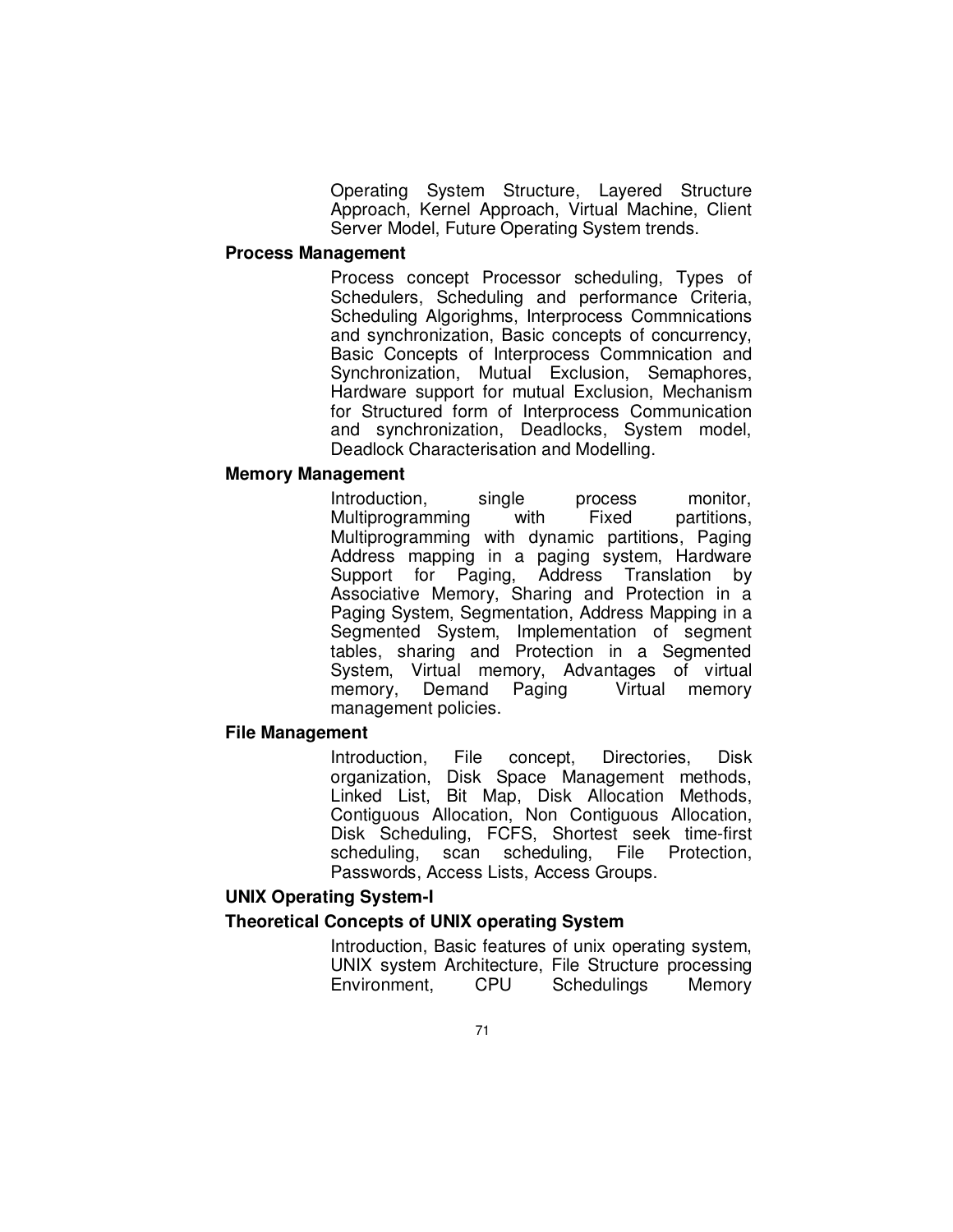Management, Swapping, Demand Paging, File System, Blocks and Fragment and Inodes, Directory Structure.

#### **UNIX-GETTNG STARTED I**

 Introduction, Getting started, user Names and Groups, Logging in, Correcting Typing Mistakes, Format of UNIX commands, changing your Password, Characters with special Meaning, UNIX documentation, Files directories, Current Directory, Locking at the Directory Contents, Absolute and Relative, Pathnames, Some UNIX Directories and Files.

# **UNIX Getting Started II**

 Introduction, Looking at file contents, your own directories, file permissions, Basic operations on files, Links between Files, Changing permission modes, standard files, Standard Output, Standard Input, Standard Error, Filters and Pipelines, Processes, Finding out about Processes, stopping Background Processes.

#### **TEXT Manipulation**

 Introduction, Inspecting files, file statistics, Searching for Patterns, Comparing Files, Operating on files, printing files, Rearranging Files, Sorting files, Splitting files, Translating characters,

#### **Editors**

Introduction, General characteristics of  $V_i$ , Starting up and quitting from  $V_i$ , Adding text and Navigation, changing Text, Searching for Text, Copying and Moving Text, The Features of ex, The live editors Ex and Ed. starting up and Quitting, Addressing Lines, Looking at Text, Adding Deletig and changing text, Searching for and replacing text, cut and paste operations, files and Miscelleneous features, The Stream Editor SED, changing several filed in SED, AWK.

# **UNIX operating System I**

### **User to user Communication**

 Introduction, Online Communication, OFF-line communication.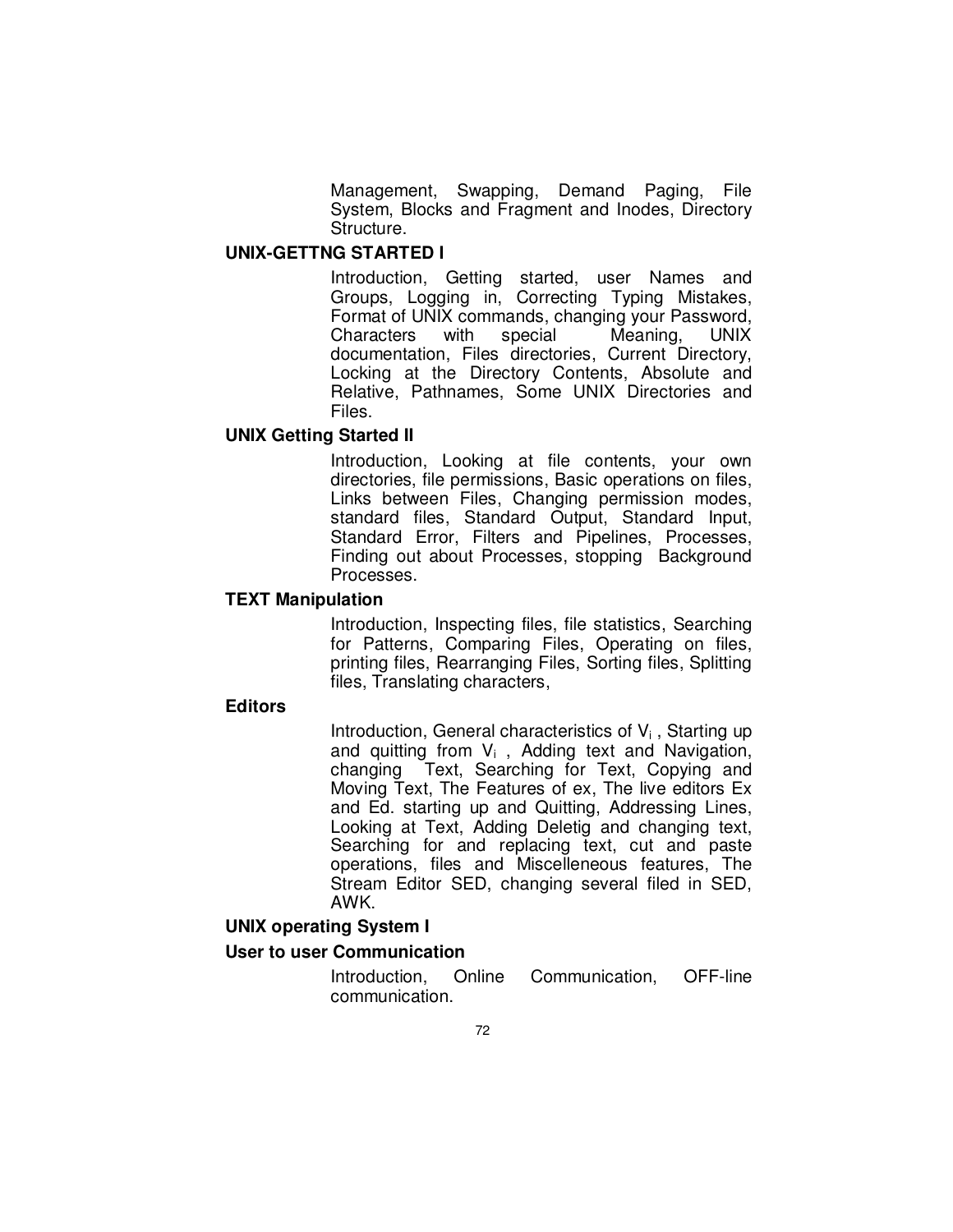### **Shell Programming**

 Introduction, Programming in the Bourne and the Cshell, wild cards, simple shell programs, variables, Programming Constrcts, interactive shell scripts, advanced Features.

#### **Programming Tools**

 Introduction, The UNIX C compiler, other tools (Lintthe – C verifier, Program Profiles, Program listings), Cross References and Program flow, Maintaining Programs, the source code control system (Initialising a file, Examining and Altering files, Identification Keywords, Miscellaneous Commands).

#### **System Administration**

 Introduction, System Administration – A Definition, Booting the system, Maintaining user accounds, file systems and special files, Backups and Restortion.

### **BCA-07**

#### **Elements of Systems Analysis and Design**

#### **System Analysis**

### **Overview of System Analysis and Design** :

System, Systems study, Sytems analysis and systems approach , characteristics of a system, Elements of systems analysis, types of systems, System Development life cycle, Software Crisis (Prpgrammer's point of view, user's point of view), Role of a systems analyst.

# **Project Selection**

System projects, sources of Proect requests, Managing Project Review and selection, Preliminary investigation, Problems classifications and definitions.

#### **Feasibility Study**

Preliminary study, different types of feasibility<br>(Technical. Operational, Economic, Social, (Technical, Operational, Economic, Social, Management , Legal and Time feasibility),Investigative study, cost/ Benefit analysis, Fact Findings (nterviewing questionnaires, observing the current system, Determination of DFD, New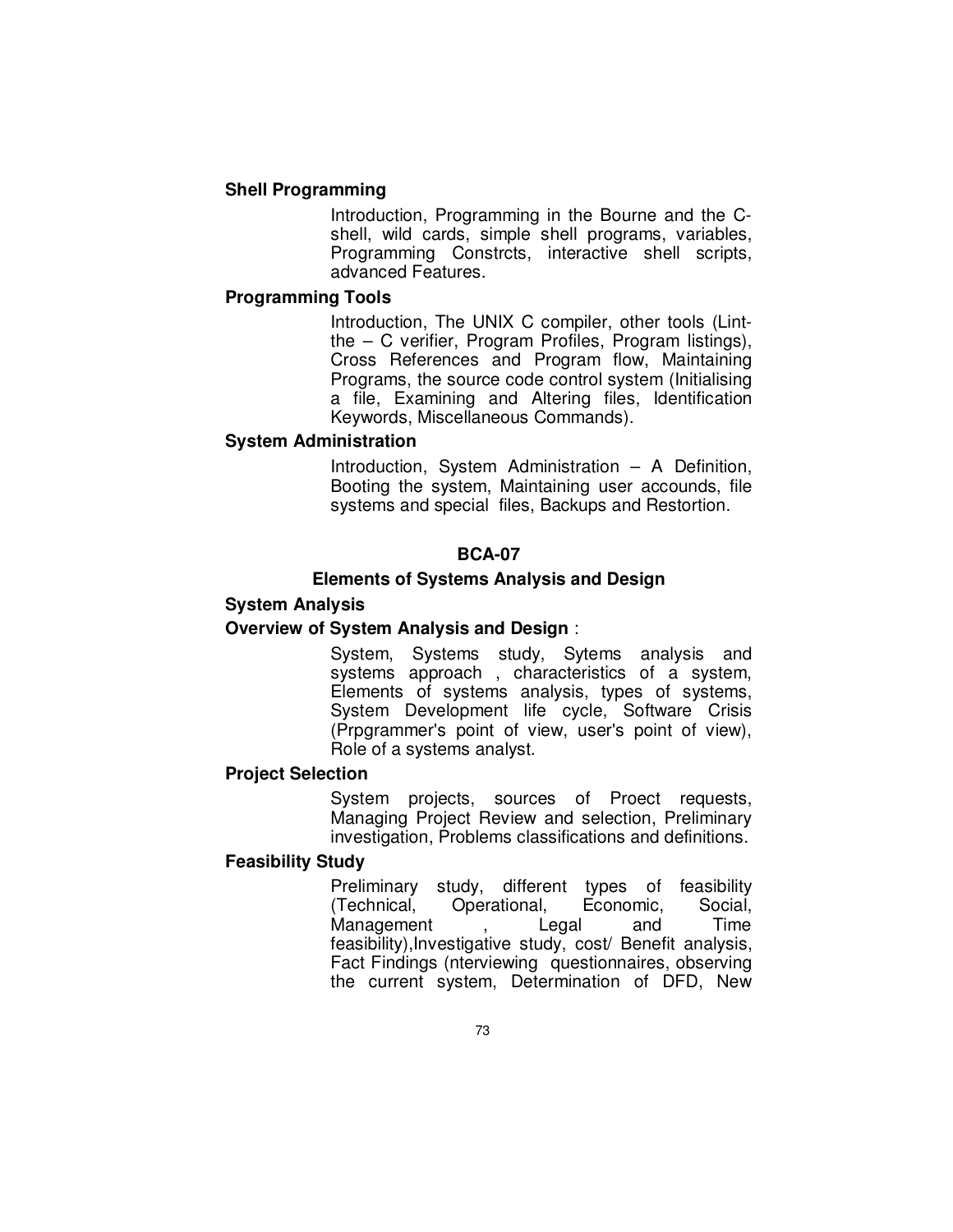System.

# **System Requirement Specifications and analysis**

DFD, data dictionaries, HIPO (VTOC,IPO), decision tables and decision trees, warnier-ORR diagrams, NASSI-SHNEIDERMANN CHARTS

#### **System Design**

### **Structured System Design**

System Design Considerations, Design, Methodologies, Structured Design, Modularisation, Design Process, System Specifications, Prototype Design.

# **Input Design and control**

 Processing Transaction data, Elements of input data, Input Media and Devices, Input Media and Devices, Input Design Guidelines, Input verification and Control, Data Dictionaries, How to layout derminal screen, Major concerns Regarding CRT-Input Screen Design.

# **Output System Design**

Types of output, output Devices, output Design Consideration, Design of output Reports Designing Screen output, Menu design, Form Design and Control, Computer Graphics.

# **File and Data Base Design**

Selecting data storage Media Types of File (Master, Transaction, Table, Report Backup, Archival, Dump, Library), File organization, File Design, Data base Design, Types of database coding system, Types of Code (Classification, Function, Card, Sequence, Significant digit , Subset code, Mnemonic code, Acronym).

# **System Development and Implementation System Development**

Task of System Development, Prototype installation Hardware and Software selection and performance, Benchmark Testing, Preparing software development cycle, software specification language selection criteria.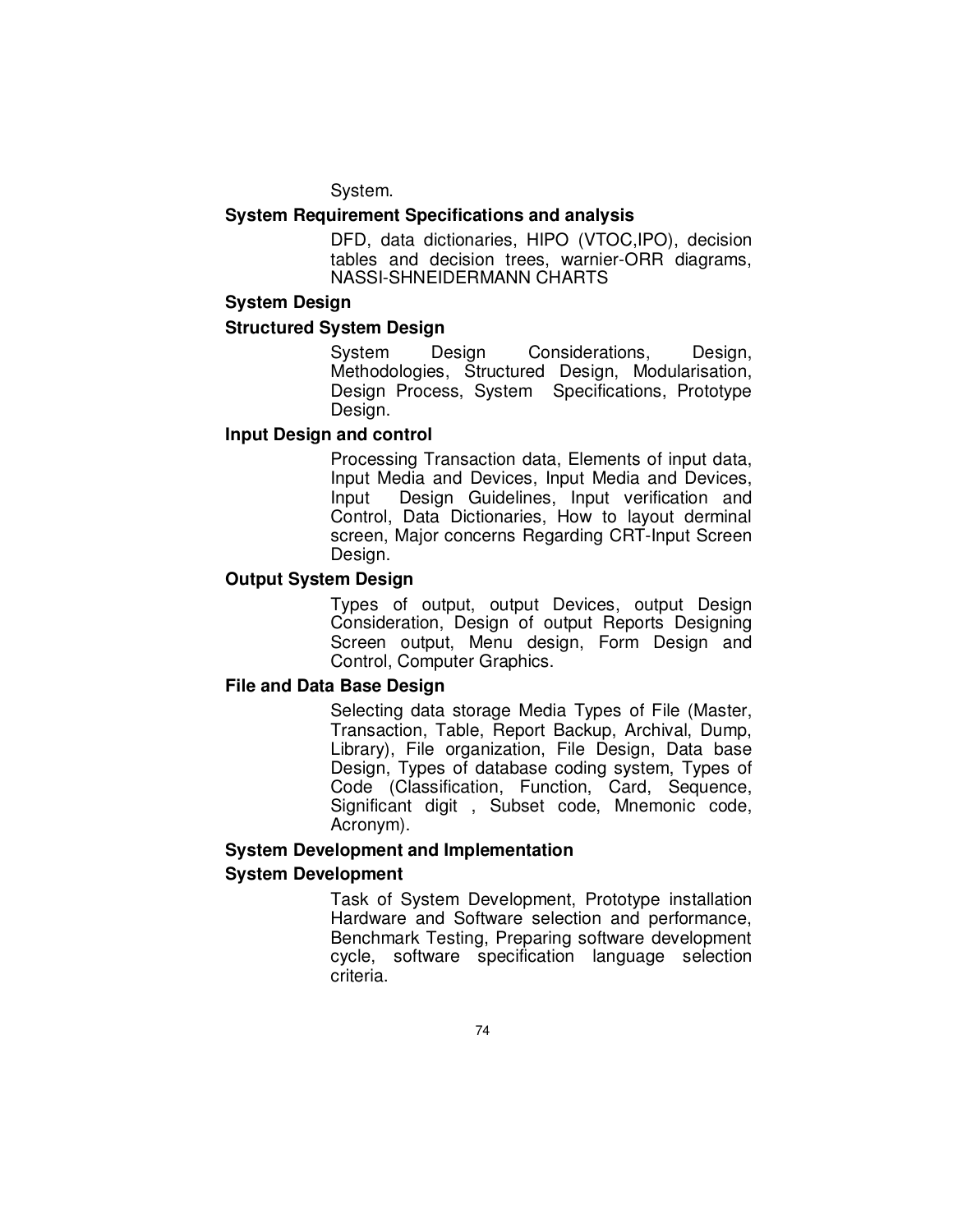# **System Control and Quality Assurance**

Quality Assurance in Software life, cycle, Levels of Quality Assurance, Design objectives, Reliability and maintenance, Maintenance issues, Maintainable Designs, Testing practice and plans, Levels of tests, special sstes tests, Desiging test data, system control, Audit Trial.

# **Documentation**

Characteristics of a good documentation, types Software Design and documentation tools , need for documentation, Format for preparing documentation Package.

#### **System Implementation**

Training of Personnel involved with system, Training Methods, Conversion Methods, Review plan, System Maintenance, Hardware, Acquisitions, criteria for vendor's selection, service Bureaux.

# **Management Information System**

### **Introduction to MIS**

Definition, Historic Development, Typical Systems,

# **The Technology Component**

Overview of computing Technology, Overview of Communication Technology, Database Technology, Decision Support Systems, knowledge Based systems.

#### **The Organisational Impact of MIS**

Information as a Resource, Information for Competitive Advantage, Organisation, Information and Decision, MIS as a profession.

#### **Building Management Information Systems**

System Analysis, Techniques of Systems Analysis.

# **Case Studies**

Case (A) Information System Planning, Case (B) Preparing for systems analysis, Case (C) Systems Analysis Completion, Case (D) System Design Proposal, Case (E) Evaluation and selection of Systems Case (F) Implementation plan and Activities.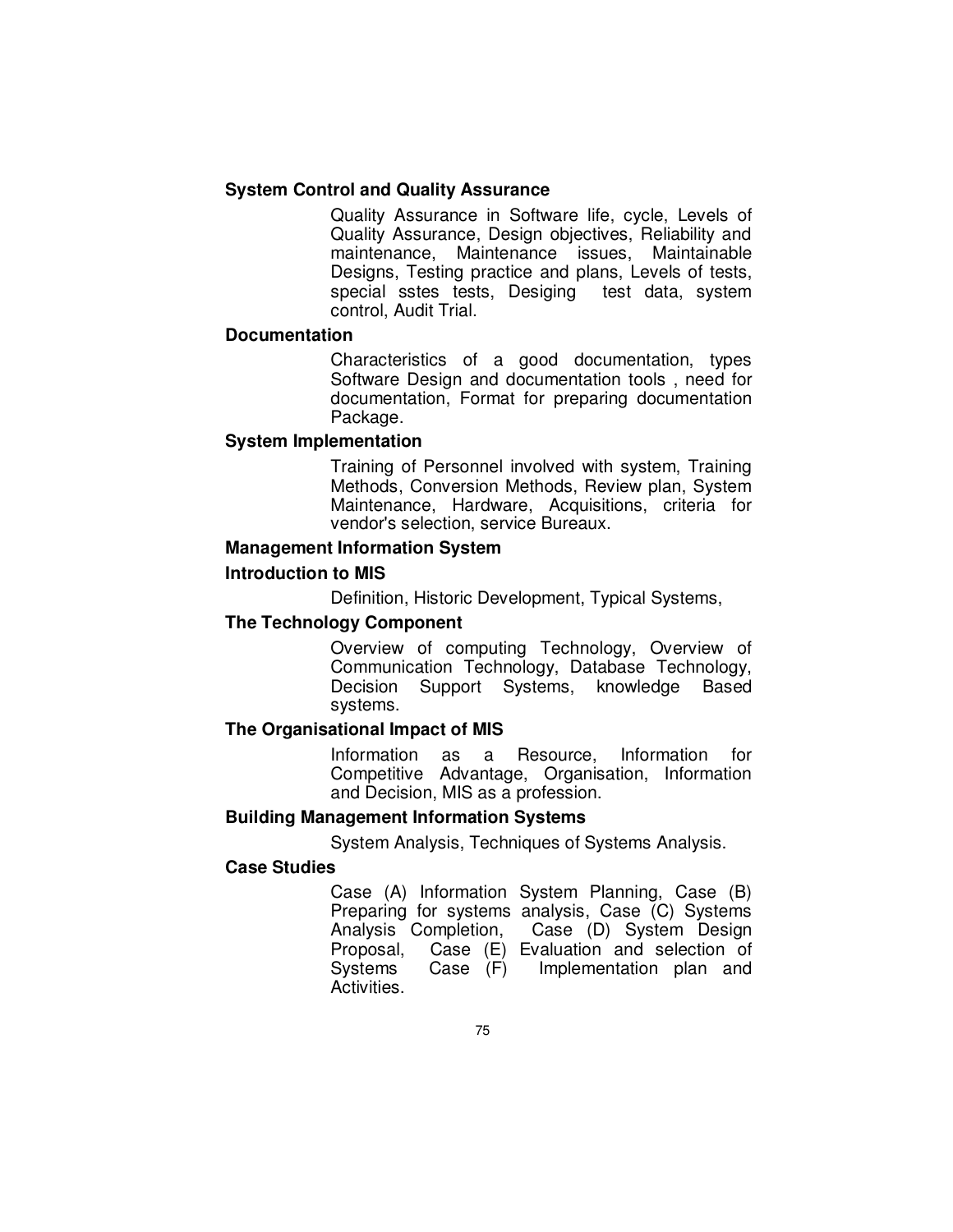# **Emerging Trends The Analyst As A Professional**

Attributes of a good analyst, Organisational issues, The Systems Analyst and law.

# **Human Computer Interaction**

The What, Why, When and where of Human Computer Interaction, Communicating with Computers, Ergonomics, Human problems in the Automated Office, Designing Human Machine Systems.

# **Introduction to Multimedia**

Multimedia – The Concept, Design, Production and Distribution, Components of Multimedia, Software and Hardware for Multimedia.

#### **BCA-08**

### **Duction to Database Manageent Systems**

# **Introductory Concepts of Data Base Management Systems. Basic Concepts** :

 Introduction, Traditional file Oriented approach, Motivation for database aapproach database basics, three views of data, The three level Architecture of DBMS Mapping between different levels database Management System facilities, DDL, DML, Elements of a database Management System (DML Pre Compiler, DDL Compiler, File Manager, Database Manager, duery Processor, database Administrator, Data dictionary) , Advantages and disadvantages of database management system.

### **Data base Models and its Implementation:**

 Introduction, File Management System Entity, Relationship (E-R) Model, The hierarchical model, DBTG set, the network model, The Relational model, Advantages and Disadvantages of Relational Approach, Difference between Relational and other models.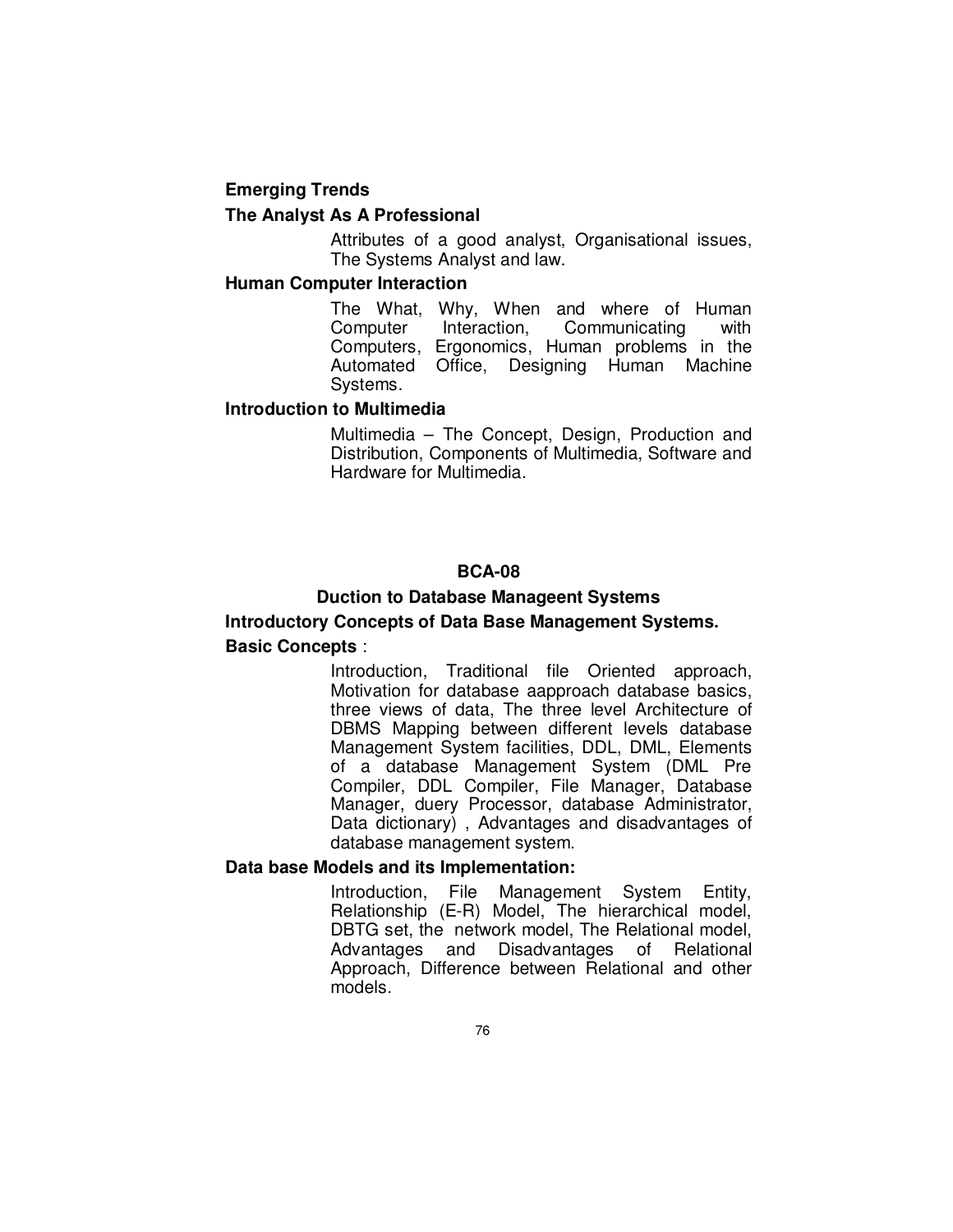### **File Organisation for Conventional DBMS**

 Introduction, File Organisation, Sequentil file organization, Index-sequential file organization (Types of Indexes, Structure of Index Sequential Files, VSAM, Implementation of Indexing through Tree-Structure), Direct file organization, Multi key file Organisation (Need for the multiple Access path, multicost , File organization, Inverted file organization, cellular Partitions, comparison and Tradeoff in the Design of Multikey file).

#### **Management Considerations:**

 Introduction, Organisational Resistance to DBMS Tools (Political observation, Information transparency, Fear of future potential, Reasons for Success), Conversion from An Old system to a new system, Evaluation of a DBMS, Administration of a database Management System.

# **Enterprise Wide Information System of the Times of India Group (A Case Study)**

 Introduction, organization and the operating environment unique nature of the Business, Information System goals and how to achieve the Goal The Response System and Respnet Choices, Benefits.

### **RDBMS and DBMS**

#### **Relational Model**

 Concepts, Formal Definition of a Relation, the Codd, Commandments, Relational Algebra, Relational Completeness.

# **Normalisation**

 Functional dependency, Anomalies in a database, Properties of Normalized Relations, 1st NF, 2nd NF, 3rd NF, BCNF, Fifth Normal form examples of Database Design.

# **Structured Query Language**

 Categories of SRL Commands Data Definition, Data Manipulation , views.

# **Distributed Databases**

Structure of Distributed database Trade-OFFS in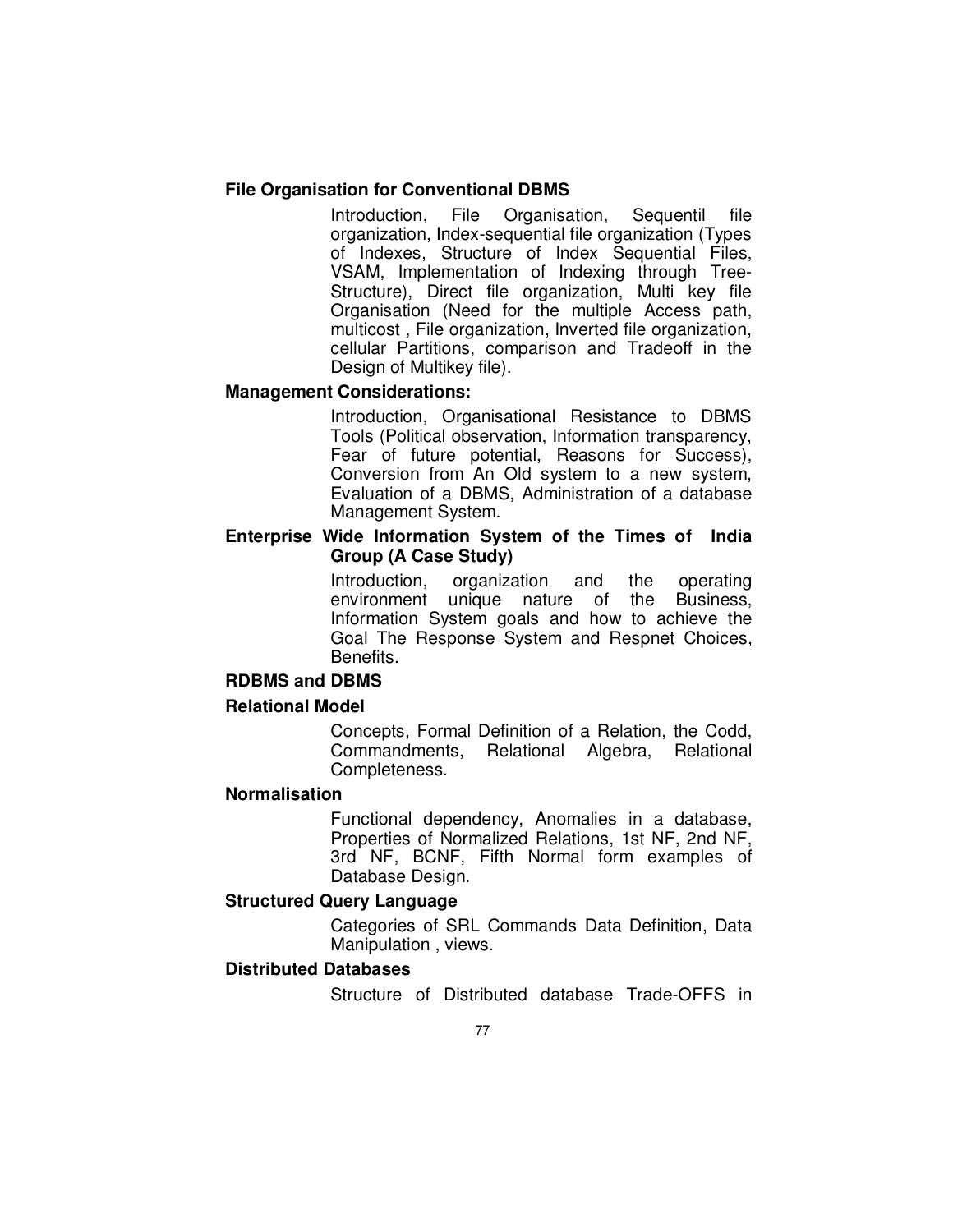distributing the database, Design of Distributed Databases.

# **Emerging Trends in DBMS**

### **Introduction to object oriented Database Management System**

 Next Generation database System, New database applications, object oriented database Management system, Promises and Advantages of object oriented Database Mgt. system, Difference between RDBMS and OODBMS, Alternative object oriented Database strategies.

# **Introduction to client/Server Database**

 Evaluation of client/Server, Emergence of client server Architecture, the cliend/server Computing, the critical products, Developing on Application, SQL (DDL, DML), Client/Server. where to Next?

# **Introduction to Knowledge Databases**

 Definition and Importance of knowledge, Knowledge base system, Difference between a knowledge base system and a database system, knowledge Representation Schemes.

# **BCA-09**

# **Introduction to Computer Organisation**

#### **Hardware Concepts**

- **Introduction and Data Representation** : The won Neumann Architecture, Computers: Then and Now, Data Representation, Instruction Execution.
- **Digital Logic Circuits** Boolean Algebra, logic Gates, Combinational circuits, Adders, Sequential circuits, Interconnection Structures.
- **Memory Organisation-** Memory System, characteristics Terms for various memory Devices, RAM, External / Auxiliary Memory, High Speed Memories, Cache Memory, Associative Memories.
- **Input/Output Organisation** Input/Output Module, Input/Outpur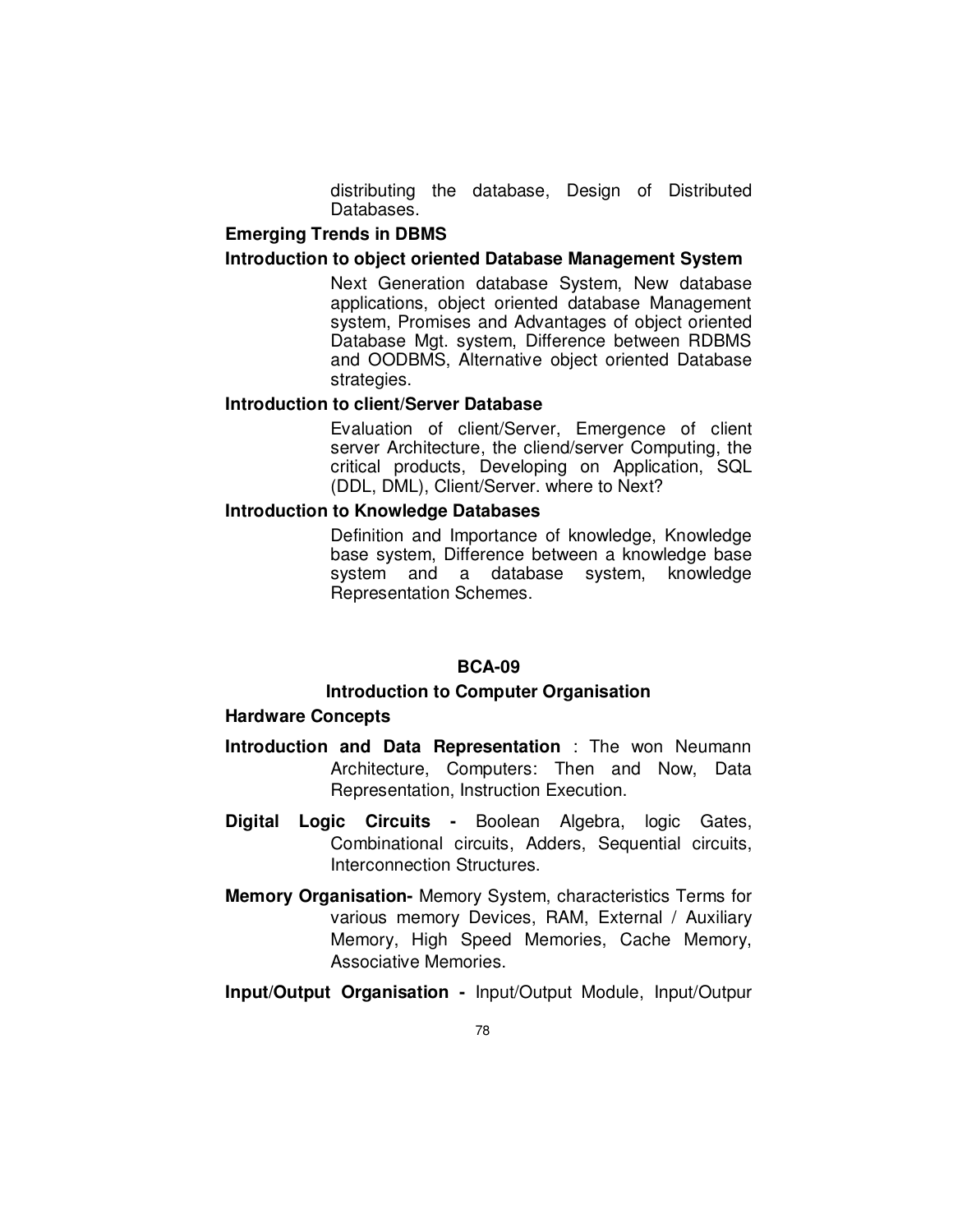Techniques, Direct Memory Access (DMA), Input/Output processors, External interface.

### **CPU Organisation**

- **Instruction Sets-** Instruction set characteristics, Addressing schemes, Instruction Format Design.
- **Register Organisation and Micro Operations -**Basic Structure of the CPU, An Advanced Structure, Register Organisation, Micro Operations, Instruction Execution and Micro Operations.
- **ALU and Control Unit Organization-** ALU Organisation, Control Unit Organisation, Functional Requirements of a Control unit structure of Control unit, Hardwired Control unit.
- **Microprorammed Control Unit** MCU, Wilkes Control, The Microinstruction, Types of Microinstructions, Control Memory Organisation, Microinstruction formats, A simple structure of Control Unit, Micro instruction (sequencing, Execution), Machine Startup.

# **Microprocessor and Assembly Language Programming**

- **Microprocessor Architecture** Microcomputer Architecture, CPU Components, CPU Registers, Instruction set, Addressing Modes, Introduction to Motorola 68000 Microprocessors.
- **Introduction to Assembly Language:** Assembly language Fundamentals, Input/Output Services, Assembly language Program Development tools.
- **Assembly Language Programming (Part-I)** Simple assembly Programs (Data transfer, shift operations), Programming with loops and comparisons, Arithmetic and String Operations.

#### **Assembly Language Programming (Part – II)**

Arrays, Modular Programming, Interfacing Assembly language Routines to High level language programs, Interrupts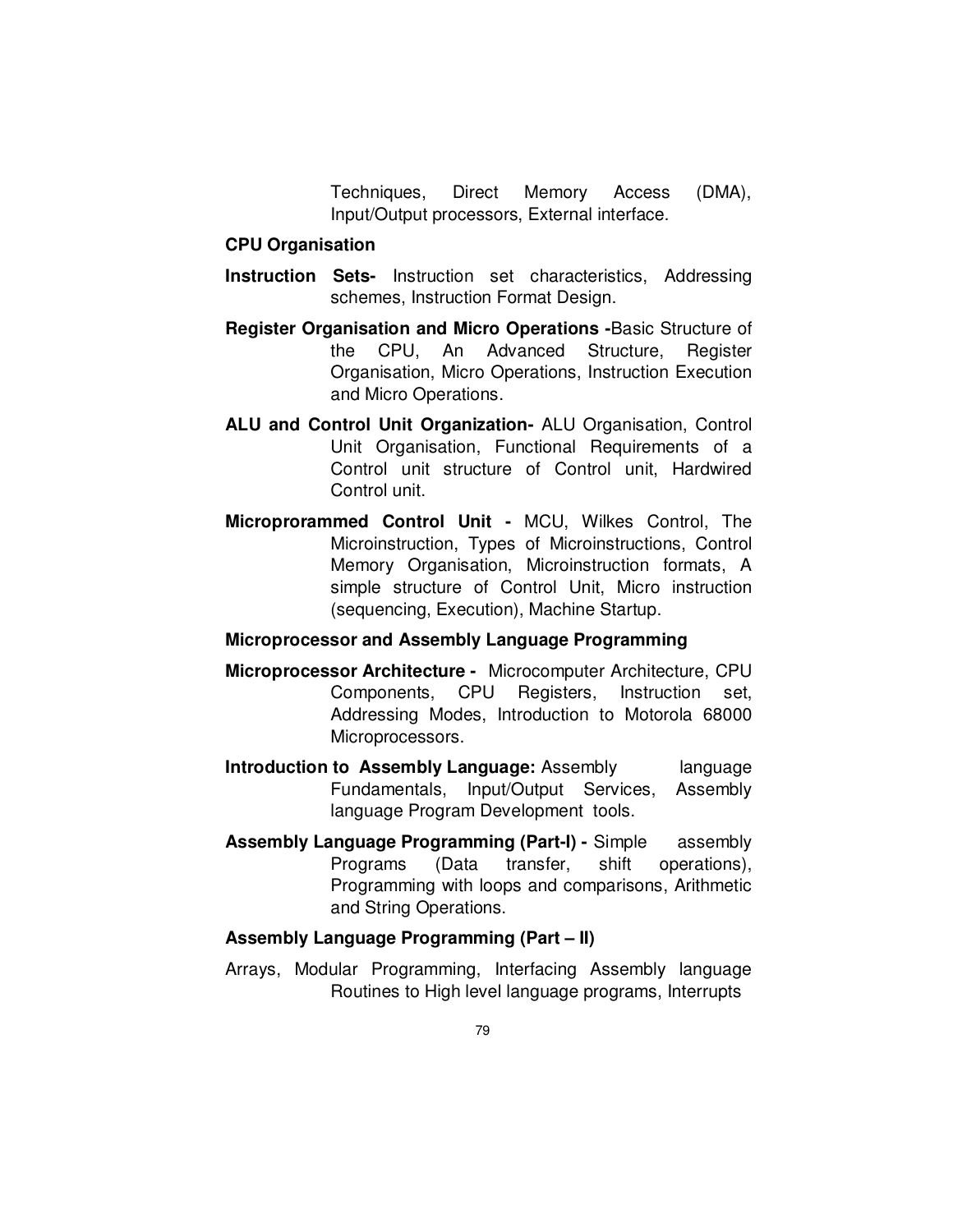### **Windows Programming**

#### **Components of windows Programming and Visual Basic**

- **Visual Basic : Introduction** Start and Exit visual basic, V.B. Interface, Debug, Window, print command, V.B. Arithmetic Operators.
- **Variables and Functions-** Variables, variable names, variable types, Range of the variable values, functions.
- **Building A Project & Customizing Forms** About Project, Form, Form properties, Form tools, Form Events.
- **Visual Basic Controls -**Control, Custom Control, Controls in a form,
- **Functions and Procedures-** Form, Standard and class Module, Sub procedure, DO-event Functions, Control Arrays.
- **Accessing Database** Using Data Manager, Creating a database, Creating a New Table, Attaching a table, changing Design of an existing table, Creting Indexes, working with data.
- **Creating form with data controls** Data controls, Data Aware Control, Creating a form using Data Controls, Manipulating data, creating the menu Bar, Displaying a menu item code.
- **Object Linking and Embedding** Basics of OLE, the OLE Icon, Terms used in OLE, OLE Automation, using OLE Control popup-Menu, Creating OLE object at Design time Creating part of an OLE object, Testing Embedding/Linking.

#### **Windows Programming Using visual Basic 6.0**

- **Introduction** Starting An Era of visual software Development, RAD Tools, Basic interface component, Creating and linking object through Basic Programming, Activity.
- **Advanced Features of Visual Basic 6.0** Identification of some Advanced features of visual Basic 6.0 Employment of Features, Simple Animation using Active X, Drag and Drop, Linking to Database.
- **Active X and Windows API** Creating Active X DLLs, Using windows API in visual Basic IDE.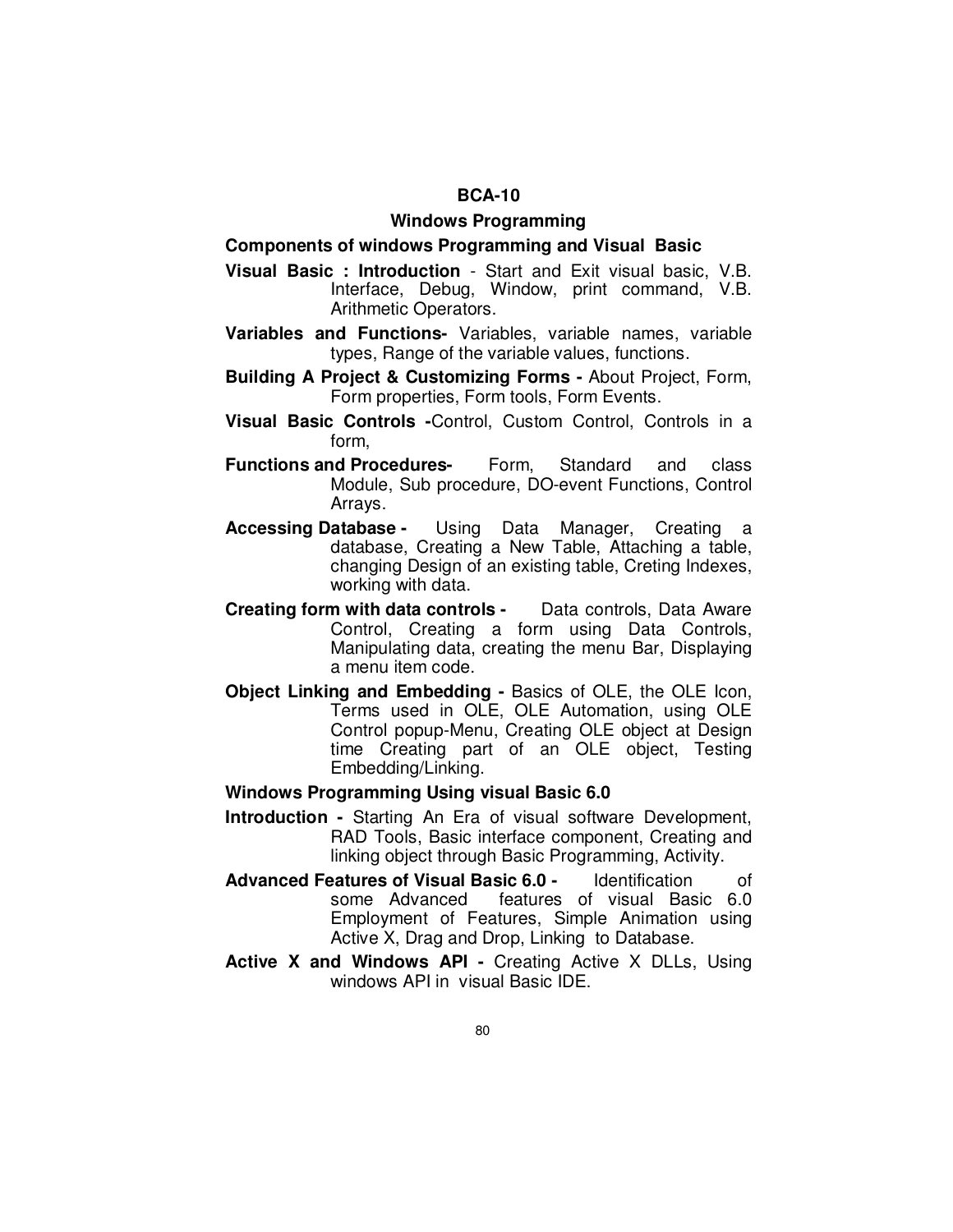# **BCA- 11**

### **Multimedia**

#### **Introduction to Multimedia and Its Applications**

# **An Overview of Multimedia** :

The Concept, Hardware for Multimedia Computer Software for Multimedia, Components of Multimedia, Multimedia – Design, production and Distribution.

### **Applications of Multimedia**

Application Areas for Multimedia, Publishing Industry and Multimedia, Communication Technology and Multimedia Services, Multimedia in Business, Multimedia Pedagogues: Interactive systems for teaching and learning, Concepts for Distributed Learning Environment, A Medical Application: Mednet – A Medical Collaboration and Consultation system.

### **Multimedia Authoring Tools**

Multimedia Development tools, Features of Authoring Software, Authoring Tools, Quick Time, Hypertext, Applications of Hpertext (Computer Application, Business Application, Educationa Application, Entertainment and Leisure Applications, Elements of Hypertext (Nodes, Links, Annotations, Buttons, Editors, Browsers, Trails, Built-in Programming Languages).

# **Multimedia Development – Issues and Suggestions**

 Learning Interface Design, Planning the Multimedia Programme/Application, Developing Tips of Multimedia Building Blocks, Multimedia Authoring.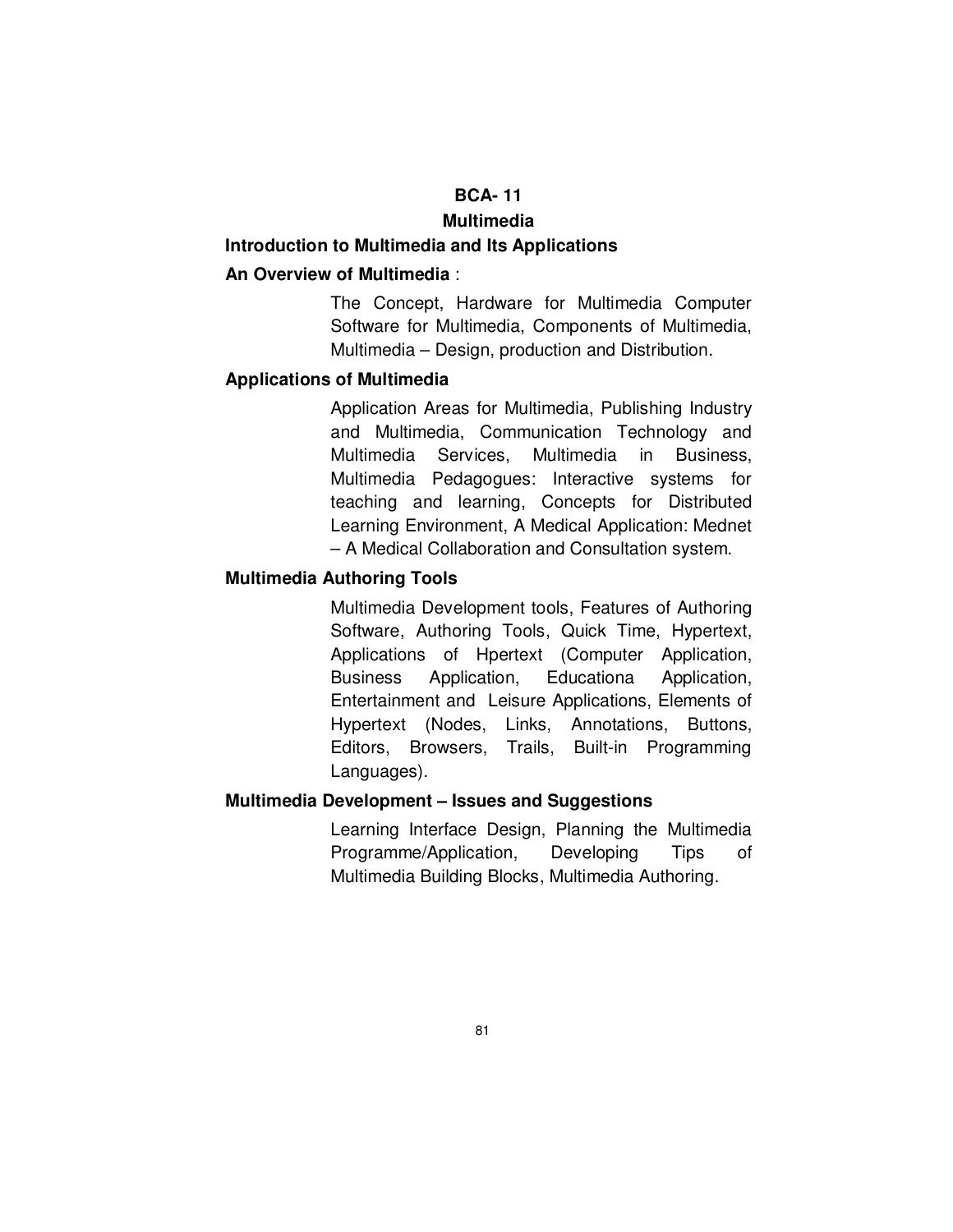# **BCA-12**

# **RDBMS LAB**

# **RDBMS Design RDBMS Terminology** :

Introduction, Database, Database management system, Instances and Schemas, Traditional File Oriented Approach, Benefits of Conventional or Centralised DBMS, Data Independence, Data Dictionary, Database Security, Domain Definition, A Relation, Relational data integrity, Candidate keys, primary key, Foreign keys, Referential Integrity, Candidate keys and Nulls, Data dictionary checklist.

# **Overview of Logical Database Design**

Introduction, The Steps of Database design, Conceptual Design, Schema Refinement, Physical database Design and Tuning, ER Model, ER Model basics (Entity, Entity type and Entity set), Attributes (Attribute, key Attributes in Entity types, Composite vs. Simple attributes, Single Attributes, Derived vs. Stored Attributes, Null values, value sets of Attributes, Relationship, Degree of Relationship type, Structural Constraints, weak entities, Components of an E-R Diagram, ER Diagram Development examples.

# **Overview of Normalisation**

 Introduction, Redundancy and associated problems, Role of Normalization, Single valued dependencies, single valued normalizations, (1NF, 2NF, 3NF, BC NF), Desirable properties of decompositions (Attribute<br>Preservation, Lossless-Join Decomposition, Decomposition, Dependency Preservation, Lack of Redundancy, Deriving BC NF), Multivalued dependencies, Multivalued Normalisation – Fourth Normal Form, The fifth Normal form, Rules of data Normalization.

# **Practical on RDBMS**

 Introduction, DBMS and file oriented approach, Relational Databases and Integrity Constraints Entity- Relationship diagram, Functional dependency and Normalisation , Normalisation Structured Query Language (SQL), Microsoft-Access, views and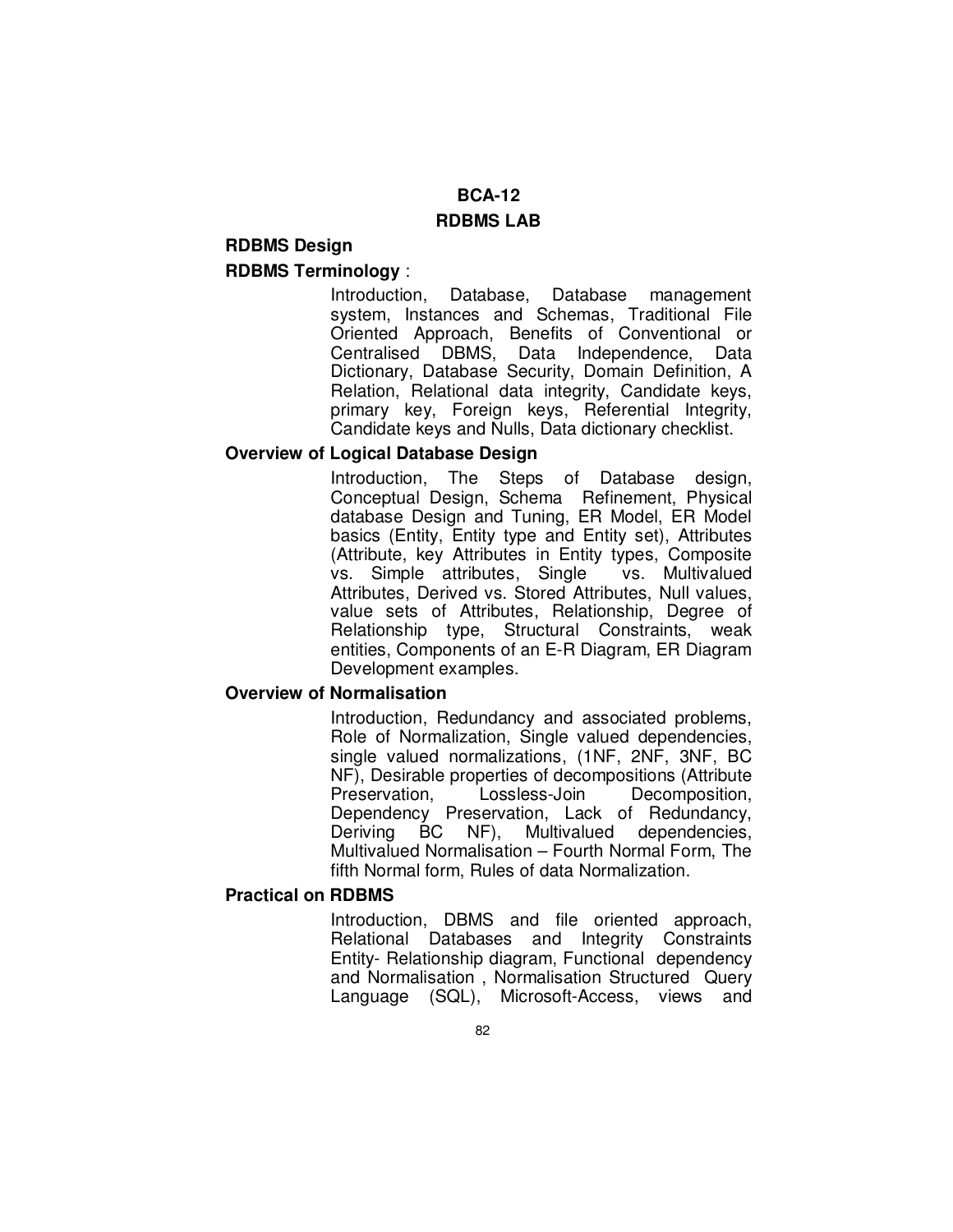security using SQL.

# **RDBMS Lab Introduction to MS Access**

### **Introducing Microsoft Access**

Introduction, DBMS, Microsoft Access database, tables and Queries, forms and Reports,

# **Microsoft Access Basics**

Introduction, Starting and Quilting Microsoft Access, Opening a database, The database window, objects of the Access database.

### **Working with database:**

Introduction, creating a Microsoft Access database, Creating objects, set toolbars to your working style.

# **Creating a table**

Introduction, Plan fields and data types, create a table, set field properties, save and close a table, Add and save records, Edit records and close a table, Modify fields in a table, Modify Columns and rows in datasheet, Attach validation rule to a field.

# **Finding Data:**

Introduction, Find a value, find and replace, create and apply a filter, specify criteria, sort Records.

### **Creating a Qurey:**

Create a Query, The Query Window, Join tables, select fields, specify criteria sort Records, Calculate Totals, Modify a Query, Save a Query.

#### **Creating a form**

Introduction, Create a form with a form wizard, view records in a form, Add, Delete and save Records, Save and close a form.

#### **Customising your form**

Introduction, Change a form's design select and Resize controls, Move and Delete Controls, Change Fonts, Size and colour of text.

# **Showing data from more than one table on a form**

 Introduction, create a form that Contains a sub form, use a Query to include fields from more than one table.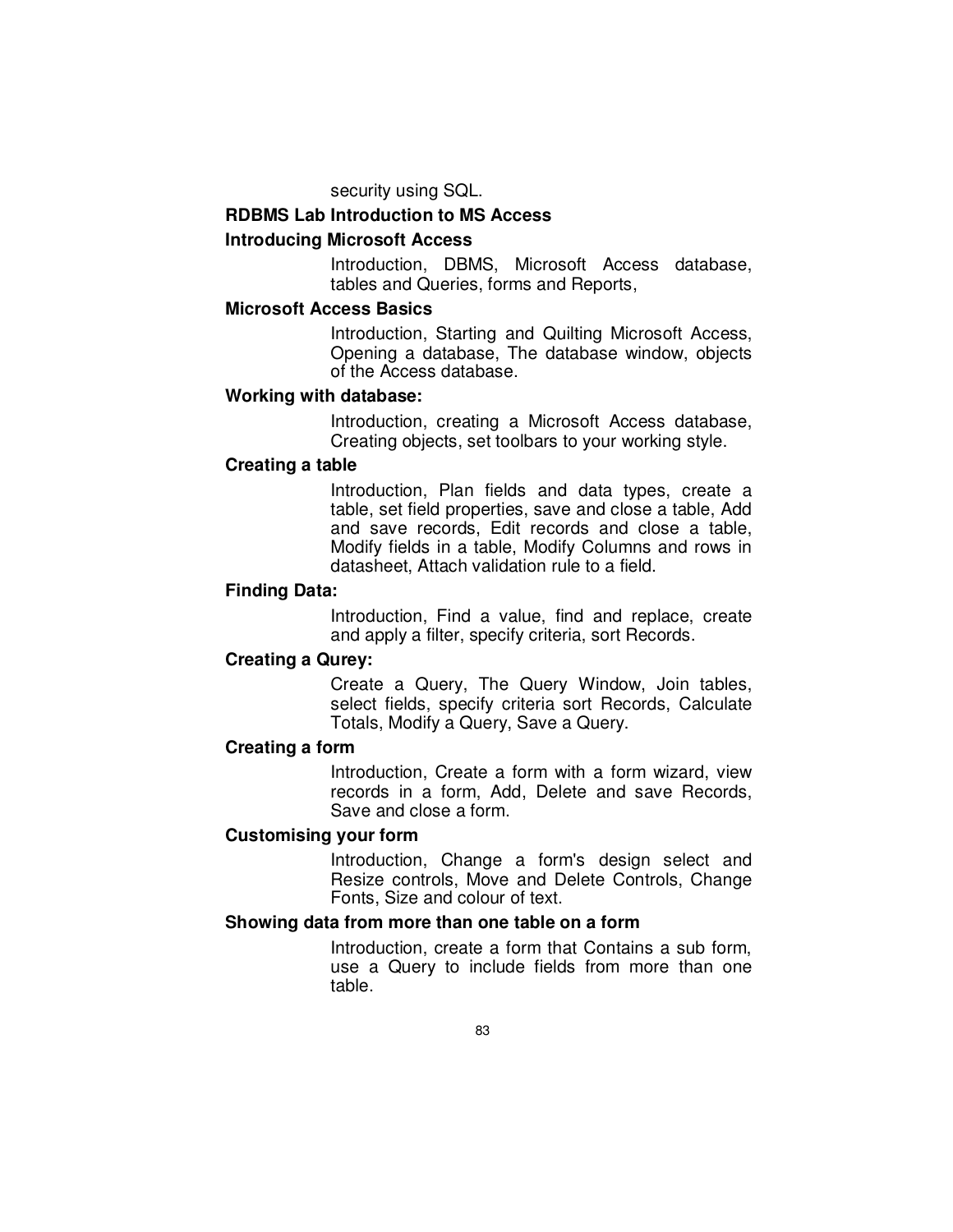### **Creating Reports and mailing labels:**

 Introduction, Use Reports to present data, create a Report, preview, print and save a Report, A Report in design view, create and print mailing labels.

# **BCA-13**

#### **COMPUTER NETWORKS**

# **An Introduction to Computer Networks**

#### **Network, Classification and Reference Models** :

Introduction, Network, Network Goals/ Motivation, Applications of Networks, Types of network, Reference Model (OSI, TCP) IEEE standards for LAN.

#### **Data transmission and Multiplexing**

Introduction, Transmission, Terminology, Timedomain Concepts, Frequency domain Concepts, Relationship between Data Rate and Bandwidth, Analog and digital data transmission, transmission media, Multiplexing.

### **Medium Access Control and D.L.L.**

Introduction, D.L.L., Medium Access Control Sublayer (Contention based media access protocols, polling based MAC protocols, IEEE standard 802.3 and Ethernets, IEEE standard 802.4 Token bus, IEEE standard 802.5 Token Ring.

# **Network, Transport (TCP/IP) And Application layer**

 Introduction, Network layer (Routing Algorithms, Shortest path routing, Flooding), Congestion Control Algorithms, Comparison of virtual circuit and datagram subnets, Internetworking (Repeaters, Bridges, Routers), Transport layer (Transport service and Mechanism, Types of Service/Quality of Service), Transport Control Mechanism (Addressing, Flow Control and buffering , Multiplexing, Connection establishment and Management , Crash Recovery), TCP/UDP, Application layer (The domain ame system (DNS), TCP/IP Internet Domain Name, Electronic Mail, www, Mail-based Applications), Remote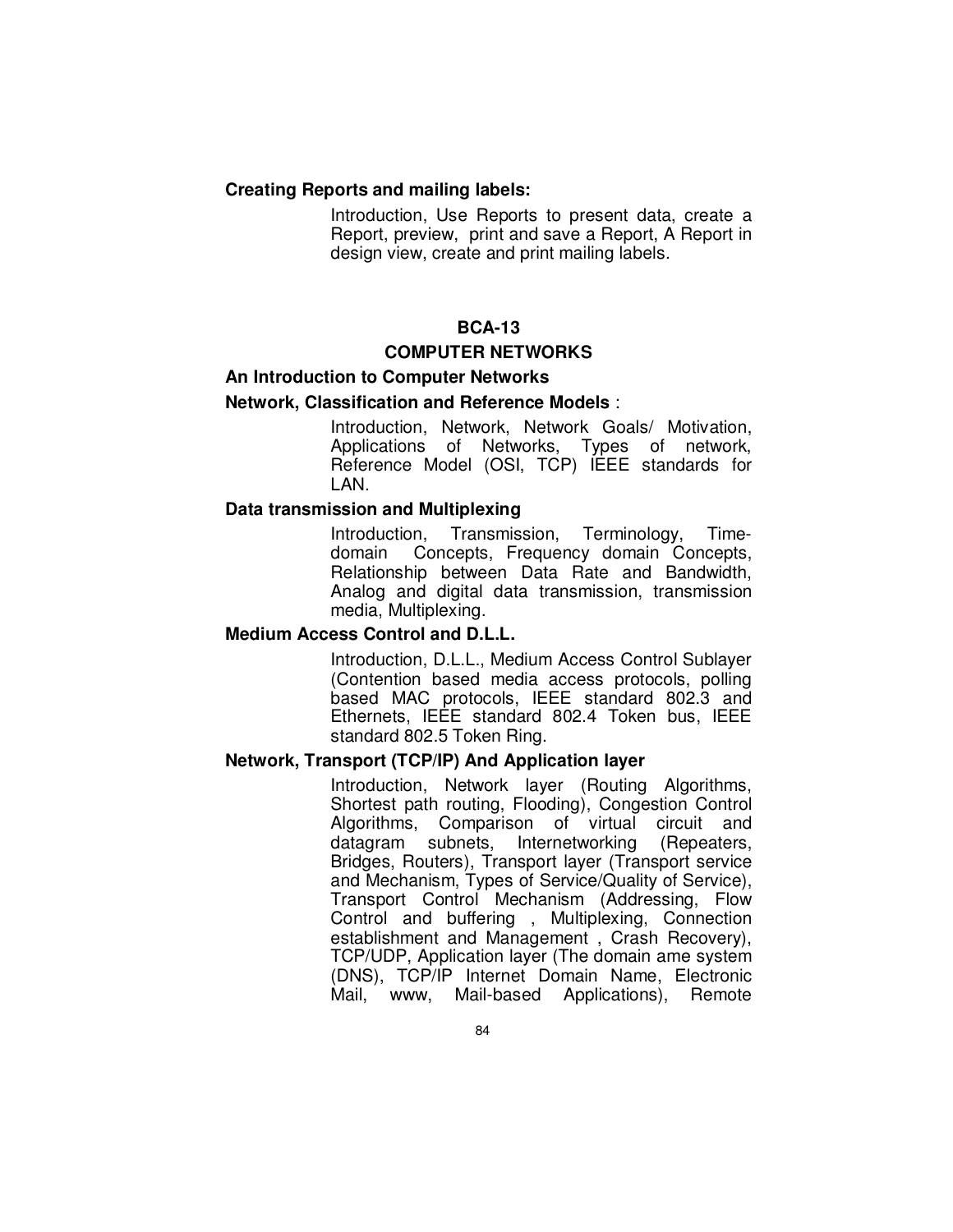procedure Call (RPC), File transfer protocol (FTP), Telnet.

### **Network Devices and Techology**

### **Network Devices –I**

 Introduction, Network devices (Repeaters, Bridges, Switches, Hubs).

#### **Network Devices-II**

 Introduction, Network devices (Routers, Comparison of Bridges and Routers, Gateways, Modem).

#### **Integrated Services Digital Network (ISDN)**

 Introduction, Baseband and Broadband Communication, ISDN Services, Advantages of ISDN,. ISDN applications (Internet Access, Telephony, Telecommuniting, Video conferencing, Education, Large-Scale file transfers).

# **Asynchronous Transfer Mode (ATM)**

 Introduction, Switching Techniques (Circuit switching, Packet Switching, Multirate Circuit Switching, Frame Relay, Cell Relay), How compatible is ATM as Technology? , ATM layered Architecture in Comparison with OSI Model, How ATM protocol works?, The ATM Network, The ATM CELL, ATM clases of services (ATM Service classes, ATM Technical Parameters), ATM, Traffic Control (Network Resource Management, Connection Admission Control, (Network Resource Management, Connection Admission Control, Usage Parameter Control and Network Parameter Control, Priority Control, Congestion Control), Benefits of ATM, ATM Applications (ATM Services, ATM workgroup and<br>Campus networks, ATM enterprise network Campus networks, ATM enterprise network consolidation, multimedia virtual private networks and managed services, frame relay backbones, Internet backbones, Residential broad bankd networks, Carrier infrastructures for the telephone and private line networks).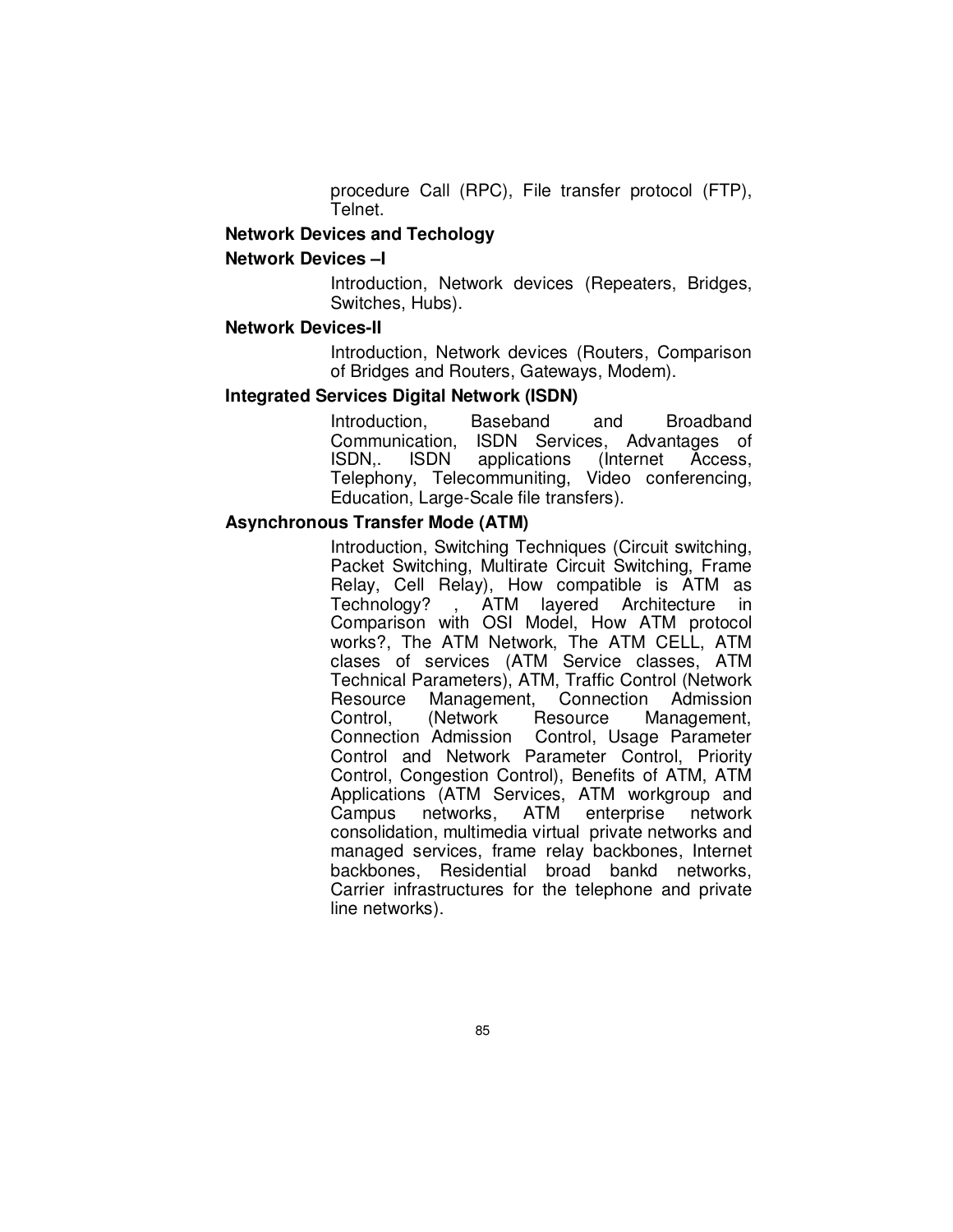# **BCA-14**

# **TCP/IP Programming**

#### **TCP/IP Fundamental**

### **Introduction to TCP/IP** :

TCP/IP Layering, TCP/IP stock (TCP level, IP level, Ethernet level), Internet addressing (IP Address Component, IP Address format, IP Address classes, First – Octet Rule), Domain name system (ONS), Client/ Server model.

### **IP internet protocol:**

IP header, IP Addresses, IP Address Components, IP Routing, IP subnet Addressing, subnet Mask.

# **TCP – Transmission Control Protocol:**

Basic Terminology, (TCP, Internet addresses, Network address, Host address, Total address, Symbolic names, Hostname, TCP header, TCP Reader structure Acknowledgement Number, window, checksum, Urgent pointer, options), Features of TCP, User Datagram protocol (UDP) (UDP header, characteristics).

# **BCA- 16**

#### **COMPUTER ORIENTED NUMERICAL TECHNIQUES**

# **Computer Arithmetic and Salution of Non-Computer Arithmetic** :

Floating point Arithmetic and errors, Pitfalls in Computations (Loss of significant Digits, Instability of Algoriths).

### **Solution of Non-Linear Equations**

Iterative Methods for Locating roots, chord Methods for finding roots (Regula-falsi Method, Newton Raphson Method, Second Method), Ierative Methods and convergence criteria.

# **Linear System of Algebraic Equations and Polynomial Interpolation:**

# **Solution of Linear Albegraic Equations:**

Preliminaries, Direct Methods (Cramer's Rle, Gauss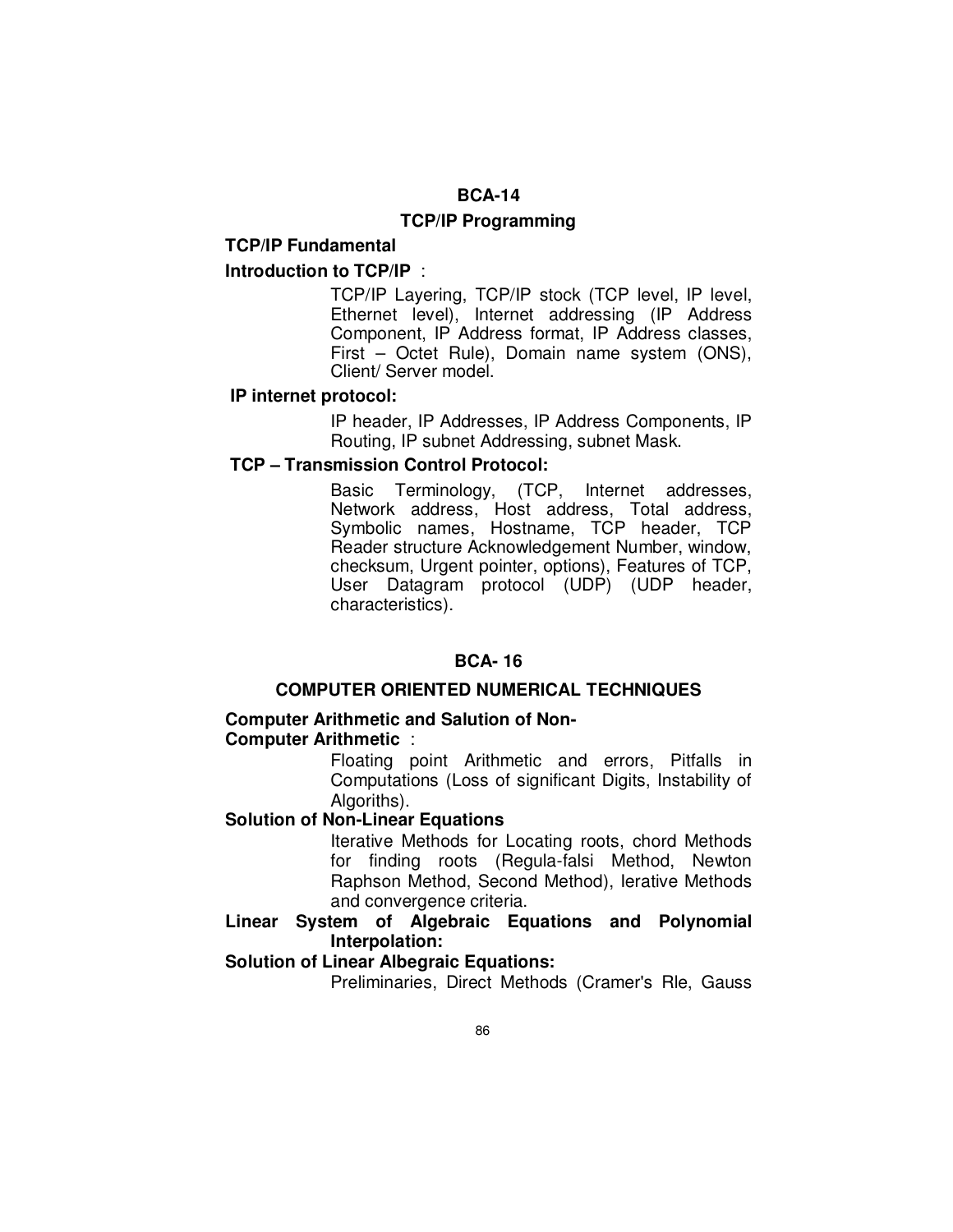elimination Method, Pivating Strategies), Iterative Methods (The Jacobi Iterative Method, The Gass Seidal Iteration Method), Comparison of Direct and Iterative Methods.

#### **Interpolation:**

 Lagrange's form, Interpolation, Polynomial, Inverse Interpolation, General Error Term, Newtons Formula for forward, Backward and Divided. Differences, Interpolation at Equaly spaced points.

### **BCA- 16**

#### **OPERATING SYSTEMS**

### **Introduction** :

 Operating System, Generation of operating systems, Processors, Memory, Disks, Tapes, I/O Devices, Buses, Mainframe Operating Systems, Server Operating Systems Multiprocessor Operating Systems, Real time, Operating systems, smart card operating systems.

# **Operating System Structure:**

 Monolithic systems, Layered systems, Microkernels, client, Server Model, Virtual Machines.

#### **Processes and Threads:**

 The process Model, process creation, Process Termination Process States Implementation of Processes, Thread usage, The classical thread Model, Hybrid Implementations, Interprocess Communication, Race Conditions, Critical Regions, Mutual Exclusion with busy waiting, sleep and wakeup, semaphores,

#### **Memory Management:**

 The Notation of an Address Space, Swapping virtual memory, Paging Page labels, speeding up paging, page Replacement Algorithms, The optimal Page Replacement Algorithm, the (FIFO) Page, Replacement Algorithm, The second chance page Replacement Algorithm, The clock Page Replacement Algorithm, Design issues for Paging systems, Implementation Issues, Segmentation.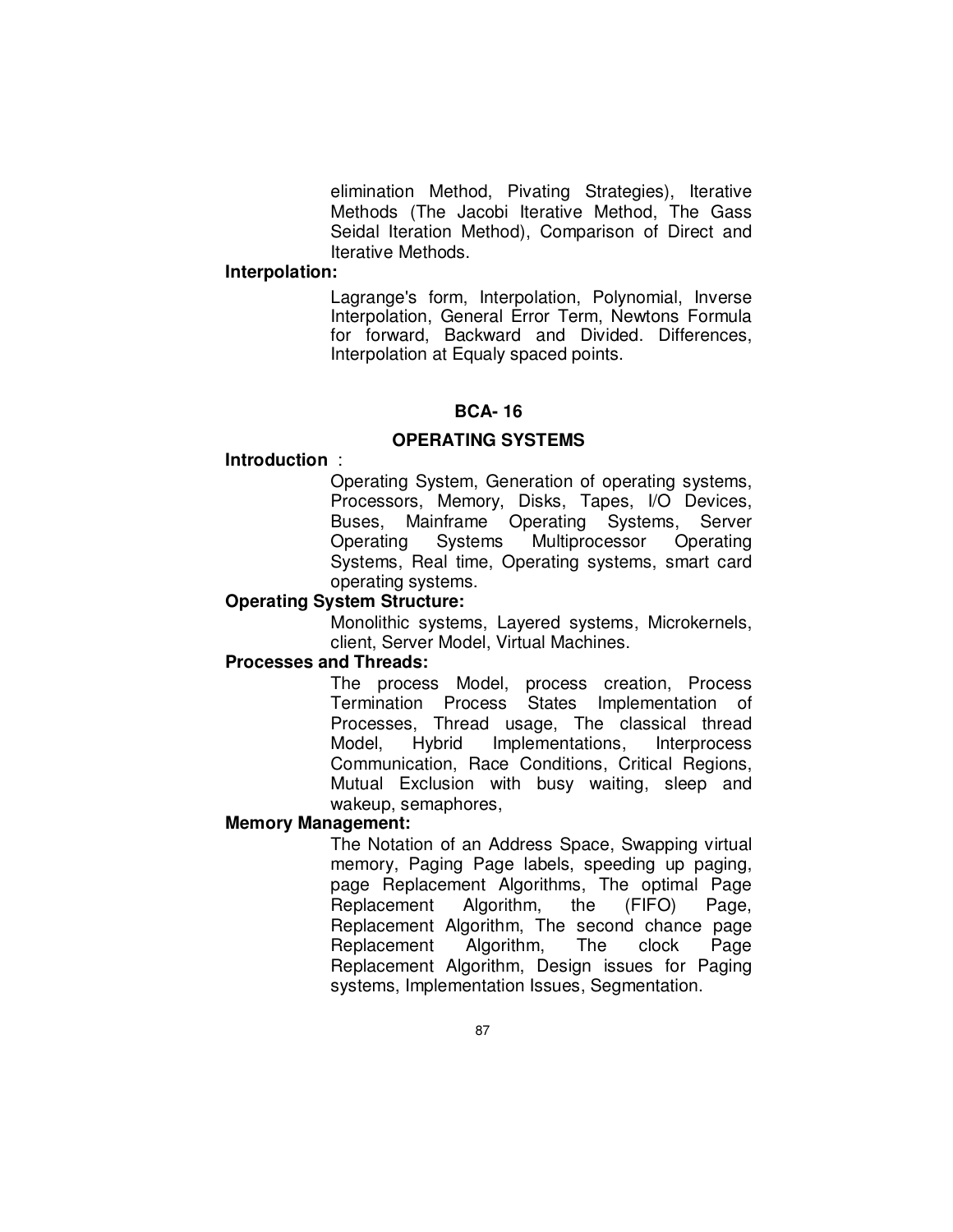#### **Deadlocks:**

 Resources, The OSTRICH Algorithm, Deadlock, Avoidance, Deadlock prevention, Deadlock Detection and Recovery.

**Security :** 

 Basics of Cryptography, protection Mechanisms, Authentication, Malware, Defenses.

**Case Study 1**: LINUX<br>**Case Study 2:** WINDC

**Case Study 2 :** WINDOWS VISTA

# **BCA-17**

**C++ and Object Oriented Programming An Introduction to Object Oriented Programming** 

# **Object Oriented Programming** :

 OOP Paradigm, the soul of OOP, OOP characteristics, Advantages of OOP, Applications of object Oriented Programming (System software, DBMS, Applications of OODBMS, Advantages and Disadvantages of OODBMS), The Object Orientation, OO Languages, Advantages of C++.

# **Object Oriented Programming System:**

 What is OOPS?, Class, Inheritance, Abstraction (Procedural language, Object-oriented language), Mechanisms of Abstraction, Encapsulation and information hiding, Polymorphism, overloading,

# **Advanced concepts**

 Dynamism (Dynamic Typing, Dynamic Binding, Late Binding, Dynamic Loading, Structuring programs, Reusabiity, Organizing Object-oriented Projects (Large scale designing, Separate Interface and Implementation, Modularising, Simple Interface, Dynamic decisions, Inheritance of Generic Code, Reuse of tested code.

# **Introduction to Object Oriented Languages**

Objective-C, Features of objective-C, Python,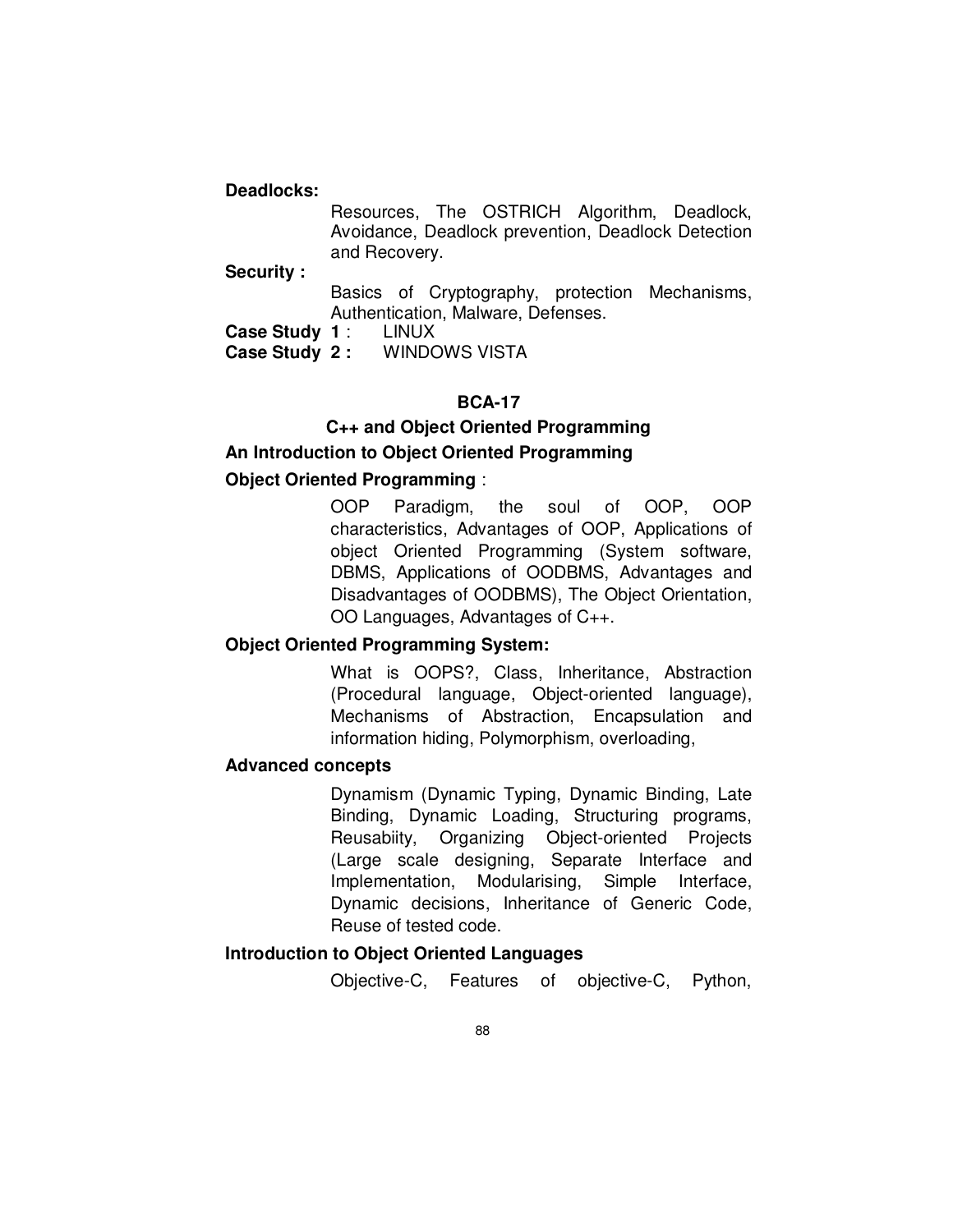Features of Python, C # (C SHAR), Features of C#, Eiffel, Modula-3, Features of modula-3, Small talk, object REXX, Java, Features of Java(Object Oriented, Distributed, Interpreted, Robust, Secure, Architecturally neutral, Portable High performance, Dynamic) , Beta various object oriented programming languages Comparative chart.

# **An Introduction to Unified Modelling Languae (UML)**

 UML, Goalsaf UML, History of UML, UML Diagrams (Use case, class, interaction diagrams), State diagrams, Activity Diagrams, Physical diagrams.

### **C++ — An Introduction**

### **Overview of C++**

 Programming Paradigms (Prrocedural Programming, Modular Programming, Data Abstraction, Object Oriented Programming), Concepts of C++ functions and files.

# **Classes And Objects**

Definition and Declaration of a class, Scope Resolution Operation, Private and Public member functions, Creating Objects, Accessing class data members and member functions, Arrays of objects, Objects as Function Arguments.

# **Operator overloading**

Operator Functions, large objects, Assignment and initialization, Function Call, Increment, Decreement Operator, Friends.

# **Inheritance-Extending classes**

Concept of inheritance, Base class and Derived class, visibility Modes, Single inheritance Multiple Inheritance, Nested classes, virtual functions.

# **Streams and Templates**

Output, Input, Files and streams, Templates, Exception, handling.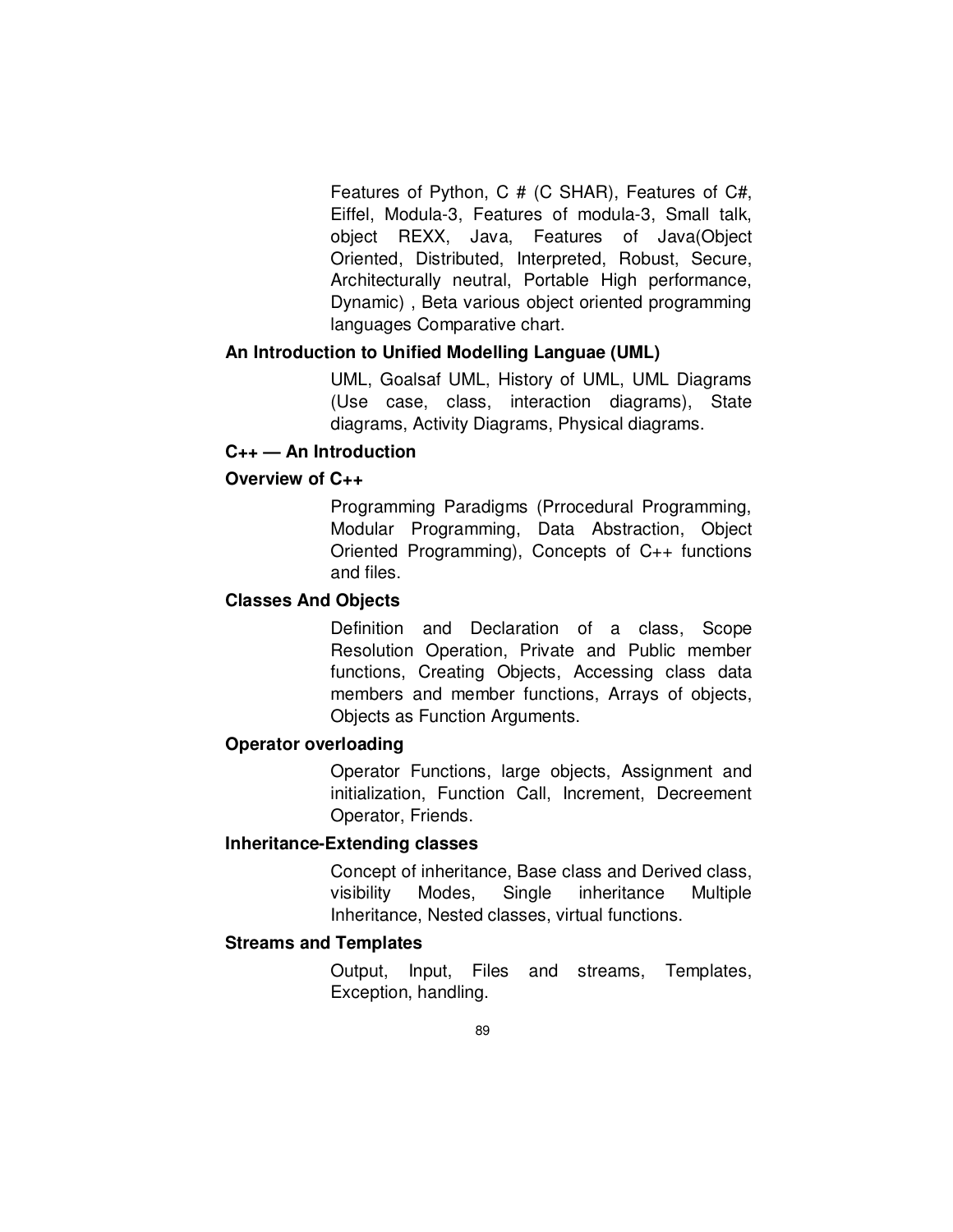# **BCA-18**

# **THEORY OF COMPUTATION**

# **Finite Automata and Formal Languages**

# **Finite Automata and Languages** :

Regular Expressions (Introduction to Defining of languages, Kleene closure Definition, Formal Definition of Regular, Expressions, Algebra of Regular Expressions), Regular languages, Finite automata, Mealy and Moore Machines.

### **Non-Determnistic Finite Automata**

Equivalence of NFA and DFA, Pumping Lemma, Closure properties (Regular Langaes and Finite Automata), Equivalence of Regular expression and Finite Automata.

# **Context Free Grammar:**

Grammar and its classification, Chomsky, Classification for Grammar, Context free grammar, pushdown Automata (PDA), Non-Context free languages, Pumping Lemma for context free Languages, Equivalence of CFG and PDA.

#### **Turing Machine and Recursive Functions**

#### **Turing Machine**

Prelude to formal definition, Instantaneous Description and transition diagrams, Turing Machines as Computer of functions, Modular Construction of Complex turing machines, Symbol Writing machines, Right/Left head moving machines.

### **Turing Machine Miscellany**

Extensions –cum-Equivalents of Turing Machine, Universal Turing Machine (UTM), Languages Accepted/Decided by TM, The diagonal language and the universal language, Chosky Hierarchy.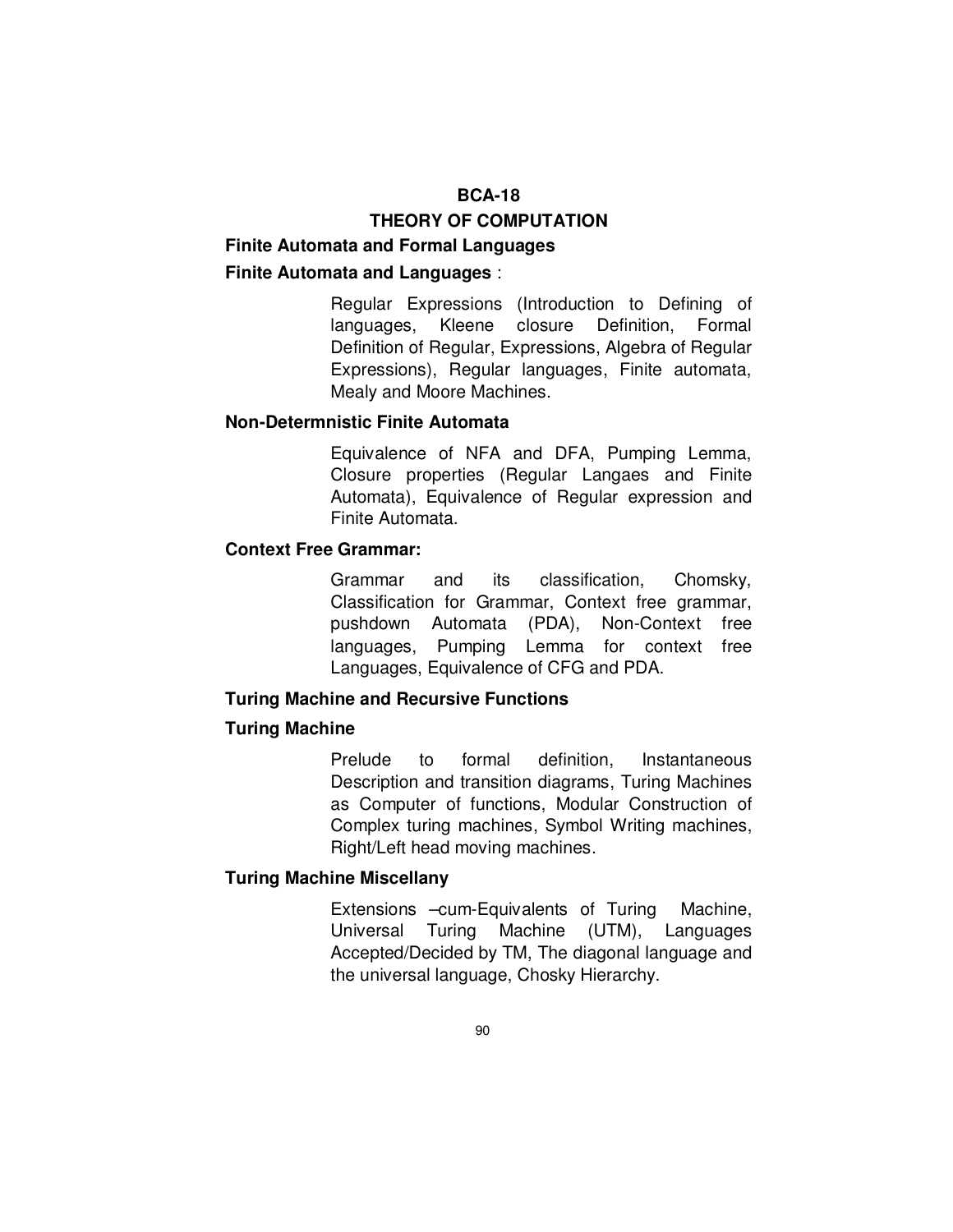# **Recursive Function Theory**

Recursive Function Theory

Recursive Definitions, Partial, Total and Constant Functions, Primitive Recursive Functions, Intuitive Introduction to primitive recursion, Primitive Recursion is weak Technique, The Techniques of unbounded minimalisation, Partial Recursion and u-Recursion.

# **Complexity of Computability**

# **Computbility/Decidability**

Decidable and undecibable problems, The halting, problem, Reduction to another undecidable problem, undecidability of post correspondence problem, undecidable problems for context free languages.

# **Complexity**

Notations for Growth rates of functions (The Constant Factor in Complexity Measure, Asymptotic considerations, well known Asymptotic growth rate Notations, The Notation O, The  $\Omega$  Notation, The Notation Θ, The Notation W, classification of problems, Reduction, NP-Complete and NP-Hard Problems, Establishing NP-Completeness of problems.

# **Applications**

Applications of Finite Automata, Applications of Regular Expressions, Application of Context free grammars (Definition of C-type small language, Definition of Part of HTML), ACM Code of Ethics and Professional Conduct.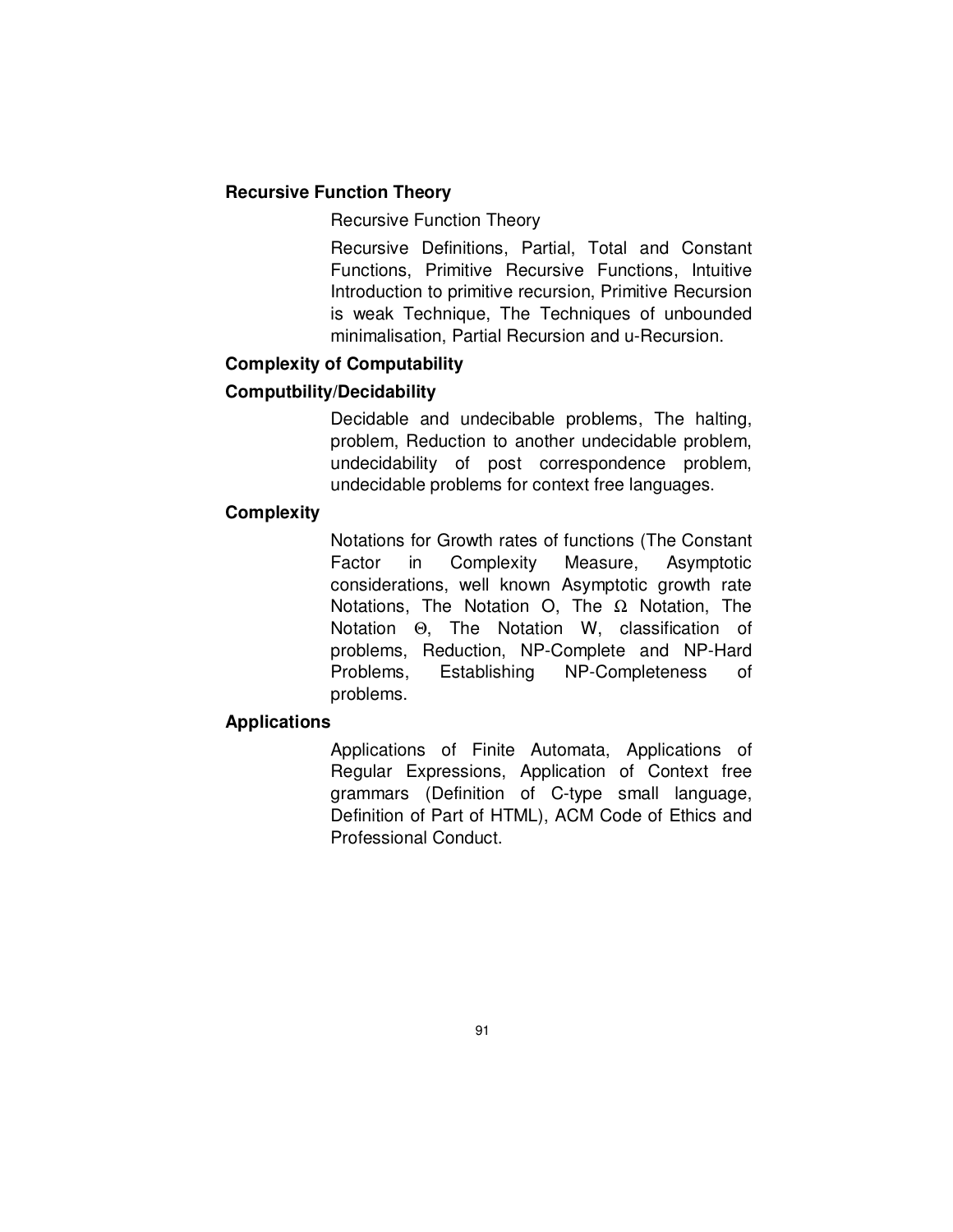# **BCA-19**

# **INTRODUCTION TO SOFTWARE ENGINEERING Software Engineering Concepts**

# **Introduction to Software product, Component & Characteristics Engineering** :

Software product, Components and characteristics, Software Engineering phases, Documentation of the Software product, Software Process and models (Software life cycle, Requirements analysis and specification, Design and Specification, Coding and module testing).

# **Software Process Management**

Software process management, Human Resource Management (Software process,Team leaders, Problem Solving,Influence and Team Building), The Software team (Democratic Decentralized (DD), Controlled Decentralized (CD), Controlled Centralized (CC), Organisation, Information and Decision, Problem identification, Software Crisis, Role of a system Analyst.

# **Project planning and Control :**

 Project scheduling, Project standards, Project outsourcing.

# **Risk Management Concepts:**

 Introduction and Risk Management Concepts, Technical Planning, Benchmark Testing.

# **Software Quality Concepts and Case Tools:**

# **Software Performance**

 Customer Friendliness, Software Reliability, Software Reviews, Software Upgradation, Software tools, and environment, Software libraries and toolkits, Software Modules, Reapplication of Software Modules, Development tools (Code Generators, Debuggers).

# **Quality Concepts**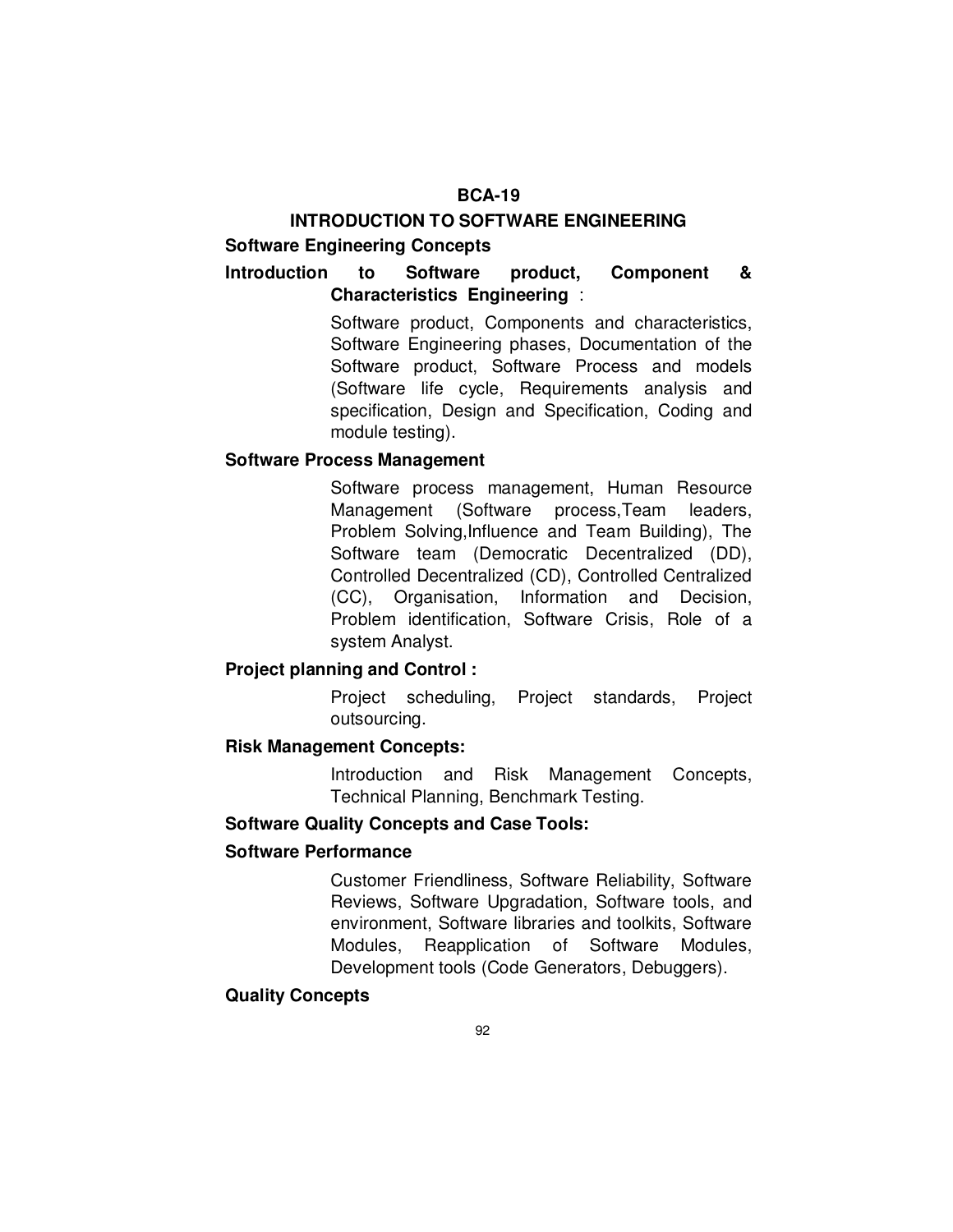Important Qualities of Software product and process (Correctness, Reliability, Robustness, Verifiability, Maintainability, Reusability, Portability, Data Abstraction, Modularity). Principles of Software Engineering (High quality software is possible, Give products to customers Early, Determine the Problem before writing the Requirements, Evaluate Design Alternatives, Use an Appropriate Process Model, Minimize Intellectual Distance, Good Management is more Important than Good Technology, People are the key to success, Follow with care, Take responsibility).

# **Software Methodology : An object Oriented Concepts**

 The Evolving Role of Software, An industry Perspective, Structured Methodologies , Major influencing Factors (Evaluation of End user computing, Emergence of CASE Tools, use of Prototypin and 4 GL Tools, Relational Databases), using the Methodoogy, Choosing the Right Methodology, Implementing a methodology, Current Generation of Software Development tools, 4 GL Considerations in Application Development (Problems in Application Development, Impact o f AGLs, Limitation of 4GLs, LINC),

# **Case Tools**

 Introduction, Software crisis, What is wrong with current Development Methods?, Software and its increasing Cost, Software Errors and their Impact, An Engineering Approach to Software, why case fails?, Case tools (Generation of CASE tools, Categories of Case tools (Generation of CASE tools, Deft Case tools, The Deft CASE system, The Deft way (DFDs, ERDs, PSPs), Factors Affecting Software Development, The benefits of using CASE.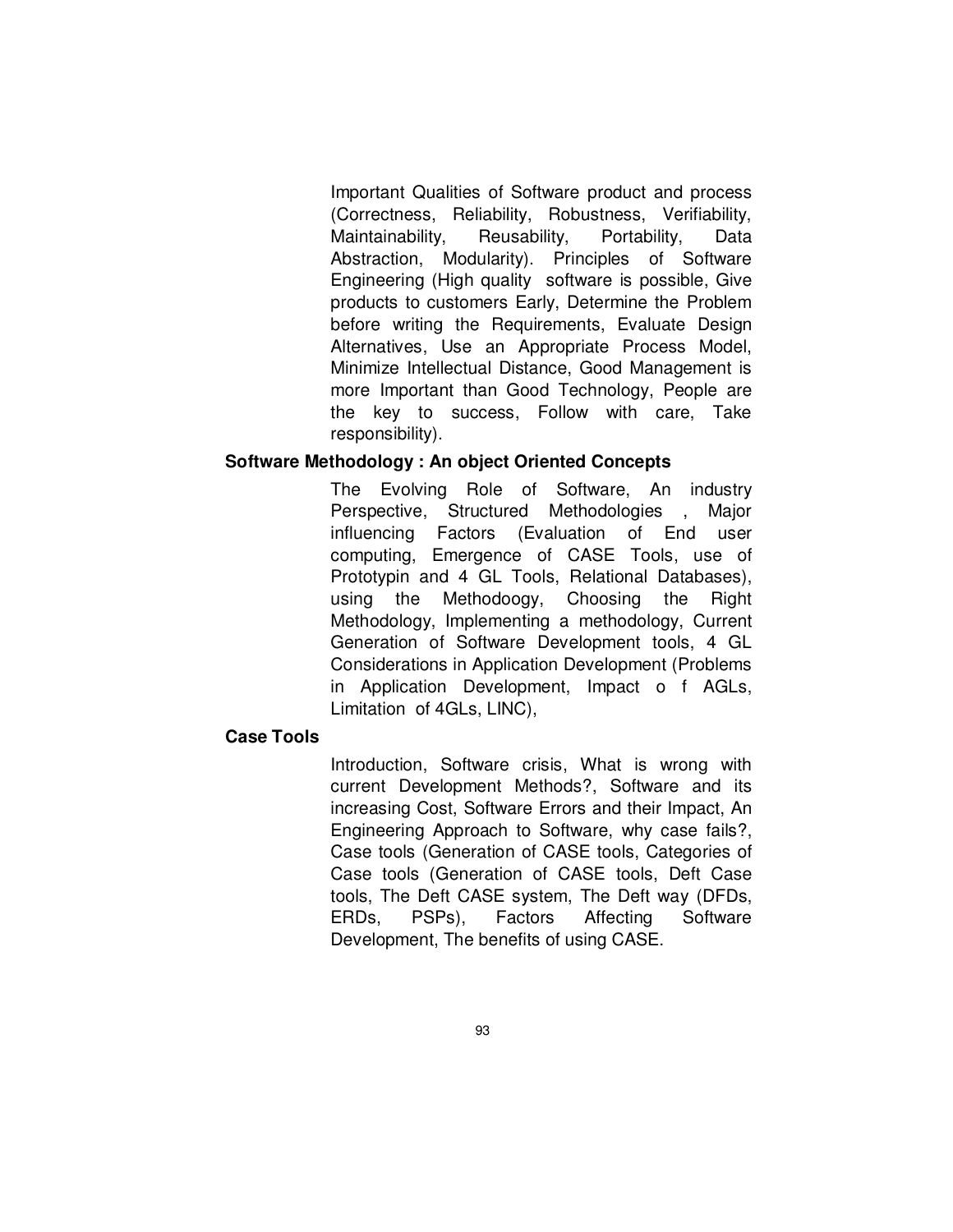# **BCA-20**

### **INTERNET ADMINISTRATION**

# **Fundamentals of Intranet Administration Fundamentals of Intranet** :

The Intranet, How Intranet works?, Difference between Internet and Intranet and LAN, Advantages of the intranet, types of Intranet, Software and Hardware Requirement for Intranet, Application Areas (Education Industry , Service, Research and Development, Government), Future of the intranet,

#### **Intranet's Security**

Security concerns, Threats (nternal external), Security solutions , Advise from Security Experts.

#### **Choosing Intranet Hardware and Software**

 Selection of Computing infrastructure, Hardware (Servers, Clients, Security Systems), Network environment (LAN, Address Translation, Firewall), Software (Operating System – Server and Clent, Groupware, Database Connectivity), Other aspects (Protocol support tools, web based tools, Security tools.

### **Configuring Intranet**

Configuring intranet (web Authoring, Preview, web Graphics, GIF, JPEG, Adding Ineractivity), Installation (Network Installation and administration, User management, Disk Quotas, Security Configuration and analysis, Account Policies, Permission and restrictions, Tuning Server Perforance, Configuring network settings), Networks and Security, Tuning Applications over intranet (SQL/API, ODBC, JDBC).

#### **Intranet Authoring and Management tools**

Intranet, Authoring tools (Editors, supporting applications for Services like FTP, Telnet etc. Graphical tools for creating, animating, etc.) Intranet Management tools (Databases – Basic, ODBC distributed, web servers.

#### **Intranet Protocols:**

Basic Intranet protocols (communication cum Mail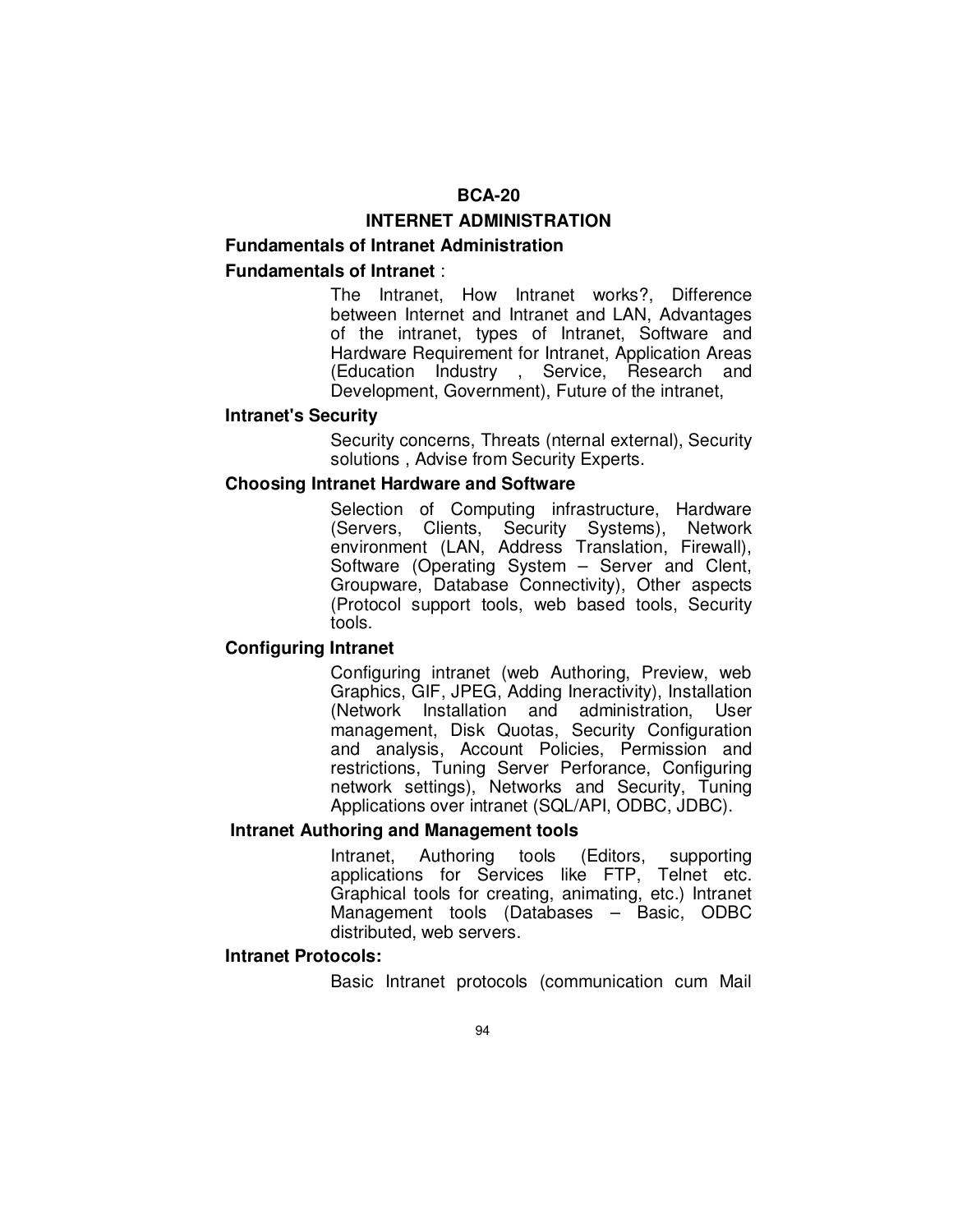Protocols, Service Protocols), web server specific protocols (Common Gateway Interface (CGI), Internet Server Application Program Interface (ISAPI), Netscape server Application Programming Interface (NSAPI), Distributed Mail system Protocol (DMSP), Latest protocols (Code division Multiple Access (CDMA) , Wireless Application Protocol (WAP), General Packet Radio Service (GPRS), Protocols for E-Commerce).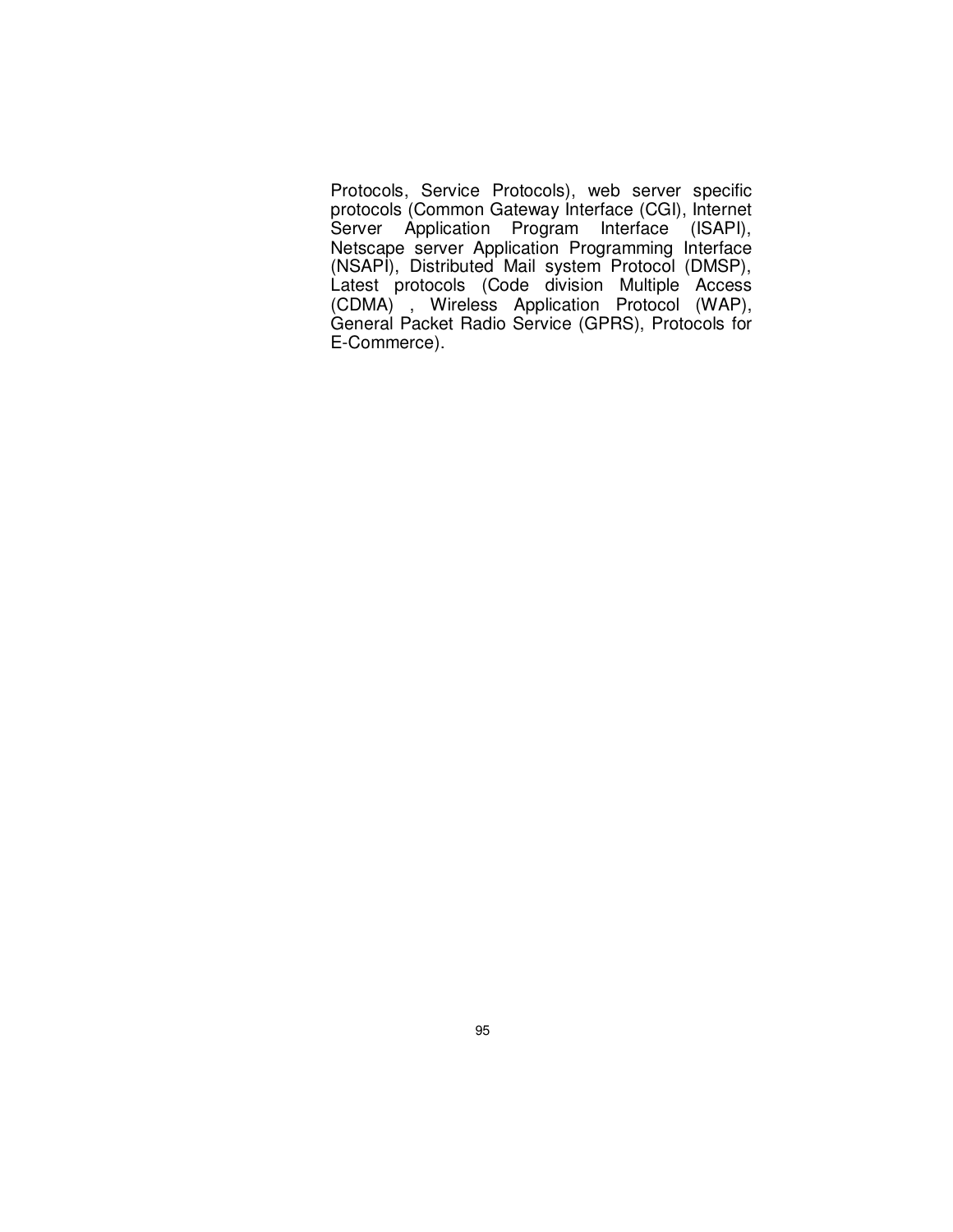# **PGDCA -1.1**

### **DISCRETE MATHEMATICS**

# **Elementary Logic**

# **Propositional Calculus:** :

 Propositions, Logical Connectives, Logical Equivalence, Logical Quantifiers.

#### **Methods of Proof:**

 What is a proof? Different Methods of proof and Direct proof, Indirect proofs), Principle of induction.

### **Boolean Algebra and Circuits**

Boolean Algebras, Logic circuits, Boolean Functions.

### **Basic Combinatories**

# **Sets, Relations and Functions**

 Introducing Sets, Operations on sets, Relations, Functions.

# **Combinatorics – An Introduction:**

 Multiplication and addition Principles, Permutations (Permutation of objects Not Necessarily distinct, circular permutation), Combinations, Binomial Coefficients, Combinatorial probability.

# **Some More Counting Principles**

 Pigeonhole principle, Inclusion – Exclusion Principle, Applications of inclusion exclusion.

# **Partitions and Distributions**

 Integer partitions, Distributions, distinguishable objects into Distinguishable Containers, Distinguishable objects into Indistinguishable containers, Indistinguishable objects into Distinguishable Containers, Indistinguishabe objects into Indistinguishable Containers.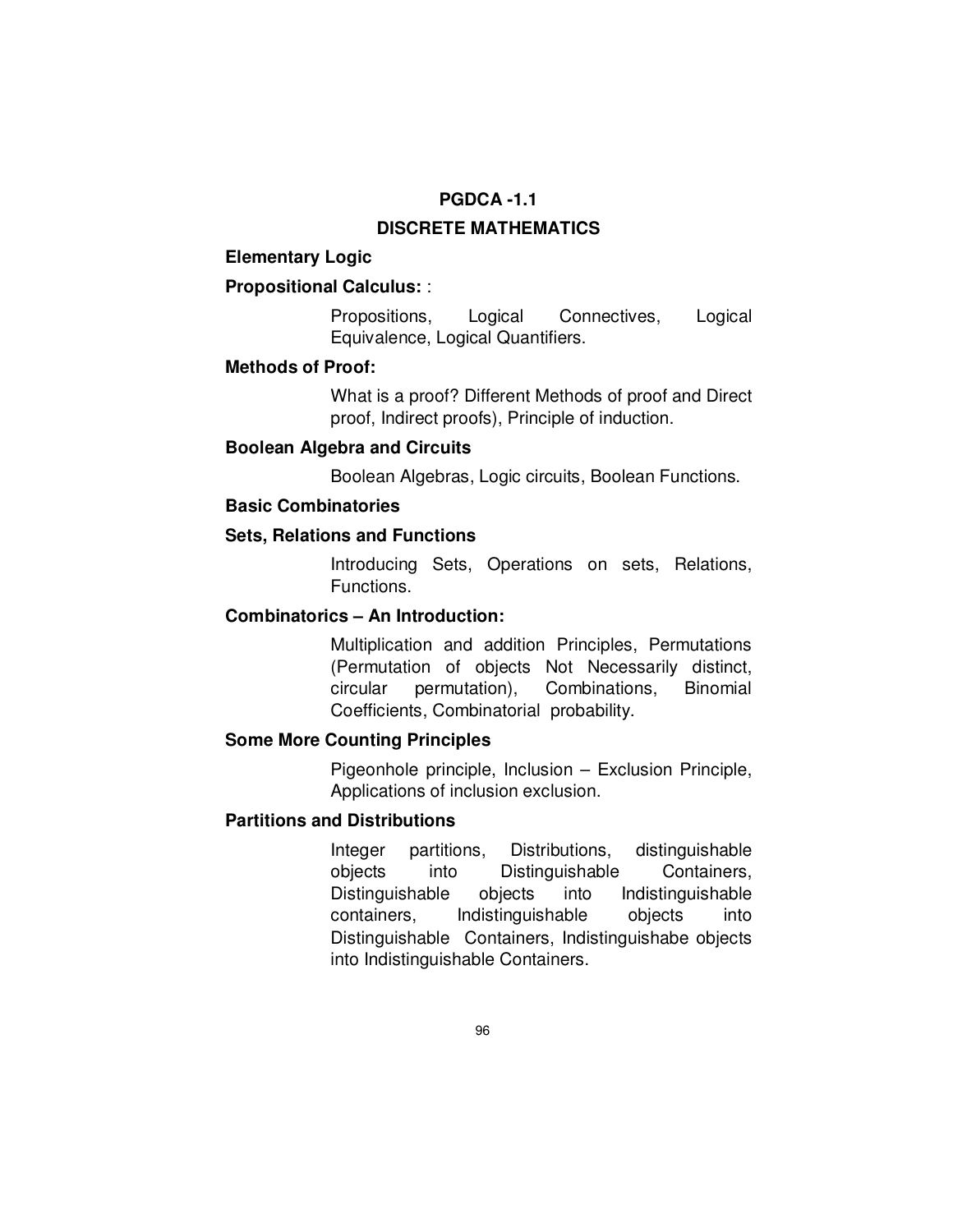# **PGDCA-1.2**

#### **Problem Solving and Programming**

# **An Introduction to C**

# **Problem solving** :

 Problem solving Techniques, Design of Algorithms, Analysis of Algorithm efficiency, Analysis of Algorithm Complexity, Flow charts,

#### **Basics of C**

 History of C, Salient features of C, Structure of a C Program, Compiling a C Program, Link and Run the C Program, Diagrammatic Representation of Program execution process.

#### **Variables and Constants**

 Character set, Identifiers of Keywords, Data types and storage, Data type Qualifiers, Variables, Declaring variables, Constants, Symbolic Constants.

# **Expressions and Operators**

 Assignment Statement, Arithmetic operators, Relational Operators, Logical operators, Comma and Conditional Operators, Type Cast operator, Size of Operator, C shorthand, priority of operators,

# **Control Statements, Arrays and Functions:**

# **Decision and Loop Control Statements**

 The if statement, the switch statement, the while loop, The do… while Loop, The for loop, The Nested Loops, The goto statement, The break statement, The continue statement.

#### **Arrays**

 Array Declaration, Initialization, Subscript, Multidimensional Arrays.

#### **Strings**

 Declaration and Initialization of Strings, Display of Strings, using different formatting Techniques, Arrays of Strings, Buit in String functions and Applications

# **Functions**

 Definition of a function, Declaration of a function, Function prototypes, The return statement, Types of variables and storage classes, Types of function invoking, Call by value, Recursion.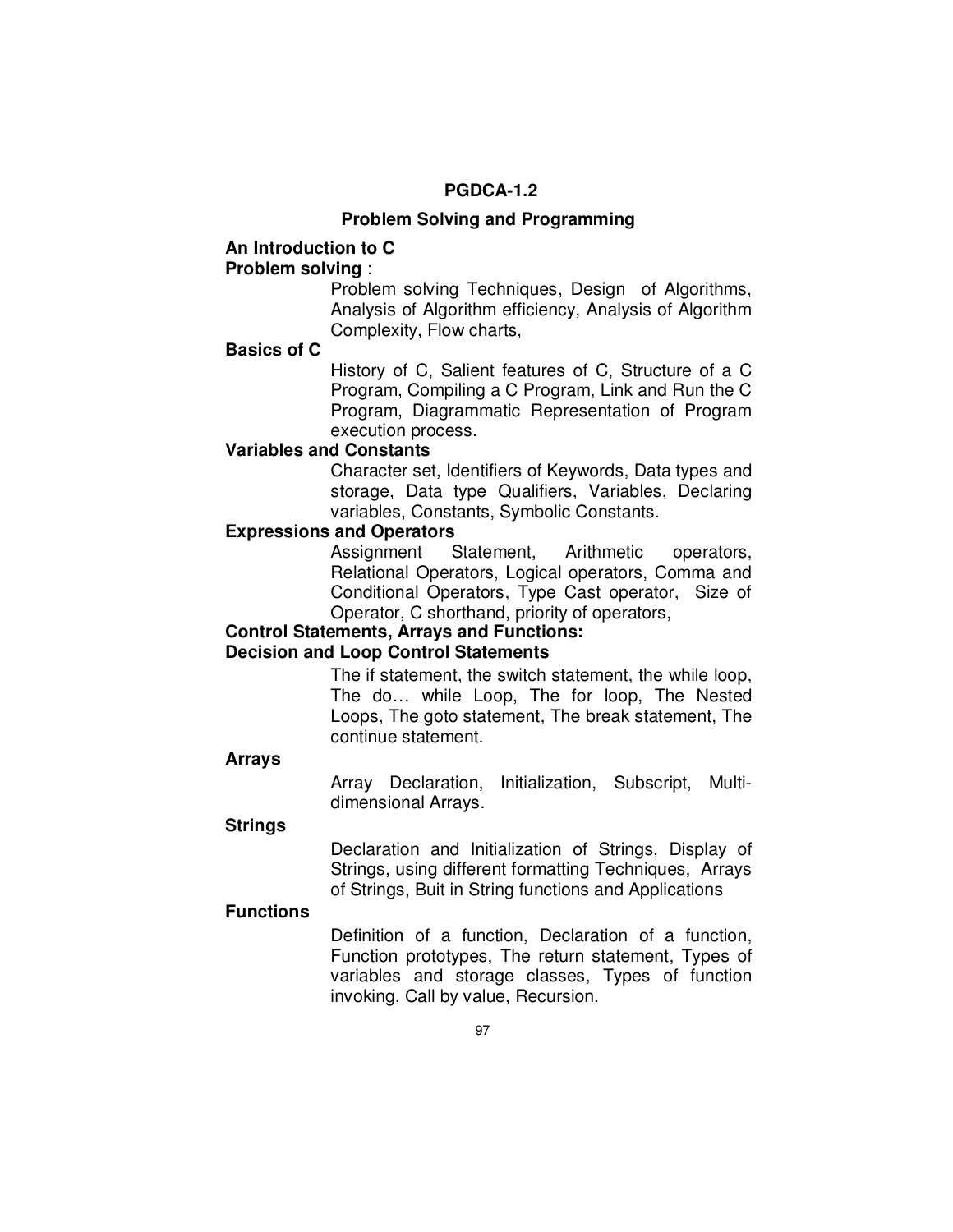# **Structures, Pointers and File Handling Structures and Unions**

 Declaration of Structures, Accessing the Members of a structure, Initializing structures, Structures as function Arguments, Structures and Arrays, unions.

#### **Pointers:**

 Pointers and their characteristics, the address and Indirection operators, Pointer type Declaration and Assignment, Pointer Arithmetic, Passing Pointers to functions, Arrays and pointers, Arrays of Pointers, Pointers and strings.

# **The C Preprocessor**

 # define to implement Constants # define to create, functional Macros, conditional selection of Code using # if def. Predefined Names Defined by preprocessors, Macros vs. Functions.

### **Files**

 File Handling in C using File pointers, Input and output using file pointers, string Input/Outpur Functions, Formatted Input/ Output Functions, Block Input/ Output Functions, Sequential Vs. Random Access Files, Positioning the file Pointer, the buffered I/O – The UNIX like file routines.

### **PGDCA-1.3**

# **COMPUTER ORGANIZATION AND ASSEMBLY LANGUAGE PROGRAMMING**

# **Introduction to Digital Circuits The Basic Computer:**

 The Von Neumann Architecture, Instruction Execution, Instruction Cycle,Computers: Then and Now.

# **Data Representation**

 Number Systems, Decimal Representation in Computers, Alphanumeric Representation, Data Representation for Computation.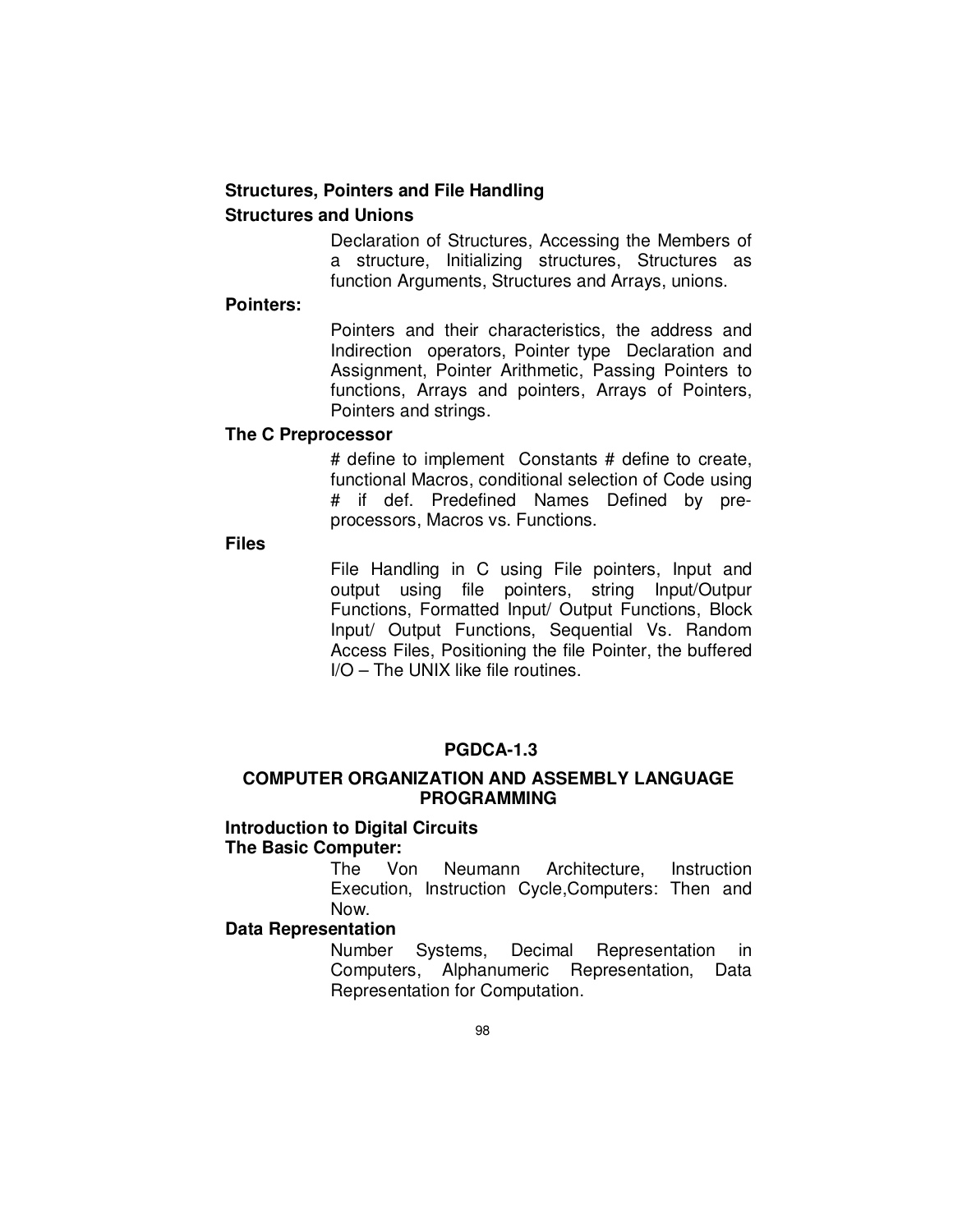# **Principles of Logic Circuits I**

 Logic Gates, Logic Circuits, Combinational circuit (Address, Decoders, Encoders, ROM)

# **Principles of Logic Circuits – II**

 Sequential Circuits (Definition) Flip Flops (Basic Flip-Flops, Excitation Tables, Master slave Flip-Flop, Edge-Triggered Flip-Flops), Sequential circuit Design (Registers, Counters Asynchronous Counters, synchronous counters, RAM) Design of a sample counter.

# **Basic Computer Organisation**

# **The Memory System:**

 The Memory Hierarchy RAM, ROM, DRAM, FLASH Memory Secondary Memory and characteristics, Raid and its Levels, The concepts of High speed Memories, virtual memory, SIMM, DIMM.

#### **The input /Output System**

 Input/output Devices , The Input/Output Interface, The Device Contrallers and its structure, Device Drivers, Input – Output Techniques, Input Output Processors, External Communication Interfaces.

# **Secondary Storage Techniques:**

 Secondary Storage Systems, Hard Drives, Removable Storage options.

### **The I/O Technology:**

 Keyboard, Mouse, Video Cards, Monitors (Cathode Ray Tubes, DPI, Interlacing, Bandwidth, Liquid Crystal Displays, Digital Camera, Sound Cards, Printers, Modems, Scanners, Power Supply.

### **The Central Processing Unit**

# **Instruction Set Architecture**

 Instruction set characteristics, Instruction set Design Considerations, Addressing Scheme (Immediate Addressing, Direct Addressing, Indirect Addressing, Register Addresing, Register Indirect Addressing, Indexed Addressing Scheme, Base Register Addressing, Relative Addressing Scheme, Stack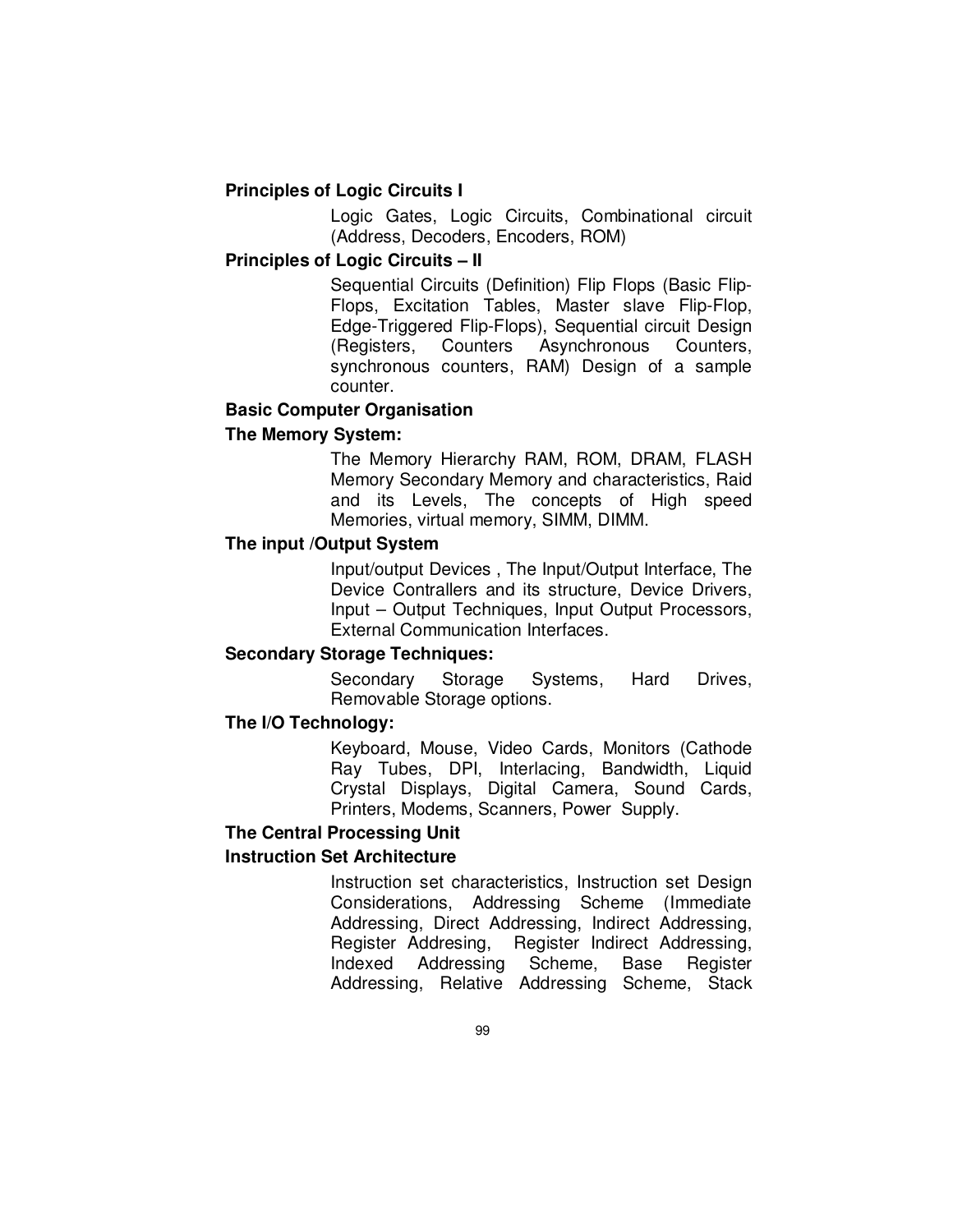Addressing), Instruction set and Format Design issues (MIPS 2000, Instruction Format).

# **Registers Micro-Operations and Instruction Execution**

 Basic CPU Structure, Register Organisation, General Registers in a processor, Micro-operation Concepts, Instruction Executions, Instruction Pipelining.

### **ALU Organisation:**

ALU Organisation, Arithmetic Processors,

### **The Control Unit :**

 The Control unit, the Hardwired Control, Wilkes Control, The Micro- programmed Control, The Micro instructions , The Execution of Micro Program

# **Reduced Instruction set Computer Architecture**

 Instruction to RISC, RISC Architecture, The use of Large register file, Comments on RISC, RISC pipelining.

### **Assembly Language Programming**

### **Microprocessor Architecture**

 Microcomputer Architectures, Structure of 8086 CPU, Register set of 8086, Instruction set of 8086, Addressing modes.

# **Introduction to Assembly Language Programming**

 The Need and use of the Assembly language, Assembly program , Execution, An Assembly program and its components, Input output in Assembly program, The types of Assembly programs.

# **Assembly Language Programming (Part-I)**

 Simple Assembly programs, Programming with Loops and Comparisons, programming for Arithmetic and String operations.

# **Assembly language programming (Part-II)**

 Use of Arrays in Assembly, Modular Programming, Interfacing, Assembly language Routines to High level language programs, Interrupts, Device Drivers in Assembly.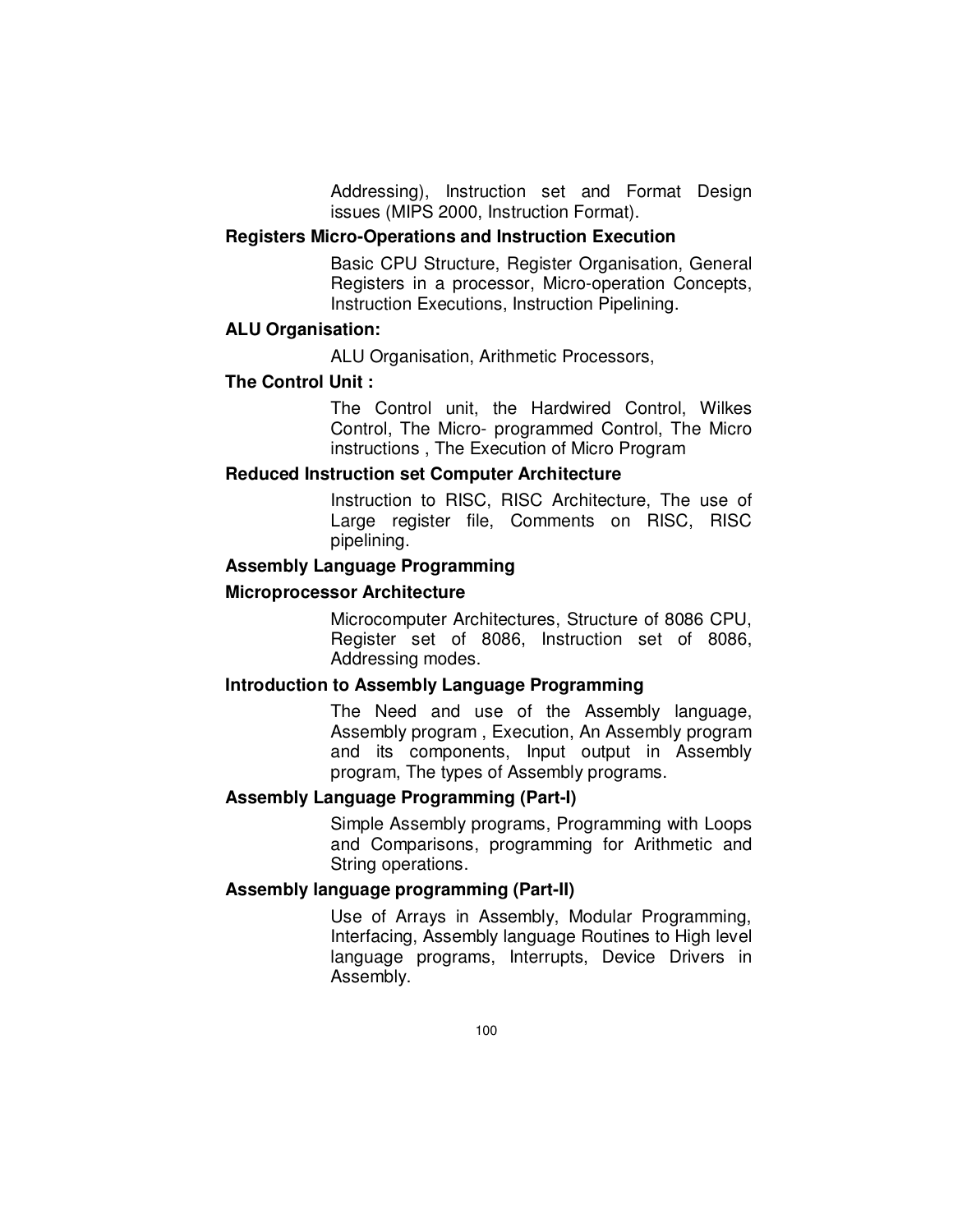# **PGDCA-1.4**

# **SYSTEMS ANALYSIS AND DESIGN**

# **Introduction to Systems Development Introduction to SAD** :

 Fundamentals of Systems, Real Time Systems, Distributed Systems, Development of a successful System, various Approaches for Development of information systems (Model Driven, Accelerated approach, Joint Application Development.

# **System Analyst – A profession**

 Needs Systems Analysts, users, Analysts in various functional Areas (Systems Analyst in Traditional Business, Systems Analyst in Modern Business), Role of a Systems Analyst, Duties of a Systems Analysts, Qualification of a Systems Analyst.

# **Process of System Development**

 Systems Development Life Cycle, Phases of SDLC, Products of SDLC Phrases, Approaches to Development (Prototyping, Joint Application Design, Participatory Design ), Case Study (College Library).

# **Introduction to documentation of Systems**

 Concepts and process of Documentation, Types of Documentation, Different Standards for Documentation, Documentation and Quality of Software.

### **Planning and Designing Systems:**

#### **Process of Systems Planning**

 Fact Finding Techniques, Need for fact finding, Issues involved in Feasibility Study, Cost Benefit Analysis, Preparing Schedule, Gathering Requirements of System.

#### **Modular and Structured Design**

 Design principles (Top Down Design, Bottom up Design), Structure Charts, Modularity (Goals of Design, Coupling, Cohesion).

# **System Design and Modeling**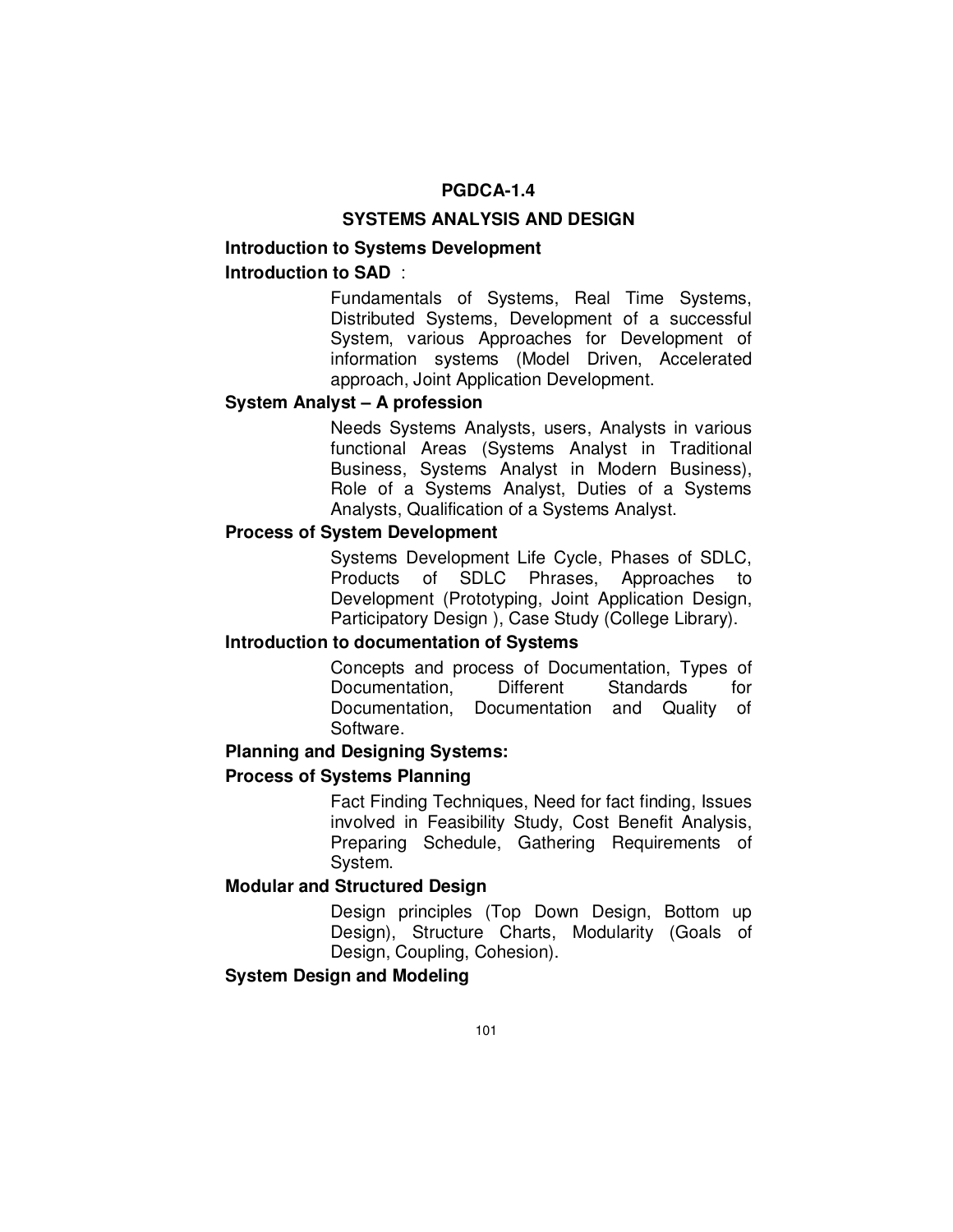Logical and Physical Design, Process Modelling, Data Modeling (ER Diagram), Process specification Tools (Decision Tables, Decision Trees, Structured English Notation), Data Dictionary.

# **More Design Issues and Case Tools**

# **Forms and Reports Design**

 Forms, Reports, Differences between forms and Reports, Process of Designing Forms and Reports, Deliverables and outcomes, Design specifications, Types of Information, General formatting Guidelines, Guidelines for Displaying Contents, Criteria for form Design, Criteria for Report Design.

# **Physical file Design and Database Design**

 Introduction to Database Design, Design of Database fields, Design of Physical Records, Design of Physical Files, Design of Database, Case Study (Employee database),

# **Case Tools for Systems Development**

 Use of Case Tools by Organisations, Advantages and Disadvantages of CASE Tools, Components of CASE, Types of CASE tools, classification of CASE Tools, Reverse and Forward Engineering, Visual and Emerging Case tools.

# **Implementation and Security of Systems & MIS**

# **Implementation and Maintenance of Systems:**

Implementation of Systems, Maintenance of Systems.

# **Audit and Security of Computer Systems:**

 Definition of Audit, Audit of Transactions on computer, Computer Assisted Audit Techniques, Computer System and Security Issues, Concurrent Audit Techniques.

# **Management Information Systems:**

 Role of MIS in an organization, Different kinds of information systems, Expert Systems.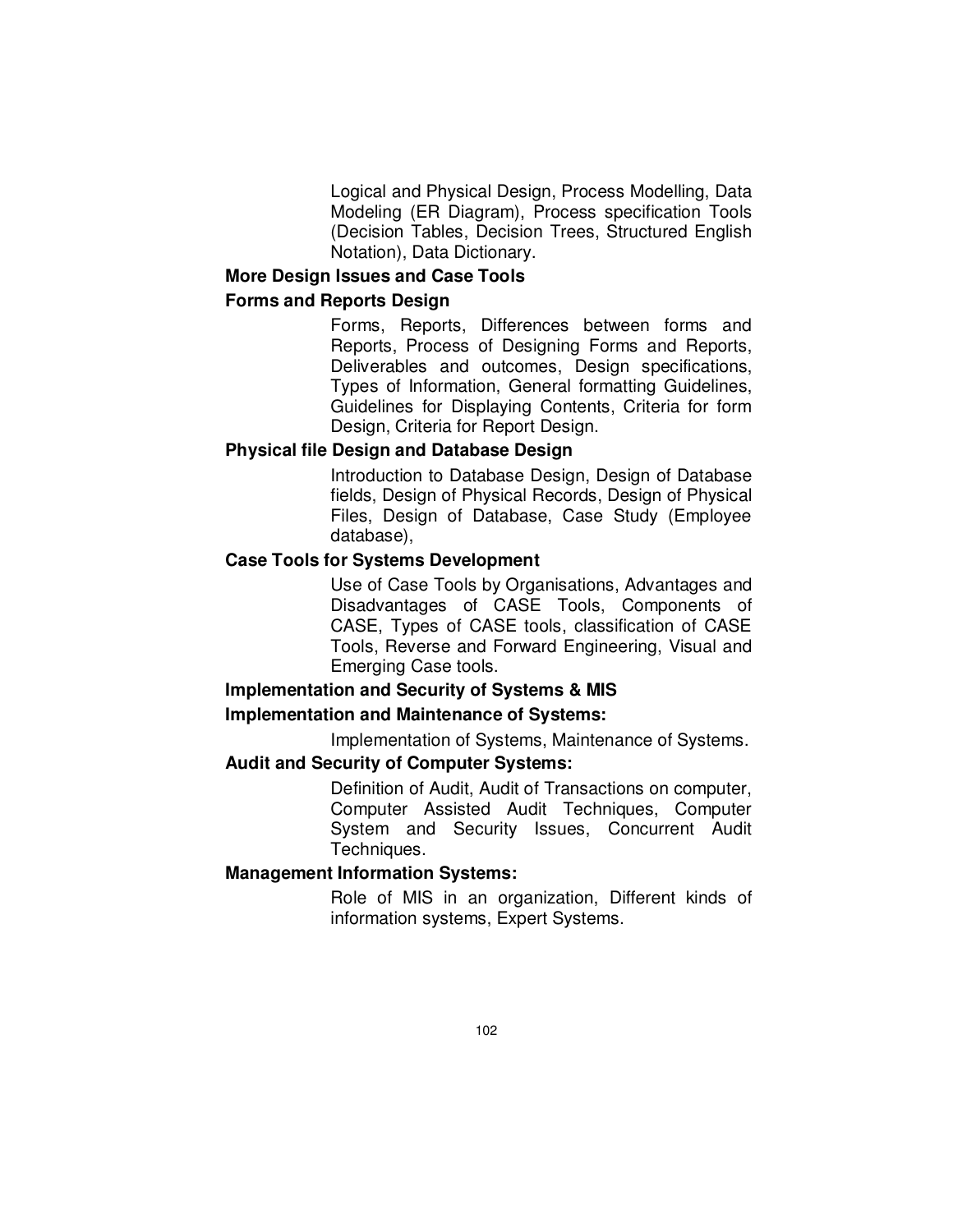# **Basic Diploma in Computer (DIC) DIC-01 – Personal Computer and PC Software**

# **Problem Solving Tecniques:**

# **Classical Problems and Puzzles:**

 The Konigsberg Bridges, Cannibals and missionaries, Decanting problems, decision trees, classical Conundrums.

# **The Higher Arithmetic –I:**

 Prime numbers, Gaps between primes, The sieve of Eratosthenes, Euler's proof of the infinitude of the primes.

# **The Higher Arithmetic-II:**

 Hungarian problems, An Archimedean Result, the theorem of Pythagoras and irrational numbers, The division of a plane by straight line, Minimum Spanning circles:

# **General Methods:**

 Experimentation, five sailors, A monkey and Many coconuts, the twelve coins problem, Poin care on the Psychology of invention.

# **Introduction to MS-Excel:**

# **Introduction to Excel:**

 Excel Basics, worksheets, within workbook, Enter and Edit data in Excel, Range Names, Navigate worksheet, search and replace DATA, Rearrange cell contents, save and Protect workbook, Exit Excel.

### **Formatting and Printing worksheet:**

 Page set up, Column width and Row Height, Fonts, Alignment, Numbers, Autoformat, Format Painter.

# **Customising Workplace:**

 Excel windows, workplace, Displays, worksheet, at different Magnifications, using custom controls using dialaog Boxes.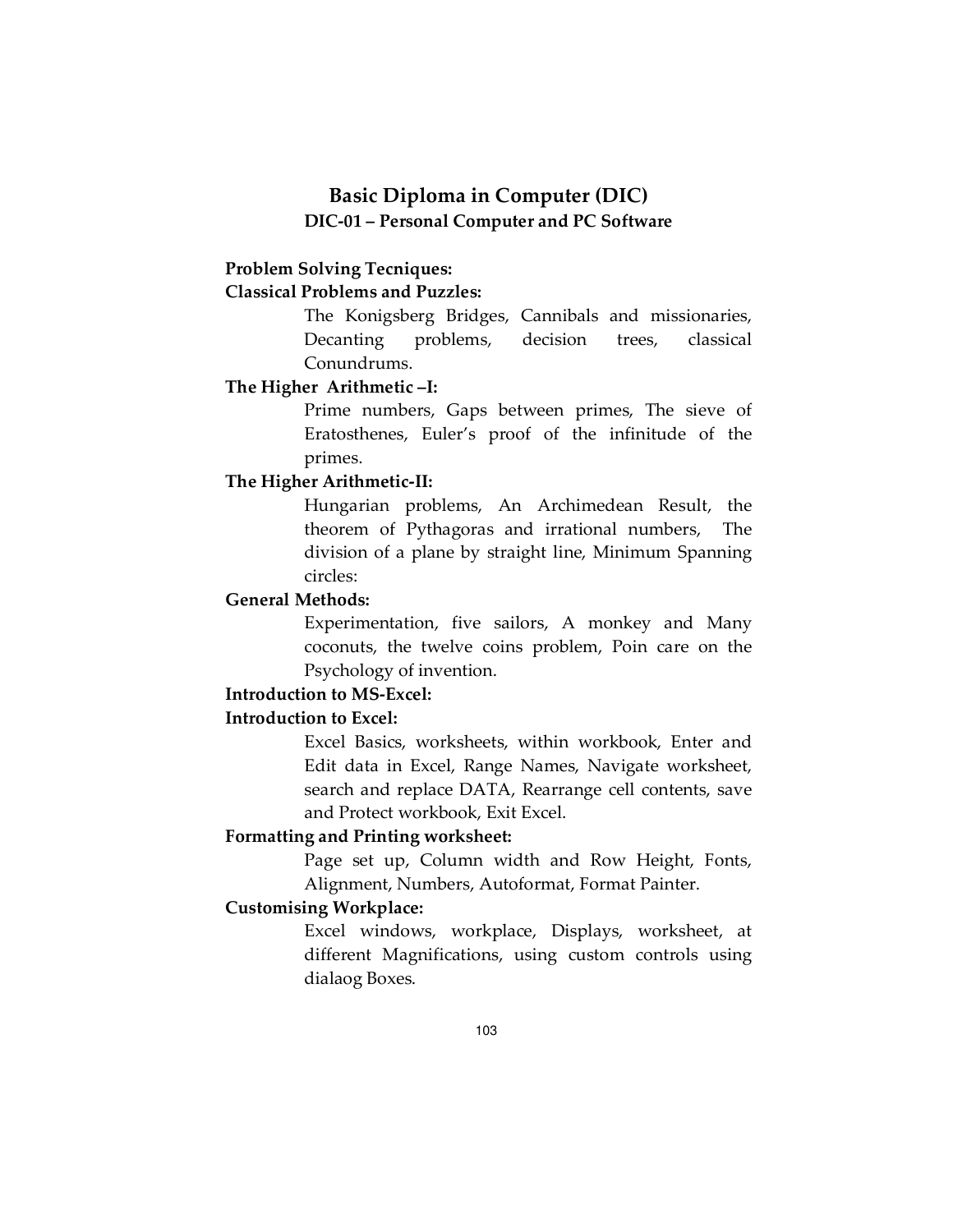### **Calculations in Worksheet:**

Formula basics, Functions,

# **Charts:**

 Chart components, chart types, chart wizard, Resi- zing and moving charts, editing charts, use charts for analysis, printing charts.

# **Database Power of Excel:**

 Database Concepts, creating, database, Adding Records, Deleting Records, Editing Records Sorting a database, Filtlering a database, Data tables, Pivot table.

# **Focus on analysis:**

Goal seek, Salver, Scenario Manager.

### **Automating Worksheet:**

Using Macros, using Templates.

# **Internet Awareness**

# **Internet :An Overview:**

 DNS, working of Internet, Tools and Services on Internet, Browsing the Internet, Gopher.

# **Internet Tools: E-Mail, PTP & Telnet:**

 E-Mail, E-Mail, Addressing, The Components of E-Mail, Address Book, Troubleshooting in E-Mail, Interesting E-Mail Addresses, Mail Reflectors, Mailing Lists and list servers, FTP and Telnet, Interesting Sites.

#### **Browsers:**

 Netscape Navigator, Search Engines, NCSA, Mosaic, Microsoft, Internet Explorer.

#### **Visiting web sites:**

Downloading.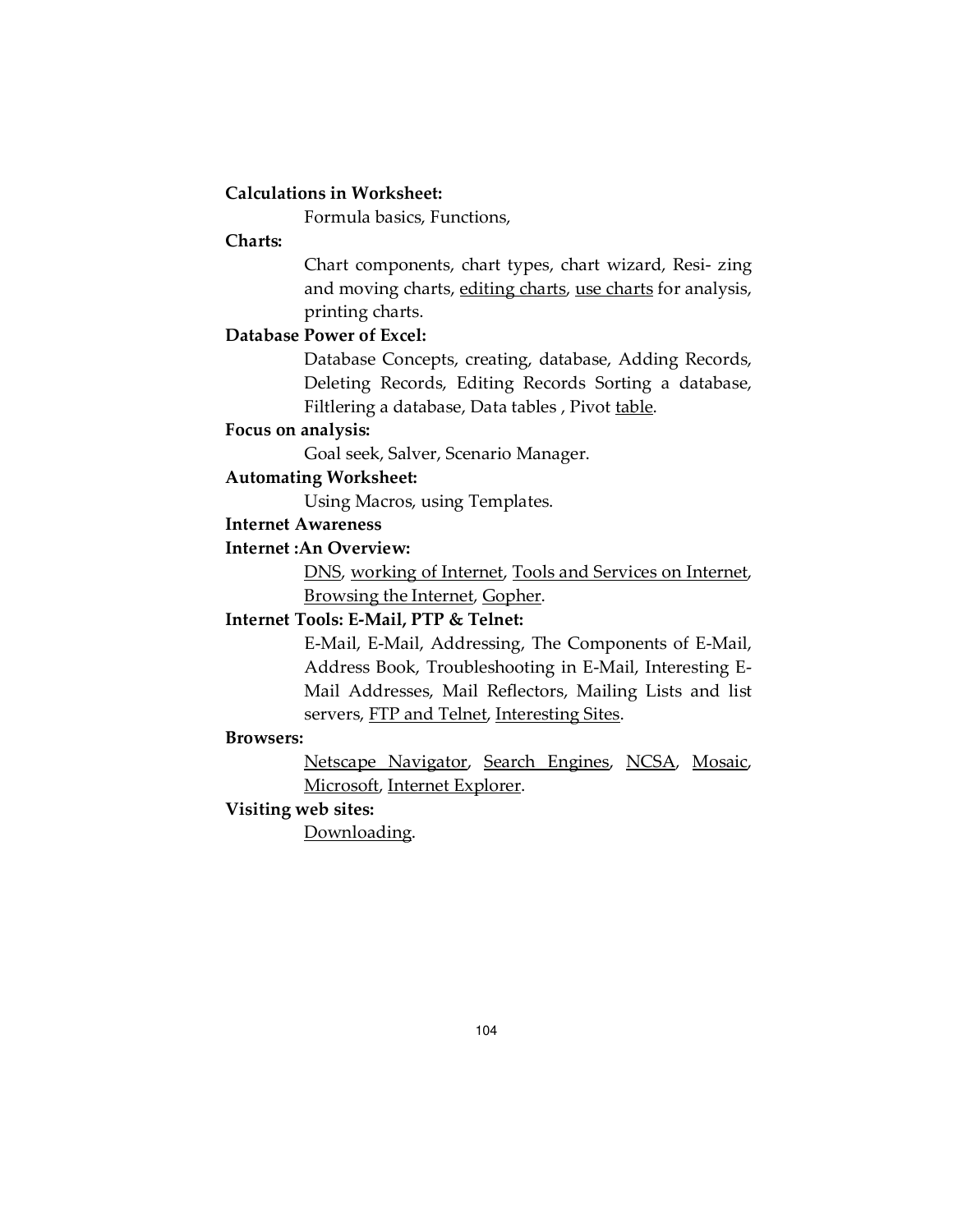## **Basic Diploma in Computer (DIC) DIC-02 – Information Technology**

#### **Information Technology:**

 Computer Basics, Input Units and Devices, Output units, and Devices, Computer Memories, WINDOWS, Documentation using MS word.

### **Object Oriented Programming with C++ :**

 OOP using C++, Data types and variables, operators, Expressions and Statement, Flow of Control of Program, Looping, Functions, Arrays and Strings, Structure, Pointer, Classes and Constructors / Destructors, Operator overloading, Derived Classes and inheritance, Polymorphism and virtual functions.

## **Basic Diploma in Computer (DIC) DIC-03 – Business System**

#### **Introdction to Business Data Processing:**

 Business systems, Management Functions, Levels of management, Information requirements for Planning, Coordination and Control for various levels in Business, Industry and Government, large volumes of data and data handling implicit, Identification of relevant data, classification of data elements by function and by source, Primary and Secondary, Historical data for reference and analysis, Need for ensuring accurate, reliable and timely processing of data, Basic tasks in Business data processing, data origination, Capture, sorting, merging, calculating, Summarising, managing output-results, storing and retrieving transmission, both interim and final.

## **Concept of Files:**

Master and transaction files, file organization, sequential,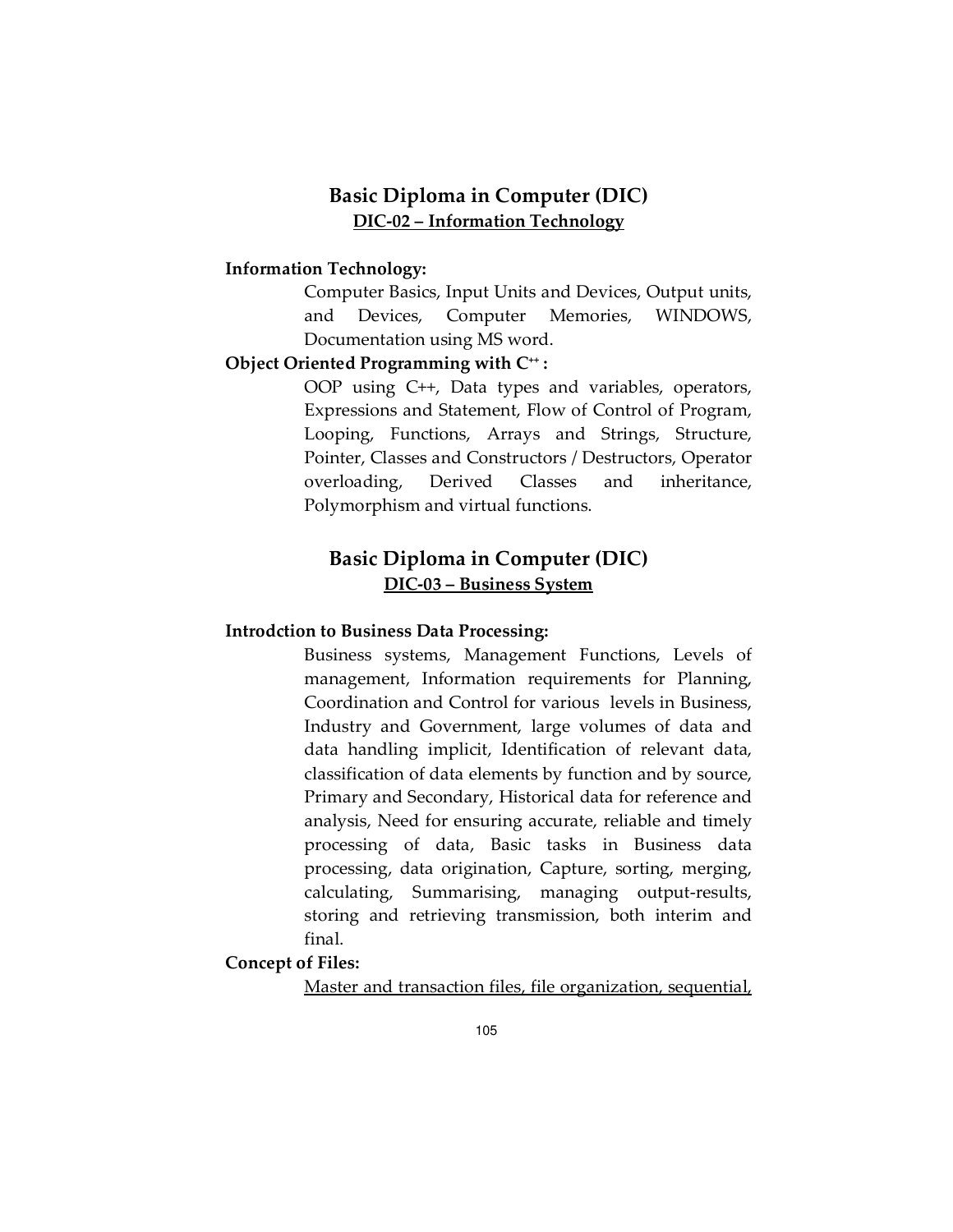relative and indexed, Modes of processing: batch Online, real time.

## **Principles and Techniques of Programming:**

 Introduction to programming: Programme definition, Life cycle, characteristics of a good program, data handling (flow charts, pseudocodes) Report production and file updation, Simple report generation, overview of Control break procedure for report production.

### **Operation on files:**

 Input, Output and I/O; processing a file, multiple handling file updation, sequential file updation, random file update.

## **Programming Paradgms:**

Unstructured Programming, Structured Programming, procedural programming, modular Programmaing Program design, Top down and botton up design, program documentation.

## **Business Applications:**

 Design, analysis and development of computerized financial accounting, Computerized Inventory Control, Computerized Payroll, Computerized Invoicing application.

## **Basic Diploma in Computer (DIC)**

## **DIC-04 – Programming and Problem Solving Using 'C' Introduction**

### **Introductory:**

An Overview of C, Escape sequences, Getting A "feel" for C.

### **Data types in 'C'**

Variables of type (out char, float, double,); Enumerated type, the typed-of statement, identifiers.

### **Operators and Expressions Inc.**

Elementary Arithmetic operations and operators,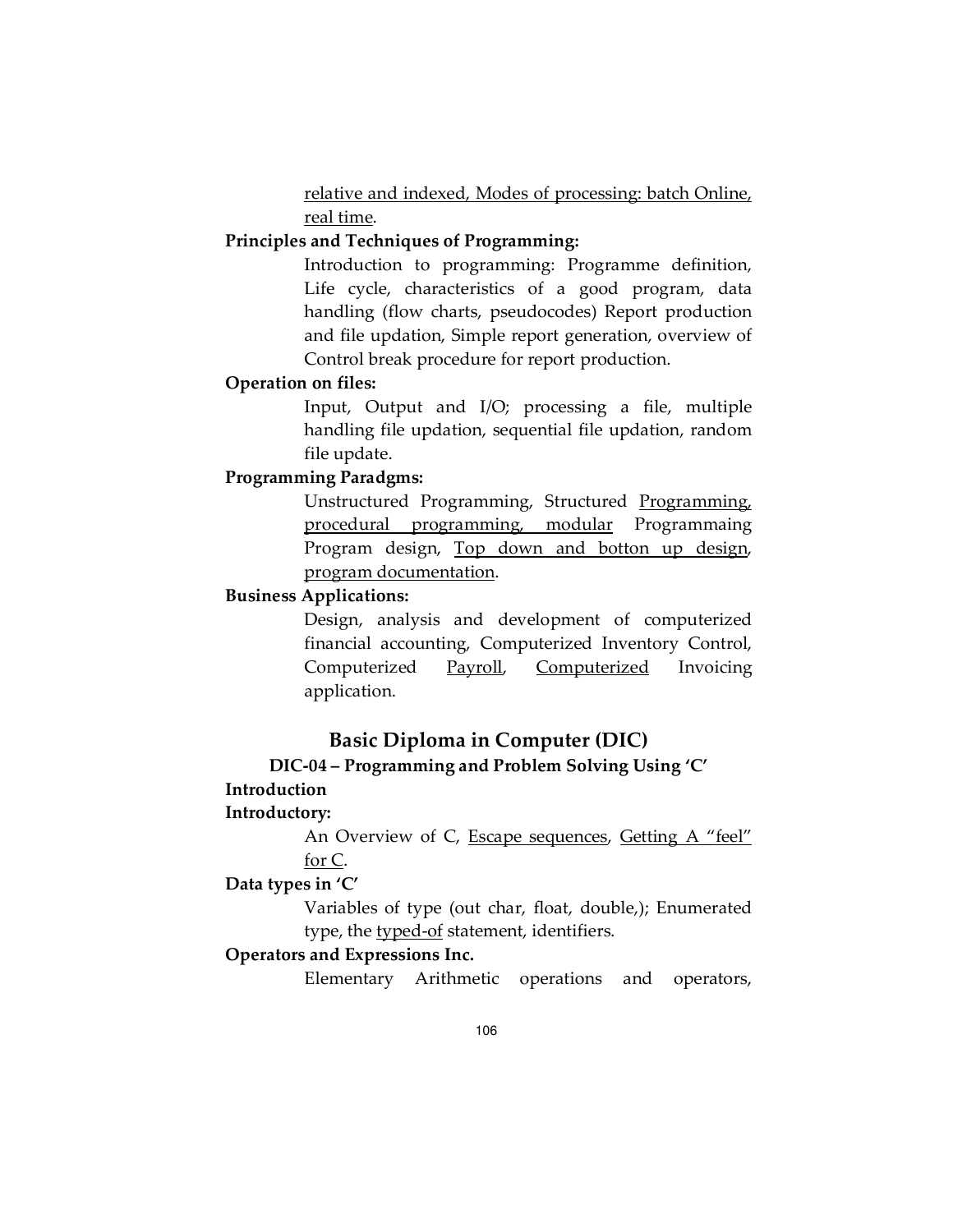Expressions, L values and P values, Promotion and Demotion of variable types : The cast operator , print f() functions.

## **Decision Structures in 'C'**

Boolean operators and Expressions The goto statement, the if(), Statement, the if  $()$  – else statement.

### **Control structures-I**

 The do – while ( ) and while Loops, the Comma Operator, the transfer of Central from within loops, Ternary, operator, The Switch case default statement.

## **Programming in C**

## **Control Structures II**

'The for  $(\cdot; \cdot)$  loop, unidimensional Arrays, The sizeof operator, storage classless and scope.

#### **Painters and arrays:**

Pointer variables and pointer Arithmetic, Pointers Arrays and the subscript operator, A Digression on Scan f(), Multidiensional Arrays.

## **Functions:**

Function Prototypes and Declarations, Functions and Scope, Pointers as Function Arguments, String Functions, Multi Dimentional Arrays as Function Arguments.

## **Functions – II**

 Recursive functions, Macros, Conditional Compilation, Macros with Parameters, Command, Line Arguments, Variable length Argument lists, Complicated Declarations, Dynamic Memory Allocation.

## **Files and Structs, Unions and Bit-Fields**

Files and File 70, Structs, the DOT Operator, Extructs and files: f seek (), Structs and Function and Unions, The Bitwise operators.

## **Data Structures:**

#### **Introduction to Data Structures : Array**

Programme Analysis, Arrays, Array Declaration, Storage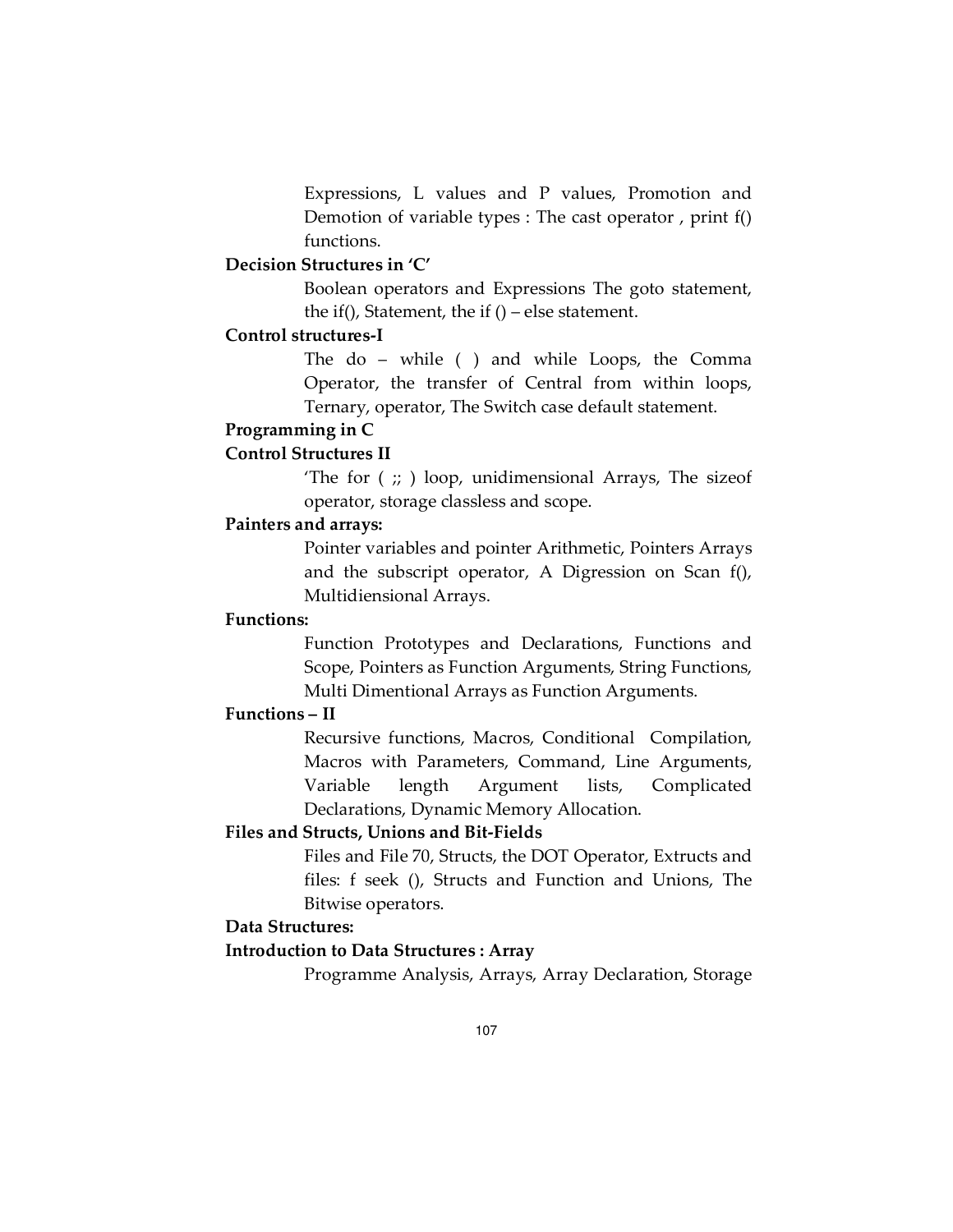of arrays in Main memory, sporse arrays.

#### **Lists:**

Basic Terminology, Static Implementation of lists, Pointer implementation of lists, Doubly linked lists, circular linked list, Storage Allocation, Storage Pools, Garbage Collection, Fragmentation, Relocation and Compaction.

#### **Stacks and Queues:**

 Defining stack and Queue, stck oerations and implementations, stack Applications, Queues: Operations, and implementation, Queue Application, priority Queues.

#### **Graphs**

Defining graph, Basic, Terminology, Graph Representation, Graph traversal (DFS, BFS), shortest path problem, Minimum spanning tree.

## **Trees and File Organisation:**

#### **Trees**

Basic Terminology, Binary, trees, Traversals of a Binary, tree Binary search trees (BST).

## **AVL-Tree and B-Tree**

Height Balanced tree, Building Height Balanced tree, B-Tree, B-Tree of order 5.

## **Files:**

 Terminology, File organization, sequential files, Direct, File organization, Indexed Sequential file organization.

### **Searching and Sorting Techniques:**

### **Searching Techniques:**

Sequential search, Binary Search,

## **Sorting Techniques-I**

Internal Sort (Insertion Sort, Bubble Sort, Quick Sort, Way Merge Sort Heap Sort), Sortings on Several keys.

## **Sorting Techniques –II**

Data Storage (Magnetic Tapes, Disks), sorting with Disks, K-way merging, Buffering, Sorting, with tapes.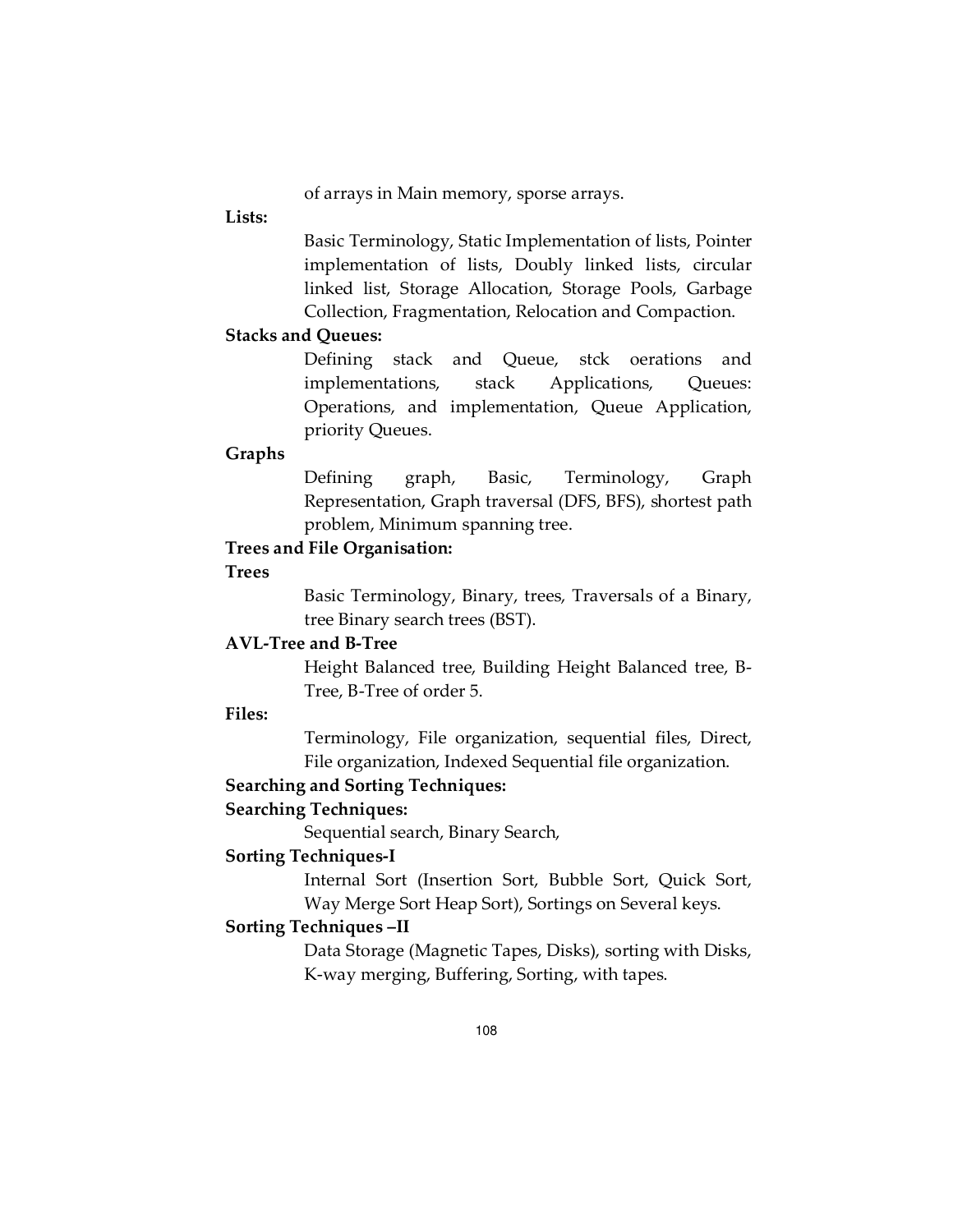## **Diploma in Computer in Office Management DCOM-01 – Office Environment and Data Processing**

### **Office Environment:**

## **Organisation of a typical office:**

Concept of an office, The concept of an oranisation.

## **Document flow Management in an Office:**

Importance of document as means of Communication information inputs for the documents, Management of inward mail Movement, information processing, Document preparation, Types of Documents, Channels of document flow, Handling of outward mail, Document storage and Retrieval.

#### **Management and Human relations in Office:**

Management in an office, Management styles, Effective Leadership, Human relations, Methods of working, integration of Methods through Administrative Management.

## **Office Management Information System:**

 Need for Management Information System, MIS, MIS in Government.

## **State of art in using Modern Technology in Office:**

Need for Office Automation, Office Automation, Automation in Government Offices, Computer Aided Office Monitoring of Development Programmes, A New emerging technology – Optical information Technology.

## **Convergence of Technologies:**

#### **Office Automation :**

Today's Office, Office Automation Explosion, Advantages, Office Automation functions.

## **Office Automation Technology**

Document Generation, Document Distribution, Archival, Impact of Personal Computers,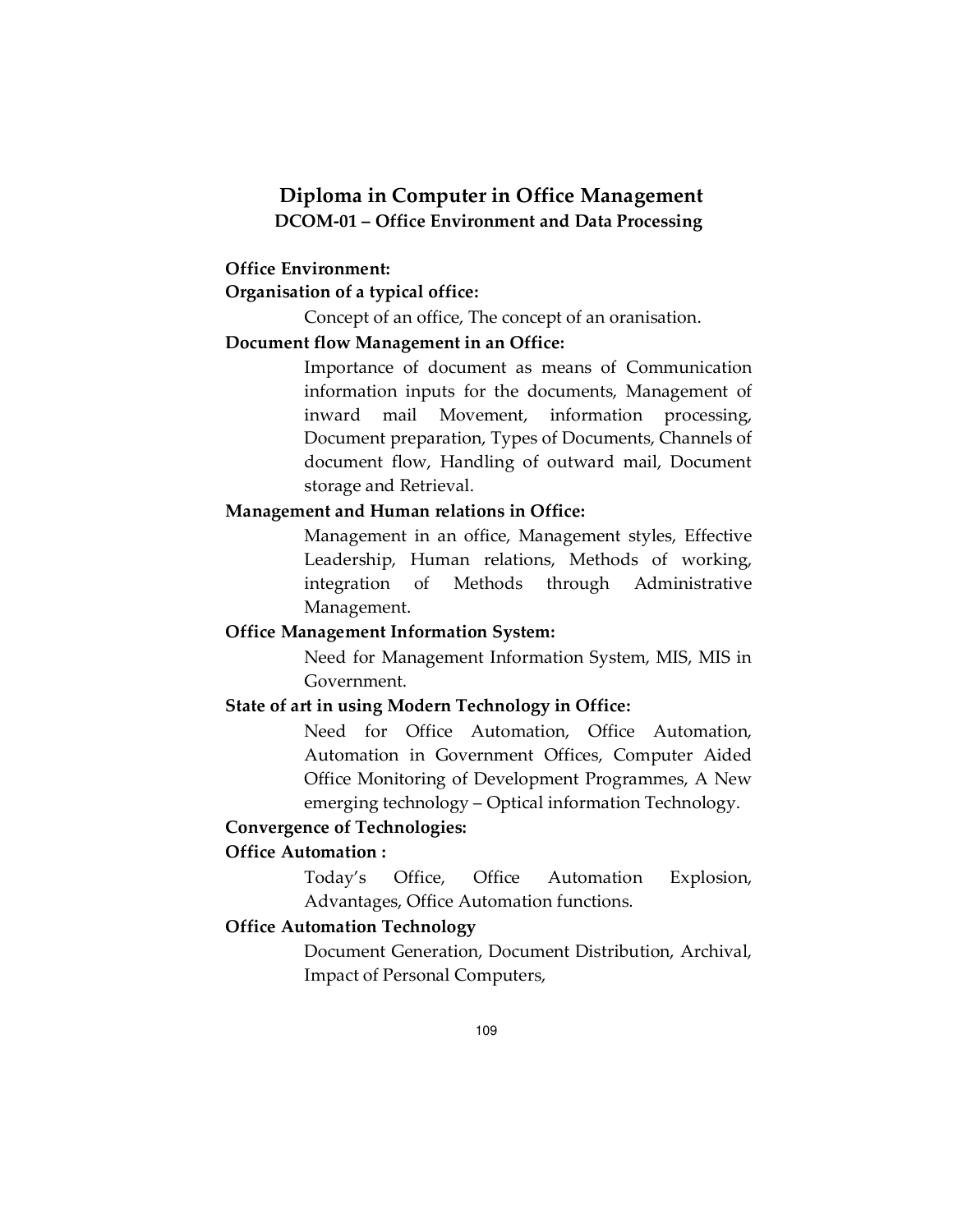#### **Office Automation Technology-Workstations:**

 Workstation Architecture, Hardware Technologies, Workstation, Software, input technologies, Workstation graphics, printer technologies, Storage Technologies.

#### **Communication and Convergence of Technologies:**

Communication Technologies, Emerging Services, Software Trends,

 **Introduction to Computer:** 

#### **History of Computers:**

About to ENIAC, Computer generations, Languages, Software and Applications, Computers in India.

## **Computer Hardware-Software Components:**

Impact of Technology, Components of a Computer, Computer Hardware, Computer Software.

#### **Introduction to Personal Computer:**

Micro Computer and its operating systems, The personal Computer and its Environment, Disk operating system Commands, Printer,

## **Introduction to Data Processing:**

#### **Systems Analysis and Design:**

 Steps in System Analysis, Systems Design Concepts, Design of Systems Components Systems Documentation, System Design Methodologies.

## **Algorithm and Problem Solving:**

Algorithm, Different Aspects of problem solving, Computer animation and Algorithm, Debugging of a program, Verification of a Program.

## **Programming Concepts:**

Algorithm and flowcharting symbols, Elements of a Programming language.

#### **Programming Techniques:**

Current Trends in Programming Techniques.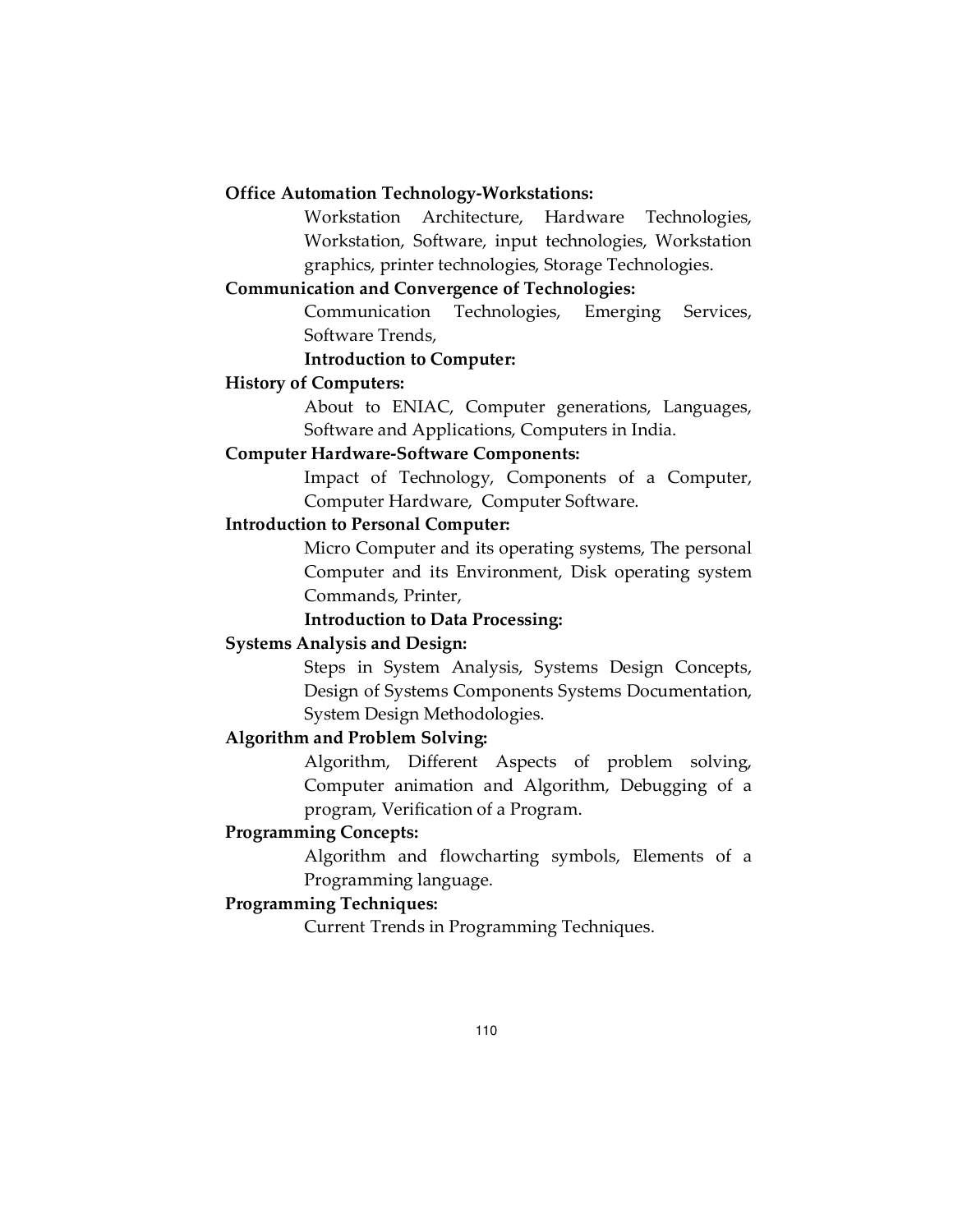## **Diploma in Computer in Office Management DCOM-02 – Information Processing in Office**

#### **Management Information System :**

## **An MIS Perspective :**

MIS Introduction, Historical Background, Status of MIS in organizations, Framework for understanding Management Information System.

## **Information Needs and its Economics:**

Growing Need for information, Data, Information, Information from Data, value of information.

## **Management Information and Control Systems:**

System View, Role of MIS at various Management Levels, Structure of MIS, Information Network, Desirable Characteristics of MIS.

#### **MIS : Role of Computers:**

Human efforts and the limitations, planning for computerized MIS, Elements of computerized MIS, Data Processing in Computerised MIS, Role of Office Function in Computerized MIS, Computerised MIS in action.

#### **Database Management System:**

#### **Introduction to Database Management System:**

Database, Need of Computerised Database, DBMS.

## **Database Structure:**

The architecture of A DBMS, Indexing and searching Techniques.

#### **Various Approaches of DBMS:**

A Study of the three Approaches, Hierarchical Approach, Network Approach, Relational Approach.

## **A Database Management Package:**

#### **Introducing dBASE III Plus:**

Concepts of A dBASE III Plus file, Entering Data in a file, Adding data, Listing of Records, Listing Selected fields.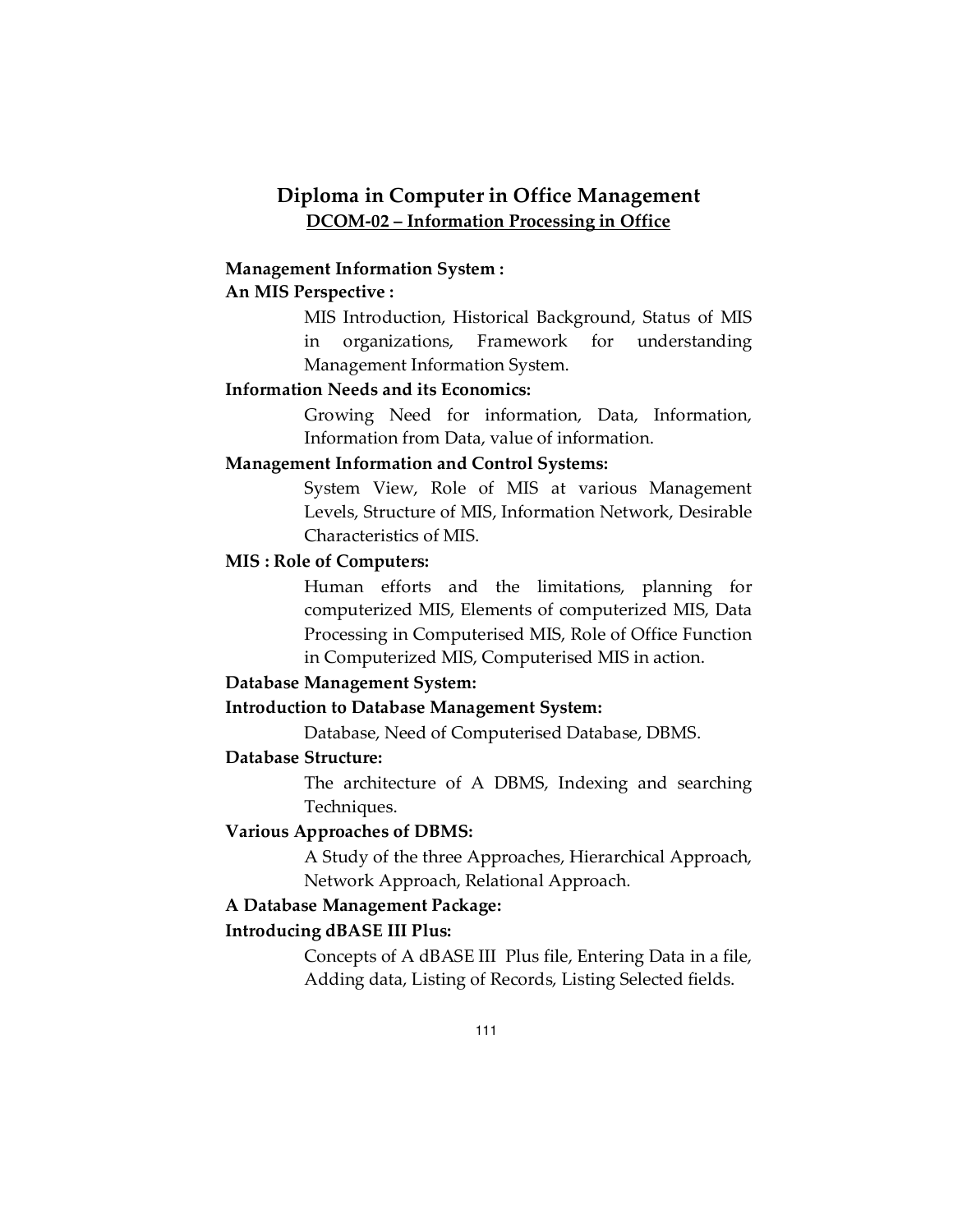**Data Retrieval and file Maintenance:** 

Data Retrieval, Updating a file, Arithmetic Calculations.

#### **Sorting and Indexing:**

Sorting, Indexing,

**Printing A formatted Report:** 

Creating A report format, using Multiple files.

#### **Programming in dBASE III Plus**

 dBASE III Plus Program file, Commands in a Program, Conclusion.

## **Diploma in Computer in Office Management DCOM-03 – Office Productivity Tools**

#### **Word processing and Desk Top publishing:**

#### **Word Processing : Evolution and Concepts:**

Evolution of word processing, Basic word processing functions, Common word processing features and tools.

#### **Wordstar : A Typical word processor:**

Menus, Commands, Screen Displays and Help, Creating Text, Editing Text, Formatting Text, Printing Text.

## **Advanced word processing Feature – Spellstar:**

Approach and Methodology of Spelling check, spellstar.

### **Advanced word processing feature-Mail Merge:**

Mail Merge

## **Desktop Publishing (DTP):**

 Components of Publishing System, Limitations of a word processor to perform DTP- tasks, Components of A DTP System, Pagemaker : A Typical DTP Software, Limitations of DTP VIS-À-VIS professional publishing.

#### **Spreadsheet in Business Decision:**

## **Fundamentals of Decision Making and Spreadsheet:**

History, Modelling for Decision making in Business, Lotus Access System, Strengths of Lotus 1-2-3, 1-2-3 Screen, Lotus 1-2-3 Function keys.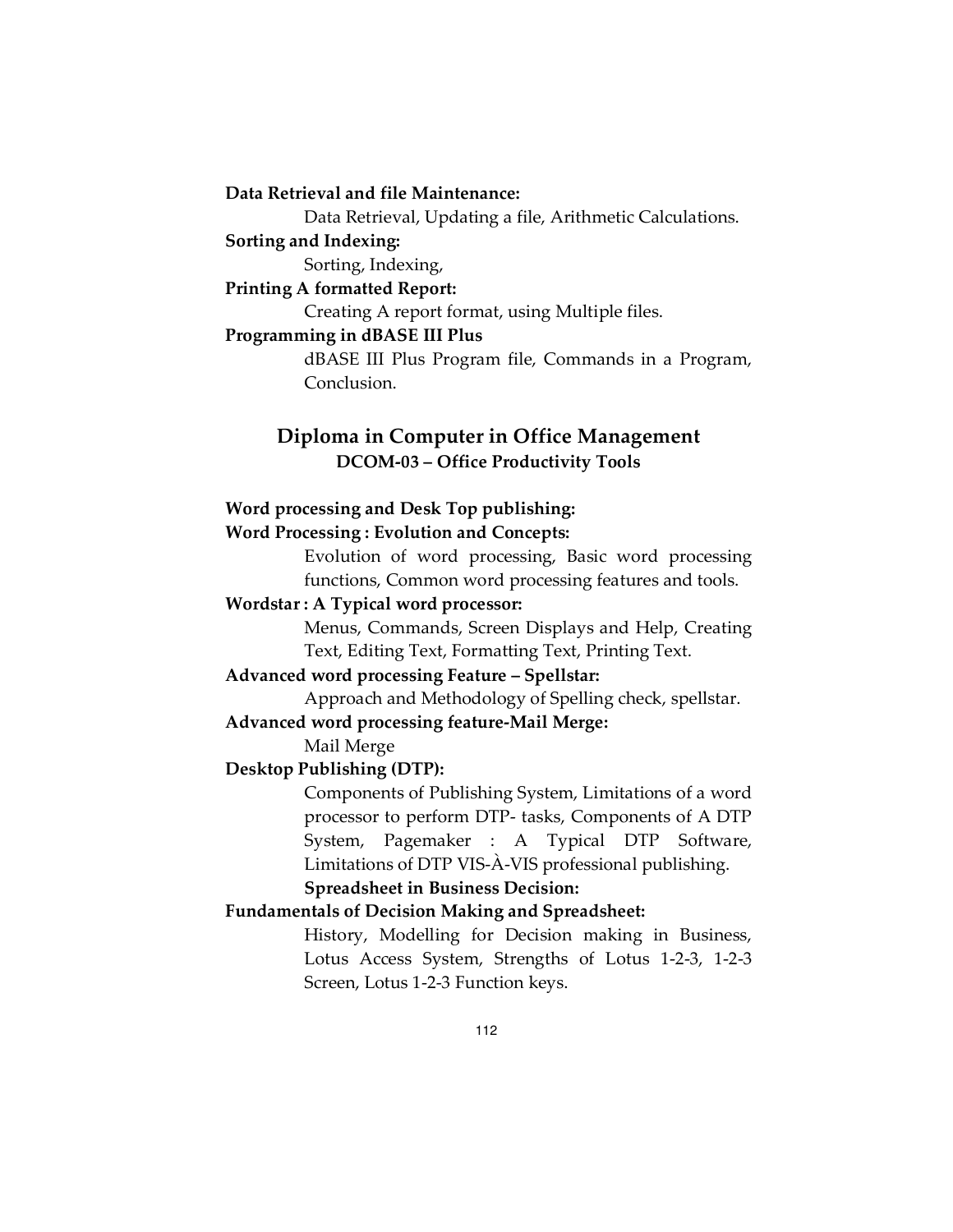#### **Basic Skills in using spreadsheet:**

Data entry and Menu Handling, Moving around the worksheet, Indicating and Erasing a Range, Copying and Moving Data, Saving A file and Quitting 1-2-3.

#### **Tuning A spread sheet:**

Worksheet Commands Handling a range.

#### **Managing a Spreadsheet:**

 1-2-3 file functions, printing a file, plotting graphs in Lotus 1-2-3

## **Database Functions in Lotus 1-2-3**

Dataase functions in 1-2-3.

## **Functions and Programming in Lotus 1-2-3:**

Functions, Macros – Programming in 1-2-3.

## **Diploma in Computer in Office Management DCOM-04 – Computer Application in Office**

#### **Database Management Systems (Financial) :**

#### **An Approach for Developing a Payroll Application :**

Need for Computerisation, Benefits of a Computerised Systems, Features of the System, System Analysis and Design, Using dBASE III Plus for programme Development.

#### **An application for a Hotel:**

Inputs and outputs, Files layout, Program Modules, in the system.

#### **Alternate Programming Approach- Payroll:**

Role of Computerised System in Office, Versatility of A Computer for Office Applications, Selection of a suitable programming Medium, System Study: Payroll Application, Application Software Development, Comparative Study of Different Programming Approaches.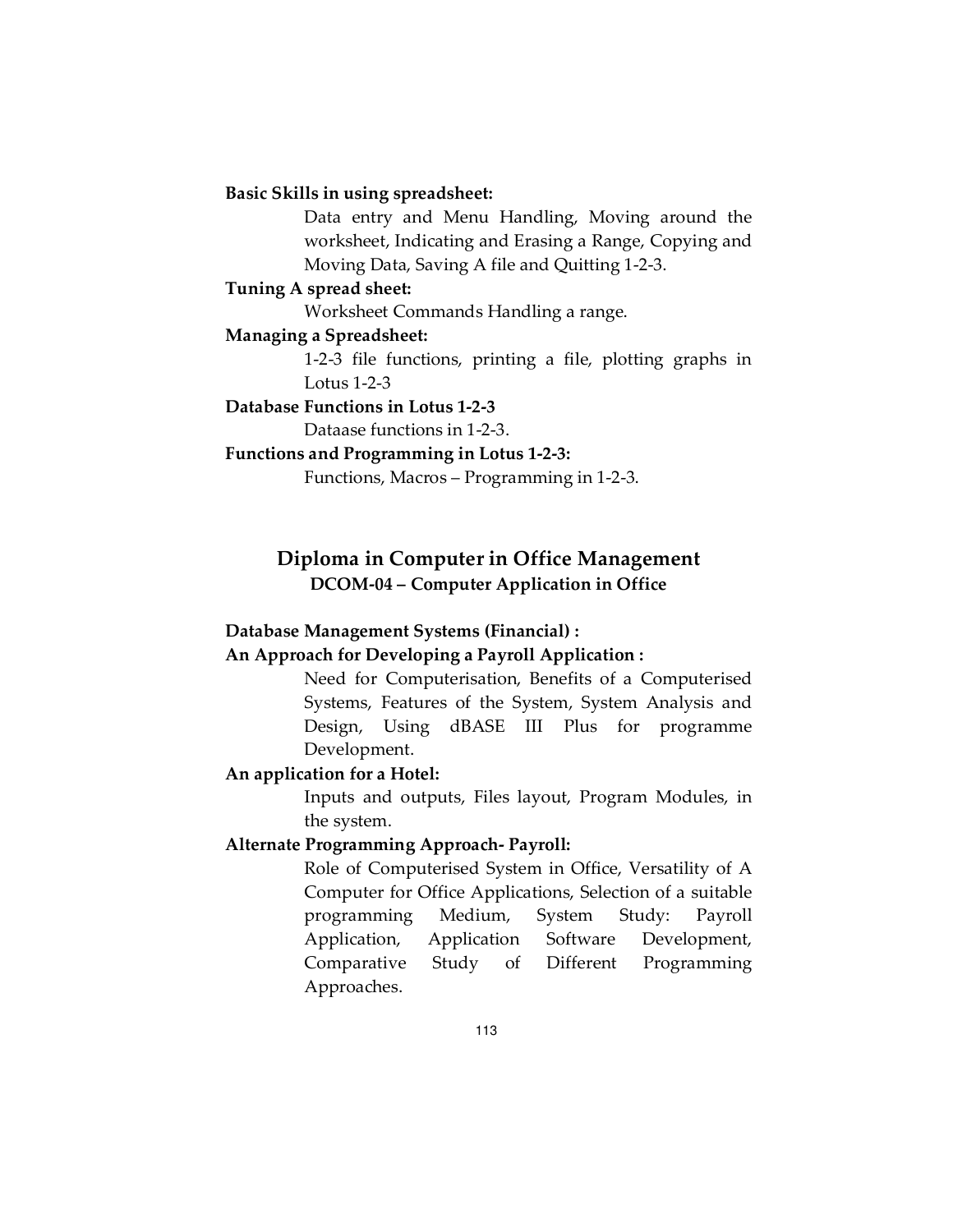#### **Financial Accounting:**

 Scope of the System , A Sample System for Financial Accounting.

## **Inventory Control System:**

Inventory Management, Computer System.

### **Database Management System – Non Financial Applications:**

#### **DAK Management System:**

System Study, General Design of the System, Approach to Program Design, Modules of the System, Implementation and Utilisation.

## **Personnel Management System:**

System Study, General Description of the Computerised System, System Design, Modules of the System, Implementation and Utilisation.

## **Designing A Database From Textual Information:**

 Problem Definition, System Requirement, System Design Framework, Implementation Considerations, Approach to Program Design, Modules of the System.

 **Applications on Spreadsheet:** 

## **An Office Application Using Multiple Packages:**

Pakage characteristics, System Description : Recruitment Management System, Activities and Program Modules, Application Development, Running an integrated Application.

## **Budgeting and Cash Flow:**

Relevancy of Cash flow in Business, The Budgeting process, The operating Manager and the Accountant, A brief Recapitulation of Relevant Accounting terms, Advantages of using electronic computers, A comprehensive illustration, Making changes in the spreadsheet.

## **Profit Analysis :**

 Worksheet Description, Developing the worksheet, "What-IF" Analysis.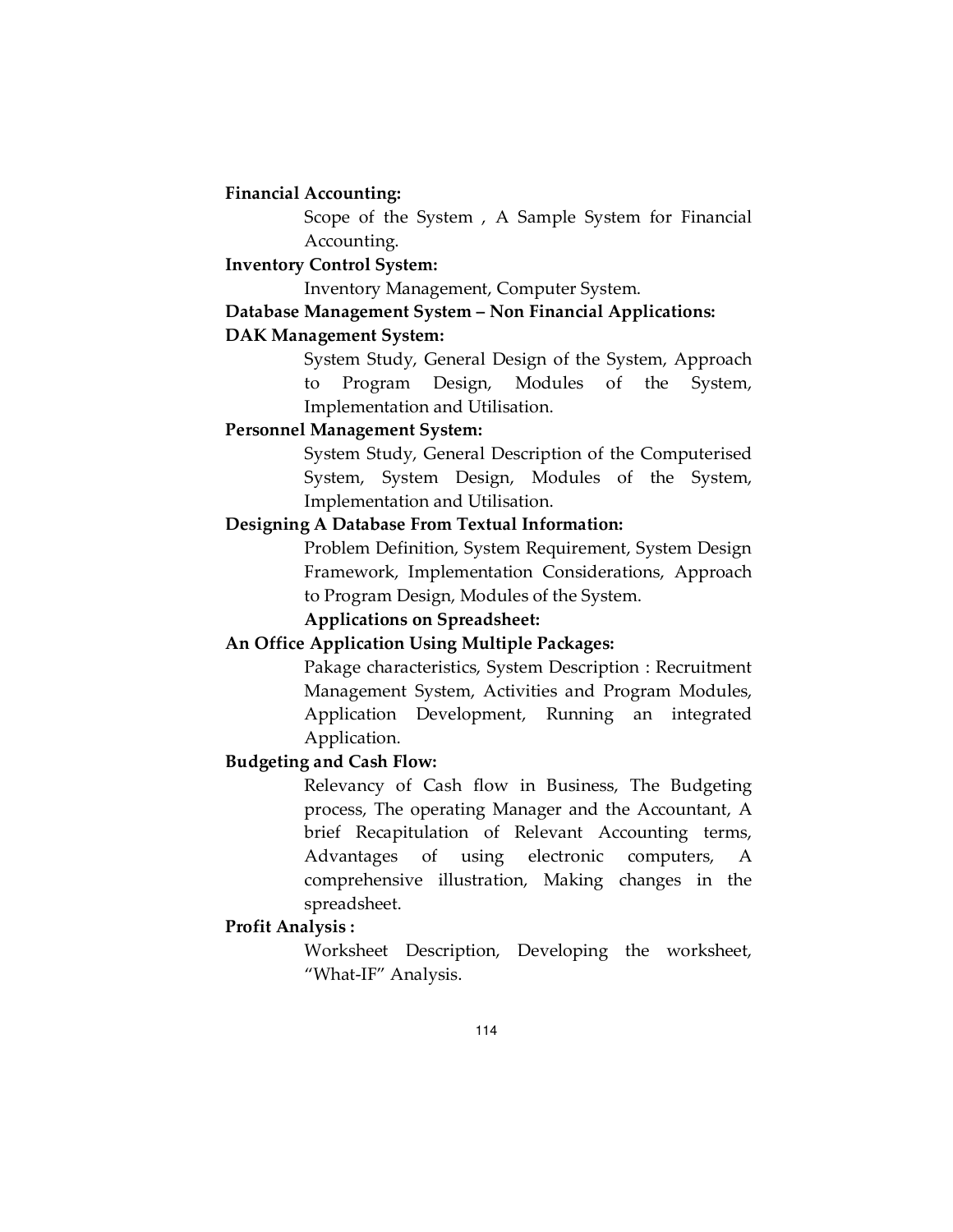## **Diploma in Computer in Office Management DCOM-05 – Modern Office**

## **Communication in the Office :**

### **Introduction to an Integrated Office Communication :**

 Concept of an Automated office, Applications in A Modern Office, Equipment in Modern Office, Typical Modern Office, Integrated Communication for Modern Office.

## **Fundamentals of Data Communication and Networking:**

 The Data Communication process, Types of electronic signals, types of transmission, Modes of transmission, character transmission, Lines for Data Transmission, Transmission Methods, Communication Hardware, Data transmission error and Recovery, Data Communication protocols.

## **Fundamentals of Data Communication and Networking – II:**

 Impact of Technology growth, Genesis of Computer Networks, Distributed processing and Networking, Network topologies, switching Alternatives, Computer Networks, Applications for Computer Networks.

#### **Introduction to Local Area Network:**

 Definition of LAN, Advantages of LAN, Resource sharing – An example, characteristics of LAN, Transmission Medium, LAN topologies, IEEE 802.3 LAN and CSMA/CD protocol, Access Methods and Topologies, LAN Architecture, LAN Standards, LAN services, Application of LANS, Connecting to the Rest of the world-use of LAN, Sharing Data Base Information of A LAN, Accounting on a LAN, Communication Between A LAN and a Mainframe Computer.

#### **Emerging trends in Computer Networking**

 Standards, The Standards Makers, The OSI Reference model, Emerging trends in Data Communication in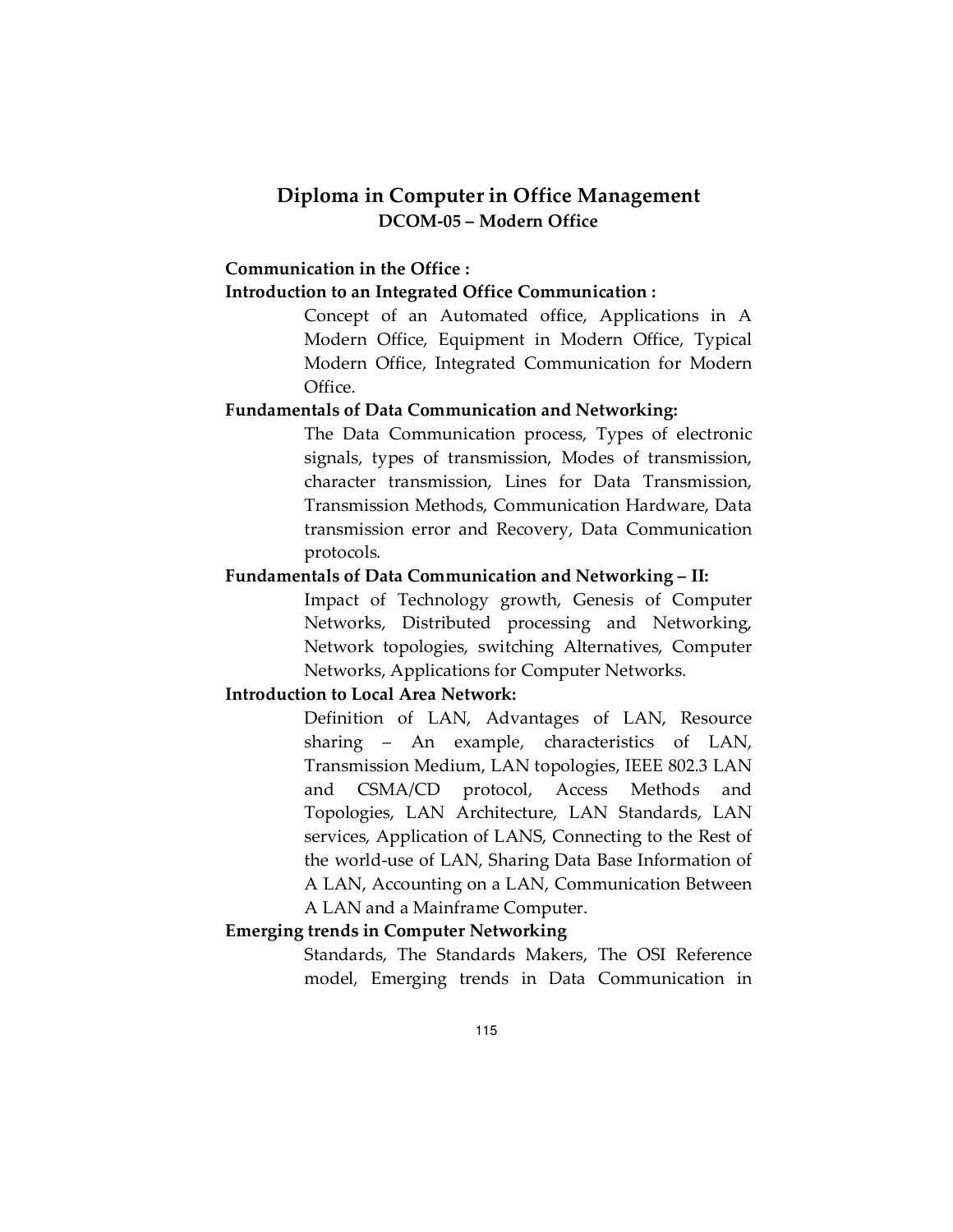Department of Telecommunication (DOT), International Gateway Packet Switching System, Existing Indian Networks.

## **PHASED Modernisation:**

### **An Approach to Modernisation:**

 Information in the office, Need for Modernisation, Criteria for priorities, Environmental Concerns.

## **Information Systems Analysis Methodologies:**

 Need for a Methodology, Information processing and Technology Options, Current Office Environment : Office Models, Procedure Models : A closer view, A pragmatic Approach to systems Design and Development.

#### **Office Information System Implementation:**

 Hardware and Software Selection, Methods of System Acquisition and testing, Training of Personnel, Change over procedures, Review and Maintenance.

## **Human Aspects of Modernisation:**

 Characteristics of Human-Machine interaction, Ergonomics, Human problems in the Automated Office, Designing Human-Machine Systems, A Futuristic Perspective.

### **Expert-Systems in Office:**

 Expert System, Knowledge Representation, Reasoning Strategies, Expert System shells, use of Expert Systems in Offices.

### **Security and privacy:**

#### **Computer Security – Part – I:**

 Computer Security and Data Security, Components of Computer Security, Physical Security.

#### **Part – II :**

 Abuses of Electronic Access, Security procedures for electronic Access Control.

### **Part – III:**

Cryptographic Terminologies , codes, ciphers, Elements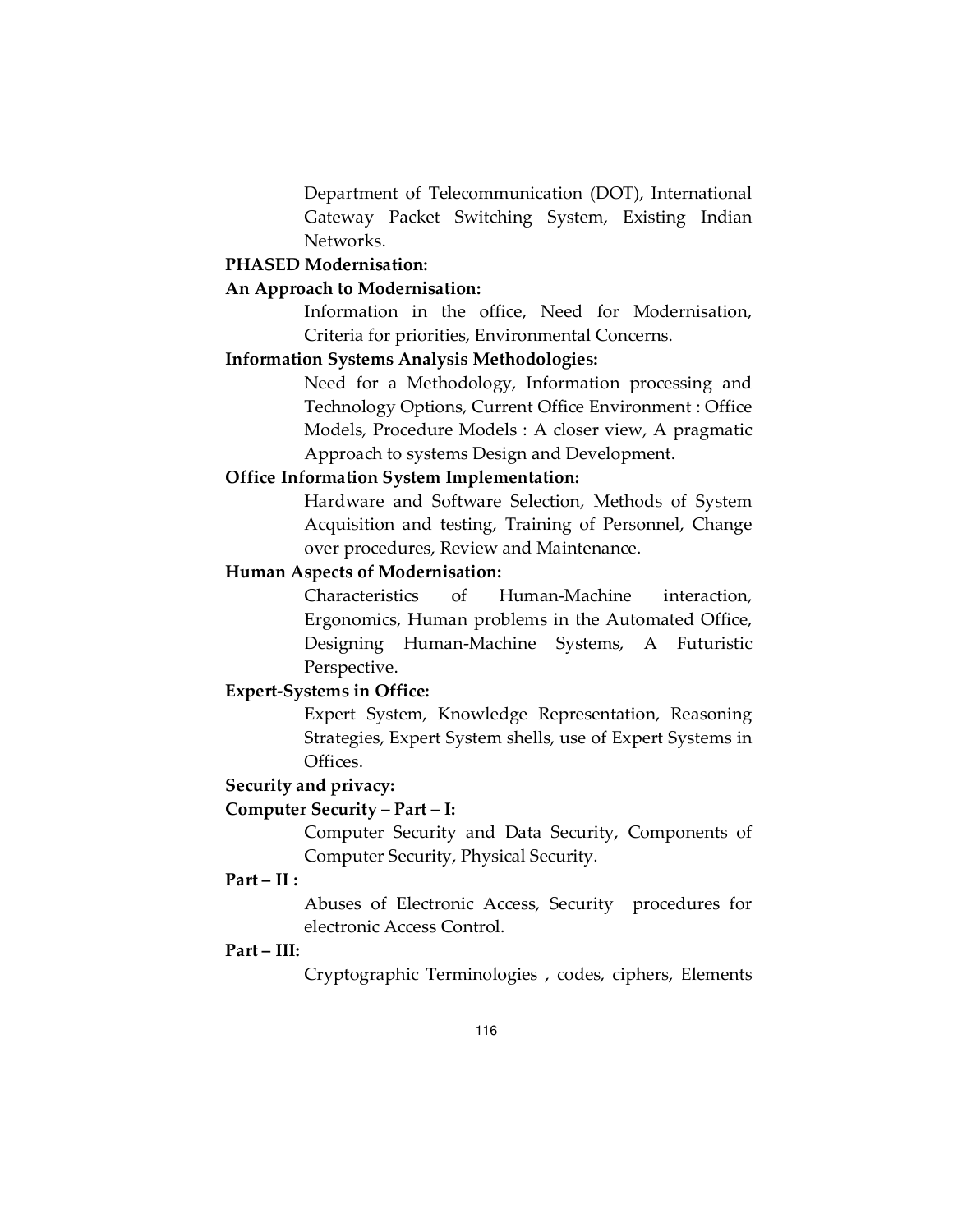of Encryption Algorithms.

## **Computer virus and protective Measures:**

 Security Risks with PCS, perverse Software, Computer virus, preventive measures and treatment.

## **Case Studies:**

**System Implementation in an office Environment – An Interview System Implementation in a Corporate Environment.** 

> System Design and Implementation in a Planning Environment.

**Planning for Office Modernisation.**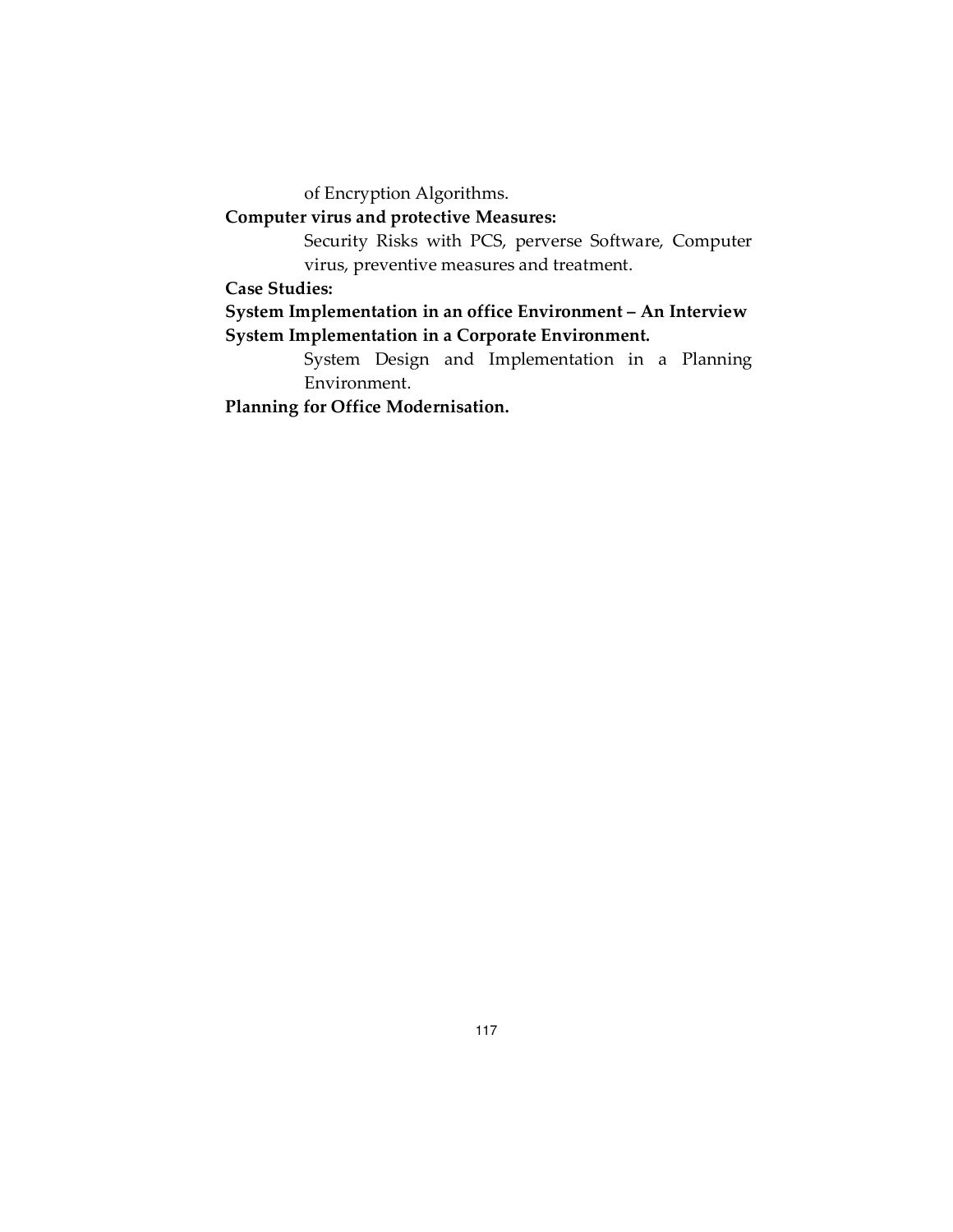## **Diploma in Hardware Technology (DIHT)**

**DIHT-01 – Fundamentals of Computer and IT** 

## **Introduction to Computer:**

### **Computer Basics:**

Characteristics of Computer, Application of Computer.

## **Basic Components of Computer:**

 Components of Computer, CPU, Memory, Keyboard, Mouse, VDU, Printers, RAM, ROM, CD-ROM, Hardware and Software.

## **Classification of Computer:**

 Analog, Digital Hybrid Computer, General purpose, Special Computer, Micro, Mini, Mainframe Computer, Super Computers, Desktop, Laptop, Palmtop.

## **Representation of Data/information:**

 Information Technology, Data, information, Data processing, Characteristics of information, Scope of information, Basic data types.

## **Basics of Digital Electronics:**

#### **Digital Number System :**

 Number System, Decimal System, Binary System, Octal System, Hexadecimal System, Code Conversion, Binary Coes, 8421 Code/BCD Code, 2421 Code, 5211 Code, Reflective Code, Sequential Codes, Non weighted codes, Gray Code, Error Detecting and Correction Codes, ASCII Code, EBCDIC Code, Floating point Numbers.

#### **Digital Logic Gates:**

 Gate. AND, OR, NOT, BUF, NAND, NOR, XOR, XNOR, Universal Gates.

#### **Simplification of Boolean Functions:**

 Karnaugh Maps, Minimization Technique upto 5 vriable K-map, Inverse function.

## **Digital Combinational Circuit:**

 Decoders, Encoders, Priority Encoder, Multiplexer, De-Multiplexer, Boolean Function, Implementation, Mux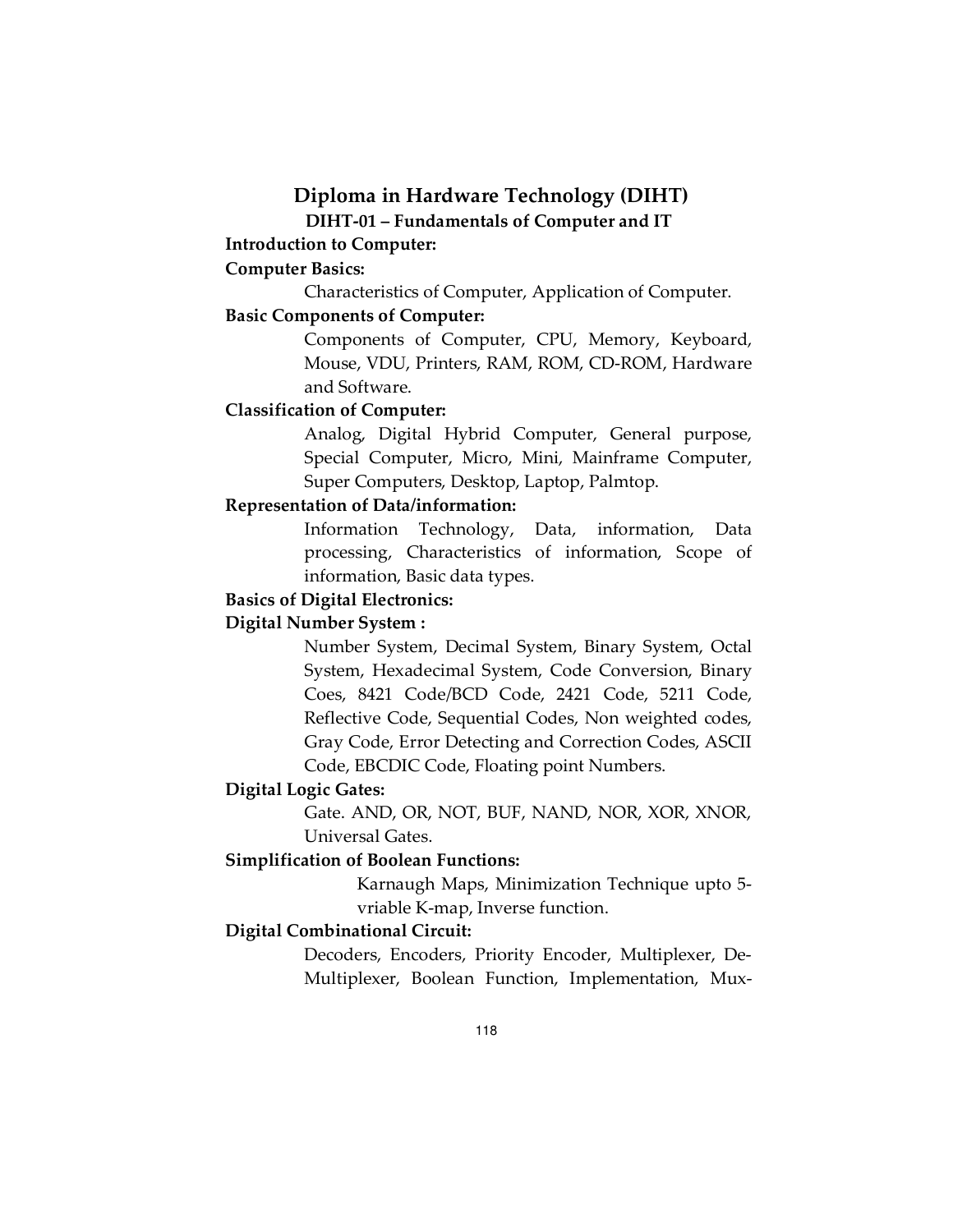Demux Application Example.

## **Sequential Circuits:**

 Concept of Sequential logic, Asynchronous sequential circuit, Synchronous sequential circuits, Latces and Flip-Flops, RS, JK Latch, JK Master Slave Flip-Flop, Sequential circuits Design.

#### **Memory System:**

### **Introduction of Memories System:**

 Memory Cell, Block diagram of Memory Cell, Memory locations and address, Memory operations, Memory hierarchy.

#### **Main Memories:**

 Semi-conductor RAM Memories, Static Memories, Dynamic RAM, Performance Measure, SDRAM, ROM, Flash Memory, Speed, sigze and cast of memory,

#### **Secondary Storage Memories:**

 Magnetic Disk Memory, Flopy Disk Memory, RAID Disk Arrays Optical Disk. .

### **High Speed and Virtual Memories:**

 Cache Memories, Performance Consideration, Virtual Memories, Demand Paging.

## **Microprocessor:**

## **Introduction to Microprocessor:**

 Evolution, Introduction and Characteristics of Microprocessor Systems, Microprocessors Register Structure, ALU, Timing and Control Unit, CPU, Memory, Input/Output, Hardware, Software and firmware, Machine , Language, Assembly language, High level language.

#### **8085 Microprocessor :**

 Architecture, Softwaer Model, Functions and operations, Instruction and Data format, Opcode format, Data transfer Instructions, Arithmetic instructions, Addressing Mode of 8085.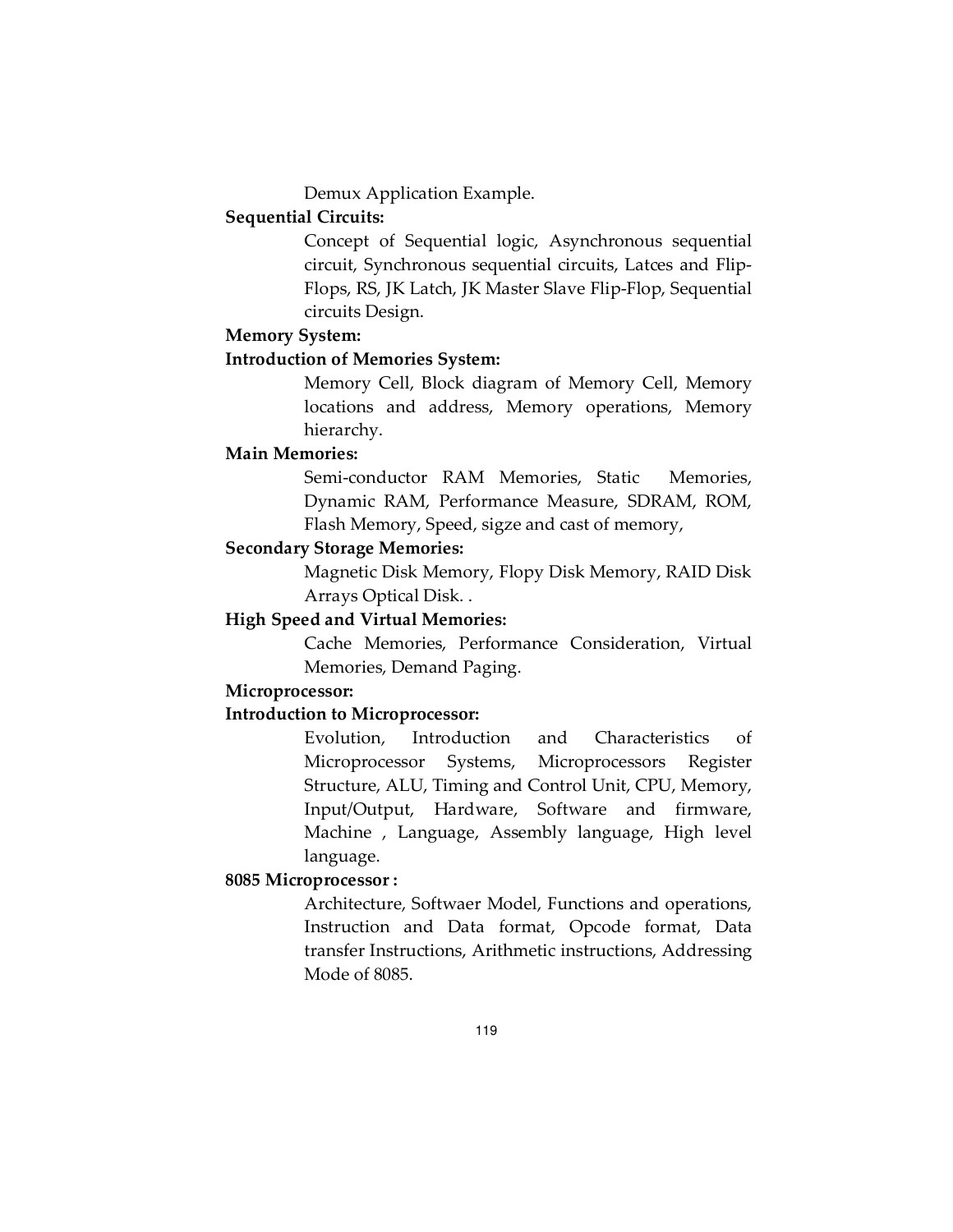#### **16-Bit Microprocessor :**

 Architecture, Bus interface unit, Execution Unit, Register Organisation, Memory Segmentation, Software Model of 8086, 8088 Microprocessor.

#### **Advanced Microprocessors and Micro Controllers:**

 Introduction to 32 bit and 64 bit Microprocessors, The 80386. Microprocessor, The 80486 Microprocessor, Pentium Processor, Motorola 68XXX Processors, **Microcotrollers** 

## **DIHT-02 – Basic Electronics Devices and PC Software**

## **System Software:**

## **Software:**

 Software, Classification of Software, Types of Software, Software Packages, Evaluating Packages, Selection Process, Market of Packaged software.

## **Operating System Techniques :**

 Multiprogramming, Multiprocessing, Multitasking, Batch Processing Operating Systems, User interface.

## **Linker and Loader:**

 Linker, Loader, Address binding, Compiler Drivers, Basic loading, with relocation, Position – Independent Code, Bootstrap loading, Dynamic Linking, Dynamic loading.

## **Programming languages and its types:**

 Classification of Programming Language, procedural language, functional language, Logic oriented languages, object-oriented languages, Parallel Processing Languages, Program Structure, Conditional Structures, Looping Structures.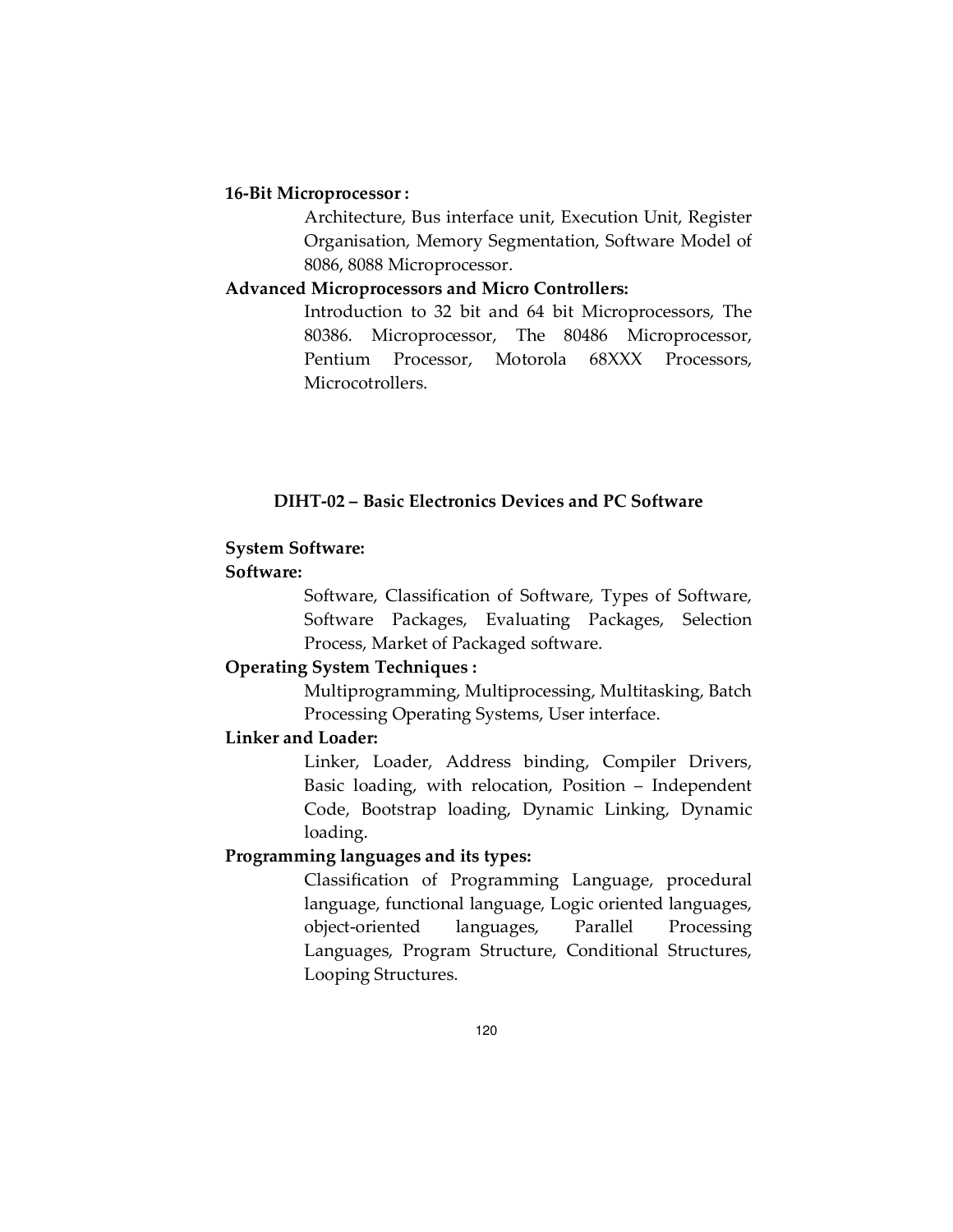#### **Operating System :**

#### **Concept of Operating System:**

 Services of O.S., Functions of O.S., Characteristics of an operating system, Advantages of an O.S., Types of O.S., Operating System Techniques.

#### **Disk Operating System :**

 DOS 1-2, Directory, Main operations on Files, DOS Commands.

#### **Windows:**

 Windows 95, The windows 95, Desktop, Menus, working with Program and Document windows, Dialog Boxes, Control Panel, About help, Difference between Windows 95 and Windows 98.

#### **System files:**

Booting sequence, Batch File, Executable file, Config. File, Com file

### **Windows XP :**

## **Features of windows XP :**

 About Windows XP, System requirements for windows XP, Features new to windows XP.

## **Files and Folders:**

 Files and Folders, Control Panel, Windows Registry, DLL.

#### **Windows Installation:**

 Installation of Windows XP, Process, Description of Universal plug and play features in windows XP.

#### **Setting in Windows XP :**

 Device Manager, Set up your Screen Saver, User Account Passwords.

#### **LINUX Operating System :**

#### **Features of LINUX:**

 History, Features, Structure of Linux, Differences between Linux and UNIX, Difference between Linux and MS Windows, Hardware requirements, space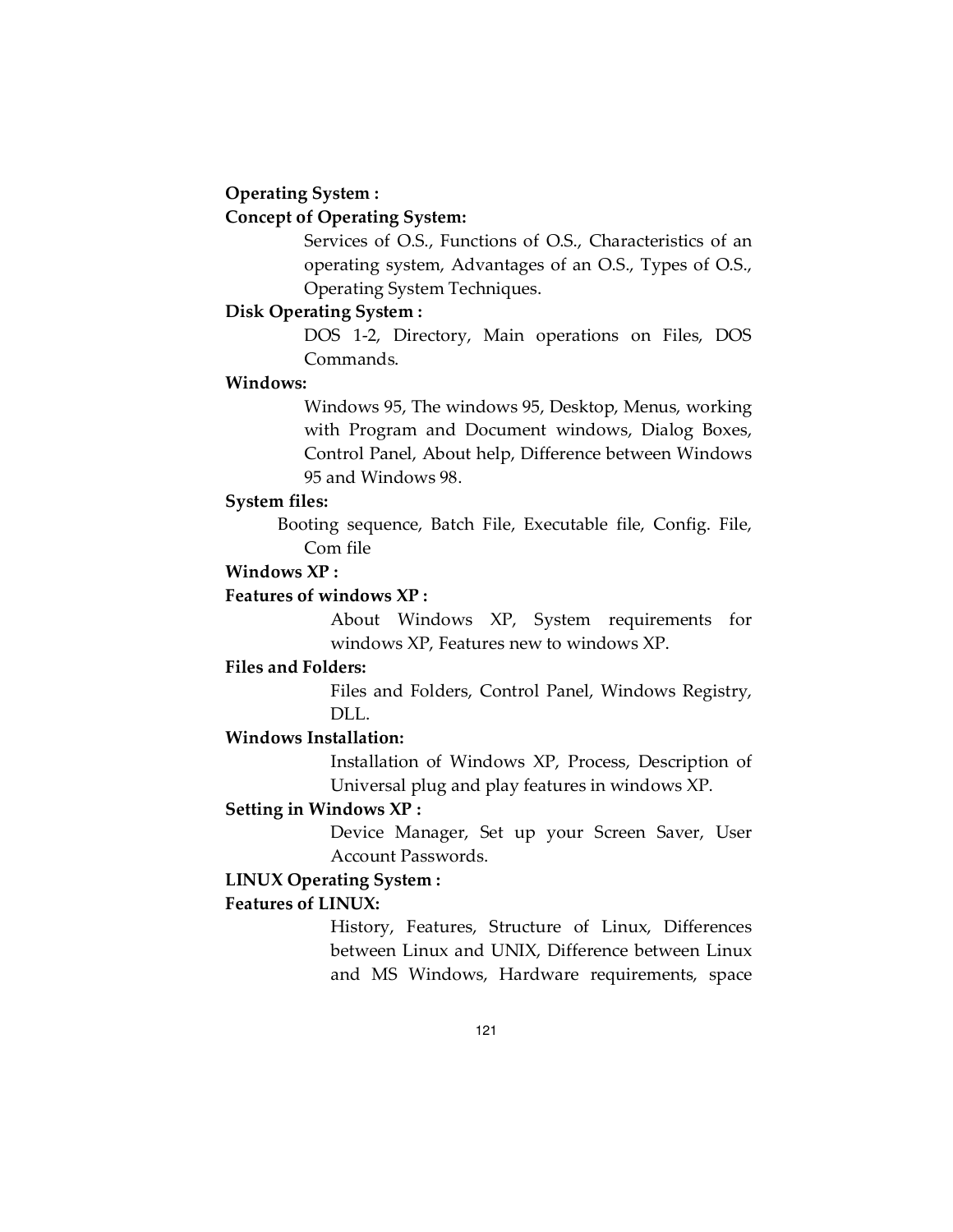requirements and Coexistence.

## **Directories and File Systems:**

 File System, Permissions, Terminals, Common Commands, The mount and umount Command, File Compression, backing up and restoring.

## **Linux Installation:**

 Installation Overview, Installation in Detail, Repartitioning your DOS/Windows drives, Partition basics, choosing console or X installation, Post-Partition Steps, Installing software Packages.

#### **Booting Process in Linux :**

 First time log-in, shutting down/rebooting, Booting in Linux, system startup, Init, Configuring Boot Loaders, virtual consoles.

#### **DIHT-03 – Computer Interfacing Devices Introduction to Motherhood:**

### **Basics of Motherboard:**

Installation of CPU, PC Board or Motherboard, CPU Speed, Microcode Efficiency and Pipelines, Word Size, Data path, Internal Cache memory, Slots and sockets.

#### **Concept of various CPU and PC Buses:**

CPU Chips, concept of Bus, AT Bus (ISA), PS/2 Bus, EISA, Local Bus, Latest Bus PCI, AGP, PC Card (Portable Bus), PC Card Features, Mini PCI, Card Bus.

## **Introduction of various controllers:**

System controllers, Video Adapter, Floppy Disk Controller and Disk Drivers, IDE Controller, SCSI Host Adapter, Serial Port, USB, Firewire or IEEE 1394.

## **Understanding the Speed and Role of Connectors:**

System clock/ Calender and CMOS chip, Location and Identification Components.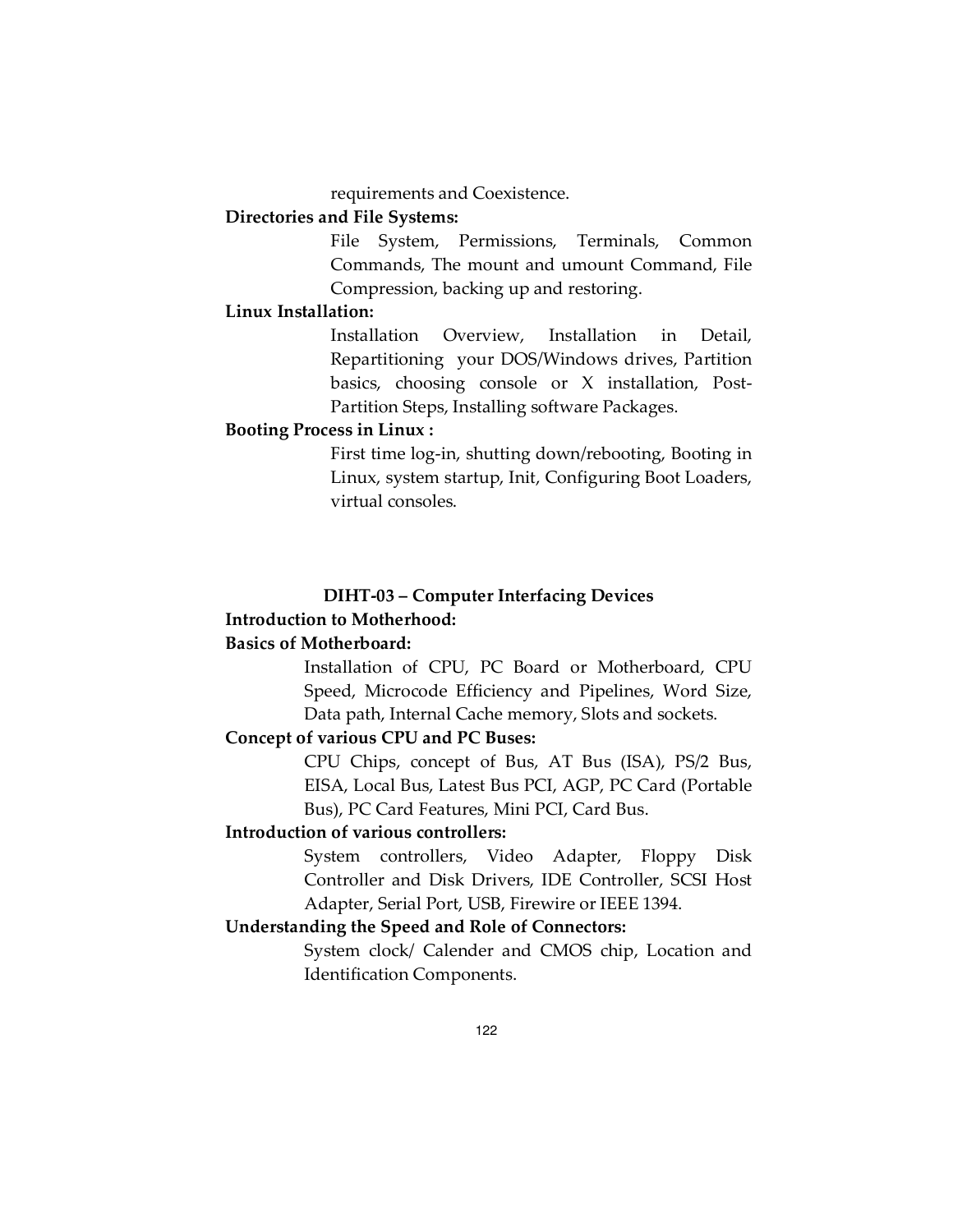#### **PC Assembly:**

## **Requiremets before PC Assembly:**

PC Repair tools, Avoidable tools, General PC Disassembly Advice.

#### **Upgradation of Motherboard:**

Diagram, Remover the board Correctly, Remove the Drivers, Remove the Power supply, Remove the CPU and RAM, upgradation of Computer.

#### **Installation and Configuration of New Motherboard:**

Installation of New Circuit board, Application of plug and play, Configuration of New Circuit Boards, software, Switch setup Advice, Avoiding Configuration Conflicts, Understanding I/O Addresses, DMA, RAM, and ROM Addresses.

#### **Maintenance of Motherboard:**

 Resolving Drive conflicts, PNP, DIP switches, Finding the Bad Boards, Failure of Boards.

#### **PC Memory:**

#### **Understanding the PC Memory:**

 Installing RAM, Memory sizes, speeds and shapes, Memory Modules, Motherboard Chipsets, Dynamic RAM, SDRAM, FPM and EDO DRAM, DDRSDRAM, SLDRAM.

#### **Managing the PC Memory:**

 Memory Maintenance in the DOS world, Device Drivers, Command Shell, Video RAM, Flash RAM, Buffers and Frames, Extended Memory, EMS, LIM, PAGED, Expanded Memory.

## **Testing and Trouble-Shootings of Memory:**

 Power Drops and Surges, Mismatched chip speeds and Manufactured, Memory tests.

## **Assembling and maintenance of Power supply:**

 Components of the Power Supply, Form Factor connectors, Power Problems, Devices to Remedy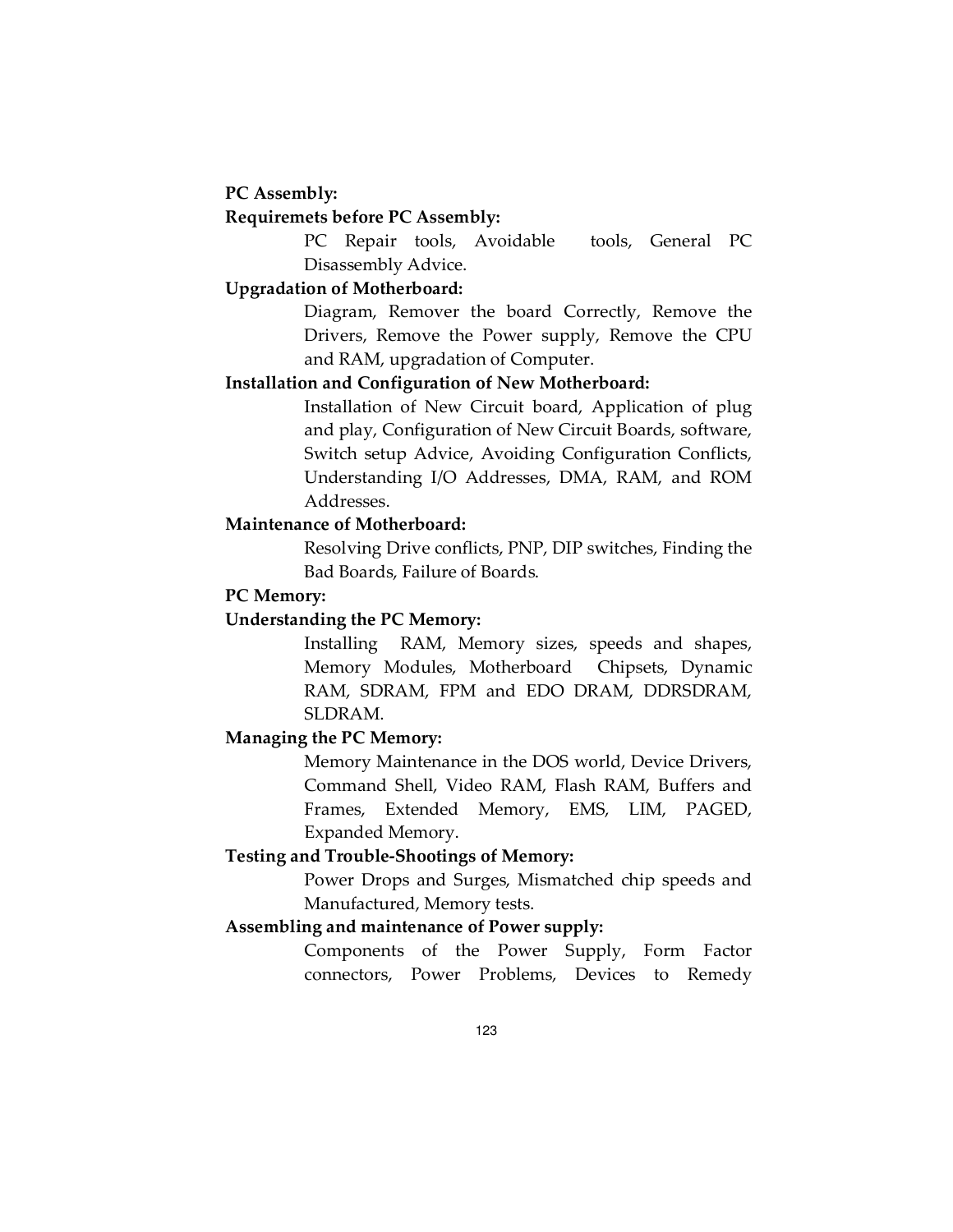Electrical Problems .

#### **Working with Hard Disk Drive :**

### **Basics of Hard Disk Drive:**

 Magnetic Recording, Data Recording Method, Data Encoding Method, NRZ, Hard Disk Drive.

## **Interfacing Devices of Hard Disk Drive:**

 ST-506/412, ESDI, ATA IDE, ATA Cable/Connector, SCST, Logical working of Hard disk Drive.

#### **Installation and Configuration of HDD:**

 Software setup, setup configuration, Low level formatting , HD test, Non-destructive Formatters, surface Analysis, Defect free Drivers, Drive Partitioning, FDISK.

#### **Maintenance and trouble-shooting of HDD:**

 Un-erasing a file, undeleting partially overwritten file, unformatting Hard disks, Backing up and Restoring MBR, with DEBUG, Hardware Failure, Check stepper Motor, Check the Controller, Disk Media Error, check drive cables, Check Drive is spinning.

## **DIHT-04 – Computer Network and Security Maintenance**

## **Network Basics:**

## **Introduction:**

Networking, Need, Advantages and Types,

#### **Network Topologies:**

Terminology, Bus Topology, Ring Topology, Star topology, Hybrid Network Topology.

#### **Network Protocols, Hardware and Software:**

Networking Protocols, Standards, Network Hardware, Internetwork and Network software.

#### **Network Design and Configuration:**

Network components/Configurations, Directions, Procedure.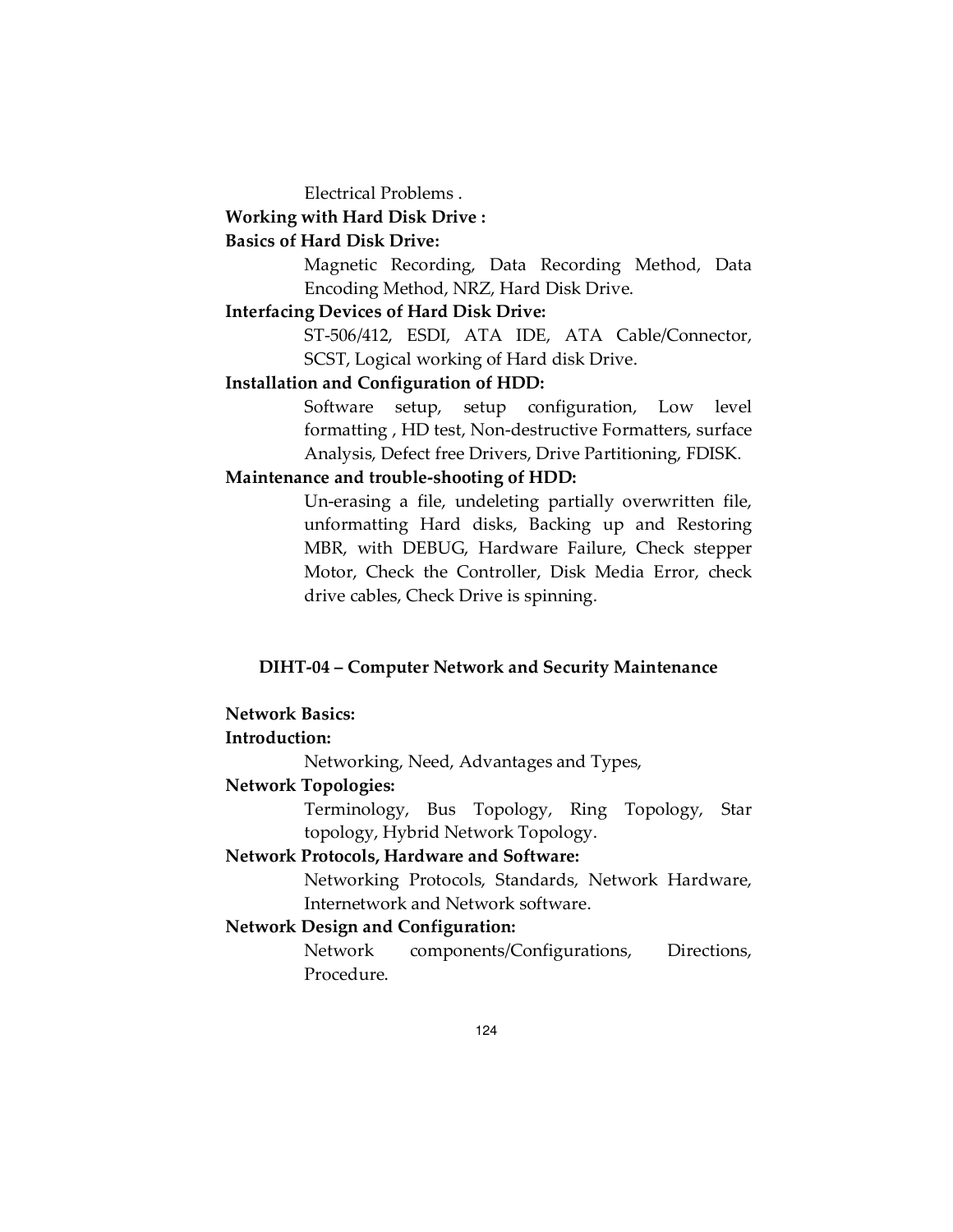## **Transmission and Network Elements:**

## **Signal Transmission:**

 Terminology, Data transmission, Connection- oriented and Connectionless Transmissions, Synchronous and Asynchronous Transmission, Transmission Media, Analog Signals.

### **OSI Reference Model:**

Terminology, the OSI Model,

## **Ethernet:**

Terminology, Ethernet origins, Ethernet configuration, Ethernet communication, Ethernet collision, Ethernet frames, Frames types.

## **Network and Devices:**

Token Ring Architecture, Fiber Distributed Data Interface (FDDI), Token Ring Case Study, ATM, Connectivity Devices, Transceivers, Repeaters, Hubs, Media Dependent Adapter, Internetworking Devices, Gateways,

## **Internet Connectivity:**

## **The Internet:**

 Usage, Architecture of the Internet, IP, TCP/IP Reference Model, Unified Networks.

## **The Internet Services:**

E-Mail, Remote login, ISPs, Message transfer, File Trnsfer Protocol (FTP), Telnet, Leased line.

## **ISDN & Bridge-Routers:**

ISDN, NFAS, Advantages of ISDN, Interfaces, Physical layer Protocols, 2BIQ, Link layer Protocols, Bridge-Routers.

## **ISP Connectivity:**

Internet service Provider (ISP), ISP Connection Options, DSL, Cable Modem, DSL, SHDSL, Broadband Access, Dynamic DNS.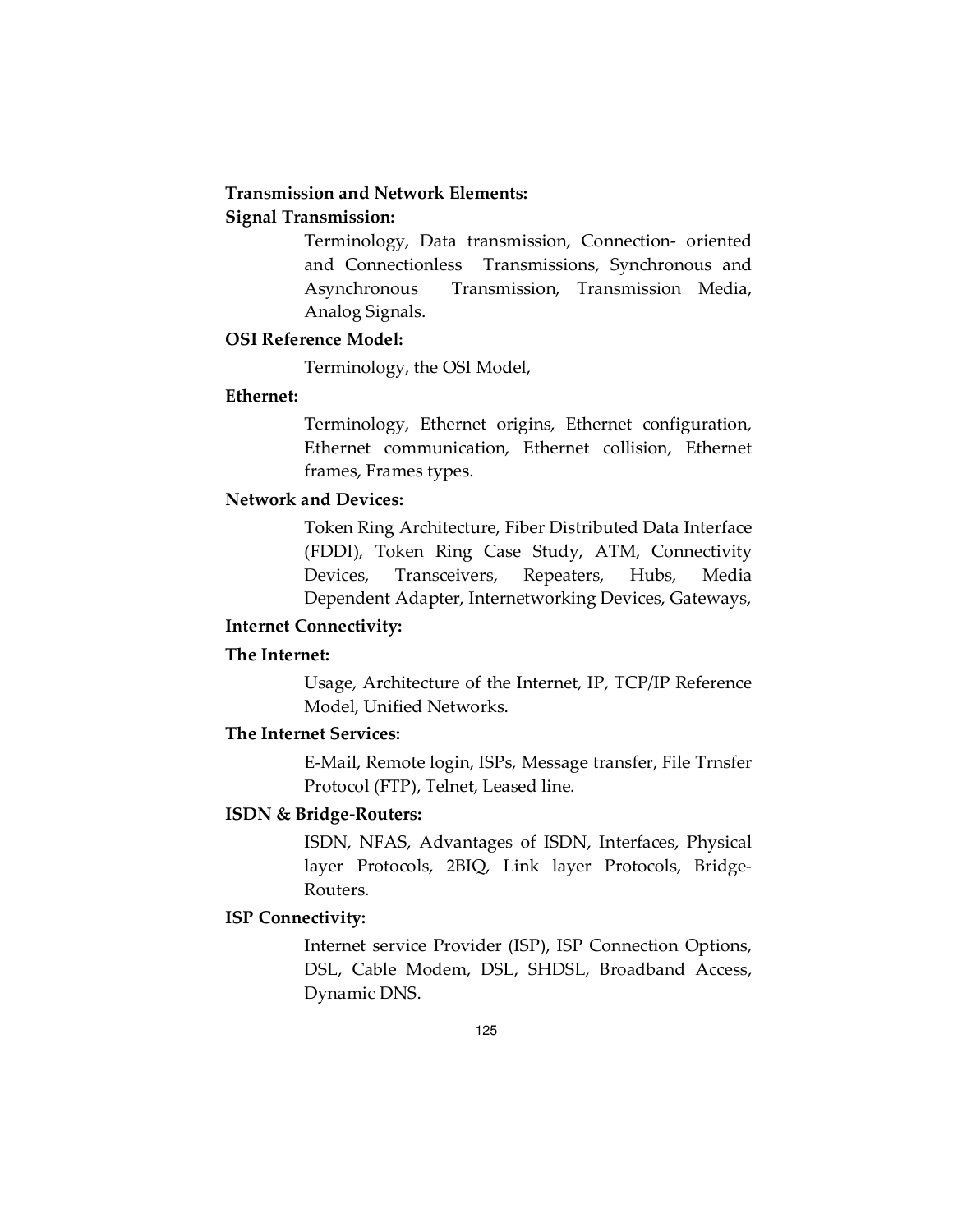### **Installation and Administration:**

## **Network Operating Systems:**

Terminology, Network Operating Systems, Windows for Workgroups/Windows 95/Windows NT Server, UNIX/LINUX, MAC OS Apple Share.

## **World wide web & client server Model :**

www, architecture of www.

## **Network Planning and Management:**

Quality of Service Analysis, Propagation Delay, Response Time, Throughput, Workload, Network, Maintenance and Management, Network Management tools.

## **Network Security:**

 Cryptography, Encryption, Authentication , Firewalls, Proxy Servers, Virtual Private Networks (VPNs).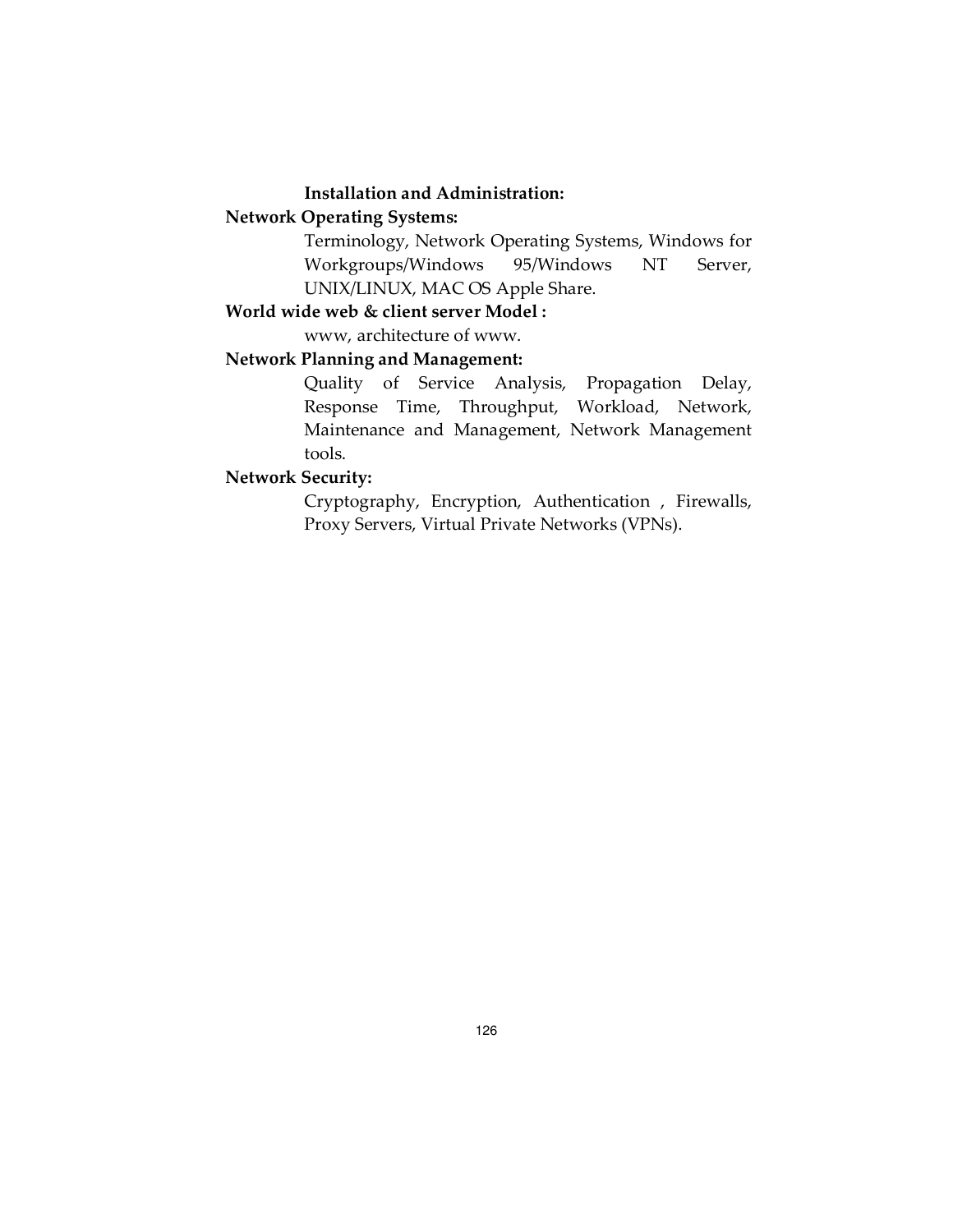## **Certificate in Computer Course CCC-01 – Microsoft Office and Internet**

## **Microsoft Windows:**

## **Windows Fundamentals:**

Basic elements, parts of a window, Types of windows, Types of Icons, Basic Techniques for working in windows, Menus.

## **Managing the File System :**

Switching between Directory windows, changing view of the Directory window, Changing Drives and Directories, working with files and directories, Managing floppy Disks.

## **Printing in Windows :**

Activating print Manager, Printing using print Manager, Pausing and Resuming printing.

## **Windows Accessories:**

Write, Paintbrush,

## **Microsoft word:**

#### **MS-Word Basics :**

Starting the word screen, word document.

### **Unit-02 Typing and Editing :**

Typing and Revising text, finding and Replacing, Editing and proofing tools.

## **Unit-03 Formatting Text :**

 Formatting Text Characters, Paragraph, Document Templates.

## **Unit-04 Page Design and Layout:**  Page setup, tables.

# **Unit-05 Mail Merge :**

Mail Merge.

## **Unit-06 Document Management :**

 Opening, Saving and protecting documents, finding documents, printing a document,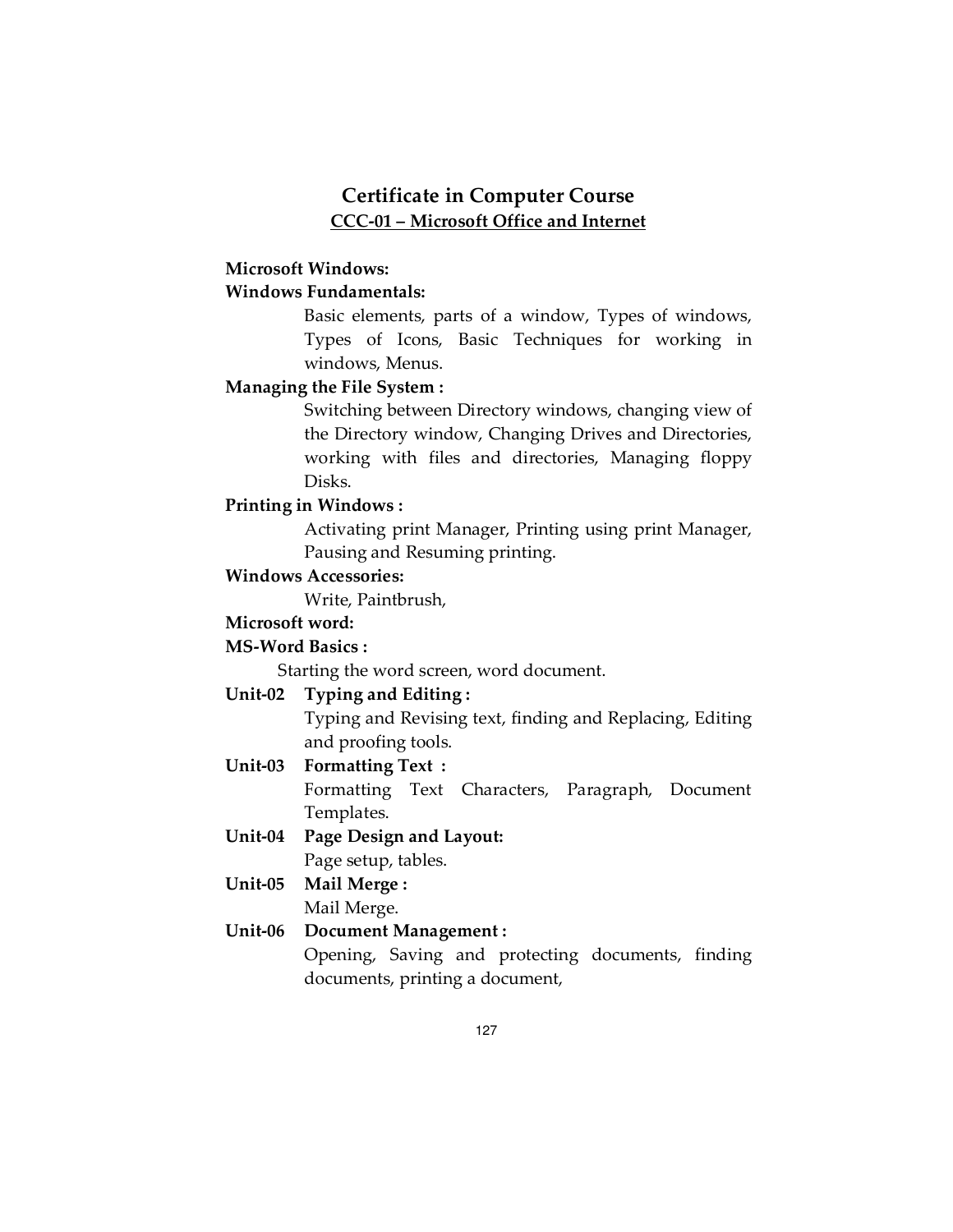#### **Microsoft Excel :**

## **Introduction to Excel :**

 Excel Basics, Worksheets, within workbook, Enter and Edit Data, Range Names, Navigate, Worksheet, Search and Replace Data, Save and Protect work book.

#### **Formatting and print worksheet :**

 Page Setup, Column width and Row Height, Fonts, Alignments, Numbers.

#### **Customising workplace :**

 Excel Windows, Worksheet at different Magnifications, Using custom Controls,

## **Calculations in worksheet :**

Formula Basics, Functions,

#### **Charts :**

Chart types Editing charts.

## **Database Power of Excel :**

 Database Concepts, Creating database, Adding Records, Deleting Records, Editing Records, Sorting a database.

#### **Microsoft Powerpoint:**

#### **Presentation Graphics :**

 Business Graphics, Types of Business Graphics, Physical Aspects of presentation.

#### **Introducing Powerpoint :**

Power point views, The Powerpoint Window.

## **Creating a presentation:**

 Create a title slide, creating a graph, creating tables, Make organization charts, Save and Close a presentation, Change Slide layout, Slide show.

### **Customizing the Slide show:**

 Create a blank presentation, working with text, change fonts, size and colour of text, working with graphic tools, Align Objects, group or ungrup the objects.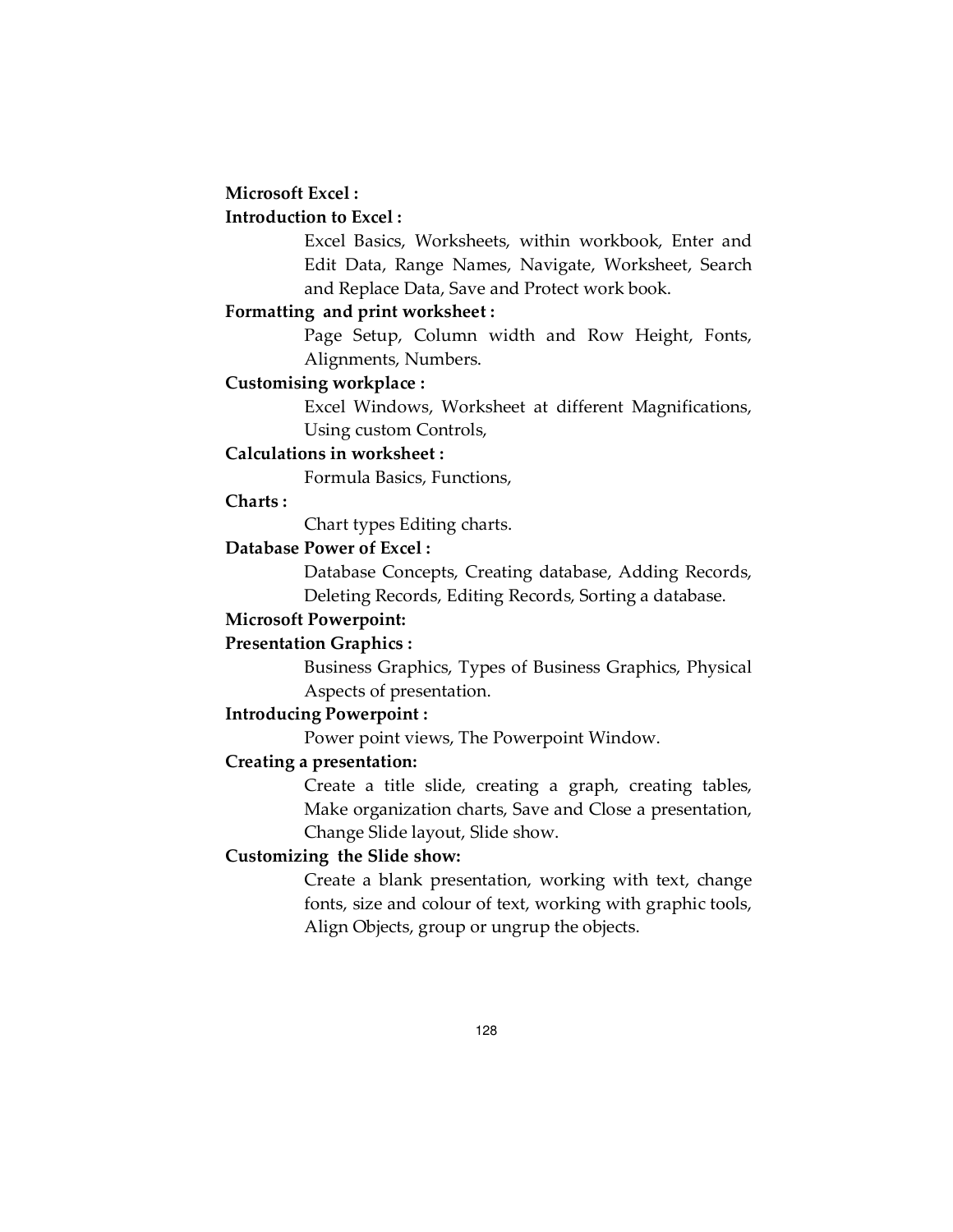#### **Internet Awareness:**

## **Internet : An Overview:**

 Internet, DNS, Host/Terminal, Connections, Individual Computer TCP/IP Link, Dedicated Link Connections, Tools and Services on Internet, Usenet and Newsgroups, Transfering Files with Ftp, Browsing the Internet.

#### **Internet Tools:**

E-mail, FTP, Telnet.

#### **Browsers :**

 Netscape Navigator Search Engines, NCSA Mosaic, Microsoft, Internet Explorer.

### **Visiting Websites:**

Downloading, Examples, URL.

## **Certificate in Computer Course CCC-02 – Fox-pro**

 Foxpro, creating a database file, viewing and Editing Data, Modify structure, Memo field and File utilities, Sorting and Indexing Database files, printing Reports and Labels, Memory variables, Data & Time Functions and Keyboard, Macros, Mathematical Commands and Functions, Programming with Foxpro, Multiple Database files, Windows, Menus and popups.

## **Case Studies:**

Pay-roll problem & Income Tax problem.

## **Case Study :**

The Investment Problem.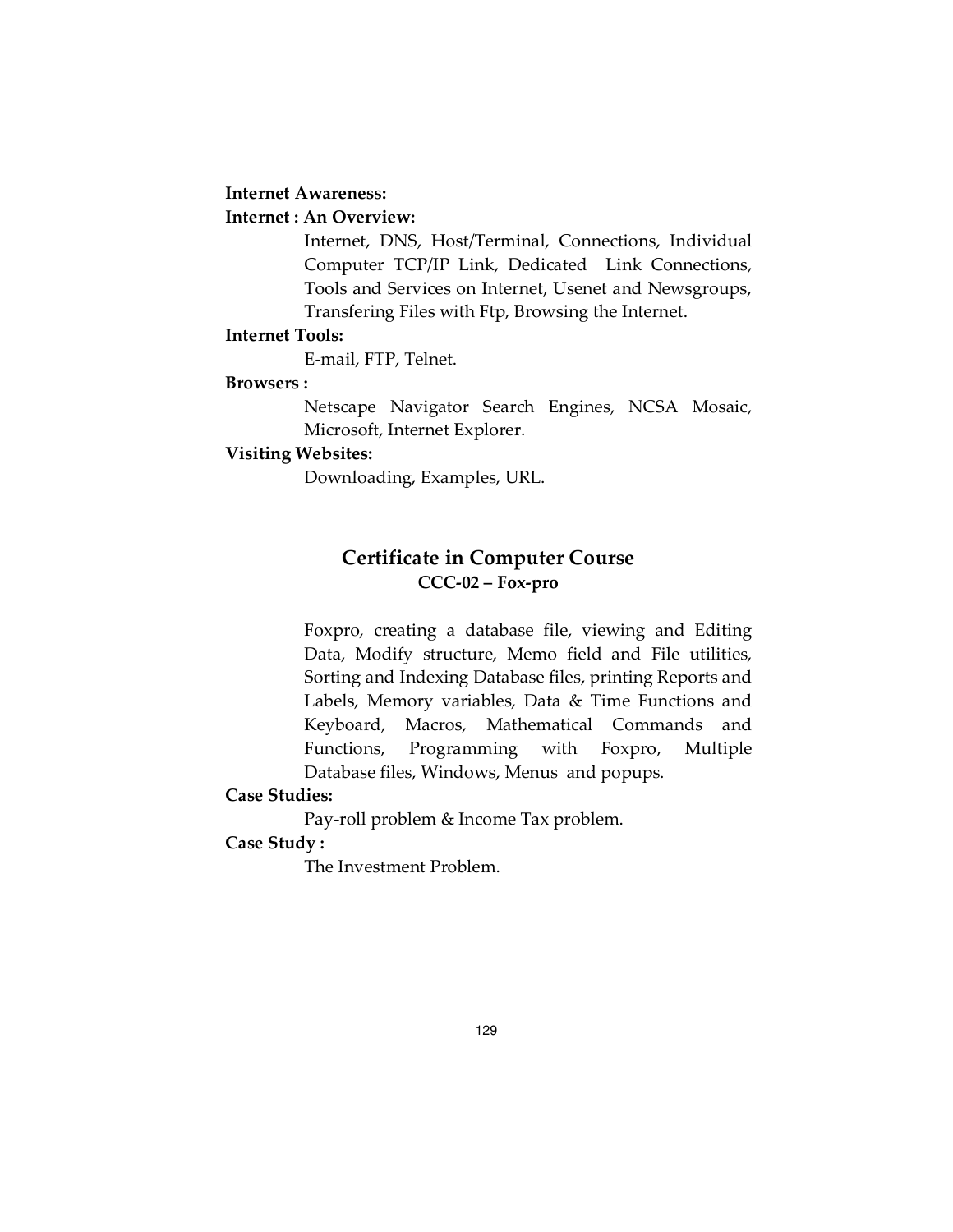## **Certificate in Computer Course CCC-03 – The Technology**

## **Hardware :**

### **Computers : An Introduction :**

Computers : Then and Now, Instruction Execution.

## **Memory Organisation :**

Memory System, Characteristics terms for various memory Devices, Main Memory or Primary Memory, External/Auxiliary Memory, High Speed Memories.

## **Input/Outpur organization:**

Input/Output Devices, Input/Output Module/ Interface, Input/Output Techniques, Input/Output processors, External Interfaces.

## **Introduction to parallel organization :**

Parallel processing, Pipelining, vector processing, Introduction to RISC, RISC pipelining.

## **Software:**

## **Software Concept and Terminology:**

Computer Software, Categories of Languages, Elements of a programming language,

## **Operating System Concepts :**

Evolution of operating system, Types of Operating System, Future Operating System Trends.

## **Graphical User Interface :**

GUI, Evolution of the Human and Machine Interaction, Common Graphical user Interface Terms, Functionality of GUI.

## **Software Development Methodologies/Tools :**

 The Evolving Role of Software, An Industry perspective structured Methodologies, Major influencing factors, choosing the right Methodology, Implementing A Methodology Current generations of Software Development tools.